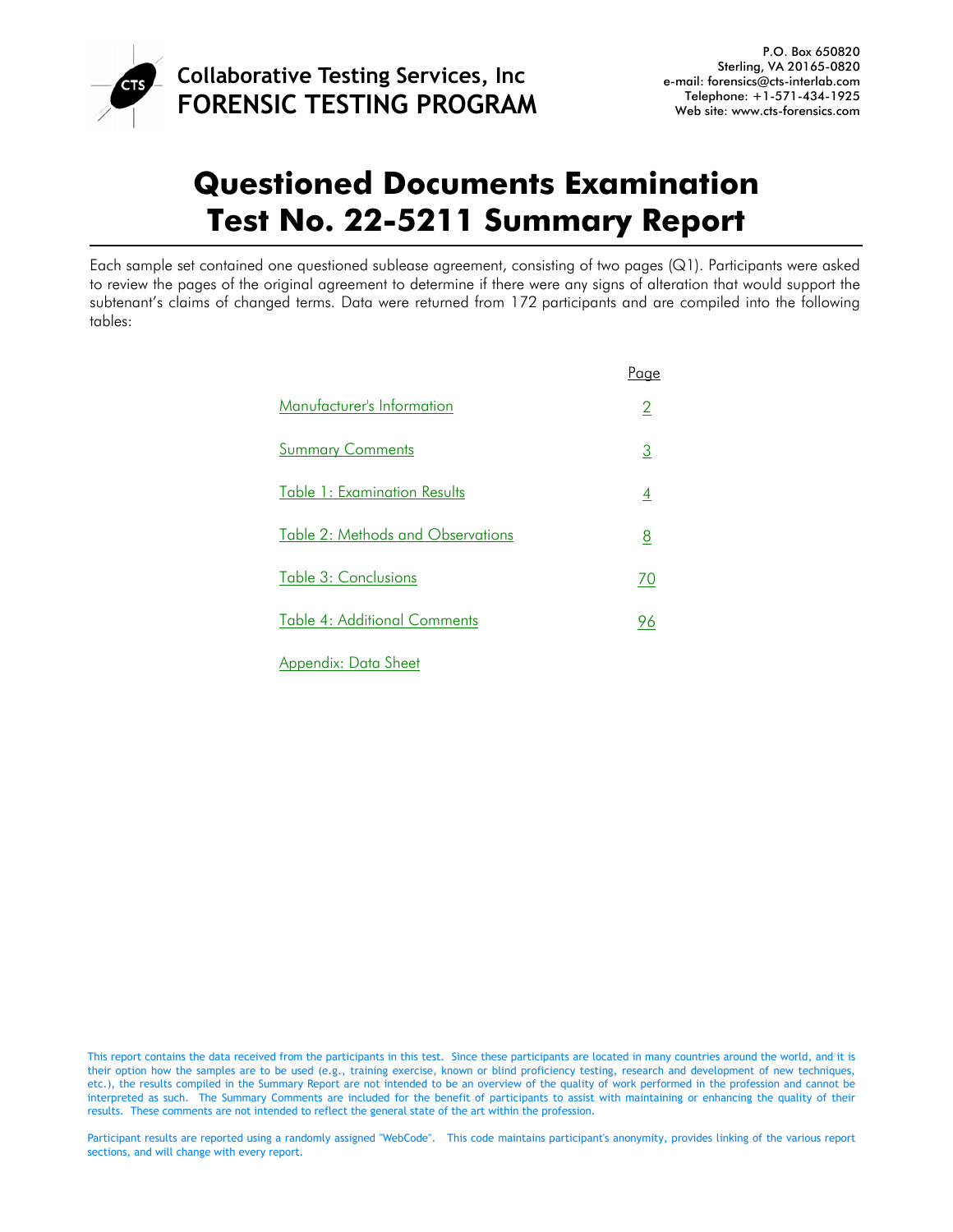## **Manufacturer's Information**

<span id="page-1-0"></span>Each sample set contained one questioned sublease agreement, consisting of two pages (Q1). Participants were asked to review the pages of the original agreement to determine if there were any signs of alteration that would support the subtenant's claims of changed terms.

### SAMPLE PREPARATION -

Both pages of the document were printed on an HP LaserJet Enterprise laser printer. The sublessor, Julie Laich, completed entries associated with section 1 and sections 3-11. The subtenant, Natalie Potter, completed the entries in section 2. Each individual signed their own names on page 2. All sections were completed with a Paper mate Ink joy black ballpoint pen. Page 2 of the sublease was scanned into an imaging software, the subtenant's signature was copied and placed onto the digital version of page 2 of the sublease, and this new page with the digital signature was printed. Both the original page 1 and the new page 2 of the lease were then stacked together.

The sublessor used a Pilot Acro ball black ballpoint pen to make the following modifications: added an entry of "trash \$30" to section 6; changed the number of days from "15" to "45" in section 8; and completed the date and her own signature on the new page 2 in section 11.

### SAMPLE SET ASSEMBLY -

After visual quality reviews of both known and questioned items were complete, each item was packed into a pre-labeled item envelope with protective chipboard. The two associated pages were maintained together in an unsealed sample set envelope. Following predistribution testing, all item envelopes were sealed and initialed with "CTS," then packed together within sample set envelopes, which were also sealed and initialed.

### VERIFICATION -

Predistribution examiners determined that the questioned sublease agreement (Q1) had been altered. This was supported by the following observations: idented writing that altered the words "trash" and "30" and the edit of the number "15" to "45"; macroscopic/microscopic examinations indicated that the signature on the first page of the Q1 and the signature on the second page of the Q1 were not duplicate signatures.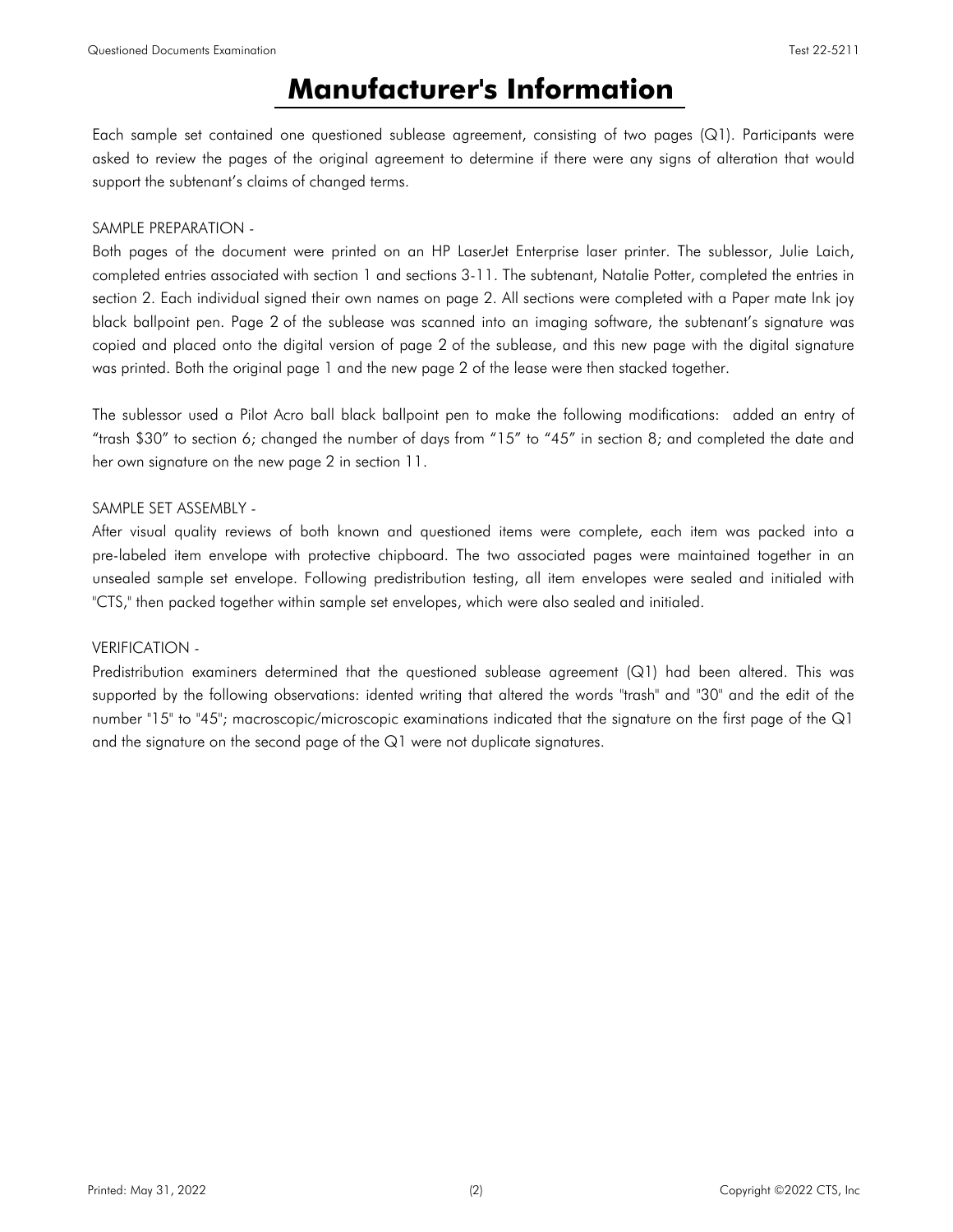# **Summary Comments**

<span id="page-2-0"></span>Each sample set contained one questioned sublease agreement, consisting of two pages (Q1). Investigators are asked to review the pages of the original agreement to determine if there were any signs of alteration that would support the subtenant's claims of changed terms. The Q1 document was altered (Refer to the Manufacturer's Information for preparation details).

For question 1, 169 of the 172 (98.9 %) responding participants reported that the agreement had been altered ("A", 167 participants) or probably originated ("B", 2 participants). One participant reported that the agreement had not been altered ("E") and two left their question blank.

A majority of participants provided the following observations to support their conclusion that the questioned agreement was altered: An alteration from "15" to "45" on page one was made, which left an indention on page two. Most participants noticed the difference between the sublessors original signature and the subtenant's printed signature under various light sources and wavelengths. The subtenant's signature was reported to be pixilated and thicker compared to the signature of the sublessor, and made by toner. Another pen was reported to be used to write "trash" and "30" on the first page compared to the rest of the entries on page one. Finally, indentations were also reported to be left on page two from the additions of "trash" and "30" made on page one.

Across the 172 responding participants, 584 methods of analysis were reported in total. Some of these methods were reported more than once by a single participant, indicating the technique was possibly performed more than once to examine different features of the document or to use different equipment settings. The most commonly reported technique utilized was Video Spectral Comparator (VSC), reported 149 times. Other commonly used methods were: ESDA, Microscopic Examination, Macroscopic/Microscopic Examination, and Visual Exam. The methods listed in the response summary are the preloaded options for selection via the CTS Portal and do not reflect all answers provided by participants.

In the Methods and Observations or Conclusions sections, some participants reference images, photos, and supplemental reports that would normally be provided as part of their casework. CTS is unable to collect and provide these additional materials, so references to these addenda are not applicable to the CTS Summary Report.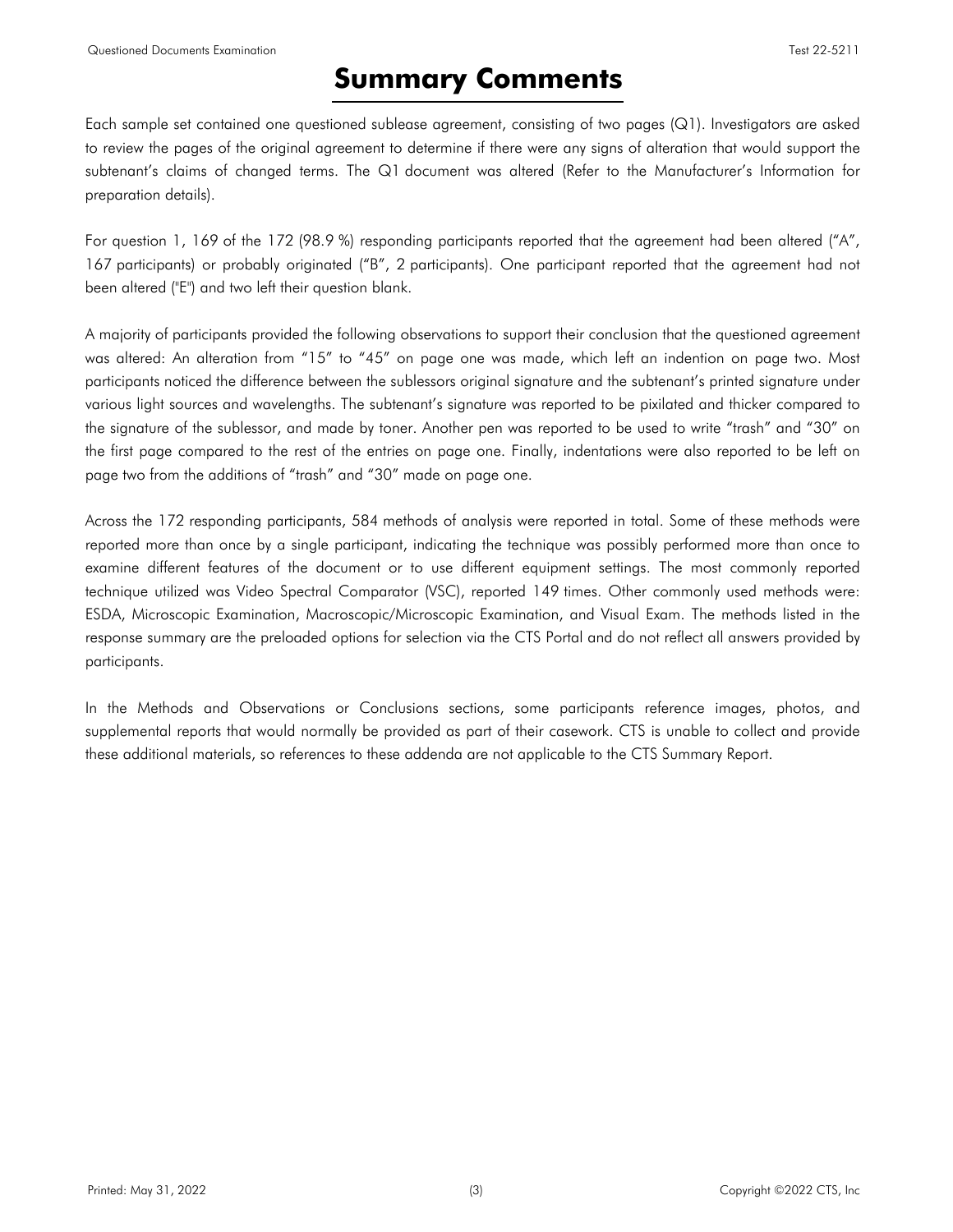## **Examination Results**

<span id="page-3-0"></span>*Based on the findings of your examination, to what degree can it be confirmed or refuted that the agreement has been altered?*

| TABLE 1        |                           |                |                                                                                                        |                |                                                                                                        |
|----------------|---------------------------|----------------|--------------------------------------------------------------------------------------------------------|----------------|--------------------------------------------------------------------------------------------------------|
| <b>WebCode</b> | Q1                        | <b>WebCode</b> | Q1                                                                                                     | <b>WebCode</b> | Q1                                                                                                     |
| 22KPK7         | $\boldsymbol{\mathsf{A}}$ | 4N2M3J         | $\mathsf{A}% _{\mathsf{A}}^{\prime}=\mathsf{A}_{\mathsf{A}}^{\prime}=\mathsf{A}_{\mathsf{A}}^{\prime}$ | 7AW8UL         | $\mathsf{A}% _{\mathsf{A}}^{\prime}=\mathsf{A}_{\mathsf{A}}^{\prime}=\mathsf{A}_{\mathsf{A}}^{\prime}$ |
| 2CJN96         | $\sf B$                   | 4PEAKY         | $\mathsf{A}% _{\mathsf{A}}^{\prime}=\mathsf{A}_{\mathsf{A}}^{\prime}=\mathsf{A}_{\mathsf{A}}^{\prime}$ | 7DD3LX         | $\boldsymbol{\mathsf{A}}$                                                                              |
| 32WCR7         | A                         | <b>4UTUKT</b>  | $\mathsf{A}% _{\mathsf{A}}^{\prime}=\mathsf{A}_{\mathsf{A}}^{\prime}=\mathsf{A}_{\mathsf{A}}^{\prime}$ | 7ML6WJ         | $\bigwedge$                                                                                            |
| 34MFDL         | $\boldsymbol{\mathsf{A}}$ | 4WC2Q8         | $\mathsf{A}$                                                                                           | 7NUAFZ         | $\mathsf{A}% _{\mathsf{A}}^{\prime}=\mathsf{A}_{\mathsf{A}}^{\prime}=\mathsf{A}_{\mathsf{A}}^{\prime}$ |
| 3BLXW4         | A                         | 4YMQAJ         | $\mathsf{A}% _{\mathsf{A}}^{\prime}=\mathsf{A}_{\mathsf{A}}^{\prime}=\mathsf{A}_{\mathsf{A}}^{\prime}$ | 7TP4D2         | $\mathsf{A}% _{\mathsf{A}}^{\prime}=\mathsf{A}_{\mathsf{A}}^{\prime}=\mathsf{A}_{\mathsf{A}}^{\prime}$ |
| 3EZV37         | A                         | 63J6J8         | $\mathsf{A}% _{\mathsf{A}}^{\prime}=\mathsf{A}_{\mathsf{A}}^{\prime}=\mathsf{A}_{\mathsf{A}}^{\prime}$ | 7X3UVP         | $\mathsf{A}% _{\mathsf{A}}^{\prime}=\mathsf{A}_{\mathsf{A}}^{\prime}=\mathsf{A}_{\mathsf{A}}^{\prime}$ |
| 3FXHN3         | A                         | 63LUN4         | $\mathsf{A}% _{\mathsf{A}}^{\prime}=\mathsf{A}_{\mathsf{A}}^{\prime}=\mathsf{A}_{\mathsf{A}}^{\prime}$ | 8GV8P8         | $\boldsymbol{\mathsf{A}}$                                                                              |
| 3LGF3W         | A                         | 676C23         | $\mathsf{A}% _{\mathsf{A}}^{\prime}=\mathsf{A}_{\mathsf{A}}^{\prime}=\mathsf{A}_{\mathsf{A}}^{\prime}$ | 8RQTX6         | $\boldsymbol{\mathsf{A}}$                                                                              |
| 3MFEL6         | $\boldsymbol{\mathsf{A}}$ | 68WFNH         | $\mathsf{A}$                                                                                           | 8T4WKN         | $\mathsf{A}% _{\mathsf{A}}^{\prime}=\mathsf{A}_{\mathsf{A}}^{\prime}=\mathsf{A}_{\mathsf{A}}^{\prime}$ |
| 3W7W3Y         | $\mathsf{A}$              | 69PXD3         | $\mathsf{A}% _{\mathsf{A}}^{\prime}=\mathsf{A}_{\mathsf{A}}^{\prime}=\mathsf{A}_{\mathsf{A}}^{\prime}$ | 9387PT         | $\bigwedge$                                                                                            |
| 43JFQQ         | A                         | 6F9RM2         | $\mathsf{A}% _{\mathsf{A}}^{\prime}=\mathsf{A}_{\mathsf{A}}^{\prime}=\mathsf{A}_{\mathsf{A}}^{\prime}$ | 9A7W9H         | $\mathsf E$                                                                                            |
| 48F48X         | A                         | 6LEKGW         | $\mathsf{A}% _{\mathsf{A}}^{\prime}=\mathsf{A}_{\mathsf{A}}^{\prime}=\mathsf{A}_{\mathsf{A}}^{\prime}$ | 9J7KU2         | A                                                                                                      |
| 49CGUQ         | $\mathsf{A}$              | 6N2Y67         | $\mathsf{A}% _{\mathsf{A}}^{\prime}=\mathsf{A}_{\mathsf{A}}^{\prime}=\mathsf{A}_{\mathsf{A}}^{\prime}$ | <b>9M6VP2</b>  | $\mathsf{A}% _{\mathsf{A}}^{\prime}=\mathsf{A}_{\mathsf{A}}^{\prime}=\mathsf{A}_{\mathsf{A}}^{\prime}$ |
| 4EYWA3         | $\mathsf{A}$              | 6NLFK9         | $\mathsf{A}% _{\mathsf{A}}^{\prime}=\mathsf{A}_{\mathsf{A}}^{\prime}=\mathsf{A}_{\mathsf{A}}^{\prime}$ | 9MXGVZ         | $\boldsymbol{\mathsf{A}}$                                                                              |
| 4FDLT2         |                           | 6U9D6P         | $\mathsf{A}% _{\mathsf{A}}^{\prime}=\mathsf{A}_{\mathsf{A}}^{\prime}$                                  | A6AZAV         | A                                                                                                      |
| 4GZZY4         | $\mathsf A$               | 6UPM3W         | $\mathsf{A}% _{\mathsf{A}}^{\prime}=\mathsf{A}_{\mathsf{A}}^{\prime}=\mathsf{A}_{\mathsf{A}}^{\prime}$ | A9V6Z2         | A                                                                                                      |
| 4MAJF6         | A                         | 796697         | A                                                                                                      | ANLDEQ         | A                                                                                                      |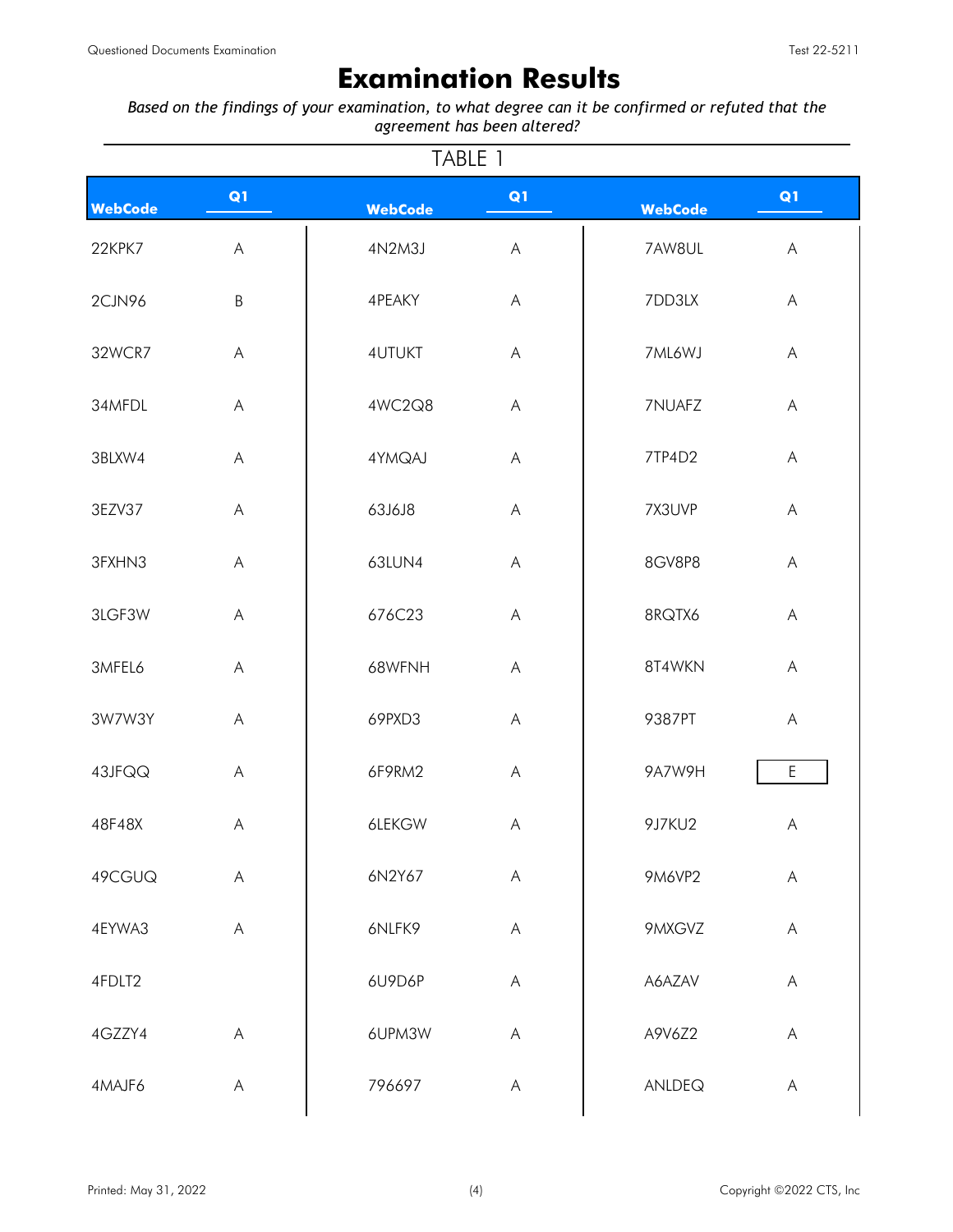|                |                                                                                                        | $I \cap L L$   |                                                                                                        |                |                                                                                                        |  |
|----------------|--------------------------------------------------------------------------------------------------------|----------------|--------------------------------------------------------------------------------------------------------|----------------|--------------------------------------------------------------------------------------------------------|--|
| <b>WebCode</b> | Q1                                                                                                     | <b>WebCode</b> | Q1                                                                                                     | <b>WebCode</b> | Q1                                                                                                     |  |
| <b>AVPDXT</b>  | $\mathsf{A}$                                                                                           | DYC6VZ         | $\overline{\mathsf{A}}$                                                                                | HY2U6X         | $\mathsf{A}$                                                                                           |  |
| AZXJRE         | $\mathsf{A}$                                                                                           | DZ8PGE         | $\mathsf{A}% _{\mathsf{A}}^{\prime}=\mathsf{A}_{\mathsf{A}}^{\prime}=\mathsf{A}_{\mathsf{A}}^{\prime}$ | J3B4FK         | A                                                                                                      |  |
| <b>B6NBDG</b>  | $\mathsf{A}$                                                                                           | <b>DZLLXX</b>  | A                                                                                                      | J46CGV         | $\mathsf{A}$                                                                                           |  |
| B7G7YP         | $\overline{\mathsf{A}}$                                                                                | <b>EJCGMQ</b>  | $\boldsymbol{\mathsf{A}}$                                                                              | J9G6PA         | $\overline{\mathsf{A}}$                                                                                |  |
| <b>B7YFNJ</b>  | $\overline{\mathsf{A}}$                                                                                | ELYVBZ         | $\overline{A}$                                                                                         | JXZK7D         | $\mathsf{A}$                                                                                           |  |
| BAF8QQ         | $\mathsf{A}$                                                                                           | <b>EMELUZ</b>  | $\overline{\mathsf{A}}$                                                                                | <b>JZRCLP</b>  | $\mathsf{A}$                                                                                           |  |
| BDL23X         | $\boldsymbol{\mathsf{A}}$                                                                              | <b>EQCYHP</b>  | $\mathsf{A}% _{\mathsf{A}}^{\prime}=\mathsf{A}_{\mathsf{A}}^{\prime}=\mathsf{A}_{\mathsf{A}}^{\prime}$ | K2VPJH         | $\mathsf{A}$                                                                                           |  |
| <b>BG2TTQ</b>  | $\mathsf{A}$                                                                                           | FA4CLG         | $\boldsymbol{\mathsf{A}}$                                                                              | K9FPYU         | A                                                                                                      |  |
| BRY44Y         | $\mathsf{A}$                                                                                           | FBEF23         | $\boldsymbol{\mathsf{A}}$                                                                              | K9XHTD         | $\bigwedge$                                                                                            |  |
| BTVL7Z         | $\mathsf{A}$                                                                                           | FDLW7B         | $\overline{\mathsf{A}}$                                                                                | <b>KCFBVK</b>  | $\mathsf{A}$                                                                                           |  |
| BWE2TU         | $\mathsf{A}$                                                                                           | <b>FMNKAL</b>  | A                                                                                                      | <b>KQWUKM</b>  | A                                                                                                      |  |
| <b>BZQLKT</b>  | $\boldsymbol{\mathsf{A}}$                                                                              | FP3E8U         | $\mathsf A$                                                                                            | KRNW82         | A                                                                                                      |  |
| <b>BZUGFE</b>  | $\boldsymbol{\mathsf{A}}$                                                                              | <b>FVMJXA</b>  | $\mathsf{A}% _{\mathsf{A}}^{\prime}=\mathsf{A}_{\mathsf{A}}^{\prime}$                                  | <b>KTYYRF</b>  | $\mathsf{A}% _{\mathsf{A}}^{\prime}=\mathsf{A}_{\mathsf{A}}^{\prime}=\mathsf{A}_{\mathsf{A}}^{\prime}$ |  |
| C7J99U         | $\mathsf{A}% _{\mathsf{A}}^{\prime}=\mathsf{A}_{\mathsf{A}}^{\prime}$                                  | <b>FZENQE</b>  | $\mathsf{A}$                                                                                           | KUY89R         | A                                                                                                      |  |
| C8C6V3         | $\mathsf{A}% _{\mathsf{A}}^{\prime}=\mathsf{A}_{\mathsf{A}}^{\prime}=\mathsf{A}_{\mathsf{A}}^{\prime}$ | G8FFGM         | $\mathsf{A}$                                                                                           | L28TL9         | A                                                                                                      |  |
| D6YLUP         | $\boldsymbol{\mathsf{A}}$                                                                              | <b>GDXVZK</b>  | A                                                                                                      | L2BAK7         | $\mathsf{A}$                                                                                           |  |
| DGT7Q3         | $\mathsf{A}$                                                                                           | GGZQL9         | $\mathsf A$                                                                                            | LAN4Y9         | $\mathsf{A}% _{\mathsf{A}}^{\prime}=\mathsf{A}_{\mathsf{A}}^{\prime}=\mathsf{A}_{\mathsf{A}}^{\prime}$ |  |
| DL4T9Q         | A                                                                                                      | H8QETN         | $\mathsf{A}$                                                                                           | <b>LCRYJC</b>  | $\mathsf{A}$                                                                                           |  |
| <b>DXFLUY</b>  | $\mathsf{A}% _{\mathsf{A}}^{\prime}=\mathsf{A}_{\mathsf{A}}^{\prime}$                                  | <b>HAWZYW</b>  | $\mathsf{A}$                                                                                           | LEEQEE         | A                                                                                                      |  |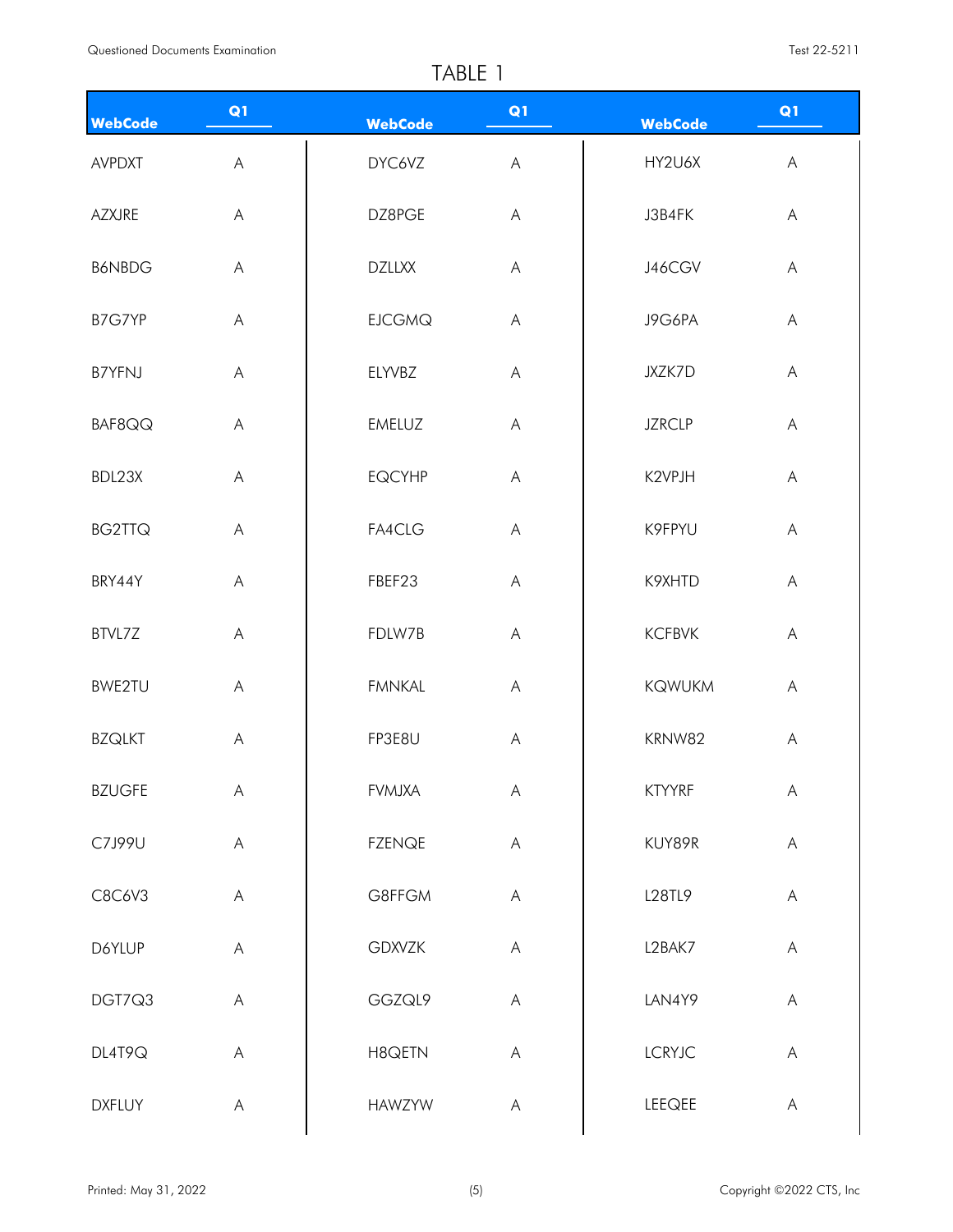| WebCode       | Q1                                                                                                     | <b>WebCode</b>      | Q1                                                                                                     | <b>WebCode</b> | Q1           |
|---------------|--------------------------------------------------------------------------------------------------------|---------------------|--------------------------------------------------------------------------------------------------------|----------------|--------------|
| LJTBE9        | $\boldsymbol{\mathsf{A}}$                                                                              | QR9NJ9              | $\mathsf{A}% _{\mathsf{A}}^{\prime}=\mathsf{A}_{\mathsf{A}}^{\prime}=\mathsf{A}_{\mathsf{A}}^{\prime}$ | <b>VB34U8</b>  | $\mathsf{A}$ |
| LN6P9L        | $\boldsymbol{\mathsf{A}}$                                                                              | QUFYKJ              | $\mathsf{A}% _{\mathsf{A}}^{\prime}=\mathsf{A}_{\mathsf{A}}^{\prime}=\mathsf{A}_{\mathsf{A}}^{\prime}$ | W4L3EB         | A            |
| LW2W39        |                                                                                                        | QWLJ8J              | $\mathsf{A}% _{\mathsf{A}}^{\prime}=\mathsf{A}_{\mathsf{A}}^{\prime}=\mathsf{A}_{\mathsf{A}}^{\prime}$ | W6TKD7         | A            |
| <b>LXPXUU</b> | $\boldsymbol{\mathsf{A}}$                                                                              | R <sub>2</sub> QFRJ | $\mathsf A$                                                                                            | WL6L6A         | A            |
| LY6MDU        | $\boldsymbol{\mathsf{A}}$                                                                              | RF97QL              | $\mathsf{A}% _{\mathsf{A}}^{\prime}=\mathsf{A}_{\mathsf{A}}^{\prime}=\mathsf{A}_{\mathsf{A}}^{\prime}$ | <b>WMWNRP</b>  | $\bigwedge$  |
| MM784J        | $\boldsymbol{\mathsf{A}}$                                                                              | RKJVXE              | $\mathsf{A}% _{\mathsf{A}}^{\prime}=\mathsf{A}_{\mathsf{A}}^{\prime}=\mathsf{A}_{\mathsf{A}}^{\prime}$ | X7LHX7         | A            |
| MRZDDE        | $\boldsymbol{\mathsf{A}}$                                                                              | RN8AMN              | $\mathsf{A}% _{\mathsf{A}}^{\prime}=\mathsf{A}_{\mathsf{A}}^{\prime}=\mathsf{A}_{\mathsf{A}}^{\prime}$ | X8GZY8         | $\mathsf{A}$ |
| N88JRN        | $\mathsf{A}% _{\mathsf{A}}^{\prime}=\mathsf{A}_{\mathsf{A}}^{\prime}=\mathsf{A}_{\mathsf{A}}^{\prime}$ | RTFD7H              | $\mathsf{A}% _{\mathsf{A}}^{\prime}=\mathsf{A}_{\mathsf{A}}^{\prime}=\mathsf{A}_{\mathsf{A}}^{\prime}$ | X9VCVQ         | A            |
| N8C992        | $\mathsf{A}% _{\mathsf{A}}^{\prime}=\mathsf{A}_{\mathsf{A}}^{\prime}=\mathsf{A}_{\mathsf{A}}^{\prime}$ | <b>RVRVPN</b>       | $\mathsf{A}% _{\mathsf{A}}^{\prime}=\mathsf{A}_{\mathsf{A}}^{\prime}=\mathsf{A}_{\mathsf{A}}^{\prime}$ | XLUJMZ         | A            |
| N9KHZY        | $\boldsymbol{\mathsf{A}}$                                                                              | T3YLAH              | $\mathsf{A}% _{\mathsf{A}}^{\prime}=\mathsf{A}_{\mathsf{A}}^{\prime}=\mathsf{A}_{\mathsf{A}}^{\prime}$ | XYZYKB         | A            |
| NL9VNM        | $\boldsymbol{\mathsf{A}}$                                                                              | <b>TEQDVM</b>       | A                                                                                                      | Y2AWMD         | A            |
| NULC74        | $\boldsymbol{\mathsf{A}}$                                                                              | <b>THPNQM</b>       | $\boldsymbol{\mathsf{A}}$                                                                              | Y2PZCY         | $\sf B$      |
| PAEJLG        | $\mathsf{A}% _{\mathsf{A}}^{\prime}=\mathsf{A}_{\mathsf{A}}^{\prime}=\mathsf{A}_{\mathsf{A}}^{\prime}$ | TUMZCV              | $\mathsf{A}% _{\mathsf{A}}^{\prime}=\mathsf{A}_{\mathsf{A}}^{\prime}=\mathsf{A}_{\mathsf{A}}^{\prime}$ | YANHX3         | A            |
| PDCH2R        | $\boldsymbol{\mathsf{A}}$                                                                              | TWTFRE              | $\mathsf{A}$                                                                                           | <b>YERQUX</b>  | A            |
| PL3ZGL        | $\boldsymbol{\mathsf{A}}$                                                                              | TZVW7N              | $\mathsf{A}% _{\mathsf{A}}^{\prime}=\mathsf{A}_{\mathsf{A}}^{\prime}$                                  | YU8RN3         | $\mathsf{A}$ |
| PNWNZG        | $\mathsf{A}% _{\mathsf{A}}^{\prime}=\mathsf{A}_{\mathsf{A}}^{\prime}=\mathsf{A}_{\mathsf{A}}^{\prime}$ | <b>UKEQKW</b>       | $\mathsf{A}$                                                                                           | <b>YUL734</b>  | A            |
| PRAY38        | $\boldsymbol{\mathsf{A}}$                                                                              | UPQ4E9              | $\mathsf{A}% _{\mathsf{A}}^{\prime}=\mathsf{A}_{\mathsf{A}}^{\prime}=\mathsf{A}_{\mathsf{A}}^{\prime}$ | <b>YZDDKC</b>  | $\mathsf{A}$ |
| QJEFZ4        | $\mathsf{A}$                                                                                           | <b>UT449F</b>       | $\mathsf{A}% _{\mathsf{A}}^{\prime}=\mathsf{A}_{\mathsf{A}}^{\prime}=\mathsf{A}_{\mathsf{A}}^{\prime}$ | ZF4N2M         | A            |
| QKNKC7        | $\mathsf{A}$                                                                                           | UXYX7G              | $\mathsf{A}$                                                                                           | ZFLRFE         | A            |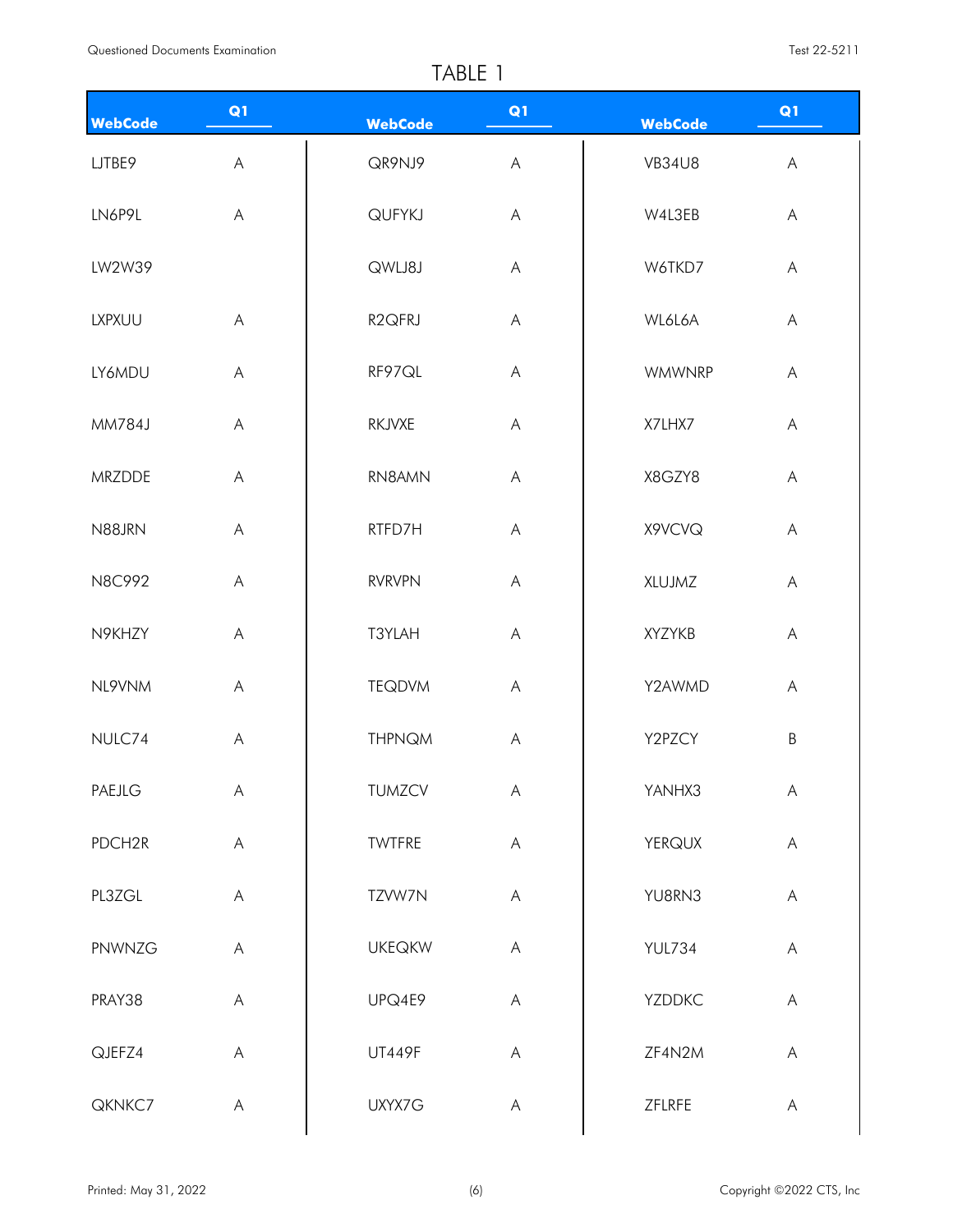| <b>WebCode</b> | Q1                                                                                                     | <b>WebCode</b> | Q1 | <b>WebCode</b> | Q1 |
|----------------|--------------------------------------------------------------------------------------------------------|----------------|----|----------------|----|
| ZKXKNT         | $\boldsymbol{\mathsf{A}}$                                                                              |                |    |                |    |
| ZP7DRG         | $\mathsf{A}$                                                                                           |                |    |                |    |
| ZPBFC3         | $\mathsf{A}% _{\mathsf{A}}^{\prime}=\mathsf{A}_{\mathsf{A}}^{\prime}$                                  |                |    |                |    |
| ZUKBY6         | $\mathsf{A}% _{\mathsf{A}}^{\prime}=\mathsf{A}_{\mathsf{A}}^{\prime}=\mathsf{A}_{\mathsf{A}}^{\prime}$ |                |    |                |    |
| ZUL7HB         | $\mathsf{A}% _{\mathsf{A}}^{\prime}=\mathsf{A}_{\mathsf{A}}^{\prime}=\mathsf{A}_{\mathsf{A}}^{\prime}$ |                |    |                |    |
| ZVFU27         | $\boldsymbol{\mathsf{A}}$                                                                              |                |    |                |    |
| ZXLHX4         | $\boldsymbol{\mathsf{A}}$                                                                              |                |    |                |    |
|                |                                                                                                        |                |    |                |    |

## **Response Summary - Q1** Total Participants: 172

*Based on the findings of your examination, to what degree can it be confirmed or refuted that the agreement has been altered?*

| <b>Kesponse</b> | Q <sub>1</sub> |                                                                                                                                                   |
|-----------------|----------------|---------------------------------------------------------------------------------------------------------------------------------------------------|
| Α<br>В          | 167            | <b>Response Key:</b><br>The questioned agreement HAS BEEN ALTERED.<br>А.<br>The questioned agreement HAS PROBABLY BEEN ALTERED.<br>В.             |
|                 |                | C. CANNOT DETERMINE whether or not the questioned agreement has<br>been altered.<br>The questioned agreement HAS PROBABLY NOT BEEN ALTERED.<br>D. |
| D               |                | The questioned HAS NOT BEEN ALTERED.<br>Е.                                                                                                        |
|                 |                |                                                                                                                                                   |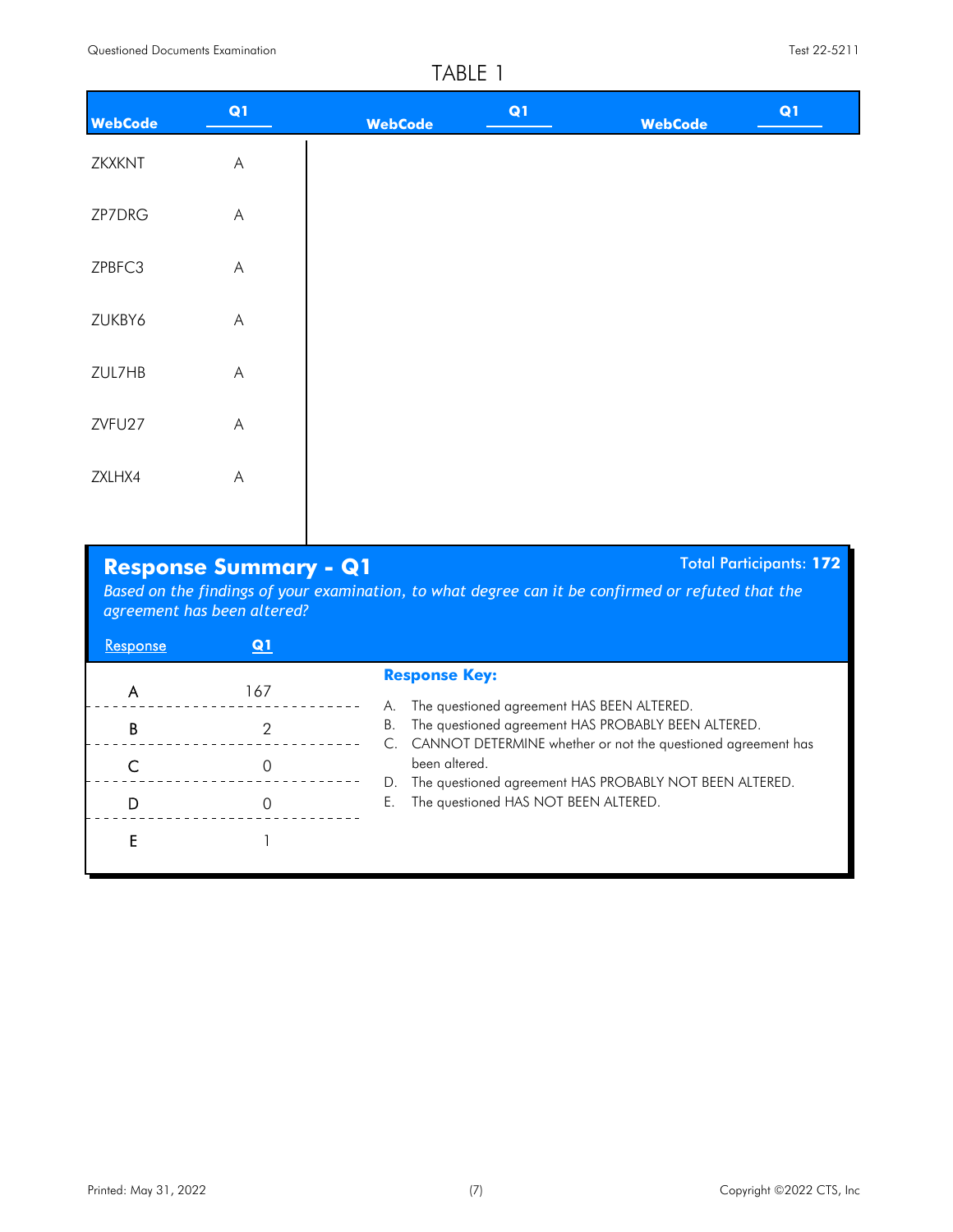# **Methods and Observations**

<span id="page-7-0"></span>*What methods/techniques did you utilize? What observations were made from each method/technique?*

| <b>WebCode</b> | <b>Methods/Techniques</b>          | <b>Observations</b>                                                                                                                                                                                                                                                                                                                                                                                                                                                                                                                                                                                                                                                                                                                                                                                                                         |
|----------------|------------------------------------|---------------------------------------------------------------------------------------------------------------------------------------------------------------------------------------------------------------------------------------------------------------------------------------------------------------------------------------------------------------------------------------------------------------------------------------------------------------------------------------------------------------------------------------------------------------------------------------------------------------------------------------------------------------------------------------------------------------------------------------------------------------------------------------------------------------------------------------------|
| 22KPK7         | Microscopic Examination            | Both pages of the document are printed with laser/toner printer. All<br>handwritten information on page 1 is written with some kind of roller ball<br>pen, the same goes for the handwritten information on page 2 EXCEPT<br>FOR the signature of the subtenant. This signature is printed with a<br>laser/toner printer and shows typical, and very coarse, reproduction<br>defects.                                                                                                                                                                                                                                                                                                                                                                                                                                                       |
|                | Infrared Light                     | On page 1 some handwritten information has been made with a pen (pen<br>paste) that differs optically from the rest. The word "trash" with<br>corresponding amount "30" (section 6) as well as a small line/angle<br>changing "15" to "45" (section 8) has been added. These additions<br>correspond optically with the handwritten information on page 2.                                                                                                                                                                                                                                                                                                                                                                                                                                                                                  |
| 2CJN96         | <b>ESDA</b>                        | Indentations were detected on the front of page 2 of the 2-page document<br>which were caused by some of the handwritten entries appearing on page<br>1 of the 2-page document. The indentations detected were the entries<br>'trash', '30' and a portion of the numeral '4'.                                                                                                                                                                                                                                                                                                                                                                                                                                                                                                                                                               |
|                | Video Spectral<br>Comparator (VSC) | When page 1, section 6 was subjected to infra-red reflectance (545nm<br>longpass filter), the handwritten entries 'trash' and '30' reacted differently to<br>the remainder of the handwritten entries, indicating a different writing<br>implement was used. When page 1, section 8 was subjected to infra-red<br>reflectance (545nm longpass filter), a portion of the numeral '4' reacted<br>differently to the remainder of the numeral as well as the '5', indicating that<br>a different writing implement was used. This indicates that the original entry<br>'15' has been altered to '45'.                                                                                                                                                                                                                                          |
|                | Microscopic Examination            | The 'Natalie B. Potter' signature appearing on page 1 of the two-page<br>document was written with a black ball point pen. The 'Natalie B. Potter'<br>signature appearing on page 2 of the two-page document is a non-original<br>signature and generated using a monochrome electrophotographic (laser)<br>printing process.                                                                                                                                                                                                                                                                                                                                                                                                                                                                                                               |
| 32WCR7         | Video Spectral<br>Comparator (VSC) | 1. On page 1: a. The ink of the entries "trash" and "30" (did not fluoresce)<br>were different from the other entries (fluoresce). b. The ink of added stroke<br>(did not fluoresce) was different from the figure "1" and "5". Figure "1" was<br>altered to figure "4" on the entry "45 days". 2. On page 2: a. The ink of the<br>entries "5th", "May" and "21" (did not fluoresce) were different from the ink<br>of other entries (fluoresce) on page 1. b. The ink of the sublessor's<br>signature (did not fluoresce) was different from the ink of the sublessor's<br>signature (fluoresce) on page 1. c. The subtenant's signature on page 2<br>was a printed signature. Under the microscopic examination, the images of<br>this questioned signature showed similar characteristics as an<br>electrophotographic printing process. |
|                | <b>ESDA</b>                        | 1. There is no indented impression found on the page 1. 2. Indented<br>impressions were found on the page 2. The indented writing deciphered on<br>page 2 reading as "trash" and "30". Angular stroke was also deciphered.<br>3. Therefore, indented writing revealed on page 2 ("trash" and "30") were<br>consistent to the handwritten entries ("trash" and "30") on page 1.                                                                                                                                                                                                                                                                                                                                                                                                                                                              |
| 34MFDL         | <b>Handwriting Examination</b>     | Through direct observation, it can be seen in numeral 8 of the time<br>established for the return of the deposit, the addition of strokes in the digit<br>"1", where it is transformed into a digit "4"                                                                                                                                                                                                                                                                                                                                                                                                                                                                                                                                                                                                                                     |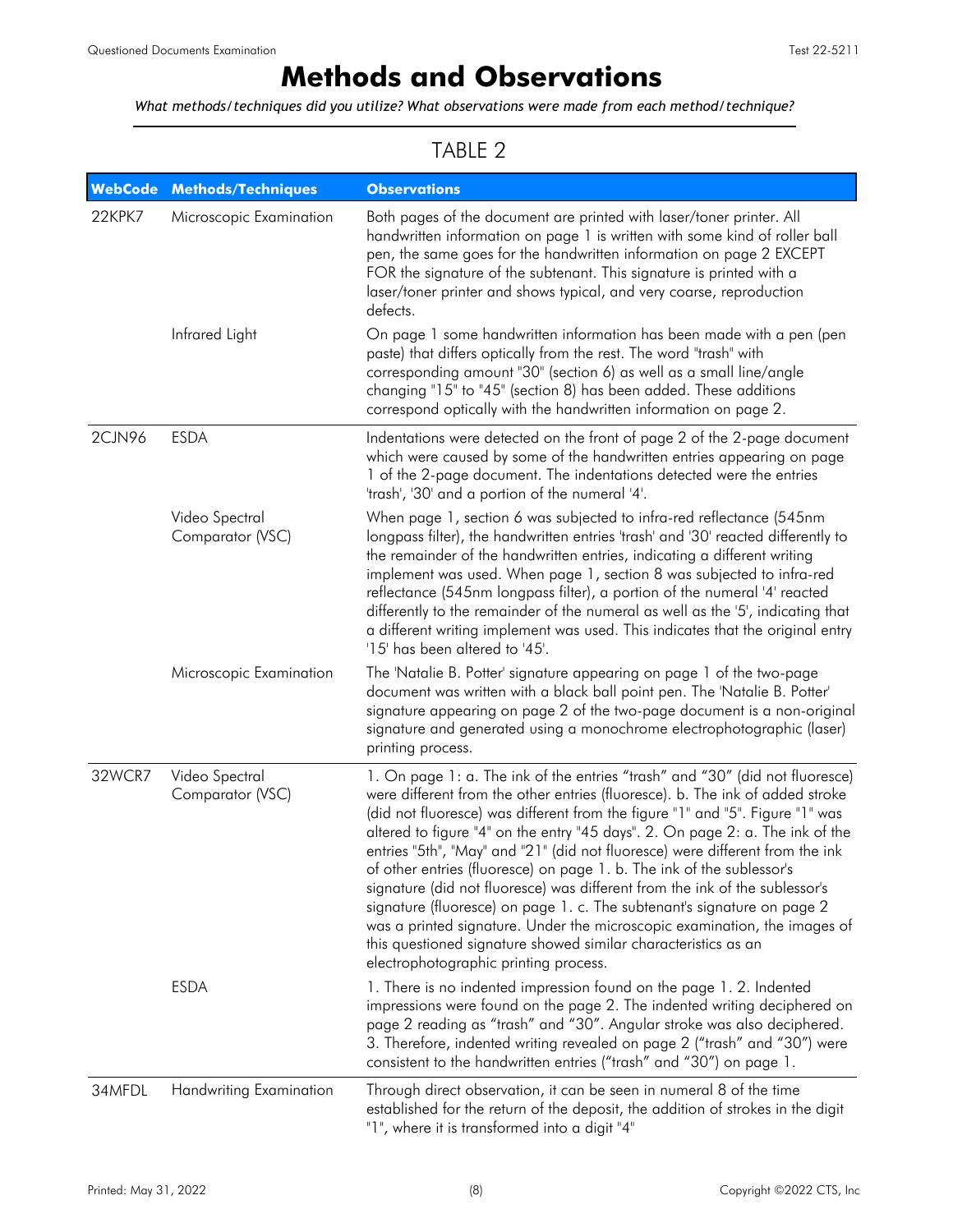| <b>WebCode</b> | <b>Methods/Techniques</b>          | <b>Observations</b>                                                                                                                                                                                                                                                                                                                                                                                                                                                                                                                                                                                                                                                                                                                                                                                                                                                                                                                                                                                                                                                                                                                                                                                                                                                                                                                                                                                                                                                                                                                                                          |
|----------------|------------------------------------|------------------------------------------------------------------------------------------------------------------------------------------------------------------------------------------------------------------------------------------------------------------------------------------------------------------------------------------------------------------------------------------------------------------------------------------------------------------------------------------------------------------------------------------------------------------------------------------------------------------------------------------------------------------------------------------------------------------------------------------------------------------------------------------------------------------------------------------------------------------------------------------------------------------------------------------------------------------------------------------------------------------------------------------------------------------------------------------------------------------------------------------------------------------------------------------------------------------------------------------------------------------------------------------------------------------------------------------------------------------------------------------------------------------------------------------------------------------------------------------------------------------------------------------------------------------------------|
|                | Magnification                      | With the use of the magnifying glasses it was possible to observe that the<br>word TRASH, the figure 30 present a different tonality of the ink and the<br>horizontal line of the digit four that makes up the days of delivery of the<br>deposit presents tremors, likewise, it is appreciated that the signature of<br>Mrs. Natalie B. Potter on the second page is a digital reproduction.                                                                                                                                                                                                                                                                                                                                                                                                                                                                                                                                                                                                                                                                                                                                                                                                                                                                                                                                                                                                                                                                                                                                                                                |
|                | Video Spectral<br>Comparator (VSC) | With the support of the document comparator, the document is exposed to<br>different wavelengths in the infrared range, in order to identify, through<br>physical phenomena of absorption and luminescence, characteristics or<br>elements that evidence the physical behavior of the inks where the At<br>645nm, a difference in the behavior of the inks is observed in the texts<br>"Trash" and "30" in point 6.                                                                                                                                                                                                                                                                                                                                                                                                                                                                                                                                                                                                                                                                                                                                                                                                                                                                                                                                                                                                                                                                                                                                                          |
| 3BLXW4         | Microscopic Examination            | The sublease agreement, page 2: two signatures applied: 1) sublessor, and<br>2) subtenant. The subtenant signature is printed in toner.                                                                                                                                                                                                                                                                                                                                                                                                                                                                                                                                                                                                                                                                                                                                                                                                                                                                                                                                                                                                                                                                                                                                                                                                                                                                                                                                                                                                                                      |
|                | Video Spectral<br>Comparator (VSC) | The sublease agreement, page 1: By application of NIR absorption<br>/reflection: the data entries: "trash", "30" and and an angle at the number<br>"45", were visible, whilst the rest of the text was not.                                                                                                                                                                                                                                                                                                                                                                                                                                                                                                                                                                                                                                                                                                                                                                                                                                                                                                                                                                                                                                                                                                                                                                                                                                                                                                                                                                  |
|                | Infrared Light                     | The sublease agreement, page 1: Application of Luminescence shows that<br>the entries: "trash", "30" and an angle at the number "45", fluoresces, and<br>that the number "45" is altered from "15" to "45" by adding and angle to<br>"1".                                                                                                                                                                                                                                                                                                                                                                                                                                                                                                                                                                                                                                                                                                                                                                                                                                                                                                                                                                                                                                                                                                                                                                                                                                                                                                                                    |
| 3EZV37         | Oblique Light                      | F+F CrimeLite 82L Initial screening of the questioned document to<br>determine any areas of potential interest/greater focus for follow-up ESDA<br>examination. Indentations were observed in the lower left quadrant on the<br>face of the 2nd page.                                                                                                                                                                                                                                                                                                                                                                                                                                                                                                                                                                                                                                                                                                                                                                                                                                                                                                                                                                                                                                                                                                                                                                                                                                                                                                                        |
|                | Video Spectral<br>Comparator (VSC) | non-destructive ink analysis - F+F VSC 6000 Examination of the inks on<br>the paper for differentiation and to observe characteristics of the paper<br>used to determine if similar paper was used between the first and second<br>pages. Left (L): visible light Right (R): 485-590nm light with 645nm barrier<br>filter In these images we can see that we clearly have two different inks as<br>the "30" entry is more persistent and does not drop out at the same point as<br>the other two entries. Left (L): visible light Right (R): 485-590nm light with<br>645nm barrier filter In these images we can see that the arm of the "4" in<br>"45" has similar characteristics to the "30" in the previous set of images.<br>This indicates that it is likely the amount was altered and increased from<br>"15" to "45". Left (L): visible light Right (R): 485-590nm light with 645nm<br>barrier filter In these images we can see that the entry of "trash" has similar<br>characteristics to the previous entries of "30" and the arm of the "4" and can<br>be separated from the other corresponding entries in those sections as<br>being a different ink. The combination of these differences in these sections<br>for the inks used are consistent with the claim that alterations were made to<br>the document. The changes in ink are not relegated to sections of the<br>document (e.g., all the entries in a particular section or group of inked<br>writings) but are consistent with additions being made to previously inked<br>entries on the document. |
|                | Ultraviolet Light                  | Ultraviolet light examination (for optical brighteners) $@365$ nm - no<br>discernable differences between pages 1 and 2 of the questioned<br>document                                                                                                                                                                                                                                                                                                                                                                                                                                                                                                                                                                                                                                                                                                                                                                                                                                                                                                                                                                                                                                                                                                                                                                                                                                                                                                                                                                                                                        |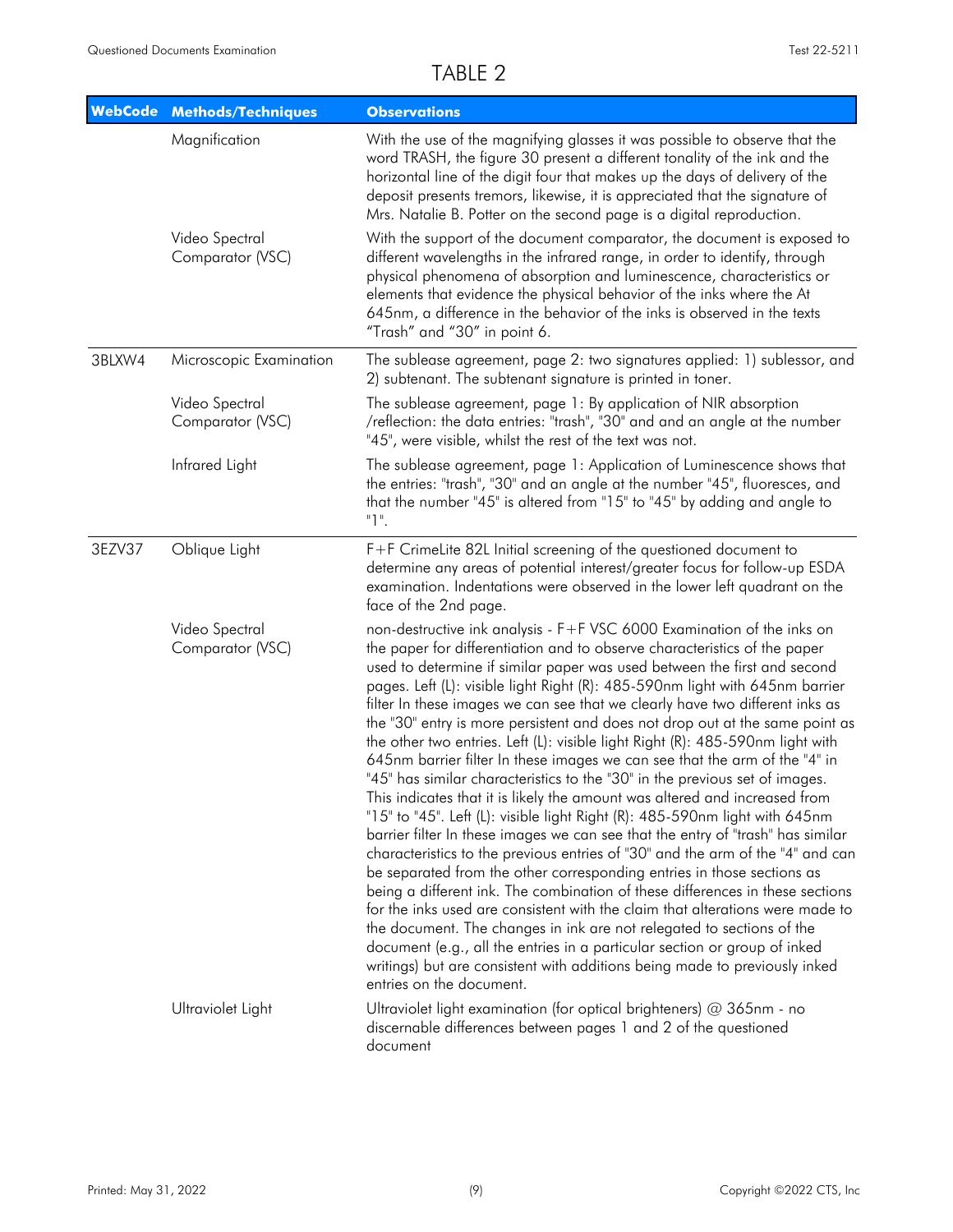| <b>WebCode</b> | <b>Methods/Techniques</b>          | <b>Observations</b>                                                                                                                                                                                                                                                                                                                                                                                                                                                                                                                                                                                                                                                                                                                                                                                 |
|----------------|------------------------------------|-----------------------------------------------------------------------------------------------------------------------------------------------------------------------------------------------------------------------------------------------------------------------------------------------------------------------------------------------------------------------------------------------------------------------------------------------------------------------------------------------------------------------------------------------------------------------------------------------------------------------------------------------------------------------------------------------------------------------------------------------------------------------------------------------------|
|                | <b>ESDA</b>                        | detection of indentations - F+F ESDA As noted in the oblique light<br>examinations, faint indentations were noted in the lower left quadrant on<br>the face of page 2. These indentations were too weak to develop from the<br>face of page 2 but were partially developed from the examination of the<br>reverse of page 2. Indentations were developed that appear to correspond<br>to the word "trash" from page 1 (but these are somewhat difficult to<br>visualize and may be subject to interpretation). No other indentations were<br>developed.                                                                                                                                                                                                                                             |
|                | Microscopic Examination            | high resolution microscopy - Leica S8APO A microscopic examination of<br>the document revealed that the subtenant signature entry for Natalie<br>Braxton-Porter on page 2 is the product of a dry toner production process.<br>The signature is not an original inked entry, and the printed text/line is not<br>as fine in formation of the printed entries to include dots of excessive toner<br>deposited around the entries.                                                                                                                                                                                                                                                                                                                                                                    |
| 3FXHN3         | <b>ESDA</b>                        | No indentations observed on page 1 (p1). Indentations observed on page<br>2 (p2) consistent with the handwritten entries "trash 30" and the initial L<br>shaped stroke of the "4" in "45" on p1. No other indentations observed on<br>p2.                                                                                                                                                                                                                                                                                                                                                                                                                                                                                                                                                           |
|                | Video Spectral<br>Comparator (VSC) | Handwritten entries on p1 reading "trash 30" and the initial L shaped stroke<br>of the "4" in "45" as well as the original handwritten entries and sublessor<br>signature on p2 display similarities in spectral reaction (IR<br>absorption/reflectance/luminescence) when compared with each other, and<br>differences in spectral reaction when compared with the rest of the<br>handwritten entries and signatures on p1. The rest of the handwritten<br>entries and signatures on p1 also display similarities in spectral reaction<br>amongst themselves. Paper of both p1 and p2 display similar UV<br>fluorescence under 254-365nm.                                                                                                                                                          |
|                | Macroscopic/ Microscopic<br>Exam.  | The "SUBTENANT" signature on p2 is not written on the document with ink<br>but has been printed with black toner laser printing. All other signatures on<br>p1 and p2 have been written with black paste ink. All typed text on p1 and<br>p2 have been printed with similar black toner laser printing, except<br>"SUBTENANT" and corresponding signature on p2 being poorer quality<br>printing than remainder of document, with greater pixilation and toner<br>(contamination) dots in surrounding non-image area. No significant defects<br>or identifiable features in printing observed.                                                                                                                                                                                                      |
|                | Overlays                           | Indentations observed on p2 superimposable with the handwritten entries<br>"trash 30" and the initial L shaped stroke of the "4" in "45" on p1. Font,<br>margins and comparable single line spacing formatting similar between p1<br>and p2. Multi line spacing different between p1 and p2. Pagination of p1<br>and p2 slightly misaligned when page titles aligned. Difference in line<br>spacing between p2 "SUBLESSOR" signature printed text/underline and<br>"SUBTENANT" signature printed text/underline when compared with the rest<br>of the line spacing on p2. "SUBTENANT" signature printed text/underline<br>slightly thicker than "SUBLESSOR" signature printed text/underline and<br>remaining printed text. Slight difference in size of paper between p1 and p2<br>when overlayed. |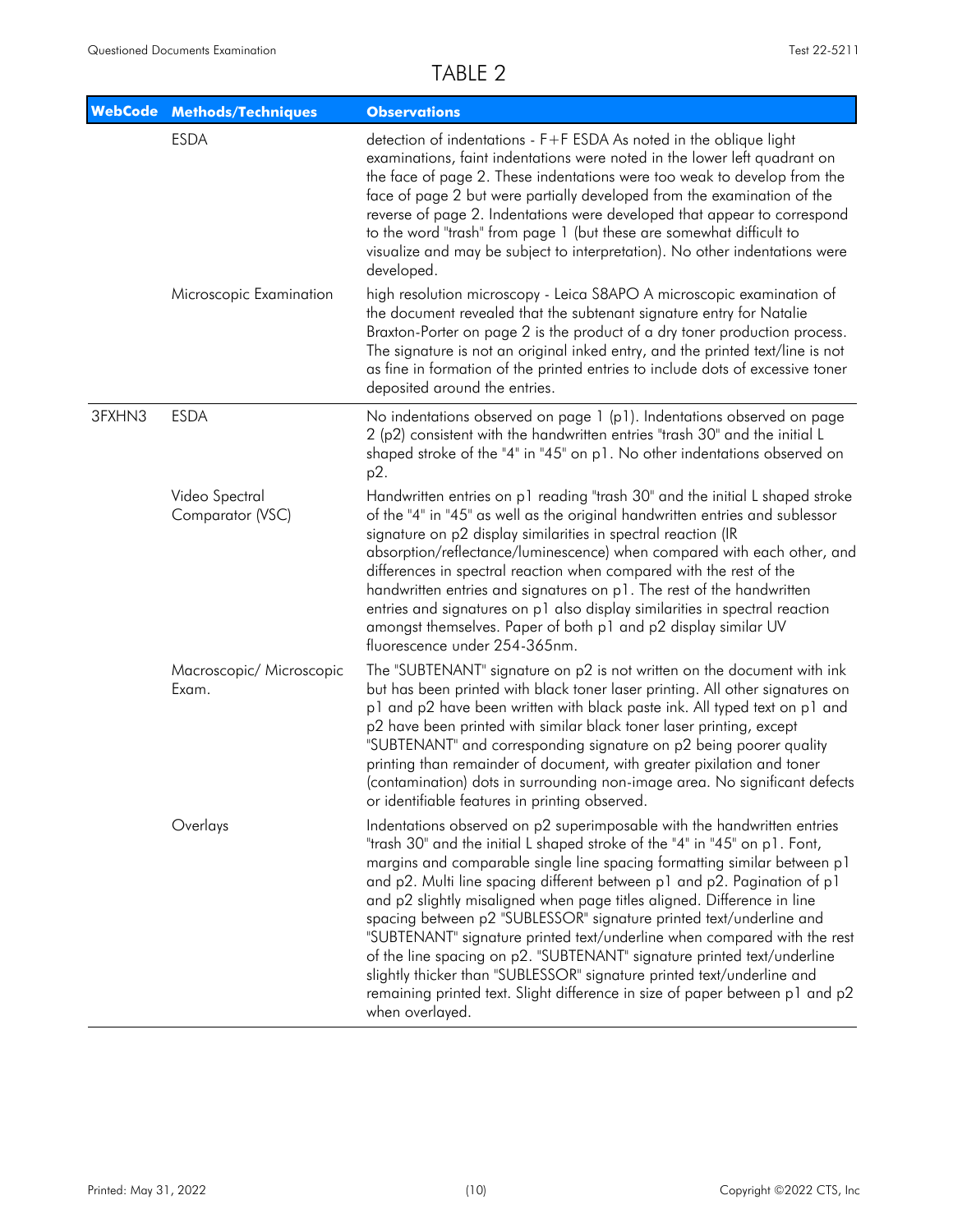|        | <b>WebCode Methods/Techniques</b>                | <b>Observations</b>                                                                                                                                                                                                                                                                                                                                                                                                                                                                                                                                                                                                                                                                                                                                                                                                                                                                                                                                                                                                        |
|--------|--------------------------------------------------|----------------------------------------------------------------------------------------------------------------------------------------------------------------------------------------------------------------------------------------------------------------------------------------------------------------------------------------------------------------------------------------------------------------------------------------------------------------------------------------------------------------------------------------------------------------------------------------------------------------------------------------------------------------------------------------------------------------------------------------------------------------------------------------------------------------------------------------------------------------------------------------------------------------------------------------------------------------------------------------------------------------------------|
| 3LGF3W | <b>ESDA</b>                                      | ESDA method applied on page 1 and 2. Indented writing ("trash", "30" and<br>upper part of the number 4) detected on page 2, recto, matching<br>handwriting on page 1, suggesting that page 1 was placed on top of page<br>2, when "trash", "30" and upper part of the number 4 was written - altering<br>the number 1 to the number 4. No indentations on page 2 matching the<br>additional handwriting on page 1 was detected, suggesting that page 1<br>was not placed on top of page 2, when the additional handwriting on page<br>1 was written. No indentations on page 1 was detected.                                                                                                                                                                                                                                                                                                                                                                                                                               |
|        | Video Spectral<br>Comparator (VSC)               | Using spot fluorescence. The ink in the pen used for writing "trash", "30"<br>and the upper part of the number 4 (altering the number 1 to the number<br>4) on page 1 has different optical properties than the ink in the pen used<br>when writing the additional writing on page 1, suggesting that "trash", "30"<br>and the upper part of the number 4 was written with another pen, than the<br>pen used for the additional handwriting on page 1. In addition to this, the<br>ink in the pen used for the handwriting in section 11 and sublessor's<br>signature on page 2 has the same optical properties as the ink in the pen<br>used for the words "trash", "30" and the upper part of the number 4 on<br>page 1 - suggesting that the handwriting in section 11 and sublessor's<br>signature on page 2 were written with the same pen or a different pen<br>containing ink with the same optical properties as the pen used for writing<br>the words "trash", "30" and the upper part of the number 4 on page 1. |
|        | Magnification                                    | Subtenant's signature on page 2 proved to be a printed signature<br>(electrography), which suggests that the original signature (or a copy of the<br>original signature) has been transferred to page 2.                                                                                                                                                                                                                                                                                                                                                                                                                                                                                                                                                                                                                                                                                                                                                                                                                   |
| 3MFEL6 | Video Spectral<br>Comparator (VSC)               | Observation in VIS, UV and IR showed: no differences in the optical<br>properties of papers; differences in the optical properties of handprinting;<br>'trash', '30' and part of digit 4 in number '45' on page 1 and '5th', 'May', '21'<br>and SUBLESSOR signature on page 2 were written with first type of black<br>ballpen; other handprinting was written with second type of black ballpen.                                                                                                                                                                                                                                                                                                                                                                                                                                                                                                                                                                                                                          |
|        | Microscopic Examination                          | Microscopic examination showed: different characteristics of ballpens - two<br>types of black ballpens; titles, contents on both pages and position<br>'SUBSTENANT' with SUBSTENANT signature on page 2 were printed by use<br>black laser jet technique.                                                                                                                                                                                                                                                                                                                                                                                                                                                                                                                                                                                                                                                                                                                                                                  |
|        | <b>ESDA</b>                                      | On page 2 were revealed indentations: 'trash' and '30', which are identical<br>to the handwriting on page 1. No other indentations were revealed.                                                                                                                                                                                                                                                                                                                                                                                                                                                                                                                                                                                                                                                                                                                                                                                                                                                                          |
|        | Laser Inducted Breakdown<br>Spectroscopy (ECCO2) | Paper analysis of both pages showed no differences in the ratios of the<br>elements.                                                                                                                                                                                                                                                                                                                                                                                                                                                                                                                                                                                                                                                                                                                                                                                                                                                                                                                                       |
| 3W7W3Y | Macroscopic/ Microscopic<br>Exam.                | the ink on the trash line of section 6 and the deposit refund amount appear<br>different from the rest of the handwritten entries on page 1 the subtenant<br>signature on page 2 is not an original signature                                                                                                                                                                                                                                                                                                                                                                                                                                                                                                                                                                                                                                                                                                                                                                                                              |
|        | <b>ESDA</b>                                      | no indented writing developed on page 1 developed indented writing on<br>page 2 is consistent with the trash line on section 6 of page 1 and the<br>altered "1" to a "4" in section 8 of page 1                                                                                                                                                                                                                                                                                                                                                                                                                                                                                                                                                                                                                                                                                                                                                                                                                            |
|        | Video Spectral<br>Comparator (VSC)               | UV filters did not differentiate paper in pages 1 and 2 oblique light did not<br>reveal indented writing on page 1 or 2 spot and IR filters revealed more<br>than one pen ink on page 1 -the trash line in section 8 and the deposit<br>refund amount was altered from a "1" to a "4" with a different pen than the<br>rest of the handwritten entries on page 1 - could not differentiate pen ink<br>used on page 2 from the trash line and altered "4" on page 1 the subtenant<br>signature line was copied from another unknown document, not an original<br>signature                                                                                                                                                                                                                                                                                                                                                                                                                                                  |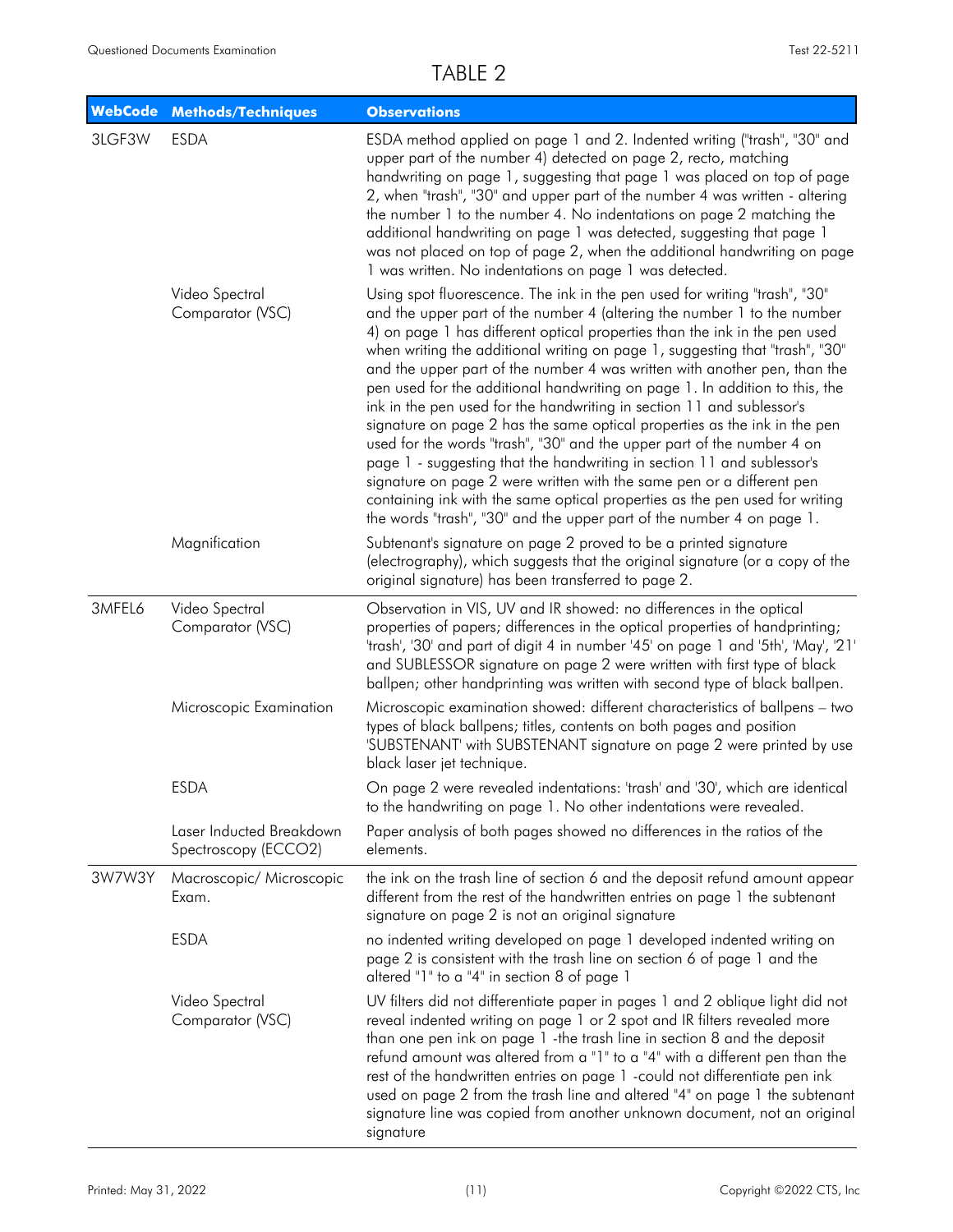| <b>WebCode</b> | <b>Methods/Techniques</b>          | <b>Observations</b>                                                                                                                                                                                                                                                                                                                                                                                                                                                                                                                                                                                                                                                                                                                                                              |
|----------------|------------------------------------|----------------------------------------------------------------------------------------------------------------------------------------------------------------------------------------------------------------------------------------------------------------------------------------------------------------------------------------------------------------------------------------------------------------------------------------------------------------------------------------------------------------------------------------------------------------------------------------------------------------------------------------------------------------------------------------------------------------------------------------------------------------------------------|
| 43JFQQ         | <b>Handwriting Examination</b>     | Analysis of handwritten texts in a sublease agreement (sublease contract)<br>filled or calligraphic completions and signatures. Examination under the<br>document buyer (VSC8000), radiation with different direct lights in space<br>Infrared light at 645 nm                                                                                                                                                                                                                                                                                                                                                                                                                                                                                                                   |
|                | Macroscopic/ Microscopic<br>Exam.  | Examination in direct light and help with the VSC8000 equipment where<br>analyzes are carried out with different fields of infrared light (645nm). On<br>page 2, the signature as "Natalie Branston Potter", it can be seen that it was<br>transplanted to the format, by means of a digital mechanism (photocopy)                                                                                                                                                                                                                                                                                                                                                                                                                                                               |
|                | Infrared Light                     | Infrared light (645nm), regarding some additions to handwritten texts, those<br>in which the primitives disappear and the added or added texts are<br>displayed in the "trash" fields. \$30"; equal addition of strokes<br>(interpolation), in the zone or space of the numeral 8, referring to the days<br>(the digit 1 transformed to 4 is composed – originally it was 15 and not the<br>one displayed there "45").                                                                                                                                                                                                                                                                                                                                                           |
| 48F48X         | Video Spectral<br>Comparator (VSC) | Identified alterations in the section 6 and section 8 of the agreement were<br>visible under the Infrared light source.                                                                                                                                                                                                                                                                                                                                                                                                                                                                                                                                                                                                                                                          |
|                | Microscopic Examination            | Toner's characteristics related to the printer's technique were identified by<br>means of microscopic examination.                                                                                                                                                                                                                                                                                                                                                                                                                                                                                                                                                                                                                                                               |
| 49CGUQ         | Magnification                      | Magnification showed the signature of the subtenant on pg. 2 of the lease<br>was not original. It was a scan of a signature that was affixed to the<br>document.                                                                                                                                                                                                                                                                                                                                                                                                                                                                                                                                                                                                                 |
|                | Infrared Luminescence              | Using infrared luminescence on the inks on pg. 1 and pg. 2 also confirmed<br>the subtenant signature on pg. 2 was not of the same consistencies as the<br>ink used in the genuine "wet ink" signature.                                                                                                                                                                                                                                                                                                                                                                                                                                                                                                                                                                           |
| 4EYWA3         | Macroscopic/ Microscopic<br>Exam.  | Below are indicated the observations made with the help of all<br>examinations. The questioned agreement Q1 is composed by two pages,<br>that will be named $Q1-1$ and $Q1-2$ . The $Q1$ agreement has been altered.<br>This was supported by the following observations:                                                                                                                                                                                                                                                                                                                                                                                                                                                                                                        |
|                | <b>ESDA</b>                        | 1. Page Q1-1 presents two different types of black ball point pen inks.<br>Sections 1 to 5, lines 1 and 2 of section 6, entry "250" and the number<br>"15" of section 8 were written with a same type of ink. The handwritten<br>entries "trash", "30" (line three) of section 6 and the transformation of the<br>original number "15" into "45" of section 8 were written with a second type<br>of ink. 2. The second type of black ink was also used to fill section 11 and<br>the signature of the Sublessor on page $Q1-2$ . 3. Indented writing from the<br>handwritten entries "trash", "30" and the modification of the original<br>number "15" of page $Q1-1$ were found on page $Q1-2$ ; all the other<br>entries figuring on page Q1-1 were not observed on page Q1-2. |
|                | Video Spectral<br>Comparator (VSC) | 4. The signature of Subtenant on page Q1-2 is not original because it has<br>been affixed by an electro photographic printing process. 5. The<br>morphology of the font used for the word "SUBTENANT" on page Q1-2 is<br>slightly different from the font used to print all the rest of the Q1 document.<br>6. The morphology of the line under the Subtenant signature is different<br>from all other lines of the Q1 agreement.                                                                                                                                                                                                                                                                                                                                                |
|                | Keyence 5000                       | 7. The observations made on the abovementioned paragraphs 4 to 6<br>strongly suggest that the word "SUBTENANT", the underline and the<br>signature of Ms Natalie B. Potter have been copied and pasted together<br>from another document. 8. The printed signature of Ms Natalie B. Potter on<br>page $Q1-2$ has not been copied from the signature of Ms Natalie B. Potter<br>on page Q1-1.                                                                                                                                                                                                                                                                                                                                                                                     |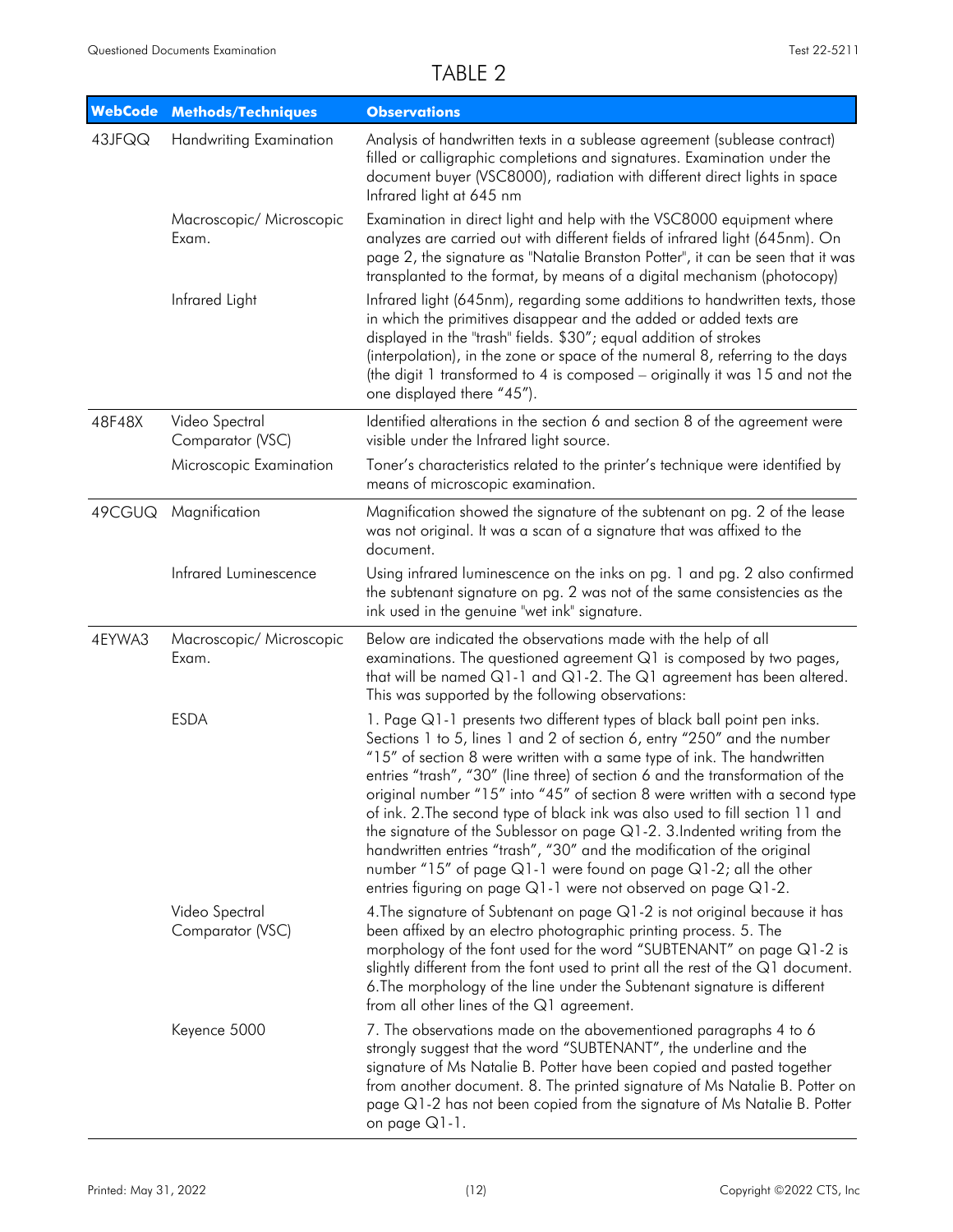| <b>WebCode</b> | <b>Methods/Techniques</b>                                                                                                                                                      | <b>Observations</b>                                                                                                                                                                                                                                                                                                                                                                                                                                                                                                                                                                                                                                                                                   |
|----------------|--------------------------------------------------------------------------------------------------------------------------------------------------------------------------------|-------------------------------------------------------------------------------------------------------------------------------------------------------------------------------------------------------------------------------------------------------------------------------------------------------------------------------------------------------------------------------------------------------------------------------------------------------------------------------------------------------------------------------------------------------------------------------------------------------------------------------------------------------------------------------------------------------|
| 4FDLT2         | Microscopy and<br>macroscopy with diascopy<br>and episcopyc<br>illumination. Prliminary<br>rewew of the aterial to<br>verify originality, coetanity,<br>similarity and variety | analysisi of the physical characteritids exhibited by the hadwriting of<br>document Q1 as far as ik ares corcerned to verify variations and possible<br>alterations, using optical elements, as well asthe required thechniques, in<br>adition to direct observation or with the naked eye with natural and artificial<br>light                                                                                                                                                                                                                                                                                                                                                                       |
|                | Visual Examination                                                                                                                                                             | The originality of the study elements was observed. The general structure of<br>the handwriting and printed writing on the sheets of the Q1 document is<br>appreciated.                                                                                                                                                                                                                                                                                                                                                                                                                                                                                                                               |
|                | Ultraviolet Light                                                                                                                                                              | To verif reactions on the paper and possible stains produced by abrasive<br>elements or possible existing security on its surface or gluing the pages of<br>the Q1 document.                                                                                                                                                                                                                                                                                                                                                                                                                                                                                                                          |
|                | Oblique Light                                                                                                                                                                  | To observe writings on the surface of the paper product of pressure by<br>amanuense, stalishingpossible ductus or traes and vestiges of signs that<br>could be eradicated from document Q1                                                                                                                                                                                                                                                                                                                                                                                                                                                                                                            |
|                | Macroscopic Examination                                                                                                                                                        | Analysis of handwriting in general, to verify thas its printed and manual<br>content is uniform in terms of inking                                                                                                                                                                                                                                                                                                                                                                                                                                                                                                                                                                                    |
|                | Microscopic Examination                                                                                                                                                        | To verify that the graphic signs of each of the words that constitute the<br>document, present uniformity in the conformation of the signs, inking and<br>possible vestiges of ink product or eradication of signs.                                                                                                                                                                                                                                                                                                                                                                                                                                                                                   |
|                | Video Spectral<br>Comparator (VSC)                                                                                                                                             | To perform photospectrometric sweep of the inks in the writings of the<br>pages of the Q1 Contract and stablish possible modifications in their inks<br>and alterations caused to the Q1 document obtainig images thar allow to<br>evidence the results obtained.                                                                                                                                                                                                                                                                                                                                                                                                                                     |
| 4GZZY4         | <b>STEREOSCOPY</b><br><b>MICROSCOPIC</b>                                                                                                                                       | The study of the questioned document under the S.M. suggests the use of a<br>different type of ink in the words "trash", the amount \$"30" and the<br>addition of a stroke on the first digit of n° "45". Regarding the second page<br>of the questioned document, its observation under the S.M. allows to<br>establish that both the word "Subtenant" as wells as the subtenant signature<br>are additions to the document and have been printed with a toner, unlike<br>the rest of the document.                                                                                                                                                                                                  |
|                | Video Spectral<br>Comparator (VSC)                                                                                                                                             | The study of the questioned document under the VSC allows us to observe<br>a different behaviour between the words "trash", the amount \$"30" and a<br>partial stroke on the first digital of n° "45" and the rest of the handwritten<br>words and amounts on the document. From the observed differences on<br>behaviour, we can deduce that the partial stroke on the first digit of n° "45"<br>is an addition to the document, transforming the original amount of "15"<br>to"45". Additionally, the observation under the VSC, allowed us to observe<br>an identical behaviour between the added partial stroke on the fist digit of<br>nº "45" and the word "trash" as well as the amount \$"30" |
| 4MAJF6         | Visual Examination                                                                                                                                                             | There was no physical changes observed in the questioned writing and the<br>questioned signatures on Page 1 and Page 2 of Item Q1.                                                                                                                                                                                                                                                                                                                                                                                                                                                                                                                                                                    |
|                | Infrared Absorption                                                                                                                                                            | At 695nm: Page 1: All the questioned writing and the questioned<br>signatures disappeared except the word 'trash' and the figure '30' at point 6<br>and the formation 'L' that made the figure '4' of '45' at point 8 of Item Q1.<br>Page 2: All the questioned writing and the questioned signatures on Item<br>Q1 did not disappear. There was no changes observed.                                                                                                                                                                                                                                                                                                                                 |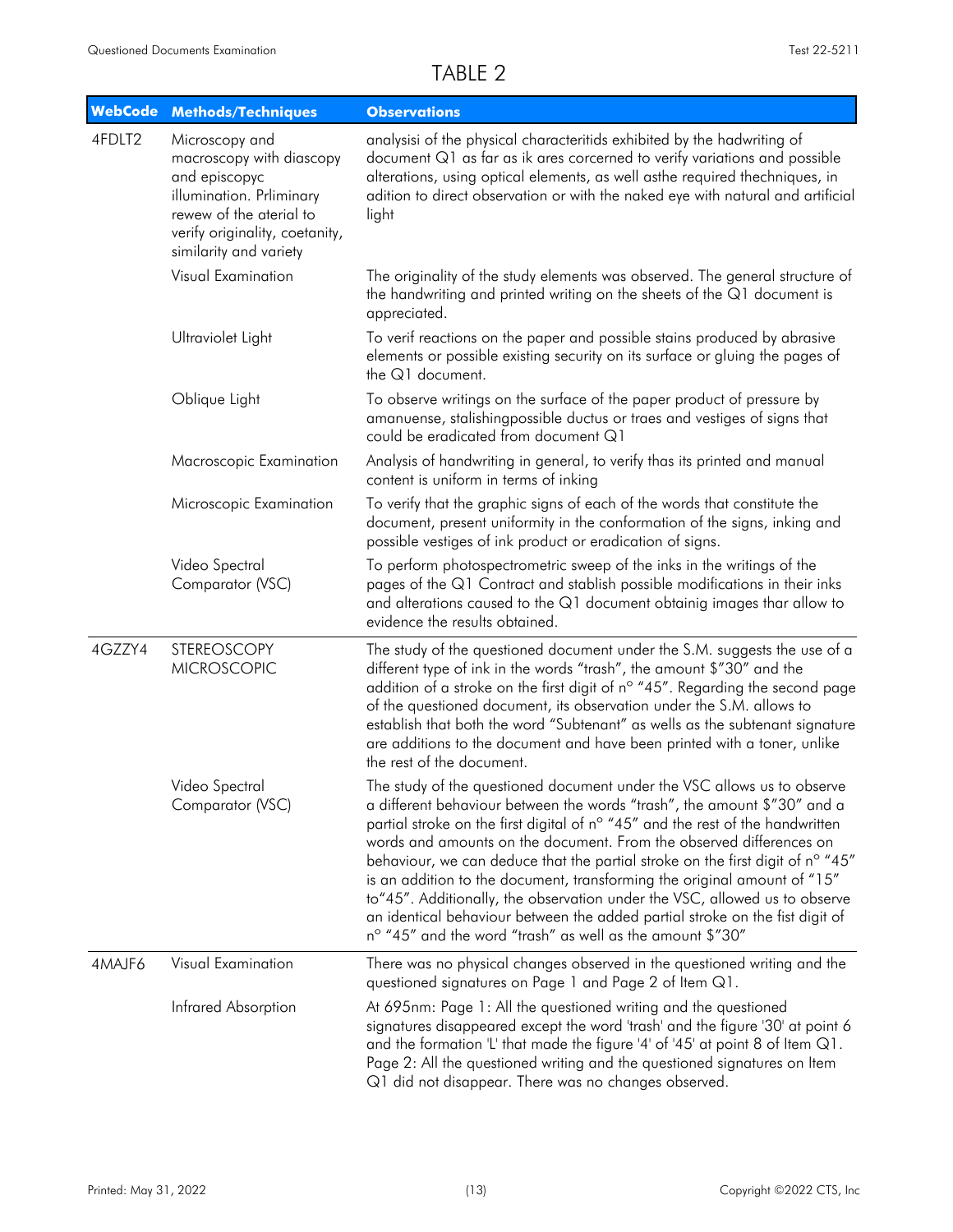|        | <b>WebCode Methods/Techniques</b>  | <b>Observations</b>                                                                                                                                                                                                                                                                                                                                                                                                                                                                                                                                                                                                                                                                                                                                                                                                                                                                                                                                                                                                                                                                 |
|--------|------------------------------------|-------------------------------------------------------------------------------------------------------------------------------------------------------------------------------------------------------------------------------------------------------------------------------------------------------------------------------------------------------------------------------------------------------------------------------------------------------------------------------------------------------------------------------------------------------------------------------------------------------------------------------------------------------------------------------------------------------------------------------------------------------------------------------------------------------------------------------------------------------------------------------------------------------------------------------------------------------------------------------------------------------------------------------------------------------------------------------------|
|        | Infra red Fluorescence             | Page 1 - All the questioned writing and the questioned signatures fluoresce<br>except the word 'trash' and the figure '30' at point 6 and the formation 'L'<br>that made the figure '4' of '45' at point 8 of Item Q1. Page 2: All the<br>questioned writing and the questioned signatures fluoresce except the<br>Subtenant signature on Item Q1.                                                                                                                                                                                                                                                                                                                                                                                                                                                                                                                                                                                                                                                                                                                                  |
|        | Microscopic Examination            | Page 1 - All the questiones writing and the questioned signatures on Item<br>Q1 consisted of original pen ink strokes / pen striations. Page 2 - All the<br>questioned writing and the questioned signature except the questioned<br>subtenant signature 'Natalie B. Potter' on Item Q1 consisted of original pen<br>ink strokes / pen striations. The Subtenant signature 'Natalie B. Potter'<br>consisted of circular toner dots indicating a printed, scanned or<br>photocopied signature.                                                                                                                                                                                                                                                                                                                                                                                                                                                                                                                                                                                       |
|        | <b>ESDA</b>                        | There was no indentations observed on Page 1 and Page 2 of Item Q1.                                                                                                                                                                                                                                                                                                                                                                                                                                                                                                                                                                                                                                                                                                                                                                                                                                                                                                                                                                                                                 |
|        | Oblique Light                      | There was no physical changes observed on Page 1 and Page 2 of Item<br>Q1.                                                                                                                                                                                                                                                                                                                                                                                                                                                                                                                                                                                                                                                                                                                                                                                                                                                                                                                                                                                                          |
| 4N2M3J | Magnification                      | The preliminary inspection of the questioned documents is carried out<br>where the two documents are observed in terms of being in original and in<br>good condition, finding that it is indeed in original and in good condition<br>for analysis. Upon gross inspection it is found that the handwritten lease is<br>in ballpoint pen and Natalie B. Potter's signature appears darker to the<br>naked eye. The document is then observed by microscopic observation with<br>the use of magnifying glasses, finding that on page 1 of the contract there<br>is a difference in ink in the public garbage service writings worth 30 dollars<br>with a different tonality, as well as digit 4 of the number. 45 whose angled<br>line has a different tonality from the vertical line, initially being the quantity<br>15, converting it to quantity 45. On the second page of the contract, after<br>observing it with the magnifying glass, it is found that the signature<br>corresponding to Natalie B. Potter is found made in digital laser printing<br>and not in handwriting. |
|        | Video Spectral<br>Comparator (VSC) | Subsequently, through the use of the video comparator, a detailed<br>observation of what was found is carried out with the magnifying glass,<br>ratifying the finding, through observation at different magnifications in the<br>described areas and also under the infrared fluorescence technique at<br>645nm. As a conclusion of the analysis it is determined that: The document<br>subject to inspection presents additive alteration in the area of public<br>services with the handwritten texts "trash" and the amount "30" as well as<br>additive alteration in the amendment modality of the first page of the<br>contract, initially the amount "15", converting it into an amount "45", and<br>on the second folio the additive alteration of the signature of "Natalie B.<br>Potter".                                                                                                                                                                                                                                                                                  |
| 4PEAKY | Video Spectral<br>Comparator (VSC) | In the infrared luminescence observation, some character in the phrase 6<br>has different brightness. Written ink was not identical on phrase 6. Phrase 8<br>'45' was also altered.                                                                                                                                                                                                                                                                                                                                                                                                                                                                                                                                                                                                                                                                                                                                                                                                                                                                                                 |
|        | Oblique Light                      | Signature of the Subtenant on page 2 is not written, but copied.                                                                                                                                                                                                                                                                                                                                                                                                                                                                                                                                                                                                                                                                                                                                                                                                                                                                                                                                                                                                                    |
|        | Overlays                           |                                                                                                                                                                                                                                                                                                                                                                                                                                                                                                                                                                                                                                                                                                                                                                                                                                                                                                                                                                                                                                                                                     |
|        |                                    |                                                                                                                                                                                                                                                                                                                                                                                                                                                                                                                                                                                                                                                                                                                                                                                                                                                                                                                                                                                                                                                                                     |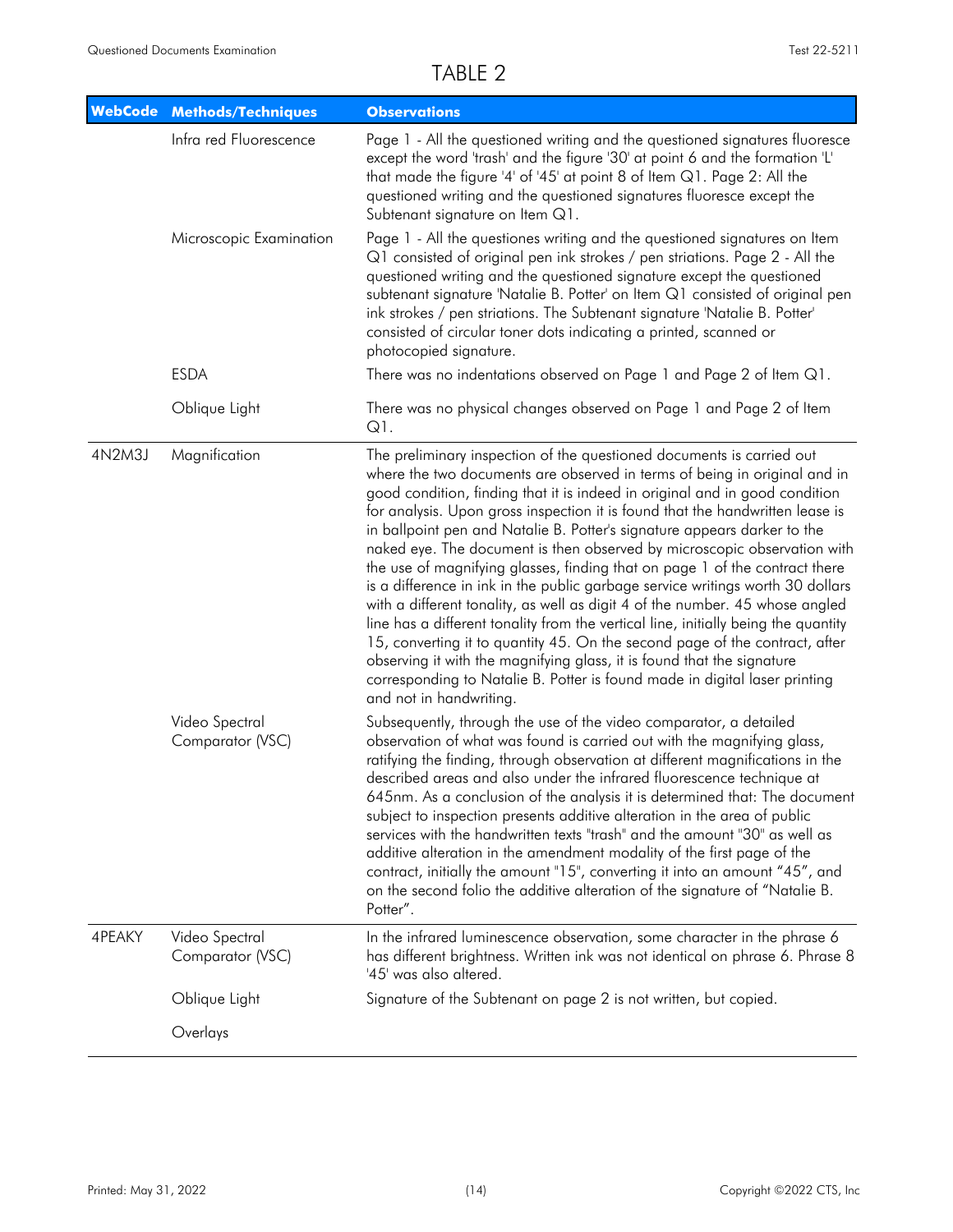| <b>WebCode</b> | <b>Methods/Techniques</b>                                                                                          | <b>Observations</b>                                                                                                                                                                                                                                                                                                                                                                                                                                                                                                                                                                                                                                                                                                                                                                                                                                                                                                                                                                                                                                                                                                                                                                                                                                                                                                                                                                                                                                                                                                                                                                                                                                                                                                                                                                                                                                                                                                                                                                                                                                                                                                                            |
|----------------|--------------------------------------------------------------------------------------------------------------------|------------------------------------------------------------------------------------------------------------------------------------------------------------------------------------------------------------------------------------------------------------------------------------------------------------------------------------------------------------------------------------------------------------------------------------------------------------------------------------------------------------------------------------------------------------------------------------------------------------------------------------------------------------------------------------------------------------------------------------------------------------------------------------------------------------------------------------------------------------------------------------------------------------------------------------------------------------------------------------------------------------------------------------------------------------------------------------------------------------------------------------------------------------------------------------------------------------------------------------------------------------------------------------------------------------------------------------------------------------------------------------------------------------------------------------------------------------------------------------------------------------------------------------------------------------------------------------------------------------------------------------------------------------------------------------------------------------------------------------------------------------------------------------------------------------------------------------------------------------------------------------------------------------------------------------------------------------------------------------------------------------------------------------------------------------------------------------------------------------------------------------------------|
| <b>4UTUKT</b>  | <b>ALTERATION ANALYSIS</b><br>METHODOLOGY: Which<br>allows us to determine if a<br>documents was or not<br>altered | Analysis of documents without optical devices (hand, magnifying glass): The<br>document consists of two pages, which have a printed filling in black,<br>showing a similar margin on the left side of the "Sublease Agreement" as<br>opposed to the right side. It contains handwriting in black in some sections,<br>except for the signature of the sublessee on page two, since it is a digitized<br>signature. Analysis of documents with optical devices (stereomicroscope)<br>with this device it was observed that the printing method is laser. The title of<br>the "Sublease Agreement" displays a different font than the rest of the<br>printed completion. The signature of the sublessee on page two is digitized.<br>Analysis of the document with different light sources (VSC 6000 AND 8000<br>FOSTER AND FREEMAN): The handwritten filling of ITEM Q1. Page 1 of 2<br>"Sublease agreement" when subjected to infrared with 715 nanometers,<br>shows transparency in the boxes marked in lines and total absorption in the<br>boxes marked by dots, that is, it showed two different reactions. When<br>applying infrared at 715 nanometers, the handwritten legends "trash",<br>"30" and a vertex-shaped line in the "----days" section remain in the<br>image; determining that the primitive handwritten legend was a digit 15<br>and a stroke was added to it to form 45. The handwritten filling of ITEM<br>Q1. Page 2 of 2 "Sublease agreement" when subjected to infrared with<br>715 nanometers, shows total absorption in the boxes marked by dots,<br>except for the signature that is digitized. The handwritten filling of ITEM Q1.<br>Page 1 of 2 "Sublease agreement" when subjected to fluorescence with 695<br>nanometers, shows luminescence in the boxes marked in lines and total<br>absorption in the boxes marked by dots, that is, it showed two different<br>reactions. The handwritten filling of ITEM Q1. Page 2 of 2 "Sublease<br>agreement" when subjected to fluorescence at 695 nanometers, shows<br>total absorption in the boxes marked by dots, except for the signature that is<br>digitized. |
|                | <b>ESDA</b>                                                                                                        | ESDA EQUIPMENT: the document was placed in the humidifier for 1 to 2<br>minutes, to reach an adequate humidity of 60%, then it was placed on the<br>plate, after removing the plastic cover. The vacuum pump is turned on and<br>placed in the control skylight. The document is covered with a filler film<br>(plastic film) and cut with the film cutter to separate it from the film roll. The<br>background of the high voltage corona is illuminated in blue. The<br>document is shaken with a high-voltage corona wire to electrostatically<br>charge it, until the light stops flashing. The electrostatic image is then<br>created and the cascade method can now be carried out to develop IDs.<br>Therefore, the platen must be tilted at a position of about 45° and toner<br>drops can be poured onto the surface, using the waterfall method. Once<br>developed, a fixing film (adhesive lift) is carefully placed. Finally, the<br>document is carefully separated from the change film and the fixation film,<br>resulting in all the handwritten and printed fillings containing ITEM Q1<br>showing no additions or deletions to it.                                                                                                                                                                                                                                                                                                                                                                                                                                                                                                                                                                                                                                                                                                                                                                                                                                                                                                                                                                                           |
| 4WC2Q8         | <b>Visual Examination</b>                                                                                          | Pages 1 and 2 have a similar paper size, colour and page layout such as<br>the aligned left margin and unaligned right margins.                                                                                                                                                                                                                                                                                                                                                                                                                                                                                                                                                                                                                                                                                                                                                                                                                                                                                                                                                                                                                                                                                                                                                                                                                                                                                                                                                                                                                                                                                                                                                                                                                                                                                                                                                                                                                                                                                                                                                                                                                |
|                | <b>ESDA</b>                                                                                                        | 1). No indentations were detected on the front and back of page 1, and the<br>back of page 2 of $Q1$ . 2). Indentations were observed on the front of page<br>2 of Q1. (Note: ESDA-2 was used for the indentation examinations).                                                                                                                                                                                                                                                                                                                                                                                                                                                                                                                                                                                                                                                                                                                                                                                                                                                                                                                                                                                                                                                                                                                                                                                                                                                                                                                                                                                                                                                                                                                                                                                                                                                                                                                                                                                                                                                                                                               |
|                | Overlays                                                                                                           | An overlay of the indentations developed on the ESDA lift of the front of<br>page 2 on the written entries 'trash'and '30'on page 1, showed<br>consistency. Therefore, the indentations observed on the front of page 2<br>originated from page 1.                                                                                                                                                                                                                                                                                                                                                                                                                                                                                                                                                                                                                                                                                                                                                                                                                                                                                                                                                                                                                                                                                                                                                                                                                                                                                                                                                                                                                                                                                                                                                                                                                                                                                                                                                                                                                                                                                             |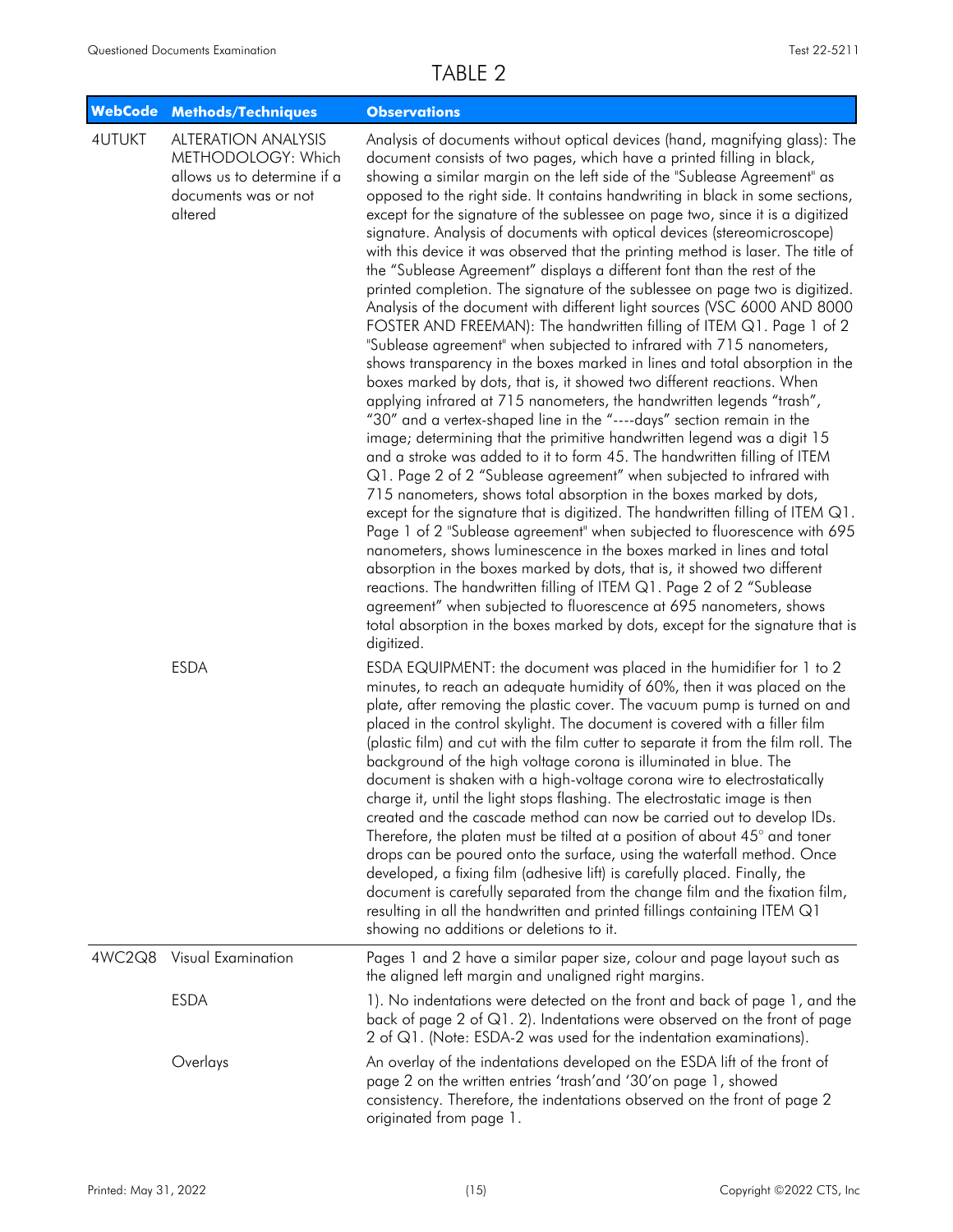| <b>WebCode</b> | <b>Methods/Techniques</b>          | <b>Observations</b>                                                                                                                                                                                                                                                                                                                                                                                                                                                                                                                                                                                                                                                                                                                                                                                                                                                                         |
|----------------|------------------------------------|---------------------------------------------------------------------------------------------------------------------------------------------------------------------------------------------------------------------------------------------------------------------------------------------------------------------------------------------------------------------------------------------------------------------------------------------------------------------------------------------------------------------------------------------------------------------------------------------------------------------------------------------------------------------------------------------------------------------------------------------------------------------------------------------------------------------------------------------------------------------------------------------|
|                | Video Spectral<br>Comparator (VSC) | 1). Under visible light, the inks used to write "trash" and 30" are darker<br>than those used to write all other handwritten entries on page 1, and the<br>printed text SUBTENANT and Natalie's signature are darker than other<br>printed texts on page 2. 2). Under high magnifications, pages 1 and 2<br>have similarities in their font style and size; and line spacings, but a<br>difference in paragraph spacing. The signature of Natalie on page 2 was<br>not handwritten, but part of the printing. 3). Using side lighting, no<br>indentations were observed on the front and back of pages 1 and 2.4).<br>Under ultraviolet light, pages 1 and 2 showed that they have a similar<br>reaction. 5). Under infrared light, at wavelength intervals between 695nm<br>and 925nm, all the handwritten entries on page 1 became invisible except<br>'trash' and '30' remained visible. |
|                | Microscopic Examination            | 1). All the ink lines of the handwritten entries except 'trash'and '30'on page<br>1 are grey-black, bearing striations and no fiber diffusions were observed.<br>2). The ink lines of the handwritten entries 'trash' and '30' on page 1 and<br>the date and signature of Juli are black, mostly uniformly distributed (fewer<br>striations) and fiber diffusions were observed. 3). Pages 1 and 2 were<br>printed using a similar type of printing process (electrophotographic<br>printing process). 4). On page 2, tiny black dots were observed in the<br>background of all the printed texts and lines whereas bigger black dots<br>were only present in the background and along the printed line of<br>SUBTENANT and the signature of Natalie.                                                                                                                                       |
| 4YMQAJ         | Visual Examination                 | Juli Laich's signature on page 1 and 2 of the sublease agreement are<br>observed in a different color in relation to the ink color of Natalie B. Potter's<br>signature on page 1.                                                                                                                                                                                                                                                                                                                                                                                                                                                                                                                                                                                                                                                                                                           |
|                | Macroscopic/ Microscopic<br>Exam.  | Natalie B Potter's signature that appears in the SUBTENANT section on<br>page 2 of the sublease agreement is a digitized and laser-printed signature                                                                                                                                                                                                                                                                                                                                                                                                                                                                                                                                                                                                                                                                                                                                        |
|                | Video Spectral<br>Comparator (VSC) | With IR light at 860 nm in section 6 the handwriting disappears except for<br>the word Trash and the number 30; in section 8 to the number (15) an<br>angular stroke was added to the number 1 to convert it into 4                                                                                                                                                                                                                                                                                                                                                                                                                                                                                                                                                                                                                                                                         |
|                | Document analysis method           | In the physical comparison of sheet 1 and 2 of the sublease contract<br>applying IR light (infrared) at a wavelength of 860 nm, it is observed that<br>the document written text disappears, except for the word Trash and the<br>number 30; in section 8 to the number (15) an angular stroke was added<br>to the number 1 to convert it into 4; on page two in the "SUBTENANT"<br>space the signature of Natalie B. Potter is presented in a darker tone                                                                                                                                                                                                                                                                                                                                                                                                                                  |
| 63J6J8         | Magnification                      | both microscope and vsc were used to examine printing method and ink.<br>both pages were printed with toner. in the second page the whole line<br>pertaining to the subtenant and including the signature were printed in<br>toner and were copied from a different source.                                                                                                                                                                                                                                                                                                                                                                                                                                                                                                                                                                                                                 |
|                | Indented Writing                   | both oblique light and ESDA were used to locate indented writing. on page<br>2 the words "trash" and "30" were identified. no other indentations were<br>found.                                                                                                                                                                                                                                                                                                                                                                                                                                                                                                                                                                                                                                                                                                                             |
|                | Video Spectral<br>Comparator (VSC) | different light sources including uv, ir and transmitted light were used to<br>examine both pages. overlays and grids were used as well. under<br>examination with the spot light, the ink used in section 6 to write the words<br>"trash" and "30" differed from all other writing on page one except one part<br>of the number 4 in sec. 8. the ink was used to change the number 15 to<br>45. the ink on page 2 reacted similarly to the ink different ink in sections 6<br>and 8.                                                                                                                                                                                                                                                                                                                                                                                                       |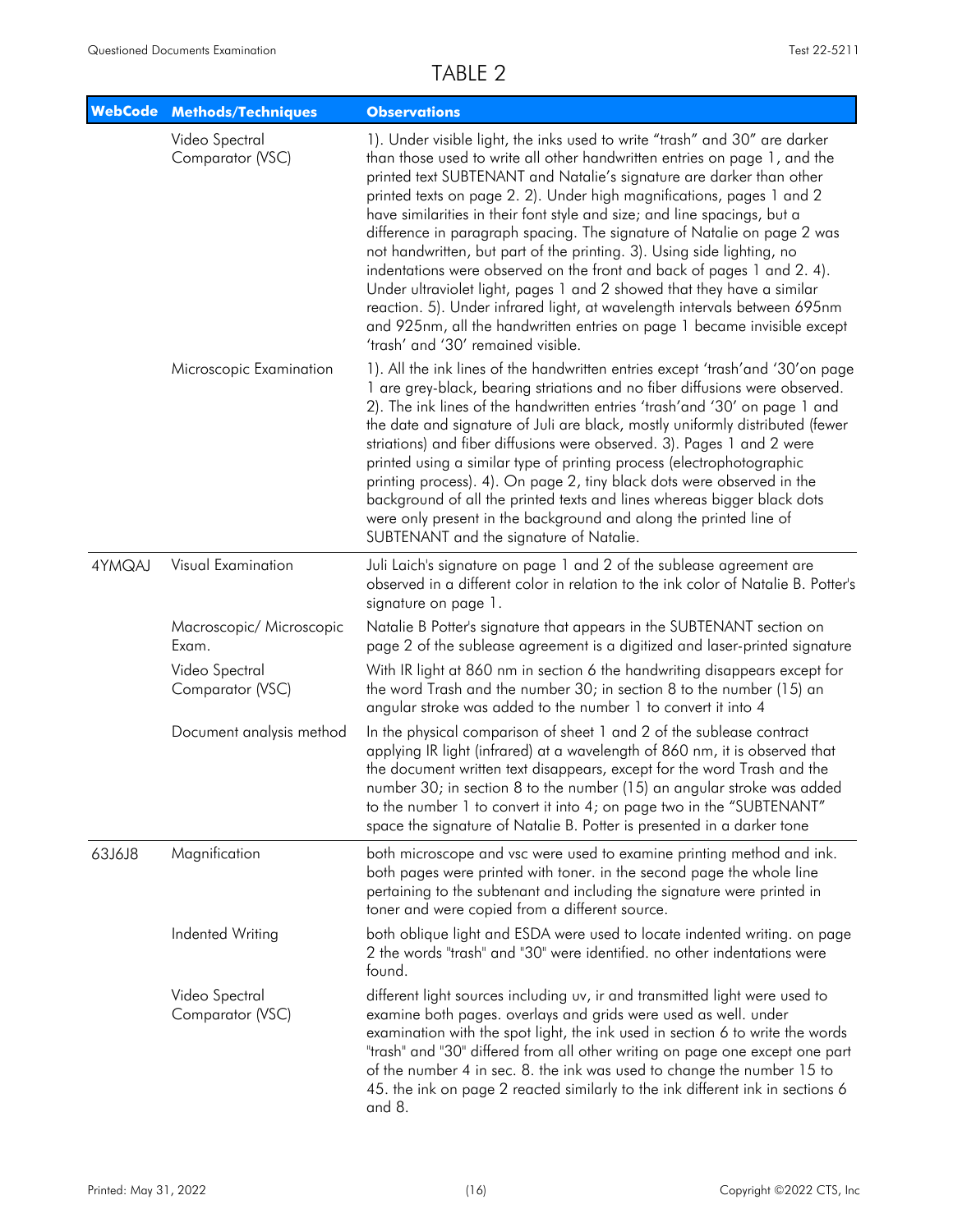| <b>WebCode</b> | <b>Methods/Techniques</b>          | <b>Observations</b>                                                                                                                                                                                                                                                                                                                                                                                                                                                                                                                                                                                                                                                                               |
|----------------|------------------------------------|---------------------------------------------------------------------------------------------------------------------------------------------------------------------------------------------------------------------------------------------------------------------------------------------------------------------------------------------------------------------------------------------------------------------------------------------------------------------------------------------------------------------------------------------------------------------------------------------------------------------------------------------------------------------------------------------------|
|                | Thickness                          | both pages were measured using a micrometer. the thickness was the<br>same.                                                                                                                                                                                                                                                                                                                                                                                                                                                                                                                                                                                                                       |
|                | magnetic reader                    | the toner on both pages was magnetic.                                                                                                                                                                                                                                                                                                                                                                                                                                                                                                                                                                                                                                                             |
| 63LUN4         | Microscopic Examination            | Signature of subtenant on page 2 is not handwritten. Signature was<br>produced by a toner-based printing device. - Difference in printing quality<br>between the preprints SUBLESSOR and SUBTENANT (signature lines<br>included).                                                                                                                                                                                                                                                                                                                                                                                                                                                                 |
|                | Ultraviolet Light                  | No relevant findings                                                                                                                                                                                                                                                                                                                                                                                                                                                                                                                                                                                                                                                                              |
|                | <b>ESDA</b>                        | No relevant findings                                                                                                                                                                                                                                                                                                                                                                                                                                                                                                                                                                                                                                                                              |
|                | Infrared luminescence              | Page 1, point 6: Writing ink of "trash" and "30" can be differentiated from<br>the other handwritten entries in this section. - Page 1, point 8: "15" was<br>altered to "45" by using a writing device with a different ink. - Page 2, point<br>11 and "SUBLESSOR": Writing inks are different than the ones used in<br>sections 1 to 5 and "gas", "electric" in point 6.                                                                                                                                                                                                                                                                                                                         |
|                | Transmitted Light                  | Paper structure of page 1 and page 2 could not be differentiated visually.                                                                                                                                                                                                                                                                                                                                                                                                                                                                                                                                                                                                                        |
| 676C23         | Microscopic Examination            | Stereomicroscope / Digital Microscope (Keyence) Page 1 of 2 - Printed text:<br>black toner (EP) - H/W and sigs: black ballpoint - 2 different font types:<br>title/page# + body text. Page 2 of 2 - Printed text: black toner (EP) - H/W<br>and sigs: black ballpoint + Subtenant sig 'Natalie B. Potter' in black toner.<br>(EP) - Dots are present on top of the Subtenant signature line as well as in<br>the non-image areas in the surroundings of the 'Natalie B. Potter' signature<br>- Artefacts are present to the top right and left sides of the 'B' in the 'Natalie<br>B. Potter' signature - 2 different font types: title/page# + body text                                         |
|                | Magmouse                           | Qualitative detection of magnetic properties of toner - The 2 pages of the<br>Sublease Agreement were produced by magnetic black toner                                                                                                                                                                                                                                                                                                                                                                                                                                                                                                                                                            |
|                | Video Spectral<br>Comparator (VSC) | Ink used on pages 1 and 2 exhibit different luminescing properties. On<br>page 1, a different ballpoint ink was used to produce the handwritten<br>entries 'trash', '30' and a top left stroke on '4' of the entry '45' at paragraph<br>8. The handwritten entries on page 2 exhibit similar luminescing properties<br>as the entries 'trash', '30' and the top left stroke on '4' of the entry '45' on<br>page 1.                                                                                                                                                                                                                                                                                |
|                | <b>ESDA</b>                        | ESDA was used to develop and record potential latent indentations on the<br>front of the 2 pages of the Sublease Agreement. Page 1: no indentations.<br>Page 2: indentations Latent indentations on page 2: 'trash' '30' and a small<br>'L' shape stroke. Sourced to the visible entries on page 1. The relative<br>position between the 3 indented entries on page 2 is the same as the<br>relative position of the original entries on page 1. Indentations of the<br>remaining handwritten entries and signature from page 1 were not found<br>on page 2.                                                                                                                                      |
|                | Imaging software<br>(Photoshop)    | LINE SPACING MEASUREMENT: 1) The ruler tool was used to measure<br>single spaced text lines on page 1 and page 2. Page 1: line spacing is<br>uniform through the printed text. Page 2: more space is observed between<br>'SUBLESSOR' signature line and 'SUBTENANT' signature line than what is<br>observed in the remainder of the document. 2) layers overlay was used as a<br>second method to determine the line spacing consistency in the printed text.<br>Same observations as previous measurement method INDENTATION<br>SOURCING: The indentations found on the page 2 ESDA lift were sourced<br>to the handwritten entries on page 1 original document by using the<br>overlay feature. |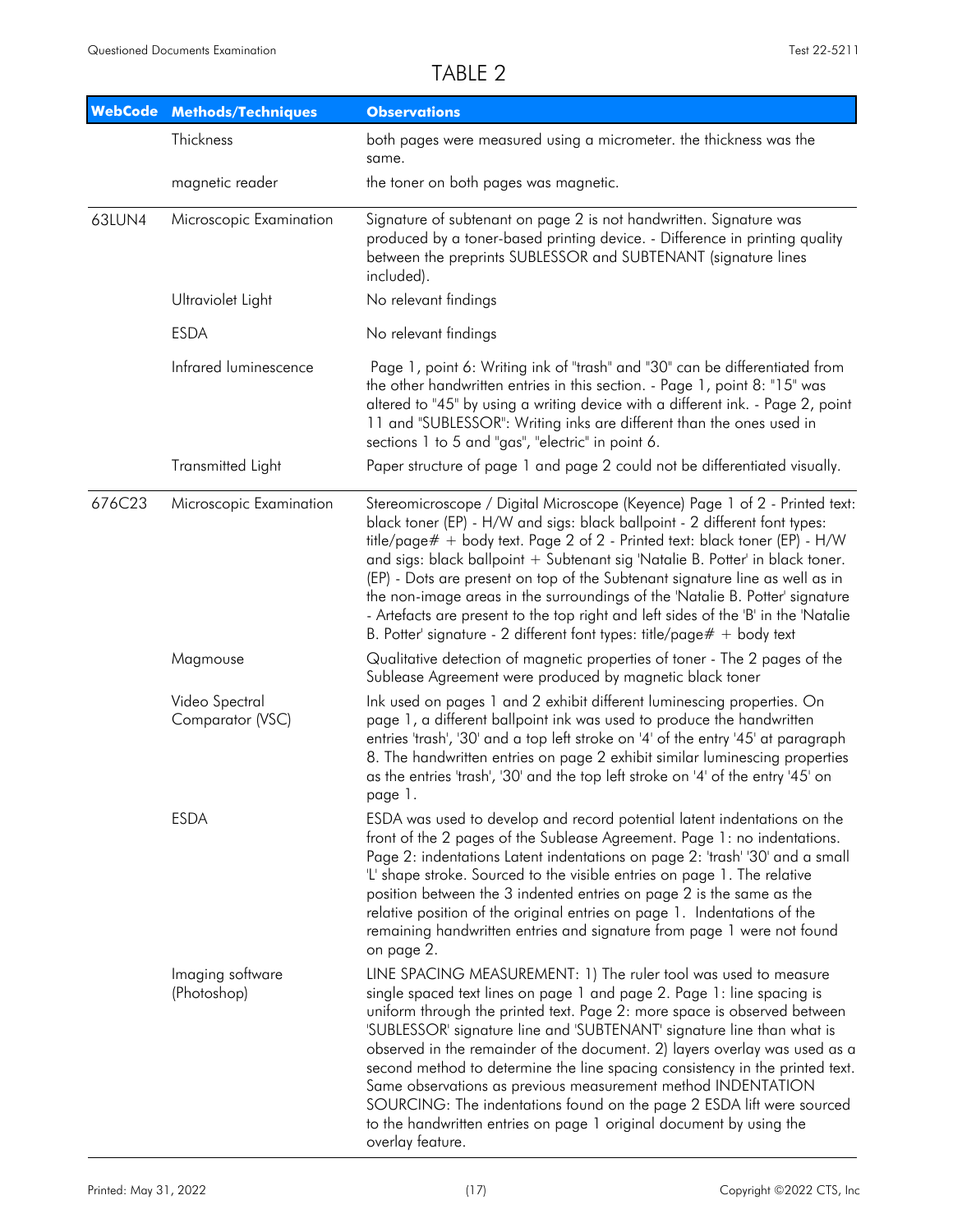| <b>WebCode</b> | <b>Methods/Techniques</b>          | <b>Observations</b>                                                                                                                                                                                                                                                                                                                                                                                                                                                                                                                                                                                                                                                                                                                                                                                                                         |
|----------------|------------------------------------|---------------------------------------------------------------------------------------------------------------------------------------------------------------------------------------------------------------------------------------------------------------------------------------------------------------------------------------------------------------------------------------------------------------------------------------------------------------------------------------------------------------------------------------------------------------------------------------------------------------------------------------------------------------------------------------------------------------------------------------------------------------------------------------------------------------------------------------------|
| 68WFNH         | Infrared Light                     | Page 1 of the agreement, presents a difference in the behavior of inks in<br>the manuscripts, when the page is exposed to the action of infrared light of<br>645 nanometers, establishing that the ink of the manuscripts of nu-merals<br>1, 2, 3, 4, 5, 6 (manuscripts "gas", "25", "electric" and "50"), and<br>numeral 8 (manuscript "250" and number "15") present image<br>abomina-tion, while the ink of the "trash" manuscripts " and "30" of<br>numeral 6 and lines of the strokes added to digit 1 of the figure 45 in<br>numeral 8, re-mains visible. The foregoing means that on page 1 of<br>document Q1 the manuscripts "trash" and "30" were added to numeral 8,<br>and strokes were added to digit 1 of the original number "45" of numeral 8,<br>that is, that the original figure "15" was converted into the figure "45". |
|                | Video Spectral<br>Comparator (VSC) | SUBTENANT's signature on page 2 of the agreement corresponds to a<br>digital impression and is not in the original.                                                                                                                                                                                                                                                                                                                                                                                                                                                                                                                                                                                                                                                                                                                         |
| 69PXD3         | <b>ESDA</b>                        | First page (Page 1 of 2) designated as - Q1 a. Second page (Page 2 of 2) is<br>designated as - Q1b. Q1a obv. - negative. Q1a rev - negative. Q1b obv -<br>Positive: "trash", "30", "L" (shape) (very very faint) Q1b rev - Positive: "trash",<br>"30"                                                                                                                                                                                                                                                                                                                                                                                                                                                                                                                                                                                       |
|                | Macroscopic/ Microscopic<br>Exam.  | Print Process: a) The "SUBTENANT" signature on Q1b is a toner process<br>produced signature, and is not an "original" "wet-inked" signature. b) The<br>"SUBTENANT" entry, signature entry, and signature line entry located as the<br>last line entries on Q1b are a toner process and all have the appearance<br>of a scanned image insert onto the document due to the pixelated "halo"<br>associated each entry.                                                                                                                                                                                                                                                                                                                                                                                                                         |
|                | Ultraviolet Light                  | UV Examination at 365nm, 312nm, and 254nm failed to reveal any<br>noticeable differences in paper optical brighteners.                                                                                                                                                                                                                                                                                                                                                                                                                                                                                                                                                                                                                                                                                                                      |
|                | Infrared Light                     | IR Black and White Infrared Reflectance, IR Luminescence revealed the<br>following: At least two different inks were used to produce the handwritten<br>entries on $Q1a$ . At paragraph $8$ – the visible entry "45" is composed of at<br>least two different inks: The entry "15" was altered with an "L" shape stroke<br>to the left of the vertical line of the to form the number "45" An ink which<br>absorbs infrared radiation at 715nm (appears dark [black]) resulted in the<br>following entries: "trash" "30" and "L" shape stroke to the left of the vertical<br>line of the "1" of "15" to form the number "45" All of the remaining<br>handwritten entries on item Q1a were written with an ink that transmits<br>infrared radiation at 715nm (appears colorless.)                                                            |
|                | Font                               | Font No differences in font noted between Q1a and Q1b (with the<br>exception of the last line entry of Q1b - "SUBTENANT" which appears as a<br>'heavier' bold print text entry originating from a scanned image)                                                                                                                                                                                                                                                                                                                                                                                                                                                                                                                                                                                                                            |
| 6F9RM2         | Macroscopic Examination            | None                                                                                                                                                                                                                                                                                                                                                                                                                                                                                                                                                                                                                                                                                                                                                                                                                                        |
|                | Microscopic Examination            | None                                                                                                                                                                                                                                                                                                                                                                                                                                                                                                                                                                                                                                                                                                                                                                                                                                        |
|                | microspectrophotometry             | None                                                                                                                                                                                                                                                                                                                                                                                                                                                                                                                                                                                                                                                                                                                                                                                                                                        |
| 6LEKGW         | Visual Examination                 | Two papers (Q1 and Q2) with printed material and handwriting in ink. No<br>indented impressions observed. Printed name says Potter, all Potter<br>signatures appear to say Porter.                                                                                                                                                                                                                                                                                                                                                                                                                                                                                                                                                                                                                                                          |
|                | Microscopic Examination            | Ball point pen, dry toner, reproduced signature on Q2.                                                                                                                                                                                                                                                                                                                                                                                                                                                                                                                                                                                                                                                                                                                                                                                      |
|                | Digital Imaging                    | N/A                                                                                                                                                                                                                                                                                                                                                                                                                                                                                                                                                                                                                                                                                                                                                                                                                                         |
|                | Oblique Light                      | No indented impressions observed.                                                                                                                                                                                                                                                                                                                                                                                                                                                                                                                                                                                                                                                                                                                                                                                                           |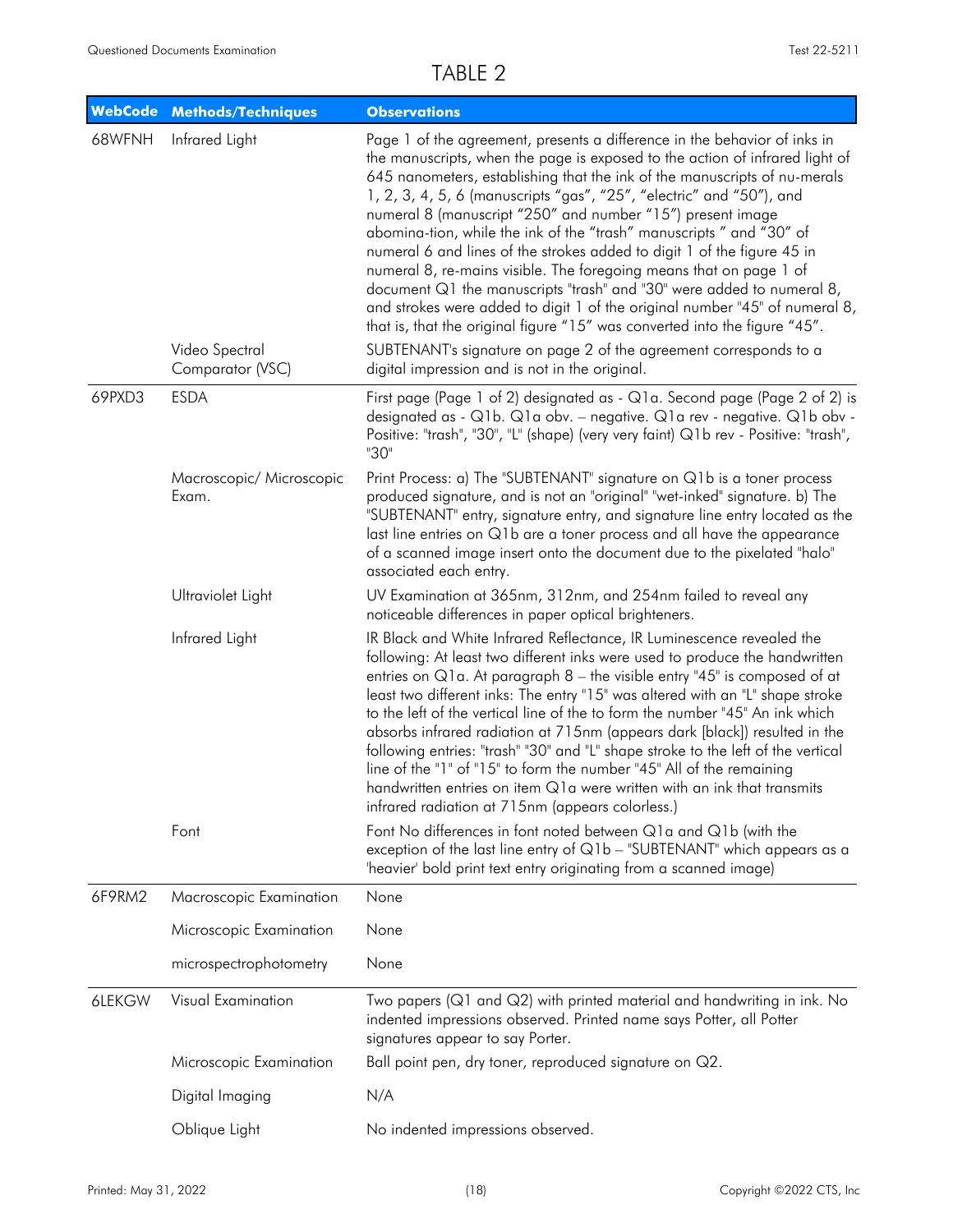| <b>WebCode</b> | <b>Methods/Techniques</b>                         | <b>Observations</b>                                                                                                                                                                                                                                                                                                                                                                                                                                                                                                                                                                                                                                                                                                                                                                                                                                                                                                              |
|----------------|---------------------------------------------------|----------------------------------------------------------------------------------------------------------------------------------------------------------------------------------------------------------------------------------------------------------------------------------------------------------------------------------------------------------------------------------------------------------------------------------------------------------------------------------------------------------------------------------------------------------------------------------------------------------------------------------------------------------------------------------------------------------------------------------------------------------------------------------------------------------------------------------------------------------------------------------------------------------------------------------|
|                | Ultraviolet Light                                 | No difference(s) observed between the two papers (Q1 and Q2).                                                                                                                                                                                                                                                                                                                                                                                                                                                                                                                                                                                                                                                                                                                                                                                                                                                                    |
|                | <b>ESDA</b>                                       | Indented impressions observed on Q2 (Front) that contained a singular line<br>of writing that is on $Q1$ .                                                                                                                                                                                                                                                                                                                                                                                                                                                                                                                                                                                                                                                                                                                                                                                                                       |
|                | Video Spectral<br>Comparator (VSC)                | Optical differences observed in the inks on Q1. "Trash", \$"30" are possibly<br>inserted on the line and an arm was possibly inserted to the "1" to appear<br>as a "4" on the bottom line for the amount of days. The ink of the possible<br>above insertions appear to have the same optical properties as the ink used<br>on Q2.                                                                                                                                                                                                                                                                                                                                                                                                                                                                                                                                                                                               |
| 6N2Y67         | Macroscopic/ Microscopic<br>Exam.                 | Q page 1 section 6. "trash" and "30" black ink entries are darker than the<br>handwritten black ink entries above. Side-light examination of Q page 2<br>shows indentations consistent with the $Q$ page 1 visible handwritten ink<br>entries "trash" and "30" in section 6. No other indentations were observed<br>on Q pages 1 and 2. On Q page 2 the lowest printed text SUBTENANT,<br>signature line, and handwritten "Natalie Brandon-Porter" signature, were<br>printed by a dry toner process, but they are more heavily pixilated and<br>thicker compared to the other texts and lines printed above; the handwritten<br>entries above were made with a wet ink writing instrument. These<br>toner-printed text, signature line and signature, were digitally added to<br>create the printed $Q$ page 2. $Q$ page 2 was probably printed before the<br>"trash" and "30" ink entries were added to section 6 on Q page 1. |
|                | Video Spectral<br>Comparator (VSC)<br><b>ESDA</b> | Q page 1 section 6. entries "trash" and "30" were written in black ink that<br>responded differently from the inks in the handwritten entries above.<br>ESDA processing of Q page 2 confirmed indentations present that are<br>consistent with, and produced by, the "trash" and "30" visible handwritten<br>entries in section 6. of Q page 1. No other indentations were observed on<br>Q page 2 or page 1.                                                                                                                                                                                                                                                                                                                                                                                                                                                                                                                    |
| 6NLFK9         | Microscopic Examination                           | A microscopic examination was completed on the Item 1 document<br>revealing that the Natalie Brandon Porter signature found on page 2 is not<br>an original signature. The signature was printed using an office machine<br>system that utilizes toner.                                                                                                                                                                                                                                                                                                                                                                                                                                                                                                                                                                                                                                                                          |
|                | Video Spectral<br>Comparator (VSC)                | A Video Spectral Comparator (VSC) examination was conducted on the<br>Item 1, 2 page document. The page 1 writing ink used to write the word<br>"trash", the number "30", and the writing ink on page 2 reacted differently<br>under the same lighting and filtering conditions as the remainder of the<br>writing ink on page 1. The writing ink used to write the word "trash" and<br>the number "30" on page 1 and the writing ink on page 2 fluoresced<br>under spot lighting while remainder of the writing ink on page 1 did not.<br>The writing ink used to write all the information on page 1 became invisible<br>through infrared absorption while the word "trash" and the number "30"<br>remained.                                                                                                                                                                                                                   |
|                | Indented Writing                                  | An Electrostatic Detection Device (EDD) examination was conducted. An<br>EDD examination was conducted on both pages and sides of Item 1. On<br>the second page and front side of the document the word "trash" and the<br>number "30" appeared with no other indication of any other writing.                                                                                                                                                                                                                                                                                                                                                                                                                                                                                                                                                                                                                                   |
| 6U9D6P         | Video Spectral<br>Comparator (VSC)                | Equipment that allows through the different illuminations and wavelengths<br>to observe alterations and differential physical behaviors of the inks used in<br>the completion of the questioned document: it also allows to obtain images<br>of what was observed                                                                                                                                                                                                                                                                                                                                                                                                                                                                                                                                                                                                                                                                |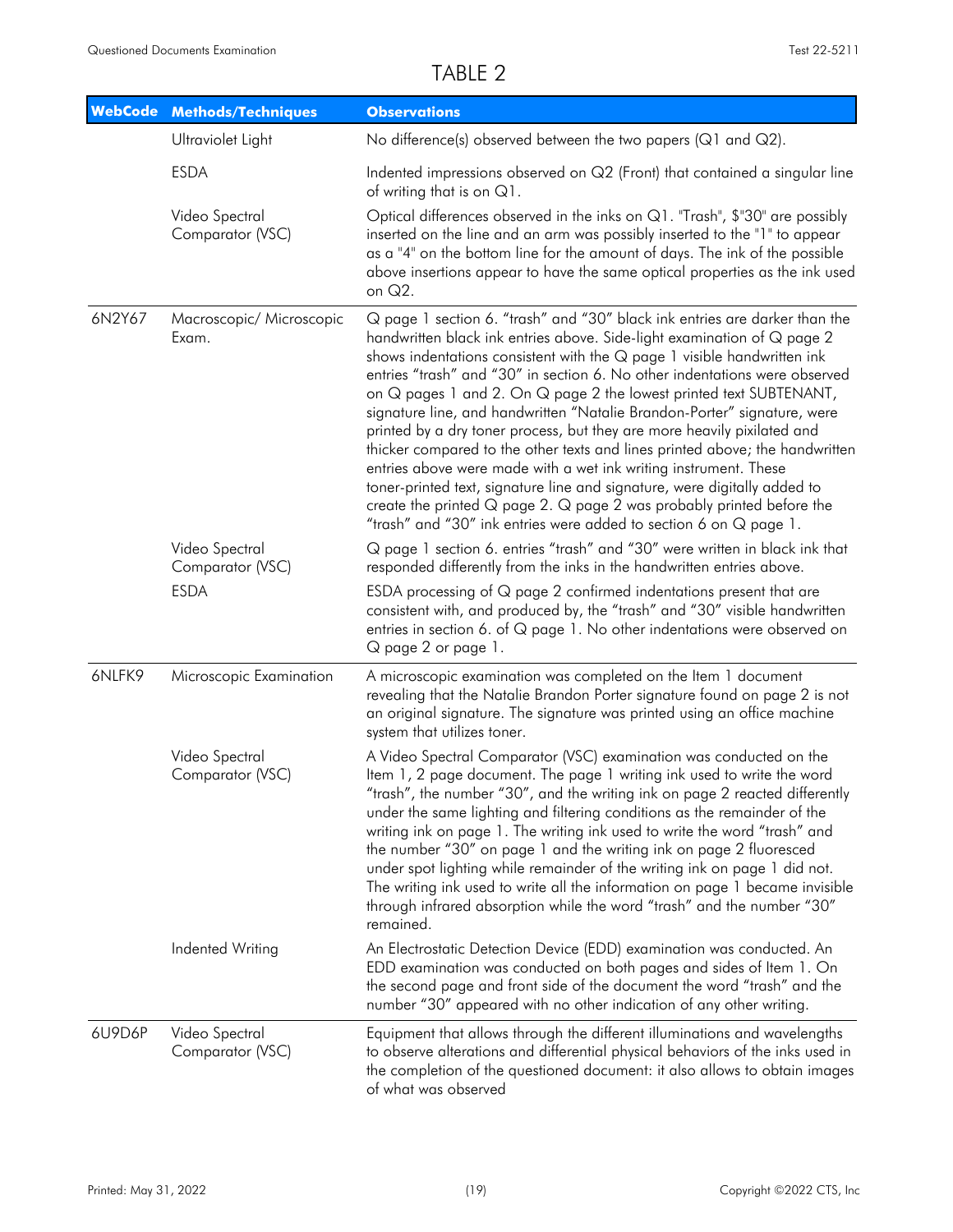|        | <b>WebCode Methods/Techniques</b>  | <b>Observations</b>                                                                                                                                                                                                                                                                                                                                                                                                                                                                                                                                                                                                |
|--------|------------------------------------|--------------------------------------------------------------------------------------------------------------------------------------------------------------------------------------------------------------------------------------------------------------------------------------------------------------------------------------------------------------------------------------------------------------------------------------------------------------------------------------------------------------------------------------------------------------------------------------------------------------------|
|        | Microscopic Examination            | Nikon SMZ1500 stereo microscope with digital camera. It allows the<br>detailed observation of the physical characteristics of the documents, so<br>that in the present case the identifying aspects of the printing system with<br>which the signature is embodied in the second folio                                                                                                                                                                                                                                                                                                                             |
|        | Portable magnifiers                | Allows to evidence details of the documents                                                                                                                                                                                                                                                                                                                                                                                                                                                                                                                                                                        |
| 6UPM3W | Macroscopic/ Microscopic<br>Exam.  | 3. Visual and microscopic examination of lease revealed that the<br>handwriting and signatures on $Q1$ as well as the handwriting on $Q2$ are in<br>original ink: liquid ink, while the signature of the sub-lessor on Q2 is a<br>reproduced copy: dry toner.                                                                                                                                                                                                                                                                                                                                                      |
|        | <b>ESDA</b>                        | 1. Laboratory item #1, [Invoice #], Q1 (front and back) and Q2 (back)<br>were examined utilizing oblique/side lighting and ESDA (Electrostatic<br>Detection Apparatus) for the possible presence of indented impressions.<br>Aside from the laboratory number, lab item number, envelope outline,<br>paper outline, or extraneous markings - no impressions were found. 2.<br>Laboratory item $#1$ , [Invoice $#$ ], Q2 (front) was examined utilizing<br>oblique/side lighting and ESDA (Electrostatic Detection Apparatus) for the<br>possible presence of indented impressions. Multiple impressions were found |
|        | <b>ESDA</b>                        | VSC (Video Spectral Comparator) examination of the ink used for the<br>handwriting on page 1, Q1 and comparison to the ink of the handwriting<br>on page 2, Q2 revealed that they are different with respect to their<br>response to IR (Infrared) Absorption and Reflectance. Additionally, VSC<br>examination of Q1 revealed that the ink used for handwritten entries on<br>page 1, paragraph 6, line 3 as well as the bottom of page 1 is different<br>than the rest of the handwritten entries on the same page with respect to<br>their response to IR (Infrared) Absorption and Reflectance                 |
| 796697 | Visual Examination                 | Compared with other handwritten items on the first page of the contract,<br>partial strokes in the section 6 (ex: trash, 30), section 8 (ex: 4), section 11<br>(ex: 5th, May, 21) and sublessor signature on the second page show<br>different characteristics of the writing media.                                                                                                                                                                                                                                                                                                                               |
|        | Video Spectral<br>Comparator (VSC) | Compared with other handwritten items on the first page of the contract,<br>partial strokes in the section 6 (ex: trash 30), section 8 (ex: 4), section 11<br>(ex: 5th, May, 21) and sublessor signature on the second page show<br>significant difference in ink reaction when conducting infrared reflectance<br>(IRR) and luminescence (IRL) examinations.                                                                                                                                                                                                                                                      |
|        | 3D microscope                      | Signature of the subtenant on the second page of the contract was made<br>up of toner, it was NOT handwritten item.                                                                                                                                                                                                                                                                                                                                                                                                                                                                                                |
| 7AW8UL | <b>ESDA</b>                        | Item 1 (Item Q1) : Indented writing consistent with the word "trash", number<br>"30" and a portion of number "4" from page 1 was detected on page 2<br>using the Electrostatic Detection Apparatus (ESDA). No indented writing<br>was observed on page 1 using side-lighting and the ESDA.                                                                                                                                                                                                                                                                                                                         |
|        | Video Spectral<br>Comparator (VSC) | Item 1 (Item Q1): The word "trash" and number "30" in section 6 as well as<br>a portion of the number "4" in section 8 were prepared using an optically<br>different ink than the remaining writing on page 1 of Item 1 (Item $Q1$ ).                                                                                                                                                                                                                                                                                                                                                                              |
|        | Microscopic Examination            | The "SUBTENANT" signature "Natalie Braxton-Porter" on page 2 was<br>prepared using a toner printing process which may be found on numerous<br>printing devices. Characteristics were observed which indicate page<br>insertion/substitution of second page of Item $1$ (Item $Q1$ ).                                                                                                                                                                                                                                                                                                                               |
| 7DD3LX | <b>ESDA</b>                        | Used ESDA2. On page 2, developed indentations of "trash", "30", and a<br>part of the "4" made by writing from page 1. No indentations developed on<br>page 1.                                                                                                                                                                                                                                                                                                                                                                                                                                                      |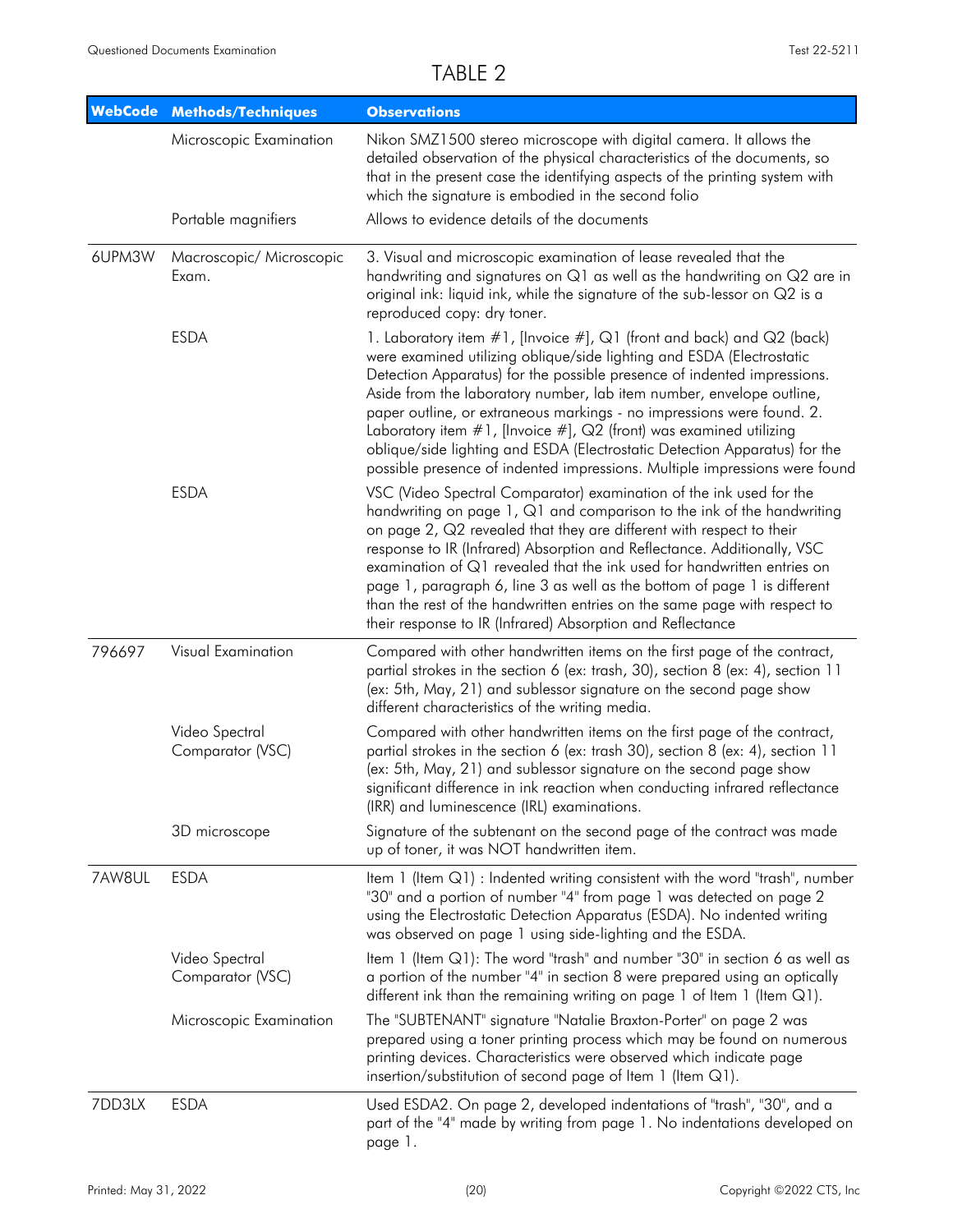| <b>WebCode</b> | <b>Methods/Techniques</b>                 | <b>Observations</b>                                                                                                                                                                                                                                                                                                                                                                                                                                                                                                                                 |
|----------------|-------------------------------------------|-----------------------------------------------------------------------------------------------------------------------------------------------------------------------------------------------------------------------------------------------------------------------------------------------------------------------------------------------------------------------------------------------------------------------------------------------------------------------------------------------------------------------------------------------------|
|                | Oblique Light                             | No indentations detected.                                                                                                                                                                                                                                                                                                                                                                                                                                                                                                                           |
|                | Video Spectral<br>Comparator (VSC)        | Used VSC 6000/HS. At least two different inks are used on Exhibit 1. The<br>"trash", "30", and a part of the "4" were written with an ink that is different<br>than the other ink on page 1, but similar to the ink on page 2 (note:<br>subtenant signature on page 2 is not ink).                                                                                                                                                                                                                                                                  |
|                | Macroscopic/ Microscopic<br>Exam.         | There are at least two dissimilar inks on Exhibit 1. The "trash", "30", and a<br>part of the "4" were written with an ink that was dissimilar to the other ink<br>on page 1, but similar to the ink on page 2. All computer-generated text is<br>dry electrostatic toner. Subtenant signature on page 2 is not an original<br>signature. It is made with dry electrostatic toner as is the the accompanying<br>"SUBTENANT" text entry and signature line. Also, the print quality of these<br>entries is worse that the other text on the document. |
|                | Micrometer                                | Detected no differences in the thickness of the pages.                                                                                                                                                                                                                                                                                                                                                                                                                                                                                              |
|                | Overlays                                  | The developed indentations from page 2 overlay the corresponding<br>handwritten entries on page 1.                                                                                                                                                                                                                                                                                                                                                                                                                                                  |
|                | <b>Transmitted Light</b>                  | Detected no differences in the paper morphology.                                                                                                                                                                                                                                                                                                                                                                                                                                                                                                    |
|                | Ultraviolet Light                         | Detected no differences in the paper ultraviolet fluorescence.                                                                                                                                                                                                                                                                                                                                                                                                                                                                                      |
|                | Visual Examination                        | Detected differences in the weight of the text and signature line<br>accompanying the subtenant signature on page 2, when compared to the<br>other text and lines. Did not observe any issues with text alignment. Also<br>used test grids and straight edge.                                                                                                                                                                                                                                                                                       |
|                | Handwriting Examination                   | Determined that the two subtenant signatures are not the same instance of<br>handwriting.                                                                                                                                                                                                                                                                                                                                                                                                                                                           |
|                | Hue/Saturation adjustment<br>in Photoshop | Hue $(+100)$ and saturation $(+100)$ adjustments in Photoshop detected the<br>same differences in the inks as previously described. 1200 ppi scans were<br>used.                                                                                                                                                                                                                                                                                                                                                                                    |
| 7ML6WJ         | Macroscopic/ Microscopic<br>Exam.         | The pre-printed text on both pages of the questioned agreement results<br>from a laser printing. The signatures of Juli Laich and Natalie B. Potter<br>appearing on page 1/2 are established directly on the support by a black<br>ballpoint pen. The signature of Natalie B. Potter appearing on page 2/2<br>does not result from a direct affixing on the support but it is abnormally<br>resulting from a laser printing.                                                                                                                        |
|                | Ultraviolet Light                         | Examination of the questioned agreement under ultraviolet light did not<br>reveal any trace of washing, subtraction, addition or overload.                                                                                                                                                                                                                                                                                                                                                                                                          |
|                | Video Spectral<br>Comparator (VSC)        | The examination under spot light highlights the use of two black ballpoint<br>pens with different chemical composition: - Use of black ballpoint pen to fill<br>in and sign section 1, to fill in and sign section 2, to fill in section 3, 4, 5<br>and to fill in the first two lines of section 6; - Use of another black ballpoint<br>pen to fill in the third line of section 6, to fill in section 11 and to sign.                                                                                                                             |
| 7NUAFZ         | Visual Examination                        | The physical properties, such as size, whiteness and 'look-through'<br>characteristics, of the paper of Pages 1 and 2 are similar.                                                                                                                                                                                                                                                                                                                                                                                                                  |
|                | Microscopic Examination                   | The text on pages 1 and 2 has been produced using a dry fused toner<br>process such as copying or laser printing. The subtenant signature on Page<br>2 has also been produced using a dry fused toner process, rather than<br>being written in 'wet' ink. There is an increased amount of background<br>toner spatter around the 'SUBTENANT' text and signature on Page 2<br>compared to the rest of the text on that page.                                                                                                                         |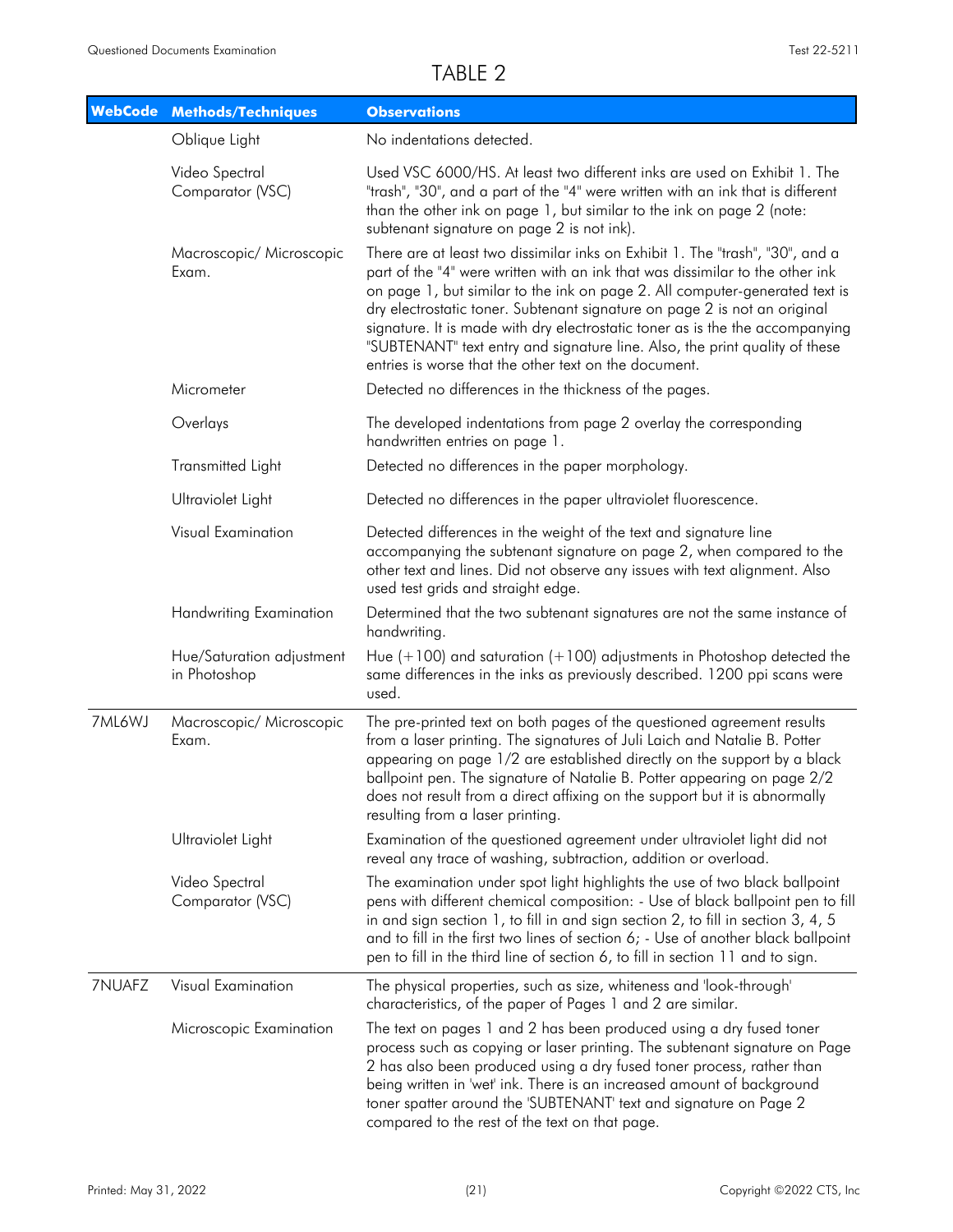|        | <b>WebCode Methods/Techniques</b>                                  | <b>Observations</b>                                                                                                                                                                                                                                                                                          |
|--------|--------------------------------------------------------------------|--------------------------------------------------------------------------------------------------------------------------------------------------------------------------------------------------------------------------------------------------------------------------------------------------------------|
|        | Microscopic Examination                                            | The ink entries 'trash 30' and part of the '4' of '45' on Page 1 and all of the<br>ink entries on Page 2 appear darker in colour and show fewer striations to<br>the rest of the ink entries on Page 1.                                                                                                      |
|        | Video Spectral<br>Comparator (VSC)                                 | The ink of the entries 'trash 30' and part of the '4' of '45' on Page 1 and the<br>ink of all of the entries on Page 2 are indistinguishable from each other,<br>and significantly different to the ink of the rest of the entries on Page 1. The<br>UV brightness of the paper of Pages 1 and 2 is similar. |
|        | Indented Writing                                                   | Impressions of the handwritten entries 'trash 30' and part of the '4' of '45'<br>from Page 1 are indented on to Page 2. There are no decipherable<br>impressions of the other handwritten entries from Page 1 indented on to<br>Page 2.                                                                      |
|        | Overlays                                                           | The alignment and font size of the text on Page 1 is similar to that on Page<br>2, apart from the page numbering text of 'Page 1 of 2' and 'Page 2 of 2'<br>which are marginally misaligned with respect to each other.                                                                                      |
|        | <b>ESDA</b>                                                        | Paper manufacturing/roller marks are visible on Pages 1 and 2. I find no<br>significant differences between those on Pages 1 and those on Page 2.                                                                                                                                                            |
| 7TP4D2 | Visual Examination                                                 |                                                                                                                                                                                                                                                                                                              |
|        | Macroscopic Examination                                            |                                                                                                                                                                                                                                                                                                              |
|        | Macroscopic/ Microscopic<br>Exam.                                  |                                                                                                                                                                                                                                                                                                              |
|        | Thickness                                                          | small differences of the used paper for page 1 and 2 were detected                                                                                                                                                                                                                                           |
|        | Docucenter (Projectina, IR<br>780, luminescence 635<br>and 780 nm) | differences in the lines of the ballpoint pen under point 6 trash 30 at the<br>end of the page 1 alteration of the number 4 within 45 days (first there was<br>a 15)                                                                                                                                         |
|        | <b>MSP</b><br>(microspectrophotmeter)                              |                                                                                                                                                                                                                                                                                                              |
|        | FT-IR                                                              | no differences of the used toner for page 1 and 2 was found                                                                                                                                                                                                                                                  |
| 7X3UVP | Video Spectral<br>Comparator (VSC)                                 | An observation was made under IR fluorescence at 645 nm, showing ink<br>differences in some areas of the writings.                                                                                                                                                                                           |
|        | Infrared Light                                                     | 645 nm observation                                                                                                                                                                                                                                                                                           |
| 8GV8P8 | Macroscopic/ Microscopic<br>Exam.                                  | To check the Linear strokes of the questioned signature of Subtenant<br>"Natalie B. Potter on the two pages, the word "SUBTENANT" and the<br>typeface of the signature position.                                                                                                                             |
|        | Infrared Light                                                     | To check whether the ink used in writing the content of the sublease<br>agreement on the first page is different from the ink used in writing the date<br>and signature of the Sub lessor, "Juli Laich" on the second page.                                                                                  |
|        | Video Spectral<br>Comparator (VSC)                                 | To check all hand written and printed content and signatures on both<br>pages.                                                                                                                                                                                                                               |
|        | Oblique Light                                                      | To examine the Linear strokes of the questioned signature of Subtenant<br>"Natalie B. Potter" on both the pages.                                                                                                                                                                                             |
|        | Visual Examination                                                 | To check all hand written and printed content and signatures on both<br>pages.                                                                                                                                                                                                                               |
|        | Ruler                                                              | To check and measure the size of the signature of the subtenant "Natalie B.<br>Potter" on the two pages.                                                                                                                                                                                                     |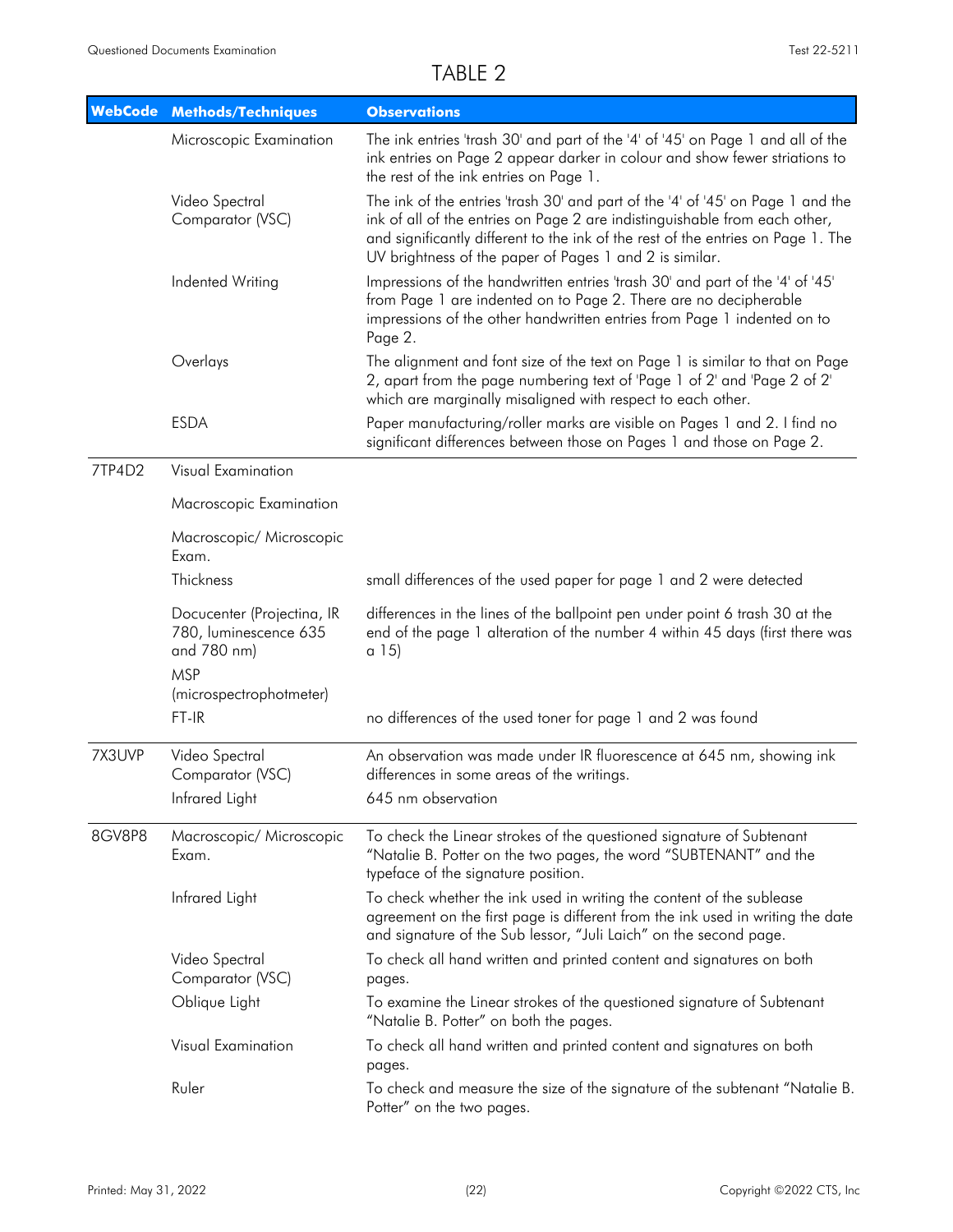| <b>WebCode</b> | <b>Methods/Techniques</b>                         | <b>Observations</b>                                                                                                                                                                                                                                                                                                                                                                                                                                                                                                                                |
|----------------|---------------------------------------------------|----------------------------------------------------------------------------------------------------------------------------------------------------------------------------------------------------------------------------------------------------------------------------------------------------------------------------------------------------------------------------------------------------------------------------------------------------------------------------------------------------------------------------------------------------|
|                | ink tester device (foram<br>$658-3)$              | To examine and compare the inks for the signature strokes of the subtenant<br>"Natalie B. Potter" on the two pages, as well as for the word<br>"SUBTENANT". And to examine and compare the inks used for writing "Item<br>No. 6" the word "trash" and the amount in numbers "30" and "Item No.<br>8" the number "45" in the first page.                                                                                                                                                                                                            |
|                | Magnification                                     | To check all written and printed content and signatures on both pages.                                                                                                                                                                                                                                                                                                                                                                                                                                                                             |
| 8RQTX6         | Visual Examination                                | The signature "Natalie Brandon-Porter" on Submission 001-B and the<br>printed text "SUBTENANT" and preceding baseline looked darker and<br>thicker than the rest of the printed text on Submission 001-A and 001-B                                                                                                                                                                                                                                                                                                                                 |
|                | Microscopic Examination                           | The signature "Natalie Brandon-Porter" on Submission 001-B is not a wet<br>ink signature but a copy produced via toner technology. Also, the printed<br>text "SUBTENANT" and preceding baseline are of a poorer quality than the<br>rest of the printed text on Submission 001-A and 001-B.                                                                                                                                                                                                                                                        |
|                | Video Spectral<br>Comparator (VSC)                | The words "trash" and "30" in Section 6 of 001-A along with a small "L" like<br>stroke in Section 8 of 001-A were prepared with a different ink than the rest<br>of the writing on 001-A. This ink reacted similarly to the writing in Section<br>11 and the "Sublessor" signature on 001-B                                                                                                                                                                                                                                                        |
|                | <b>ESDA</b>                                       | ESDA processing of Submission 001-B revealed indentations from the<br>words "trash" and "30" in Section 6 of Submission 001-A and a small "L"<br>shaped stroke, corresponding to the "4", in Section 8 from Submission<br>001-A. No unexplainable indentations were observed on Submission<br>001-A.                                                                                                                                                                                                                                               |
|                | Indented Writing                                  | Sidelighting revealed no latent indentations.                                                                                                                                                                                                                                                                                                                                                                                                                                                                                                      |
| 8T4WKN         | <b>ESDA</b>                                       | No indented writing observed on page 1; Indented writing was observed on<br>page 2 of Item 1 (Item Q1) using the Electrostatic Detection Apparatus<br>(ESDA). The indented writing corresponds to the "trash 30" entry on page 1.                                                                                                                                                                                                                                                                                                                  |
|                | Microscopic Examination                           | The handwritten entries and signatures (except the "Natalie Porter signature<br>on page 2) appear to be original, inked entries. The machine printed text,<br>formatting, and the "Natalie Braxton-Porter" signature on page 2 were<br>prepared using a toner printing process, common on various brands of<br>laser printers, photocopiers, and other office machines. It should be noted<br>that the print quality of the "SUBTENANT" and corresponding signature line<br>is inferior to the printing on the remaining machine printed portions. |
|                | Video Spectral<br>Comparator (VSC)                | The "trash 30" entry, a portion of the "4" on the number "45" on page 1,<br>and the inked entries on page 2 appear to have been prepared with an<br>optically different ink than the remaining hand printed entries on page 1<br>utilizing alternate light sources on the VSC 8000. The "4" in "45" appears<br>to have been altered from "1".                                                                                                                                                                                                      |
|                | Oblique Light                                     | No indented writing observed on page 1; very faint, illegible indented<br>writing observed on page 2.                                                                                                                                                                                                                                                                                                                                                                                                                                              |
| 9387PT         | Método De Análisis De<br>Alteracion De Documentos | Through the use of specialized equipment (VSC) he observed that the<br>document presents different types of ink, likewise it was found that it<br>presents alteration in page two at the bottom, precisely in the printing of the<br>paragraph (sub-tenant) and in the signature that it is printed and not<br>captured by an inscriber.                                                                                                                                                                                                           |
| 9A7W9H         | Visual Examination                                | The form is executed with the black dye printer. But the writings are in black<br>dye, with a scriptural object.                                                                                                                                                                                                                                                                                                                                                                                                                                   |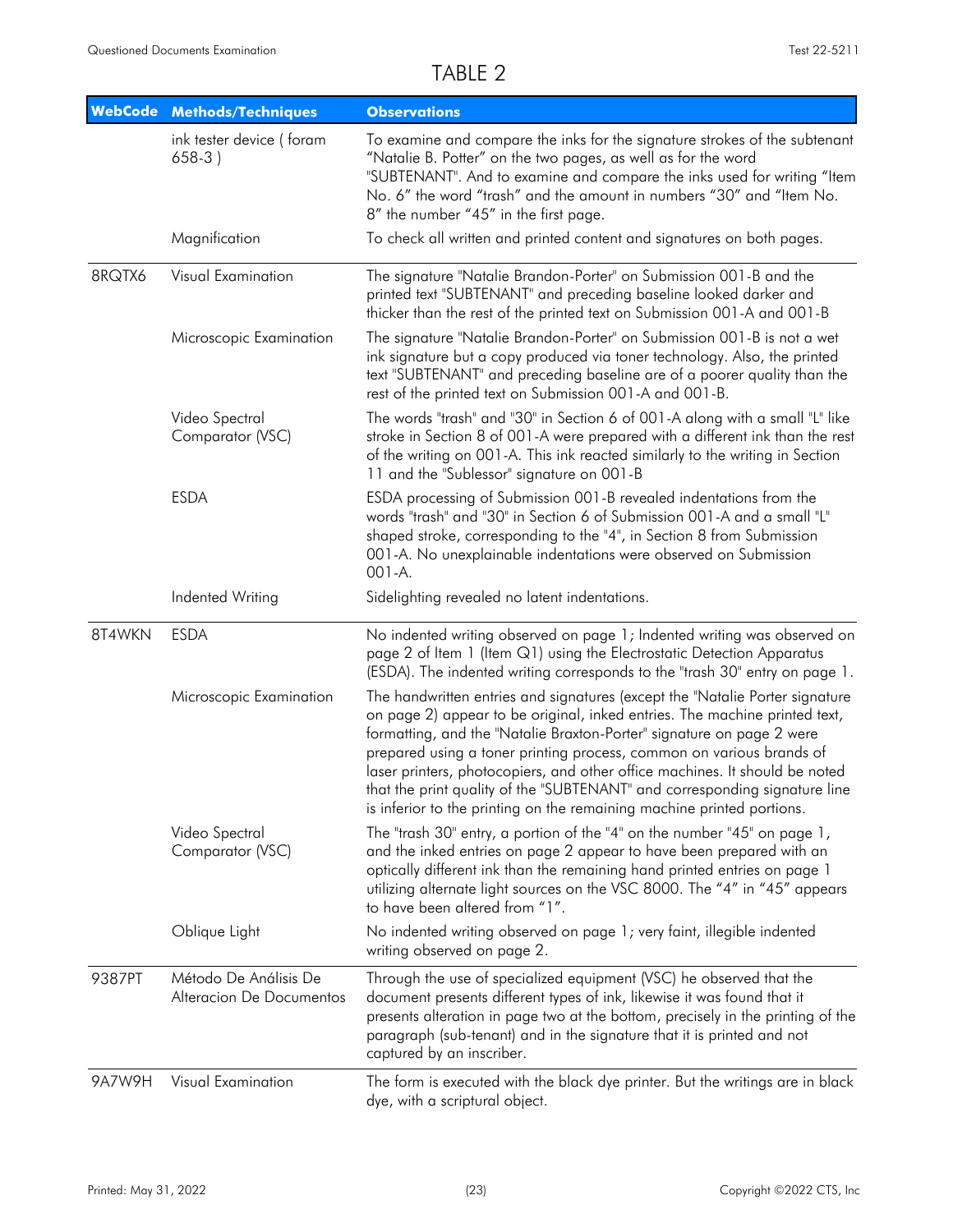|        | <b>WebCode Methods/Techniques</b>  | <b>Observations</b>                                                                                                                                                                                                                                                                                                                                                                                                                                                                                                                                                                                                                                                                                                                                                                                                                                                                                                                                                                                      |
|--------|------------------------------------|----------------------------------------------------------------------------------------------------------------------------------------------------------------------------------------------------------------------------------------------------------------------------------------------------------------------------------------------------------------------------------------------------------------------------------------------------------------------------------------------------------------------------------------------------------------------------------------------------------------------------------------------------------------------------------------------------------------------------------------------------------------------------------------------------------------------------------------------------------------------------------------------------------------------------------------------------------------------------------------------------------|
|        | Microscopic Examination            | The headings and props on the form are laser printed. Inscriptions:<br>numbers, letters, words are made with a black gel ballpoint pen. There<br>were no signs of damage to the paper support, letter changes, dye<br>changes.                                                                                                                                                                                                                                                                                                                                                                                                                                                                                                                                                                                                                                                                                                                                                                           |
|        | Ultraviolet Light                  | The document has no security clues. There is no lack of dye in the<br>inscriptions, or color changes.                                                                                                                                                                                                                                                                                                                                                                                                                                                                                                                                                                                                                                                                                                                                                                                                                                                                                                    |
| 9J7KU2 | Video Spectral<br>Comparator (VSC) | 1. Analyzing page 1 of 2, applying filters of lights of the VSC 8000, to the<br>725 nanometers, the filling with handwriting disappears, not so the text that<br>reads: "Trash 30", of the numeral 6. 2. I observed that in numeral 8, on<br>page 1 of 2, the text reading: "45", when subjected to the VSC 8000 light<br>filters, at 725 nanometers, the vertical stroke of number 4 and number 5<br>disappears; not so the upper left stroke of the number "4". 3. When<br>performing the analysis on page 1 of 2, applying a fluorescence point of<br>the VSC 8000, I observed that the filling ink with handwritten writing reads:<br>"Trash 30" and the upper left stroke of the number "4", of the numeral 8<br>where it reads: "45", reacts differently to the rest of the filling ink with<br>handwritten writing.                                                                                                                                                                               |
|        | Video Spectral<br>Comparator (VSC) | 4. When analyzing the page 1 of 2, applying a fluorescence point of the<br>VSC 8000 in paragraph 8 where it reads: "45", note that the ink of the<br>upper left stroke of number 4 reacts differently to the ink of the vertical<br>stroke of number 4 and number 5, revealing the number "15". 5. When<br>analyzing page 2 of 2, applying light filters of the VSC 8000, at 725<br>nanometers, the ink of the text that reads: "5th May 21" and the signature<br>after the text that reads: "SUBLESSOR", presents the same behavior as the<br>ink of the text: "Trash 30" and the upper left line of the number "4", from<br>the numeral 8 where it reads: "45", from page 1 of 2. 6. By applying<br>ultraviolet light from the VSC 8000 to the signature after the text reads:<br>"SUBTENANT" on page 2, paragraph 11 of 2, it is observed that it has<br>toner residues around the outlines and graphs that make up the signature,<br>characteristic of reproduction by an electrophotographic means. |
|        | Microscopic Examination            | 7. When performing the analysis on the Leica EZ4D microscopic<br>stereoscope with diopter magnification in the signature after the text<br>reading "SUBTENANT" on page 2 of 2, numeral 11, I noted that the strokes<br>and graphs that make up the signature have not been made with ink but<br>through an electro-photographic medium.                                                                                                                                                                                                                                                                                                                                                                                                                                                                                                                                                                                                                                                                  |
| 9M6VP2 | <b>ESDA</b>                        | Identified document Q1A, I did not observe indentation. In the document<br>identified Q1B, I recovered and preserve an indentation that reads "trash",<br>"30" and an angled stroke.                                                                                                                                                                                                                                                                                                                                                                                                                                                                                                                                                                                                                                                                                                                                                                                                                     |
|        | Microscopic Examination            | When performing the microscopic analysis in the document identified Q1A,<br>observe difference in characteristics produced by writing instrument used by<br>Julie Laich to make the word "trash, "30" and an stroke that make up the<br>number "45". When performing the microscopic analysis in the document<br>identified Q1B, observe the signature that reads Natalie Potter is not<br>original. The characteristics present are the product of toner.                                                                                                                                                                                                                                                                                                                                                                                                                                                                                                                                               |
| 9MXGVZ | Transmitted Light                  | Visual Examination/Transmitted Light The document was printed on white<br>paper stock. Neither page 1 nor page 2 has a watermark.                                                                                                                                                                                                                                                                                                                                                                                                                                                                                                                                                                                                                                                                                                                                                                                                                                                                        |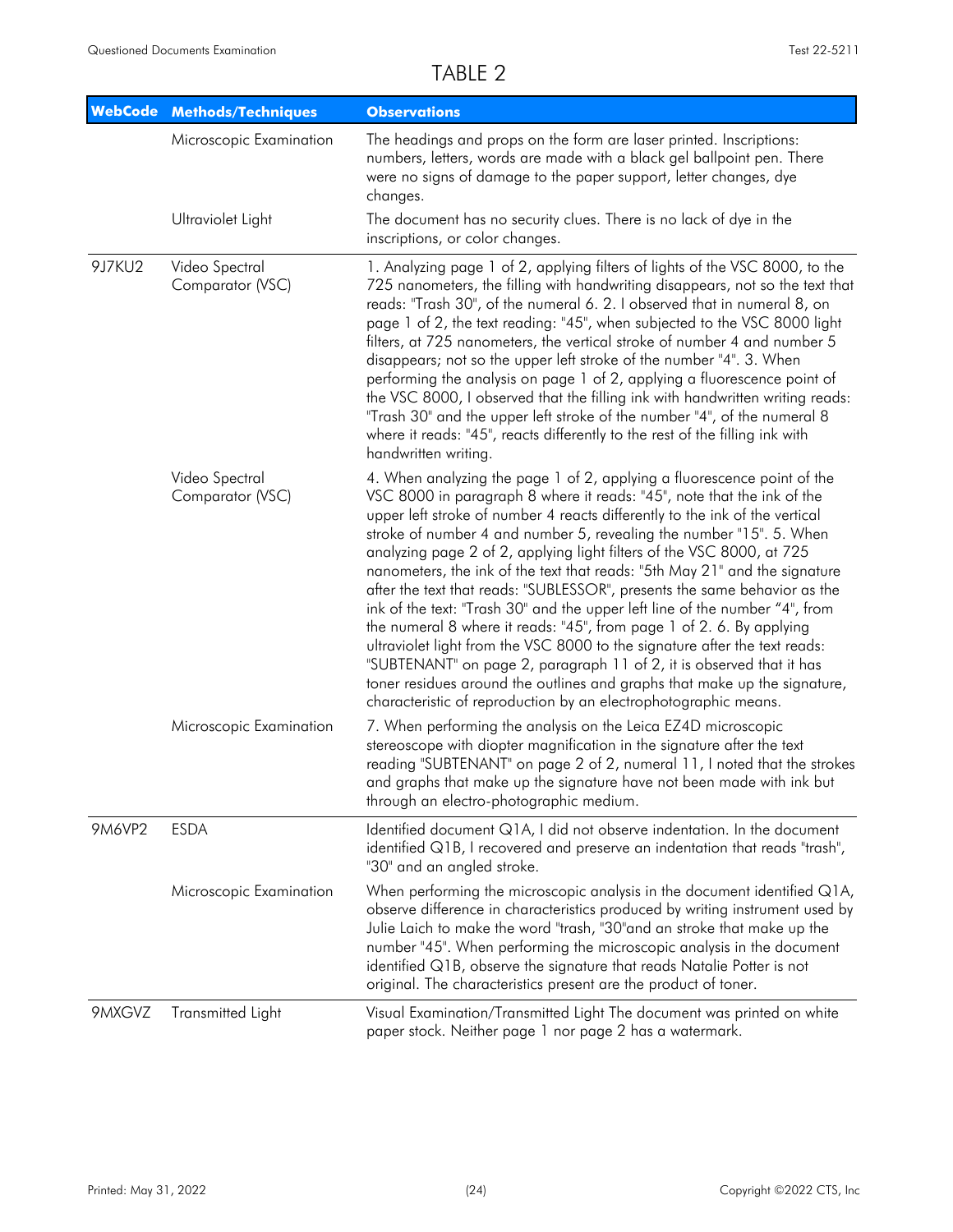| <b>WebCode Methods/Techniques</b>      | <b>Observations</b>                                                                                                                                                                                                                                                                                                                                                                                                                                                                                                                                                                                                                                                                                                                                                                                                                                                                                                                                                                                                                                                           |
|----------------------------------------|-------------------------------------------------------------------------------------------------------------------------------------------------------------------------------------------------------------------------------------------------------------------------------------------------------------------------------------------------------------------------------------------------------------------------------------------------------------------------------------------------------------------------------------------------------------------------------------------------------------------------------------------------------------------------------------------------------------------------------------------------------------------------------------------------------------------------------------------------------------------------------------------------------------------------------------------------------------------------------------------------------------------------------------------------------------------------------|
| Microscopic Examination                | Q1-1: The text is printed with a machine using black toner. Handwritten<br>entries - All of the entries were written with what appears to be a black<br>ballpen ink; however, not all of the writing has the same microscopic<br>characteristics. Most of the entries exhibit ballpen striations, however the<br>following entries appear to have fewer striations from the rest: Section 6:<br>"trash" and "30" Section 8: the "L" stroke of the "4" in "45" Q1-2: The text is<br>printed with a machine using black toner (the text appears crisper/more<br>detailed than Q1-1 and there appears to be less "overspray" in the<br>white/non-printed areas). Handwritten entries The date "5th May 21" and<br>Sublessor signature were written with what appears to be black ballpen ink<br>(with ballpen striations visible). The Subtenant signature: The text<br>"Subtenant", "Natalie Braxton-Porter", and the signature line were all printed<br>with black toner, and have a digitized/rastered/"stairstep" appearance.<br>There are toner dots appearing around them. |
| Video Spectral<br>Comparator (VSC)     | VSC 6000/HS exam (reflectance and luminescence) Q1-1: The<br>handwritten ink entries have two groups of VSC characteristics that agree<br>with the microscopic characteristics above. 1) Section 6: "trash" and "30",<br>and Section 8: the "L" stroke of the "4" in "45" - these entries absorbed<br>(remained dark) in the Infrared Reflectance mode and luminesced weakly<br>beginning at 780nm in the Luminescence mode. (Black Ink B.) 2) Sections<br>1-6 and 8: the remaining entries disappeared in the Infrared Reflectance<br>mode at 695nm and luminesced to some extent in the Infrared<br>Luminescence mode beginning at 665nm. (Black Ink A.) Q1-2: The<br>handwritten ink entries faded but were still visible at 1000nm in the Infrared<br>Reflectance mode and luminesced weakly beginning at 780nm in the<br>Luminescence mode. The paper appeared to have the same UV and<br>luminescent characteristics as Q1-1. (Black Ink C.)                                                                                                                            |
| <b>ESDA</b><br>Magnetic Flux Detection | ESDA 2/A exam for Indentations $Q1-1$ front-no indentations from writing<br>were developed. Q1-1 reverse-there was embossing from the writing on the<br>front of $Q1-1$ . $Q1-2$ front-Faint partial indentations of the handwritten<br>entries "trash" and "30" on Q1-1 were developed. When the edges of Q1-1<br>and the $Q1-2$ lift are aligned, the indentations are aligned over the written<br>entry on $Q1-1$ . $Q1-2$ reverse-there was embossing from the writing on the<br>front of Q1-2. Also on the reverse of Q1-1 and Q1-2, there appears to be<br>a machine indentation or "void" (a vertical white band starting at the top<br>edge and gradually fading out before the middle). The band is<br>approximately one inch wide and is centered along the top edge<br>(approximately 3 3/4 inches from each side of the sheet). This may have<br>come from a business machine that either printed the pages, or from a<br>copier or scanner that was used to image the pages.<br>Magnetic Flux Detection (using Mag-Mouse 4197) There were microscopic            |
|                                        | differences in the appearance of the toner on $Q1-1$ and $Q1-2$ , but they<br>were both printed with magnetic toner.                                                                                                                                                                                                                                                                                                                                                                                                                                                                                                                                                                                                                                                                                                                                                                                                                                                                                                                                                          |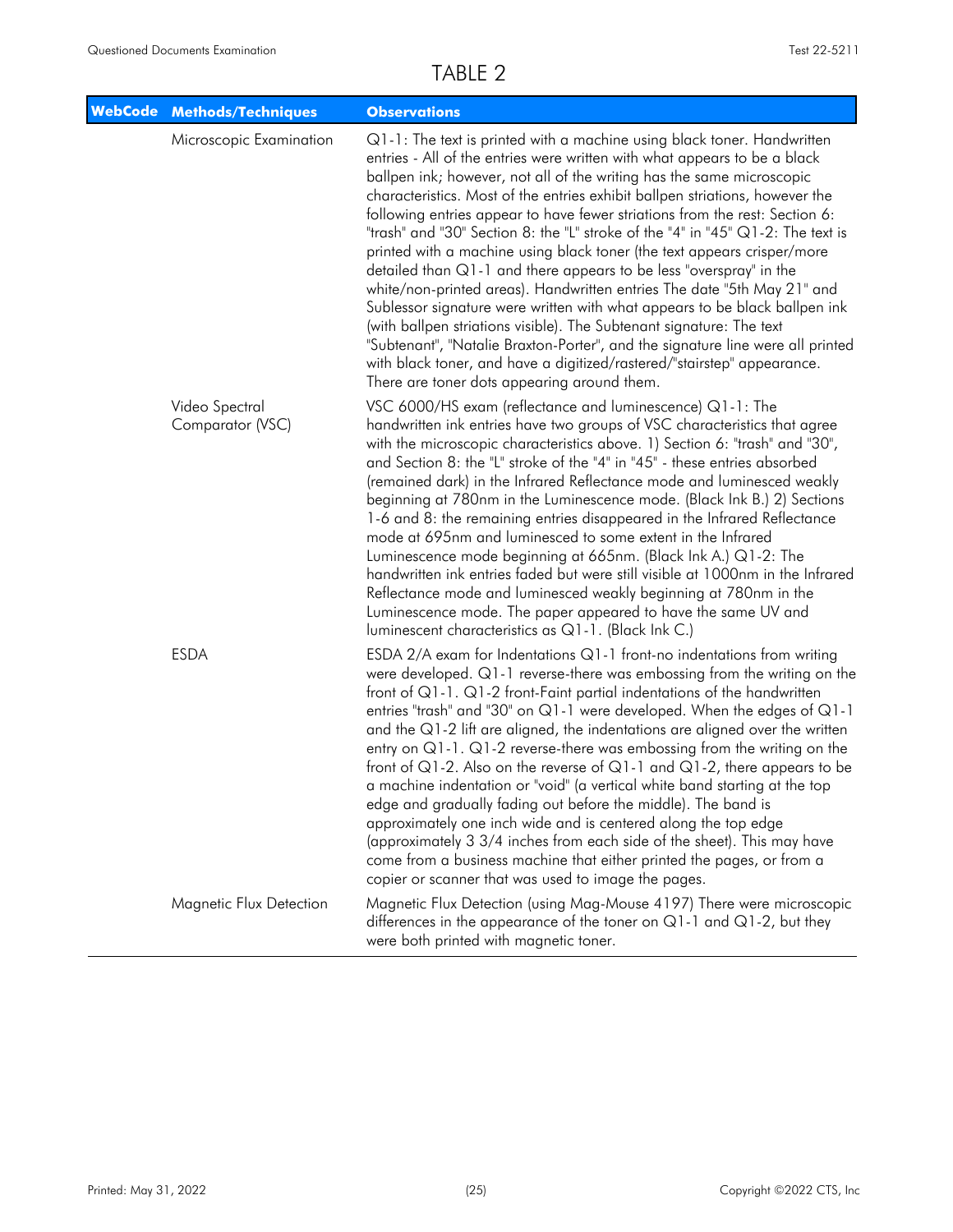| WebCode | <b>Methods/Techniques</b>          | <b>Observations</b>                                                                                                                                                                                                                                                                                                                                                                                                                                                                                                                                                                                                                                                                                                                                                                                                                                                                                                                                                                                                                                                                                                                                                                                                                                                                                                                                                                                                                                                                                                                                                                                                                                                                                                                                                                                                                                                            |
|---------|------------------------------------|--------------------------------------------------------------------------------------------------------------------------------------------------------------------------------------------------------------------------------------------------------------------------------------------------------------------------------------------------------------------------------------------------------------------------------------------------------------------------------------------------------------------------------------------------------------------------------------------------------------------------------------------------------------------------------------------------------------------------------------------------------------------------------------------------------------------------------------------------------------------------------------------------------------------------------------------------------------------------------------------------------------------------------------------------------------------------------------------------------------------------------------------------------------------------------------------------------------------------------------------------------------------------------------------------------------------------------------------------------------------------------------------------------------------------------------------------------------------------------------------------------------------------------------------------------------------------------------------------------------------------------------------------------------------------------------------------------------------------------------------------------------------------------------------------------------------------------------------------------------------------------|
| A6AZAV  | Microscopic Examination            | (a) Microscope examination (x6 to x40) revealed that most of the<br>writing/signatures on the two page document are in ballpoint pen ink and<br>the printed text appeared to be a clean original toner print (laser print).<br>However, of importance, the Natalie Potter signature and the immediately<br>surrounding area (including the printed "SUBTENANT" and signature line)<br>on page 2 of item $Q1$ (" $Q1.2$ ") are each in the form of a toner<br>reproduction. This reproduction included pixelation in the form of dots,<br>indicating that this part of this page is the result of a scanned copy and<br>paste process. The original writing on the two pages divided into at least<br>two types of black ballpoint pen according to the microscopic details of the<br>ink lines. Ink type 1 appeared to include all of the writing on page 1 apart<br>from the entries "trash" and "30". Ink type 2 (less striated than ink type 1)<br>included the entries "trash" and "30" on page 1 and all of the original<br>writing on page 2 (date and sublessor signature only). After reviewing the IR<br>images (see below) [attachment not provided by participant], it could also<br>be seen that the characteristics observed using the microscope in the<br>angular part of the numeral "4" in the entry "45" (in paragraph 8 on page<br>1) were similar to those characteristics observed in the ink type 2 entries.<br>Thus "15" has been altered to read "45". Although part of ink type 1, the<br>Natalie Potter name and signature in paragraph 2 has a slightly different<br>microscopic (darker) appearance from that of other ink 1 entries although<br>the infrared properties (see below) were indistinguishable. No differences<br>were observed in surface toner appearance or in the paper appearance<br>under the microscope between pages 1 and 2. |
|         | Video Spectral<br>Comparator (VSC) | (b) Infrared and Ultraviolet. The infrared absorption and infrared<br>luminescence properties of the black ballpoint pen ink writing on Q1,<br>examined with a VSC 6000, showed the presence of at least two<br>distinguishable ink types as described in section (a) above. Ink type 1<br>became transparent (zero or minimal optical absorption) at wavelengths<br>above 715 nm, whereas ink type 2 remained dark (absorbed) in the<br>red-near infrared regions of the spectrum (645-925 nm). Ink 1 exhibited<br>strong infrared luminescence (e.g. with illumination at 545-675 nm and<br>infrared detection at and above 725 nm whereas ink 2 did not show<br>detectable luminescence at these wavelengths; very weak luminescence of<br>ink 2 was detected at longer wavelengths). No differences were detected in<br>the infrared luminescence or ultraviolet stimulated fluorescence properties<br>of the paper of the two pages.                                                                                                                                                                                                                                                                                                                                                                                                                                                                                                                                                                                                                                                                                                                                                                                                                                                                                                                                      |
|         | Oblique Light                      | (c) Oblique lighting observation did not reveal the presence of any<br>detectable indented writing impressions in either of the pages $(Q1.1$ and<br>$Q1.2$ ) of document $Q1$ .                                                                                                                                                                                                                                                                                                                                                                                                                                                                                                                                                                                                                                                                                                                                                                                                                                                                                                                                                                                                                                                                                                                                                                                                                                                                                                                                                                                                                                                                                                                                                                                                                                                                                               |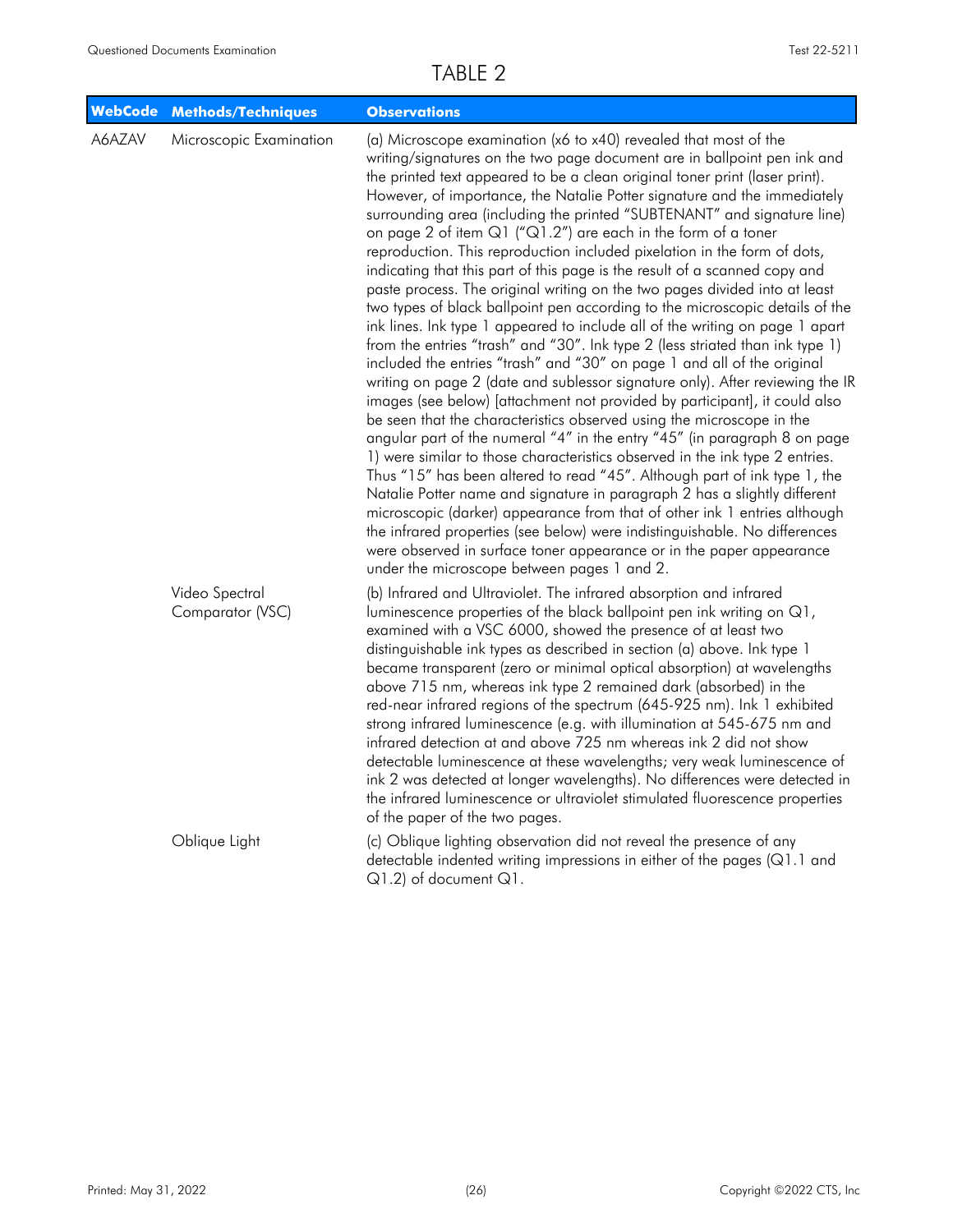|        | <b>WebCode Methods/Techniques</b>          | <b>Observations</b>                                                                                                                                                                                                                                                                                                                                                                                                                                                                                                                                                                                                                                                                                                                                                                                                                                                                                                                                                                                                                                                                                                                                                                     |
|--------|--------------------------------------------|-----------------------------------------------------------------------------------------------------------------------------------------------------------------------------------------------------------------------------------------------------------------------------------------------------------------------------------------------------------------------------------------------------------------------------------------------------------------------------------------------------------------------------------------------------------------------------------------------------------------------------------------------------------------------------------------------------------------------------------------------------------------------------------------------------------------------------------------------------------------------------------------------------------------------------------------------------------------------------------------------------------------------------------------------------------------------------------------------------------------------------------------------------------------------------------------|
|        | <b>ESDA</b>                                | (d) ESDA examination has revealed the following. Q1.2 bears writing<br>impressions which correspond exactly with the original entries on Q1.1<br>"trash", "30" and the horizontal portion of the angular part of the numeral<br>"4" within the entry which reads "45", referring to the days after the end of<br>the term for refund of a deposit. These writing impressions were created<br>when $Q1.1$ was located (directly or indirectly) over $Q1.2$ and in one<br>relative orientation of these two pages. This relative orientation was close to<br>(but not exactly) that which occurs with page edge alignment. No writing<br>impressions were detected (on page 2) of any of the other handwritten<br>entries written on page 1. A similar pattern of vertical banding, typically<br>associated with machine roller marks, was observed on the ESDA<br>transparencies of the front of each page and a similar pattern on the ESDA<br>transparencies of the back of each page. This result is what would be<br>expected if each page had been through the same machine (such as toner<br>printer) or machine combination but does not prove that the same machine<br>was used. |
|        | Transparency alignment<br>grid             | (e) A transparency alignment grid was used to check the alignment of the<br>printed text on each of $Q1.1$ and $Q1.2$ . No significant misalignment was<br>detected. Thus the "SUBTENANT" and associated signature line (together<br>with the signature), which have been shown to have been copy-pasted on<br>to Q1.2, have been accurately placed. The signature line associated with<br>"SUBTENANT" is shorter than that associated with "SUBLESSOR" on Q1.2<br>but no conclusion can be drawn from this observation.                                                                                                                                                                                                                                                                                                                                                                                                                                                                                                                                                                                                                                                                |
|        | Micrometer, ruler and<br>transmitted light | (f) Other paper observations. As well as the observations described within<br>points (a) and (b) above, each page was examined under transmitted<br>lighting conditions and subject to thickness measurements (using a<br>micrometer at five points) and to length and width measurements (using a<br>Galaxy Gauge transparency print measuring device at left, middle and right<br>(for length) and top, middle and bottom (for width)). No significant<br>differences between the two pages were detected in transmitted light<br>appearance, thickness ( $\sim$ 0.100mm +/- 0.001) or length (278.3mm +/-<br>0.1). However, the width at bottom of the pages was greater for the first<br>page (216.2mm) than for the second page (215.8 mm) which appeared to<br>be significant. However, the overall significance of this observation depends<br>on the natural variability in dimensions of the paper stock being used at the<br>time. Specimen documents printed on the same machine(s) at the time(s)<br>when $Q1.1$ and $Q1.2$ were produced would be required to further assess<br>the significance of this observation.                                                      |
| A9V6Z2 | <b>ESDA</b>                                | No significant indentations were observed on page 1. Only the indentation<br>of "trash", "30" and a short curved stroke were observed on page 2. The<br>indentation of "trash", "30" corresponded with the entry on page 1. The<br>short curved stroke also corresponded with a part of figure "4" at the<br>bottom of page 1.                                                                                                                                                                                                                                                                                                                                                                                                                                                                                                                                                                                                                                                                                                                                                                                                                                                          |
|        | <b>ESDA</b>                                | Indentation of the other handwritten entries were not observed on page 2.                                                                                                                                                                                                                                                                                                                                                                                                                                                                                                                                                                                                                                                                                                                                                                                                                                                                                                                                                                                                                                                                                                               |
|        | Video Spectral<br>Comparator (VSC)         | Under spotlight, the word "trash", "30" and the short curved stroke did not<br>fluoresce whilst the other handwritten entries fluoresced; indicating "trash",<br>"30" and the short curved stroke was written using a different pen.                                                                                                                                                                                                                                                                                                                                                                                                                                                                                                                                                                                                                                                                                                                                                                                                                                                                                                                                                    |
|        | Video Spectral<br>Comparator (VSC)         | The handwritten entries on page 2 also did not fluoresce under the same<br>conditions.                                                                                                                                                                                                                                                                                                                                                                                                                                                                                                                                                                                                                                                                                                                                                                                                                                                                                                                                                                                                                                                                                                  |
|        | Magnification                              | The signature of Natalie Potter on page 2 of the agreement was observed<br>to be a printed signature and not handwritten.                                                                                                                                                                                                                                                                                                                                                                                                                                                                                                                                                                                                                                                                                                                                                                                                                                                                                                                                                                                                                                                               |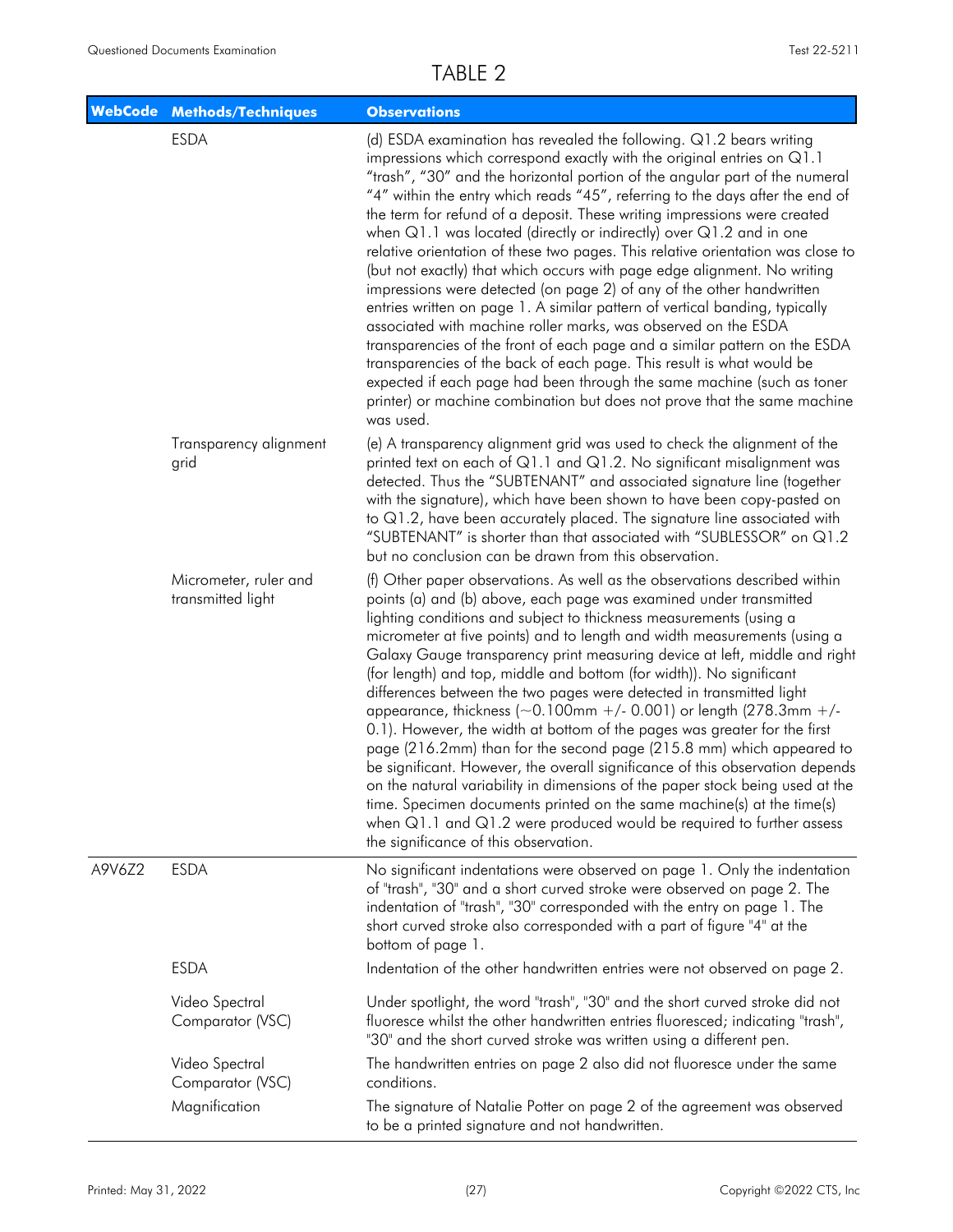| <b>WebCode</b> | <b>Methods/Techniques</b>                    | <b>Observations</b>                                                                                                                                                                                                                                                                                                                                                                                                                                                                                                                                                                                                                                                                                                                                                                                                                                                                                                       |
|----------------|----------------------------------------------|---------------------------------------------------------------------------------------------------------------------------------------------------------------------------------------------------------------------------------------------------------------------------------------------------------------------------------------------------------------------------------------------------------------------------------------------------------------------------------------------------------------------------------------------------------------------------------------------------------------------------------------------------------------------------------------------------------------------------------------------------------------------------------------------------------------------------------------------------------------------------------------------------------------------------|
| ANLDEQ         | METODO DE<br><b>ALTERACION</b>               | The alteration method was used, applying the corresponding stages, within<br>which the use of various light filters is used, including infrared light,<br>ultraviolet light, transmitted, fluorescence point                                                                                                                                                                                                                                                                                                                                                                                                                                                                                                                                                                                                                                                                                                              |
|                | Video Spectral<br>Comparator (VSC)           | the vsc spectral video comparator was used for the study with the different<br>lights and filters (infrared, ultraviolet, transmitted, fluorescence point) in<br>addition to taking images with macro and micro approaches                                                                                                                                                                                                                                                                                                                                                                                                                                                                                                                                                                                                                                                                                                |
| <b>AVPDXT</b>  | Video Spectral<br>Comparator (VSC)           | Macroscopy and Microscopy with diascopic and episcopic visible lighting,<br>applied to the analysis and qualitative evaluation of color characteristics<br>related to coloration and tonality.                                                                                                                                                                                                                                                                                                                                                                                                                                                                                                                                                                                                                                                                                                                            |
| <b>AZXJRE</b>  | Visual Examination                           | Once the contract has been directly observed on pages 1 and 2, it can be<br>seen that Natalie Potter's signature, observed on page No. 2 of the<br>contract, is made by digital laser printing. Which is totally contrary to what<br>is observed in the completion of the contract and the lessor's signature,<br>which are prepared in a handwritten manner and directly on the support.                                                                                                                                                                                                                                                                                                                                                                                                                                                                                                                                 |
|                | Video Spectral<br>Comparator (VSC)           | On the other hand, when observing the contract with the help of technical<br>instruments such as a thread-counting magnifying glass and a VSC 8000<br>video document comparator in the infrared spectrum, it can be seen that<br>the word "TRASH", the number 30 located on the third line of numeral 6,<br>and the line that makes up the Angle in the number 4 in the number "45",<br>react in a different way to the reaction of the other writings, when observed<br>through the same wavelength. What is described above indicates that the<br>document "Lease Agreement" HAS BEEN ALTERED" ON PAGES 1 AND 2.                                                                                                                                                                                                                                                                                                        |
| <b>B6NBDG</b>  | ESDA/ oblique light                          | No indented impressions were revealed on the questioned sublease<br>agreement (Q1).                                                                                                                                                                                                                                                                                                                                                                                                                                                                                                                                                                                                                                                                                                                                                                                                                                       |
|                | Macroscopic/ Microscopic<br>Exam.            | The handwritten signature of the SUBTENANT on the second page of the<br>questioned sublease agreement (Q1) was produced using a laser printer.<br>-Examination of the questioned sublease agreement (Q1) has revealed<br>significant differences in toner patterns (density printing (dot pattern))<br>between the word "SUBTENANT" and the handwritten subtenant signature<br>appearing on the last line of the second page and the other printed<br>information of the questioned sublease agreement $(Q1)$ .                                                                                                                                                                                                                                                                                                                                                                                                           |
|                | Video spectral<br>comparator/ infrared light | Under infrared light (665nm wavelength): The reaction of the ink's pen<br>used to write the word "trash" and the amount "30", appearing on the 6th<br>term of the first page, is different from the reaction of the ink's pen used to<br>write the other handprint information written on the first page of the<br>questioned sublease agreement (excluding the left portion of the number<br>"4" of the written number "45" wich indicates the time limit for the<br>sublessor to refund the deposit). The reaction of the ink's pen used to write<br>the left portion of the number "4" of the handwritten number "45", wich<br>indicates the time limit for the sublessor to refund the deposit, mentioned in<br>the 8th term of the first page of the questioned sublease agreement $(Q_1)$ , is<br>different from the reaction of the ink's pen used to write the remain portions<br>of the handwritten number "45". |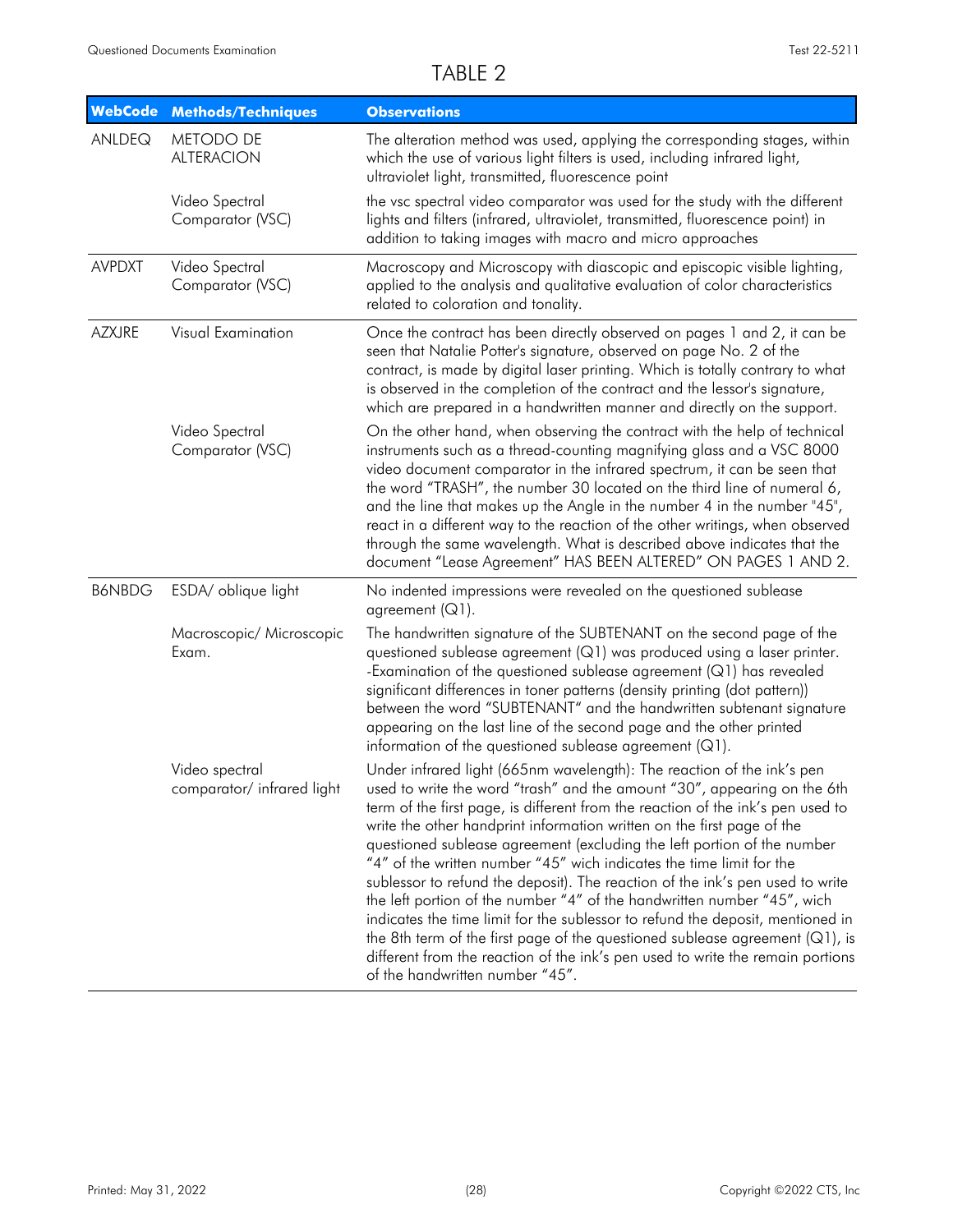| <b>WebCode</b> | <b>Methods/Techniques</b>          | <b>Observations</b>                                                                                                                                                                                                                                                                                                                                                                                                                                                                                                                                                                                                                                                       |
|----------------|------------------------------------|---------------------------------------------------------------------------------------------------------------------------------------------------------------------------------------------------------------------------------------------------------------------------------------------------------------------------------------------------------------------------------------------------------------------------------------------------------------------------------------------------------------------------------------------------------------------------------------------------------------------------------------------------------------------------|
| B7G7YP         | Video Spectral<br>Comparator (VSC) | The two pages of the agreement were subjected to oblique light in Infrared<br>on the VSC. On page 1 of the agreement, majority of the handwritten<br>entries in black ink disappeared with exception of the words 'trash' and '30'.<br>This indicates that a different writing implement was used to add the entries<br>'trash' and '30' and it was probably done at a different time. I also observed<br>an alteration on the entry No.8 on page 1 of the agreement; the digit '4' in<br>'45' was altered from '1' indicating that the initial number of days was '15'<br>and not '45'. The digit '15' disappears leaving behind a stroke that makes<br>$'1'$ into $'4'$ |
|                | Infrared Light                     | On page 2 of the agreement on the VSC, the handwritten entries do not<br>disappear under infra-red oblique light. This also indicates that page 2 of<br>the agreement was not made at the same time as page 1 of the agreement<br>and a different writing implement of the same colour black was used to<br>make the handwritten entries.                                                                                                                                                                                                                                                                                                                                 |
|                | Macroscopic/ Microscopic<br>Exam.  | A Leica microscope was used in magnification, examination and<br>comparison of the handwritten entries on page 2 of the agreement which<br>revealed that the entries of date (5th May 21) and the signature of the<br>sublessor have a shinny paste-like appearance characteristic of fresh<br>ballpoint pen ink whereas the signature of the subtenant was in black tiny<br>carbon particles characteristic of toner. This indicates that the subtenant<br>signature on page 2 was printed onto the document which is not consistent<br>with the mode of application of the same signature on page 1.                                                                    |
| <b>B7YFNJ</b>  | Visual Examination                 | With the 10x optical instrument, it was observed that on page one, in literal<br>8, that the digit "4" in its design does not correspond to those elaborated in<br>the document, for which an addition of the stroke is evidenced,<br>additionally, it is observed in page two where the signature of Mrs.<br>NATALIE B. POTTER is located, in the space for SUBSTANCE corresponds<br>to a laser digital signature, and not to a manually placed signature.                                                                                                                                                                                                               |
|                | Video Spectral<br>Comparator (VSC) | Subsequently, the documents are subjected to different wavelengths,<br>specifically infrared spectra, in order to identify possible alterations in the<br>graphics (digits and letters) in the substrate, through physical phenomena of<br>absorption and luminescence, which allow observing the physical behavior<br>of the ink.                                                                                                                                                                                                                                                                                                                                        |
|                | Infrared Light                     | The physical-light behavior observed in the text "trash" and "30" and the<br>number "45" of the document page 1, allows us to determine that they are<br>different from the other texts of the document.                                                                                                                                                                                                                                                                                                                                                                                                                                                                  |
| BAF8QQ         | <b>ESDA</b>                        | Indentations observed on page 2 of the questioned agreement,<br>indentations were from writing on page 1                                                                                                                                                                                                                                                                                                                                                                                                                                                                                                                                                                  |
|                | Microscopic Examination            | The subtenant signature on page 2 of the agreement was not an original<br>signature, not an inked entry.                                                                                                                                                                                                                                                                                                                                                                                                                                                                                                                                                                  |
|                | Video Spectral<br>Comparator (VSC) | VSC exam, optical differences observed on Ex 1(1) between the "trash" and<br>"30" entries in block 6 and the remaining inked entries on Ex 1. Optical<br>differences observed between the inked entries on Ex 1(1) (excluding<br>"trash" and "30") and the inked entries on Ex 1(2). No optical differences<br>observed between the inked "trash" and "30" entries on Ex 1(1) and the<br>inked entries on Ex 1(2). Alteration observed in the "45" in section 8 on<br>page 1 of the agreement                                                                                                                                                                             |
| BDL23X         | Visual Examination                 | No physical changes observed in the Handwriting, signatures and the<br>printed matter on both pages 1 and 2 of Item Q1.                                                                                                                                                                                                                                                                                                                                                                                                                                                                                                                                                   |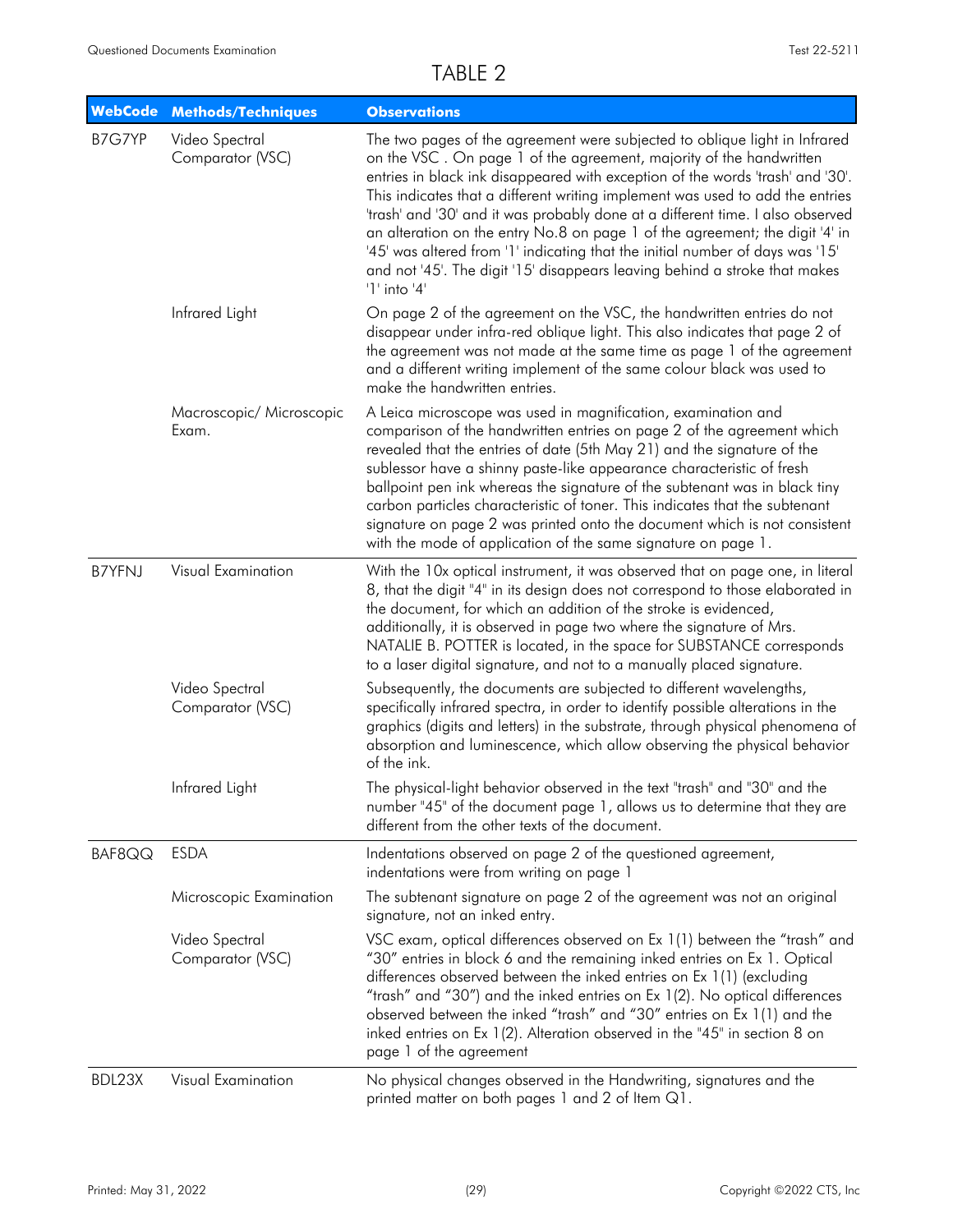|               | <b>WebCode Methods/Techniques</b>  | <b>Observations</b>                                                                                                                                                                                                                                                                                                                                                                                                                                                                                                                                                                                                                                        |
|---------------|------------------------------------|------------------------------------------------------------------------------------------------------------------------------------------------------------------------------------------------------------------------------------------------------------------------------------------------------------------------------------------------------------------------------------------------------------------------------------------------------------------------------------------------------------------------------------------------------------------------------------------------------------------------------------------------------------|
|               | Infrared Absorption                | Handwriting and Signatures on entire Page 1 disappeared @695nm except<br>for handwriting at Point 6 - "trash 30" and Point 8 - "L" that makes the<br>number 4 of "45 Handwriting and Signatures on Page 2 did not disappear<br>throughout the range.                                                                                                                                                                                                                                                                                                                                                                                                       |
|               | Infrared Fluorescence              | On Page 1 - All Handwriting and Signatures fluoresce except for<br>handwriting at Point 6 - "trash 30" and Point 8 - "L" that makes the number<br>4 of "45". On page 2 - All Handwriting and Signatures fluoresce except for<br>the Subtenant Signature.                                                                                                                                                                                                                                                                                                                                                                                                   |
|               | <b>ESDA</b>                        | No indentations detected on both pages 1 and 2 of Item Q1.                                                                                                                                                                                                                                                                                                                                                                                                                                                                                                                                                                                                 |
|               | Microscopic Examination            | Page 1 - All Handwriting and Signatures consisted of original pen ink<br>strokes as evident by observed striations. Page 2 - All other Handwriting<br>and Signatures except for the subtenant signature consisted of original pen<br>ink strokes as evident by observed striations. Subtenant Signature, "Natalie<br>B Porter" consisted of toner circular dot which is indicative of a<br>printed/photocopied Signature.                                                                                                                                                                                                                                  |
| <b>BG2TTQ</b> | <b>Visual Examination</b>          | Visual examination showed the second signature on laboratory item #1<br>(Q2) is a reproduced signature. It also shows that there is no term of the<br>contract regarding return of charges for unused utilities present.                                                                                                                                                                                                                                                                                                                                                                                                                                   |
|               | Microscopic Examination            | Microscopic examination showed the second signature on laboratory item<br>$#1$ (Q2) is a reproduced signature. It also shows that there is no term of<br>the contract regarding return of charges for unused utilities present.                                                                                                                                                                                                                                                                                                                                                                                                                            |
|               | Oblique Light                      | Oblique/side lighting did not reveal the presence of any indented<br>impressions on the documents $Q1$ or $Q2$ .                                                                                                                                                                                                                                                                                                                                                                                                                                                                                                                                           |
|               | <b>ESDA</b>                        | ESDA analysis revealed the presence of indented impressions on page 2<br>(Q2 front and back). (No impressions found on Q1). The impressions and<br>lack thereof found on (Q2 front) ESDA lift indicate an<br>insertion/alteration/and or page substitution. The impressions and lack<br>thereof found on (Q2 back) ESDA lift indicate only one of the signatures on<br>(Q2) is original and the other is reproduced.                                                                                                                                                                                                                                       |
|               | Video Spectral<br>Comparator (VSC) | Video Spectral Comparator (VSC) analysis revealed the presence of<br>multiple inks with different optical properties and indicate<br>alterations/insertions/page substitutions were made on Q1 and Q2.                                                                                                                                                                                                                                                                                                                                                                                                                                                     |
|               | Digital Imaging                    | The evidence was photographed/scanned during analysis and the images<br>can be made available upon request. The images visually capture and<br>document the optical and physical differences of the documents.                                                                                                                                                                                                                                                                                                                                                                                                                                             |
|               | Ultraviolet Light                  | Ultraviolet light box analysis shows no visible difference in optical properties<br>of the physical paper documents.                                                                                                                                                                                                                                                                                                                                                                                                                                                                                                                                       |
| BRY44Y        | Visual/ Microscopic                | "Subtenant" and signature on page 2 is entirely printed by toner<br>technology. "Subtenant" and signature on page 2 is misaligned with the<br>text above it. "Subtenant" and signature on page 2 was printed using a<br>different toner quality than that used above it.                                                                                                                                                                                                                                                                                                                                                                                   |
|               | Video Spectral<br>Comparator (VSC) | Ink used for the date and sublessor signature on page 2 is different than<br>that used on page 1, excluding the cross bar of the "4" from "45" and the<br>"trash" and "30" portions of page 1. The ink used for the cross bar of the<br>"4" from "45" and the "trash" and "30" portions of page 1 is different from<br>the ink used to create the other entries. The inked entry "__ days" on page<br>1 has been altered from "15" to "45". The ink used for the cross bar of the<br>"4" from "45 and the "Trash" and "30" portions of page 1 is similar to that<br>used for the date and sublessor signature on page 2, but no conclusion if<br>same pen. |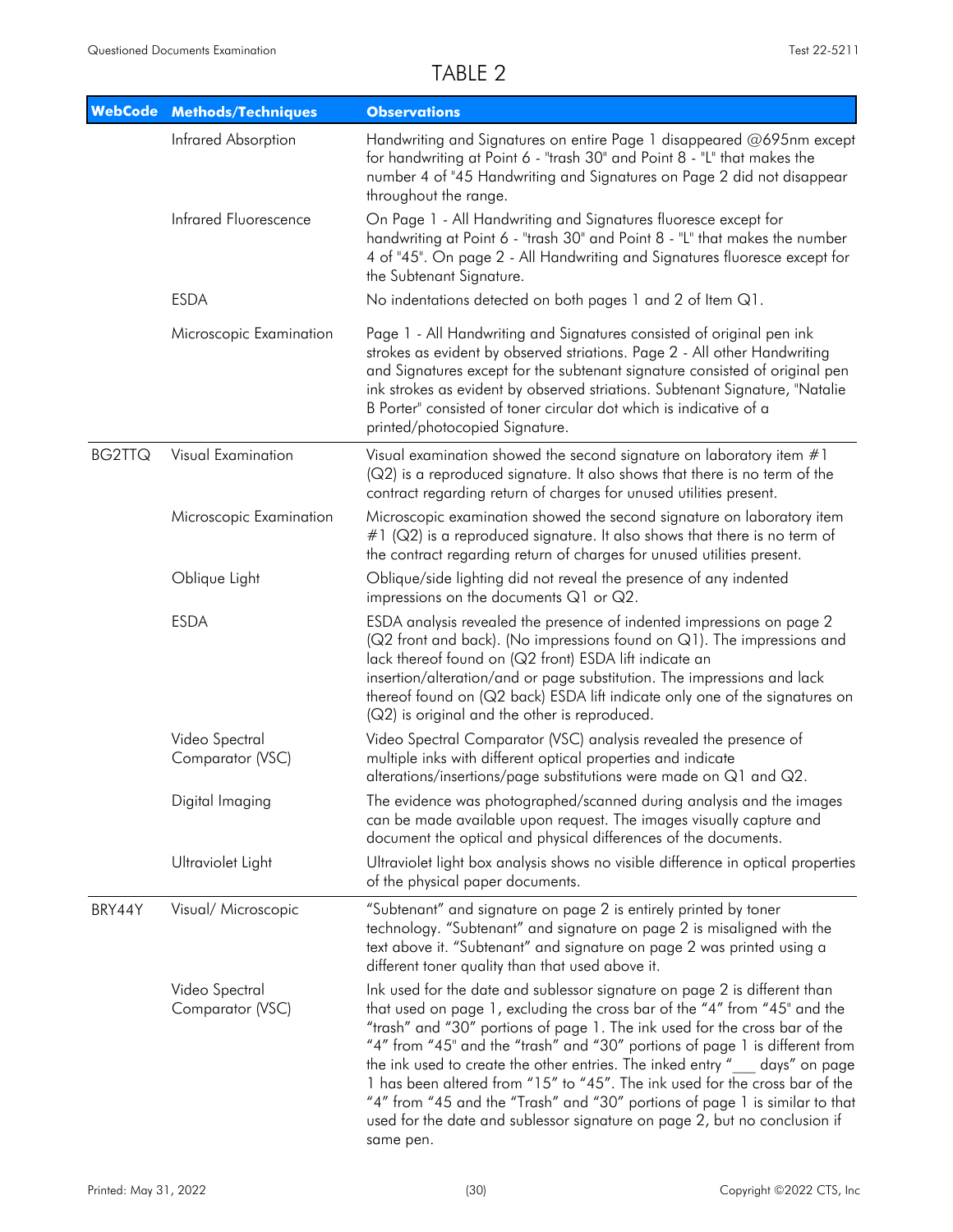|        | WebCode Methods/Techniques         | <b>Observations</b>                                                                                                                                                                                                                                                                                                                                                                                                                                                                                                                                                                                                                                                                                                                                                                               |
|--------|------------------------------------|---------------------------------------------------------------------------------------------------------------------------------------------------------------------------------------------------------------------------------------------------------------------------------------------------------------------------------------------------------------------------------------------------------------------------------------------------------------------------------------------------------------------------------------------------------------------------------------------------------------------------------------------------------------------------------------------------------------------------------------------------------------------------------------------------|
|        | <b>ESDA</b>                        | No indentations from page 1 on page 2. May or may not be significant.                                                                                                                                                                                                                                                                                                                                                                                                                                                                                                                                                                                                                                                                                                                             |
| BTVL7Z | Video Spectral<br>Comparator (VSC) | UV, IR, transmitted, sidelighting was used to examine pages one and two<br>including the ink on the pages. Resulting in following observations: The pen<br>used for "trash", "30", and the left downstroke and cross bar of "4" in<br>"45" on Exhibit Q1 page 1 is different microscopically and optically than<br>the remaining handwritten entries on Exhibit Q1 page 1. - The pen used for<br>the "trash", "30", and the left downstroke and cross bar of "4" in "45"<br>entries on Exhibit Q1 page 1 appears similar microscopically and optically<br>to the pen used for handwritten entries on Exhibit Q1 page 2. However,<br>due to limitations of non-destructive ink examination it cannot be<br>determined whether these entries were written by the same pen.                          |
|        | <b>ESDA</b>                        | Sourced indented impressions were observed on Exhibit Q1 page 2. These<br>impressions were sourced to the "trash", "30", and the left downstroke and<br>cross bar of "4" in "45" entries on Exhibit Q1 page 1. - Based on these<br>observed impressions and the lack of other indented impressions on Exhibit<br>Q1 page 2, it was determined: - The entry "15" on Exhibit Q1 page 1 was<br>turned into "45" with the addition of the left down stroke and the crossbar.<br>- The "trash" and "30" entries on Exhibit Q1 page 1 were written at a<br>different time than the remaining entries on Exhibit $Q1$ page 1. No<br>discernible indented impressions were observed on Exhibit Q1 page 1.                                                                                                 |
|        | Macroscopic/ Microscopic<br>Exam.  | The pen used for "trash", "30", and the left downstroke and cross bar of<br>"4" in "45" on Exhibit Q1 page 1 is different microscopically and optically<br>than the remaining handwritten entries on Exhibit Q1 page 1. o The pen<br>used for the "trash", "30", and the left downstroke and cross bar of "4" in<br>"45" entries on Exhibit Q1 page 1 appears similar microscopically and<br>optically to the pen used for handwritten entries on Exhibit Q1 page 2. -<br>The SUBTENANT signature on Exhibit Q1 page 2 is not an original inked<br>signature but produced with toner technology (e.g., toner printer,<br>photocopier). o The SUBTENANT signature block on Exhibit Q1 page 2<br>appears microscopically different than the remainder of the toner entries on<br>Exhibit Q1 page 2. |
|        | Overlays                           | SUBTENANT signature block text on page 2 overlay with SUBLESSOR text<br>on page 2 and like characters on page 1 - differences were noted.                                                                                                                                                                                                                                                                                                                                                                                                                                                                                                                                                                                                                                                         |
| BWE2TU | Infrared Light                     | Different response to infrared light by the writing media used (fatty ink<br>pens). Different response to infrared light by the writing media used (fatty<br>ink pens). On page 2 the ink remains under the infrared spectrum, contrary<br>to page 1 where the fatty inks disappear except for the writing "trash 30"<br>and there is an addition in the last paragraph of page 1, where visibly<br>appears the number "45" written with black fatty ink, the initial number was<br>"15". On the 2nd sheet of the contract, the writing of "5th" "May" reacts<br>similarly to the additions on page 1.                                                                                                                                                                                            |
|        | Transmitted Light                  | The contract has different spacing between paragraphs (9, 10 and 11) on<br>page 2 compared to (7 and 8) on page 1.                                                                                                                                                                                                                                                                                                                                                                                                                                                                                                                                                                                                                                                                                |
|        | Macroscopic/ Microscopic<br>Exam.  | The "SUBTENANT" section containing Mrs. Potter's signature is an image<br>inserted on page 2 of the document, previously scanned from another<br>document.                                                                                                                                                                                                                                                                                                                                                                                                                                                                                                                                                                                                                                        |
|        | Handwriting Examination            | Both signatures of the different sheets are compared, attributing the<br>authorship to the person who alludes to them.                                                                                                                                                                                                                                                                                                                                                                                                                                                                                                                                                                                                                                                                            |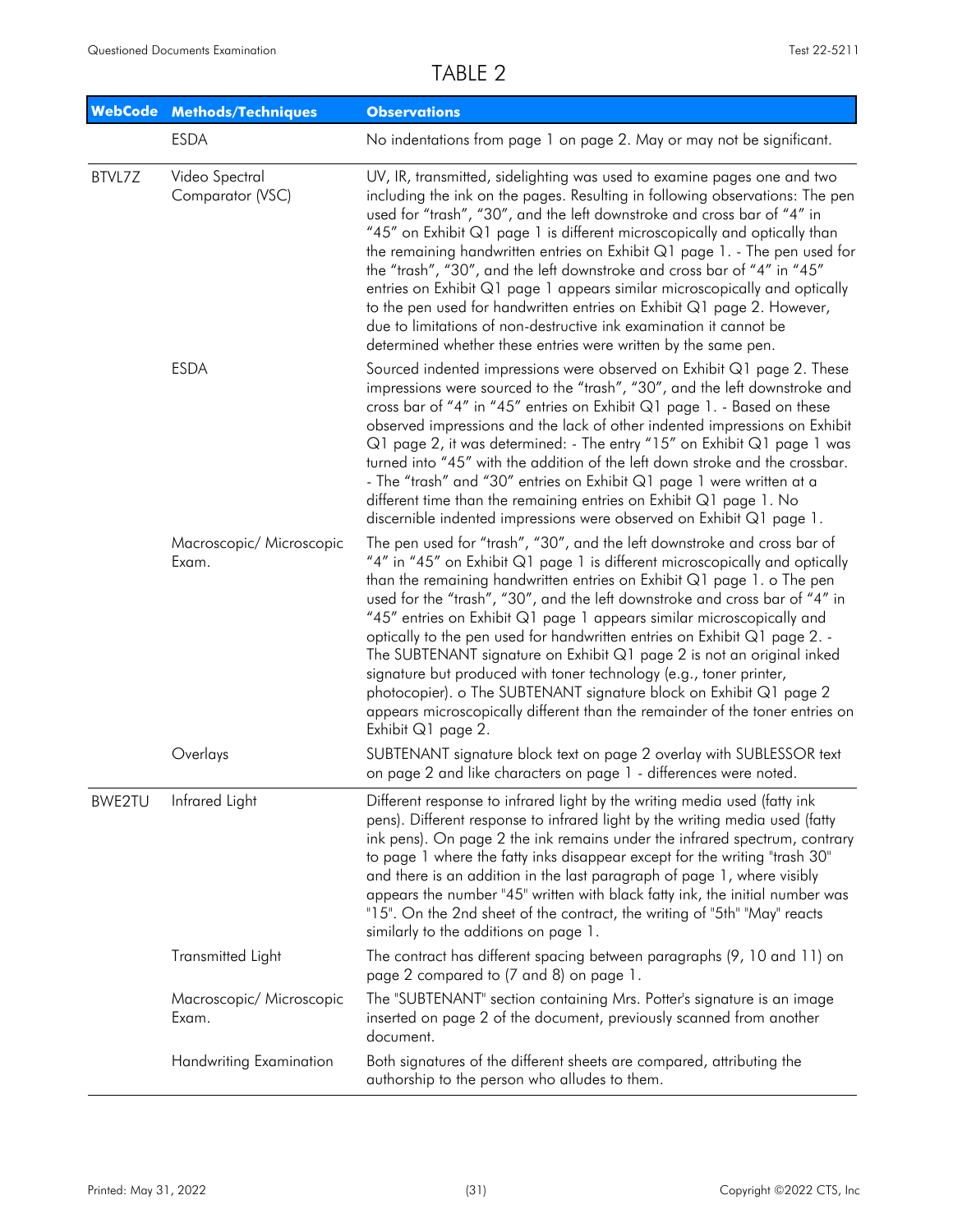|               | WebCode Methods/Techniques         | <b>Observations</b>                                                                                                                                                                                                                                                                                                                                                                                                                                                      |
|---------------|------------------------------------|--------------------------------------------------------------------------------------------------------------------------------------------------------------------------------------------------------------------------------------------------------------------------------------------------------------------------------------------------------------------------------------------------------------------------------------------------------------------------|
| <b>BZQLKT</b> | Visual Examination                 | Visual examination including oblique light. White paper. Page 1; No<br>additional HW impressions on face. All HW embossed to back to some<br>extent. Page 2; no add'l HW impressions visible on face. Date and<br>sublessor signature emboss to back, not subtenant signature No<br>watermarks on either.                                                                                                                                                                |
|               | Macroscopic/ Microscopic<br>Exam.  | White paper with toner printed form. Lots of toner trash and some shaped<br>marks. Particle size variable. At least two ball point pen inks. Darker at<br>"Trash" "30" and angled stroke of "4" Page 2 subtenant signature is a half<br>tone toner image, not original ink.                                                                                                                                                                                              |
|               | Video Spectral<br>Comparator (VSC) | Most of black ball point ink on page 1 is not discriminated, except for<br>"Trash", "30" and angled stroke of "4" Black ball point ink on page 2 is<br>different from either ink on page 1.                                                                                                                                                                                                                                                                              |
|               | <b>ESDA</b>                        | No additional HW impressions on page 1. Page 1 written while in contact<br>with paper fiber surface. Page 2 show impressions from Trash 30, but none<br>other from page 1 Page 2 written while in contact with paper fiber surface.                                                                                                                                                                                                                                      |
| <b>BZUGFE</b> | Macroscopic Examination            |                                                                                                                                                                                                                                                                                                                                                                                                                                                                          |
|               | Oblique Light                      |                                                                                                                                                                                                                                                                                                                                                                                                                                                                          |
|               | Ultraviolet Light                  |                                                                                                                                                                                                                                                                                                                                                                                                                                                                          |
|               | Infrared Light                     |                                                                                                                                                                                                                                                                                                                                                                                                                                                                          |
| C7J99U        | Microscopic Examination            | The optical evaluation carried out on the content of the Lease Agreement<br>allowed the identification of varius differences in terms of tonality,<br>intragrammatical striation; on sheet No. 2 irregular edges of some strokes<br>and line to deposit the signature final, alteration details in the inscription of<br>the Sub-lessee's final signature, dark pigments in the outline of the Word<br>"SUBTENANT", the line and the final signature of the Mrs. Potter. |
|               | Video Spectral<br>Comparator (VSC) | Verifications with diferente types of light, adequate magnification, filter<br>scans at different scales allowed corroborating altering aspects in the<br>content of the document, different composition of the ink was found in<br>some texts and signature of the Sub-lessee.                                                                                                                                                                                          |
| C8C6V3        | Video Spectral<br>Comparator (VSC) | THE INK USED IN THE DATA PRESENT IN PAGE 2 IS DIFFERENT THAN<br>THE INK USED IN PAGE 1                                                                                                                                                                                                                                                                                                                                                                                   |
|               | Macroscopic Examination            | THE SIGNATURE OF THE "SUBTENANT" IN PAGE 2 CONSISTES OF<br>SMAAL DOTS, THIS MEANS THIS SIGNATURE SUBMITED AT THE SCEND<br>PAGE VIA SCANNER                                                                                                                                                                                                                                                                                                                               |
| D6YLUP        | Magnification                      | The machine generated printing on Q1 was printed with a black toner<br>process, such as a laser printer or photocopier. The handprinting,<br>numerals, and signatures on Q1a were written in black ballpoint ink. The<br>handprinting, numerals, and sublessor signature on Q1b were written in<br>black ballpoint ink. The subtenant signature on Q1b is a non-original<br>signature printed with black toner.                                                          |
|               | Video Spectral<br>Comparator (VSC) | The black ballpoint ink used to write "trash", "30", alter the numeral "15" on<br>Q1a, and write "5th May 21" and the sublessors signature on Q1b absorbs<br>the infrared (IR) radiation and stays dark under the 645nm and 725nm<br>longpass filters. Under the same longpass filters the remainder of the<br>writing in black ballpoint ink on Q1 reflects the IR radiation and becomes<br>lighter (and drops out).                                                    |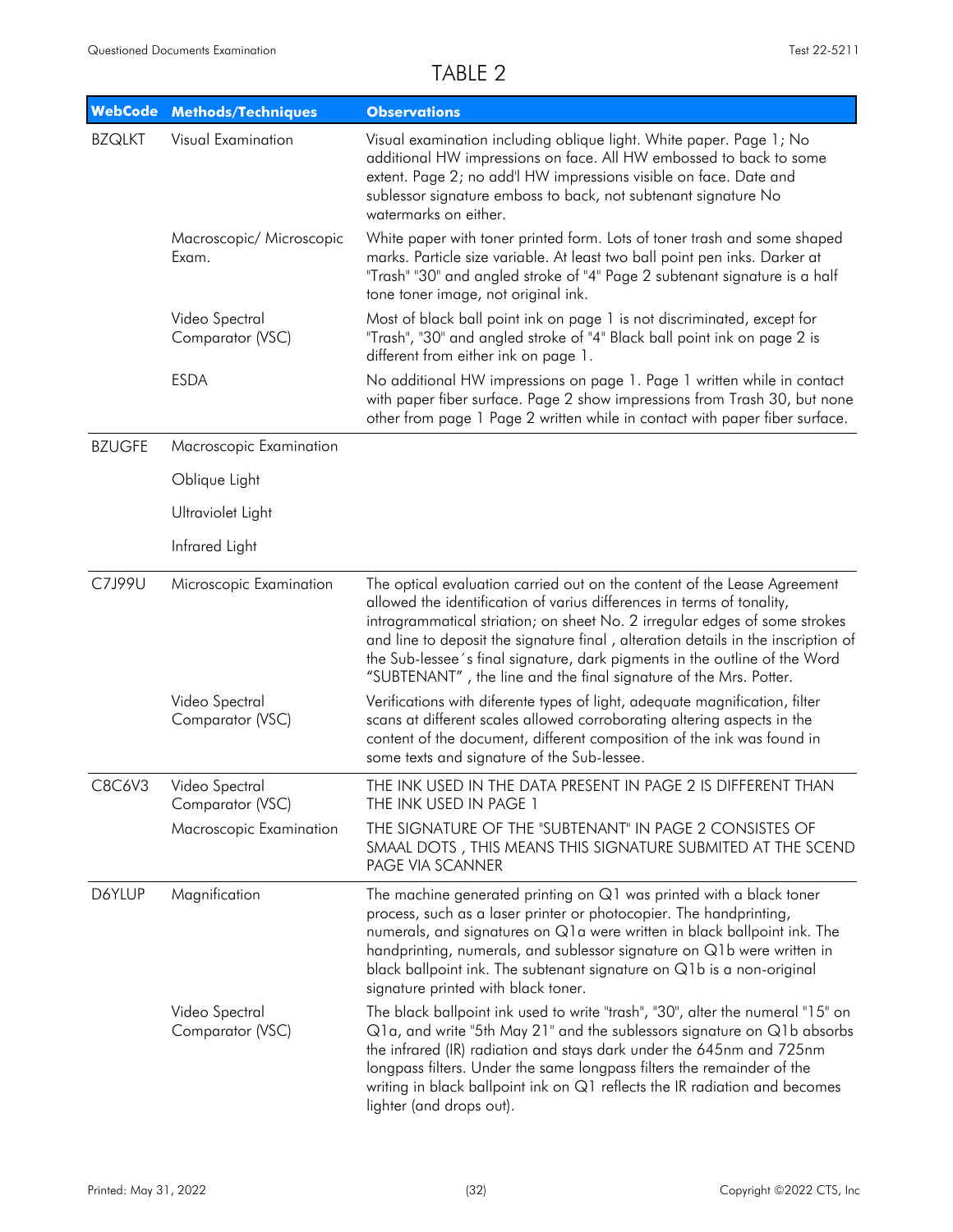|               | WebCode Methods/Techniques                                                     | <b>Observations</b>                                                                                                                                                                                                                                                                                                                                                                                                                                                                                                                                                                                                                                                                                                      |
|---------------|--------------------------------------------------------------------------------|--------------------------------------------------------------------------------------------------------------------------------------------------------------------------------------------------------------------------------------------------------------------------------------------------------------------------------------------------------------------------------------------------------------------------------------------------------------------------------------------------------------------------------------------------------------------------------------------------------------------------------------------------------------------------------------------------------------------------|
|               | <b>ESDA</b>                                                                    | No indented impressions of evidentiary value were developed on Q1. The<br>indented impressions developed on the back sides of Q1a and Q1b are<br>the result of the writing on the front sides of $Q1a$ and $Q1b$ .                                                                                                                                                                                                                                                                                                                                                                                                                                                                                                       |
|               | Visual Examination                                                             | The headers that read "SUBLEASE AGREEMENT" on both Q1a and Q1b<br>were typed using Calibri font or similar. The body of both Q1a and Q1b<br>was typed using Times New Roman font or similar.                                                                                                                                                                                                                                                                                                                                                                                                                                                                                                                             |
| DGT7Q3        | Magnification                                                                  | Magnification of the Natalie Braxton-Porter signature on page 2 of 2 of the<br>Sublease agreement is a signature that is created from toner (ie: from a<br>laser printer/photocopier machine), and not from a writing instrument.                                                                                                                                                                                                                                                                                                                                                                                                                                                                                        |
| DL4T9Q        | Visual Examination                                                             | 3-21-2022 Visual examination to look for any obvious features.<br>Handwritten portions appear to be black ball point ink. Subtenant signature<br>on page 2 appears very dark and may not be original ink.                                                                                                                                                                                                                                                                                                                                                                                                                                                                                                                |
|               | Microscopic Examination                                                        | 3-21-2022 Microscopic examination revealed handwritten entries are black<br>ball point ink with the exception of the Subtenant signature appearing on<br>page 2 - this consists of toner technology. The word "trash" and the<br>numerals "30" on page 1 appear blacker and do not contain as many<br>striations as the remaining handwritten portions on page 1. Additionally,<br>the "L" portion of the numeral "4" in the number "45" has this same<br>appearance. The Subtenants signature on page 2 is produced with toner<br>technology and the remaining handwritten entries on this page have a<br>similar blacker appearance and not as many striations. All printed text on<br>pages 1 and 2 consist of toner. |
|               | Indented Writing                                                               | 3-31-2022 Pages 1 and 2 of were examined for indented writing<br>impressions. Test strip was positive. The following indentations were<br>observed on page 2 and appear to be: trash 30 L (this appears at an angle<br>and is faint) These indentations line up with the entries appearing on page<br>1 in Section 6 and Section 8 for the numeral "4" of the number "45". No<br>other indentations of evidentiary value were observed.                                                                                                                                                                                                                                                                                  |
|               | Video Spectral<br>Comparator (VSC)                                             | 3-31-2022 Item Q1 was examined under infrared lighting on the<br>VSC6000. Ink differentiation was observed on page 1 in Sections 6 and 8<br>and Section 11 appearing on page 2. In section 6, the word "trash" and the<br>numerals "30", in Section 8 the "L" portion of the numeral "4" in "45" and<br>the original handwritten entries appearing in Section 11 on page 2, with<br>the exception of the "Subtenant" signature, were written with a different ink<br>than the remaining handwritten entries.                                                                                                                                                                                                             |
|               | Transmitted Light                                                              | 4-5-2022 Item Q1 was examined with transmitted light. No watermark<br>observed.                                                                                                                                                                                                                                                                                                                                                                                                                                                                                                                                                                                                                                          |
|               | Ultraviolet Light                                                              | 4-6-2022 Item Q1 was examined under Ultraviolet light and no differences<br>were observed.                                                                                                                                                                                                                                                                                                                                                                                                                                                                                                                                                                                                                               |
| <b>DXFLUY</b> | Microscopic Examination                                                        | Naked-eye and low-magnification stereo microscopy with ordinary task<br>lighting at various angles of incidence. To observe nature of the typed text<br>and of the ink-lines of the writing. The appearances were typical of<br>dry-toner typing and conventional ball-pen writing respectively. Apparent<br>difference in densities of black inks and differing quantity of burr striae<br>observed.                                                                                                                                                                                                                                                                                                                    |
|               | Viewing ink lines with<br>microscope through a<br>variety of dichroic filters. | Differing colours showed differences in the inks.                                                                                                                                                                                                                                                                                                                                                                                                                                                                                                                                                                                                                                                                        |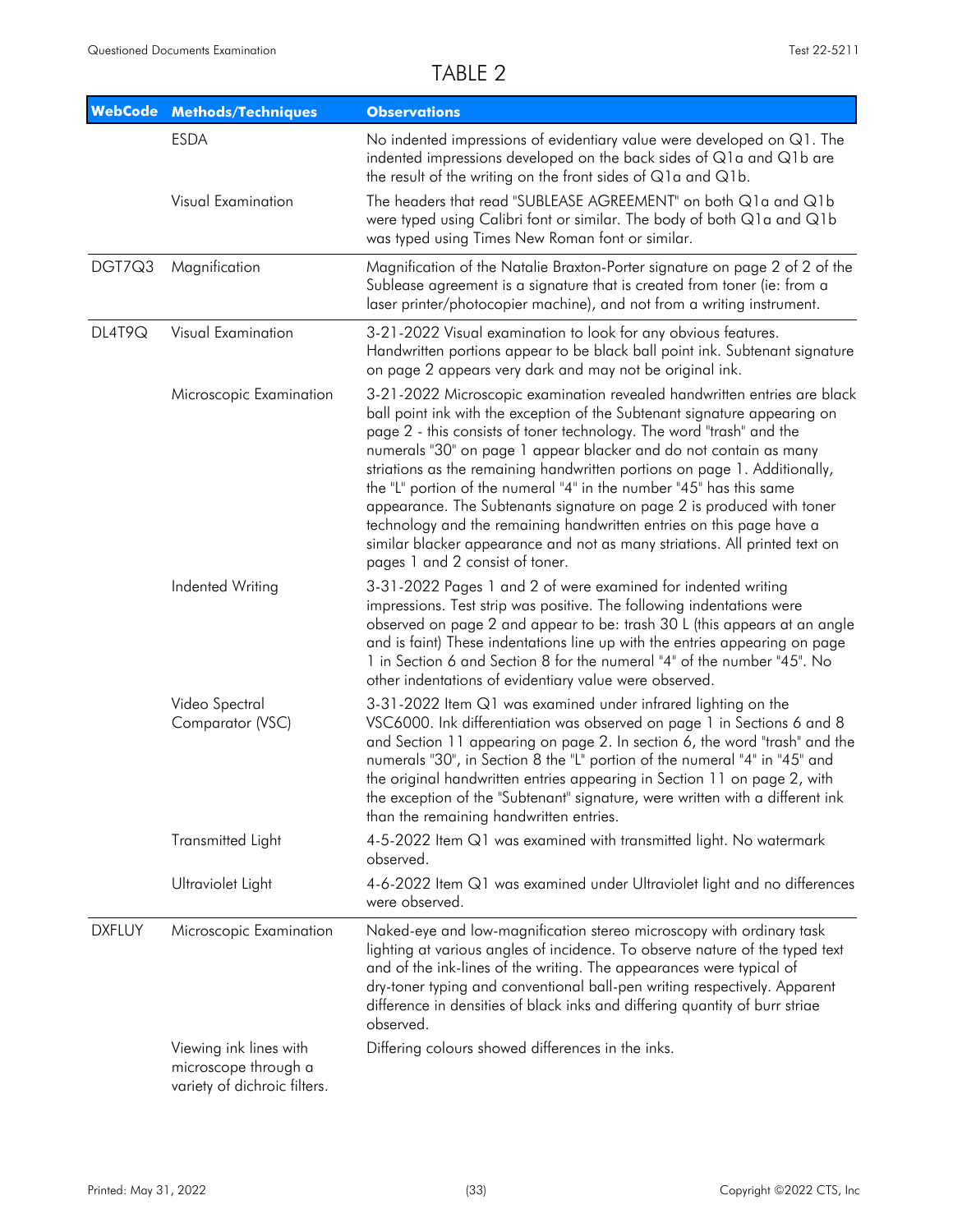|               | <b>WebCode Methods/Techniques</b>                                                                              | <b>Observations</b>                                                                                                                                                                                                                                                                                                                                                                                                                                                                                                                                                                        |
|---------------|----------------------------------------------------------------------------------------------------------------|--------------------------------------------------------------------------------------------------------------------------------------------------------------------------------------------------------------------------------------------------------------------------------------------------------------------------------------------------------------------------------------------------------------------------------------------------------------------------------------------------------------------------------------------------------------------------------------------|
|               | Use of a permanent<br>magnet and a magnetic<br>viewer to inspect magnetic<br>properties of the fused<br>toner. | No difference found in the magnetic properties of the toner of the typed text<br>and that of the signature of subtenant.                                                                                                                                                                                                                                                                                                                                                                                                                                                                   |
|               | Oblique Light                                                                                                  | Visual search for indented impressions; none observed.                                                                                                                                                                                                                                                                                                                                                                                                                                                                                                                                     |
|               | Transmitted Light                                                                                              | No difference found between the two sheets of the agreement with regard<br>to opacity, "mottle, or watermark.                                                                                                                                                                                                                                                                                                                                                                                                                                                                              |
|               | Ultraviolet Light                                                                                              | No difference found between the two sheets of the agreement with regard<br>to luminescence. No difference between the toner of typed text and<br>signature of sub-tenant. Slight difference observed between writing inks but<br>no more than in ordinary task lighting.                                                                                                                                                                                                                                                                                                                   |
| DYC6VZ        | <b>ESDA</b>                                                                                                    | Page 2 of bears impressions of the handwritten text "trash" and "30" from<br>page 1. No other impressions were located in page 2 from the original<br>writing on page 1, meaning that "trash" and "30" were written at some other<br>time than the remaining text on page 1.                                                                                                                                                                                                                                                                                                               |
|               | Video Spectral<br>Comparator (VSC)                                                                             | Infrared examinations revealed that the ink used to produce the entries<br>"trash" and "30" are different than the remaining original inked entries on<br>page 1.                                                                                                                                                                                                                                                                                                                                                                                                                          |
|               | Microscopic Examination                                                                                        | Microscopic examinations revealed that the Natalie Porter signature on<br>page to is toner and not an original inked signature.                                                                                                                                                                                                                                                                                                                                                                                                                                                            |
|               | Formatting                                                                                                     | Formatting examinations revealed differences in the line spacing between<br>each section number on page 2 when comparing the spacing between<br>section numbers on page 1.                                                                                                                                                                                                                                                                                                                                                                                                                 |
| DZ8PGE        | <b>ESDA</b>                                                                                                    | Indented writing on page 2 supports that page 1 was altered.                                                                                                                                                                                                                                                                                                                                                                                                                                                                                                                               |
|               | Indented Writing                                                                                               | Indented writing on page 2 supports that page 1 was altered.                                                                                                                                                                                                                                                                                                                                                                                                                                                                                                                               |
|               | Infrared Light                                                                                                 | Optical variations on the entries on page 1 support notion that document<br>was altered                                                                                                                                                                                                                                                                                                                                                                                                                                                                                                    |
|               | Visual Examination                                                                                             | Toner used to produce document and signature on page 2-not original ink.<br>Toner also appear visually different in signature versus rest of printed areas.                                                                                                                                                                                                                                                                                                                                                                                                                                |
| <b>DZLLXX</b> | Visual Examination                                                                                             | The signature of Natalie B. Potter, on page 2, was darker than other writing<br>on contract                                                                                                                                                                                                                                                                                                                                                                                                                                                                                                |
|               | Microscopic Examination                                                                                        | The signature of Natalie B. Potter on page 2, was printed ink, not written in<br>ink pen                                                                                                                                                                                                                                                                                                                                                                                                                                                                                                   |
|               | Video Spectral<br>Comparator (VSC)                                                                             | Under utilities "trash", the number "30", hook of 4, date on page 2 and<br>signatures on page 2 did not absorb under IR as rest of writing. These<br>same items did not fluoresce under spot fluorescence                                                                                                                                                                                                                                                                                                                                                                                  |
| <b>EJCGMQ</b> | <b>ESDA</b>                                                                                                    | No indented impressions were detected on page 1. Indentations were<br>observed on page 2 of the Sublease Agreement. Two words were detected<br>about three quarters of the way down the page, namely the words "trash"<br>and "30", which appear in paragraph 6 on page 1. An "L" that aligns with<br>that portion of the numeral "4" in paragraph 8 of page 1 was also<br>detected. This indicates that page 1 of the Agreement was on top of page 2<br>when these entries were written, and that these entries were written at a<br>different time than the other ink entries on page 1. |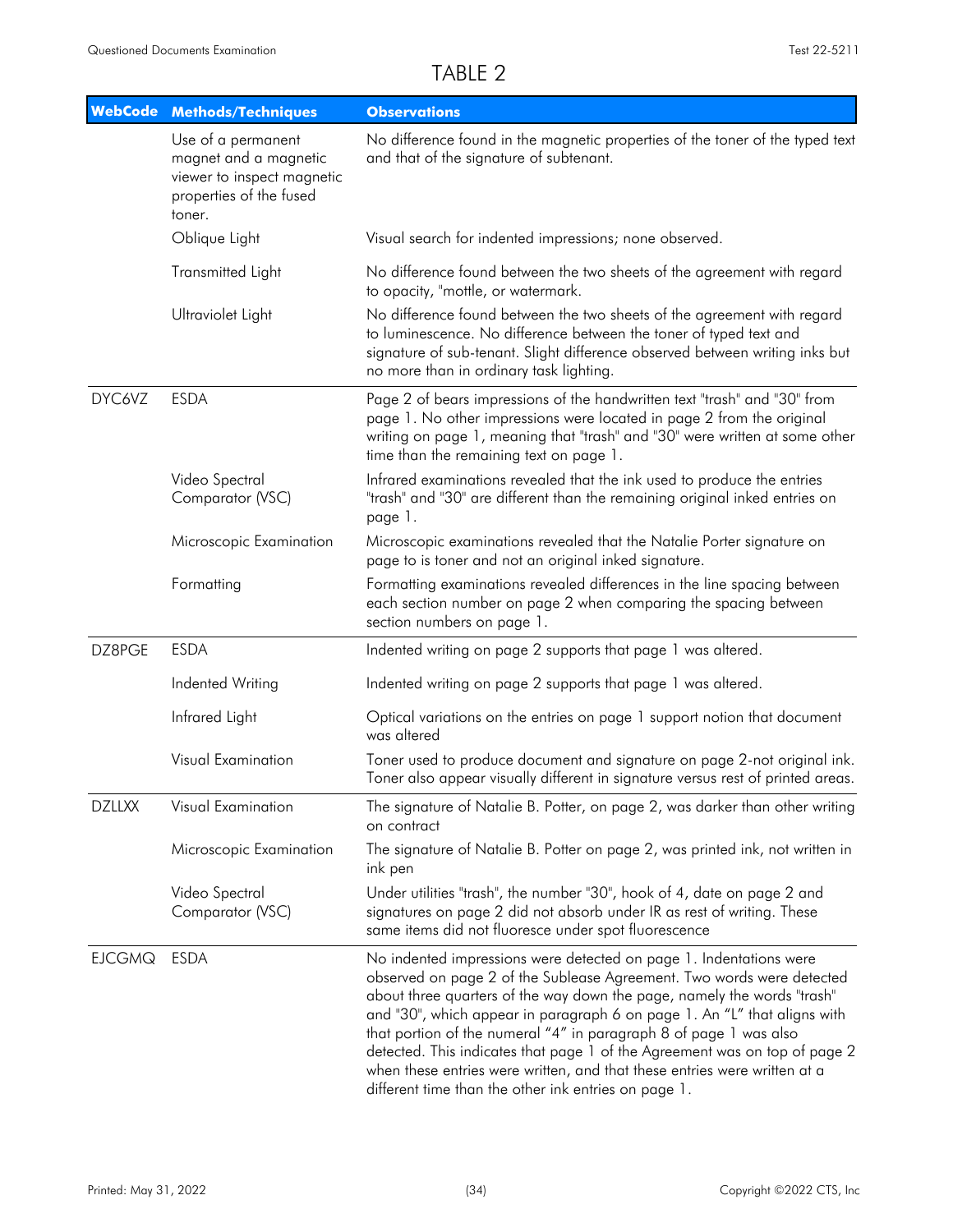|               | <b>WebCode Methods/Techniques</b>  | <b>Observations</b>                                                                                                                                                                                                                                                                                                                                                                                                                                                                                                                                                                                                                                                                                                                                                             |
|---------------|------------------------------------|---------------------------------------------------------------------------------------------------------------------------------------------------------------------------------------------------------------------------------------------------------------------------------------------------------------------------------------------------------------------------------------------------------------------------------------------------------------------------------------------------------------------------------------------------------------------------------------------------------------------------------------------------------------------------------------------------------------------------------------------------------------------------------|
|               | Microscopic Examination            | Microscopic examination revealed differences in ink colour and the amount<br>of striation marks present in the ink line, indicating that different writing<br>implements were used throughout the agreement. On page 1, differences<br>were observed in the words "trash" and "30" in paragraph 6, and the "L"<br>portion of the numeral "4" in paragraph 8, when compared to the other ink<br>entries on the page that the sublessor is also responsible for. The subtenant<br>signature on page 2 is a non-ink signature, but probably one that has been<br>copied then pasted electronically on to the page before printing, being an<br>electrophotographic process. Toner deposits are observed around the<br>characters of the signature as well as the word "SUBTENANT". |
|               | Ruler                              | Both sheets of paper were measured and found to be approximately the<br>same size. There were differences in the line spacing between paragraphs<br>eg 3-4, 4-5, on page 1 when compared to the distances in line spacing<br>between comparable paragraphs 9-10 and 10-11 on page 2.                                                                                                                                                                                                                                                                                                                                                                                                                                                                                            |
|               | Spectral Imaging                   | Differences in the spectral properties of the black inks used on page 1 were<br>observed. Based on the absorption and fluorescence properties under<br>certain lighting conditions, the ink of entries "trash", "30" and the "L" portion<br>of numeral "4" were able to be differentiated from the other ink entries on<br>page 1 that the sublessor is also responsible for. The ink of the date and<br>sublessor signature on page 2 was similar in spectral properties to a few<br>entries on page 1 namely "trash", "30" and "L" portion of the numeral "4".                                                                                                                                                                                                                |
| ELYVBZ        | Macroscopic/ Microscopic<br>Exam.  | Visually no exclusionary differences in the inks of the handwritten entries in<br>"Q1 Page 1 of 2" and "Q1 Page 2 of 2" when examining using microscope.<br>No exclusionary differences in the printing process and printing quality in<br>"Q1 Page 1 of 2". Printing quality of signature against 'SUBTENANT' and<br>the printed text 'SUBTENANT' found to have exclusionary differences from<br>those of the remaining printed texts in "Q1 Page 2 of 2". No exclusionary<br>differences in printing process and quality of the remaining printed texts in<br>" $Q1$ Page 2 of 2".                                                                                                                                                                                            |
|               | <b>ESDA</b>                        | Handwritten entries of "trash", "30" in Paragraph 6 and [shape added to<br>"1" to create "4"] in Paragraph 8 corresponded to the indented impressions<br>lifted off ESDA lift "Q1 Page 2 of 2 (Front)".                                                                                                                                                                                                                                                                                                                                                                                                                                                                                                                                                                         |
|               | Video Spectral<br>Comparator (VSC) | Handwritten entries of "trash", "30" in Paragraph 6 and [shape added to<br>"1" to create "4"] in Paragraph 8 were found to have exclusionary<br>differences from those of the remaining handwritten entries in "Q1 Page 1<br>of 2". No exclusionary differences in optical properties of the handwritten<br>entries in "Q1 Page 2 of 2".                                                                                                                                                                                                                                                                                                                                                                                                                                        |
| <b>EMELUZ</b> | Macroscopic/ Microscopic<br>Exam.  | Examined each handwritten ink for originality. Page 2 signature of the<br>subtenant is not wet ink. All other ink is wet ink. Page two may have been<br>recreated and cut and paste of the subtenant's sig.                                                                                                                                                                                                                                                                                                                                                                                                                                                                                                                                                                     |
|               | Indented Writing                   | used side light to possibly determine latent writing. None found. There was<br>an odd texture to the paper.                                                                                                                                                                                                                                                                                                                                                                                                                                                                                                                                                                                                                                                                     |
| <b>EQCYHP</b> | Visual Examination                 | Printing and paper the same. Signature printed: poor image, evidence of<br>cut & paste.                                                                                                                                                                                                                                                                                                                                                                                                                                                                                                                                                                                                                                                                                         |
|               | Video Spectral<br>Comparator (VSC) | Different pens page 1 and page 2. Addition of Trash 30 section 6. Change<br>of 15 to 45 section 8.                                                                                                                                                                                                                                                                                                                                                                                                                                                                                                                                                                                                                                                                              |
|               | <b>ESDA</b>                        | Indents don't pass from page 1 to page 2 except Trash 30.                                                                                                                                                                                                                                                                                                                                                                                                                                                                                                                                                                                                                                                                                                                       |
| FA4CLG        | <b>ESDA</b>                        | Indented writing "trash" and "30" and portion of "4" on page 1 observed on<br>page 2 but no other writing.                                                                                                                                                                                                                                                                                                                                                                                                                                                                                                                                                                                                                                                                      |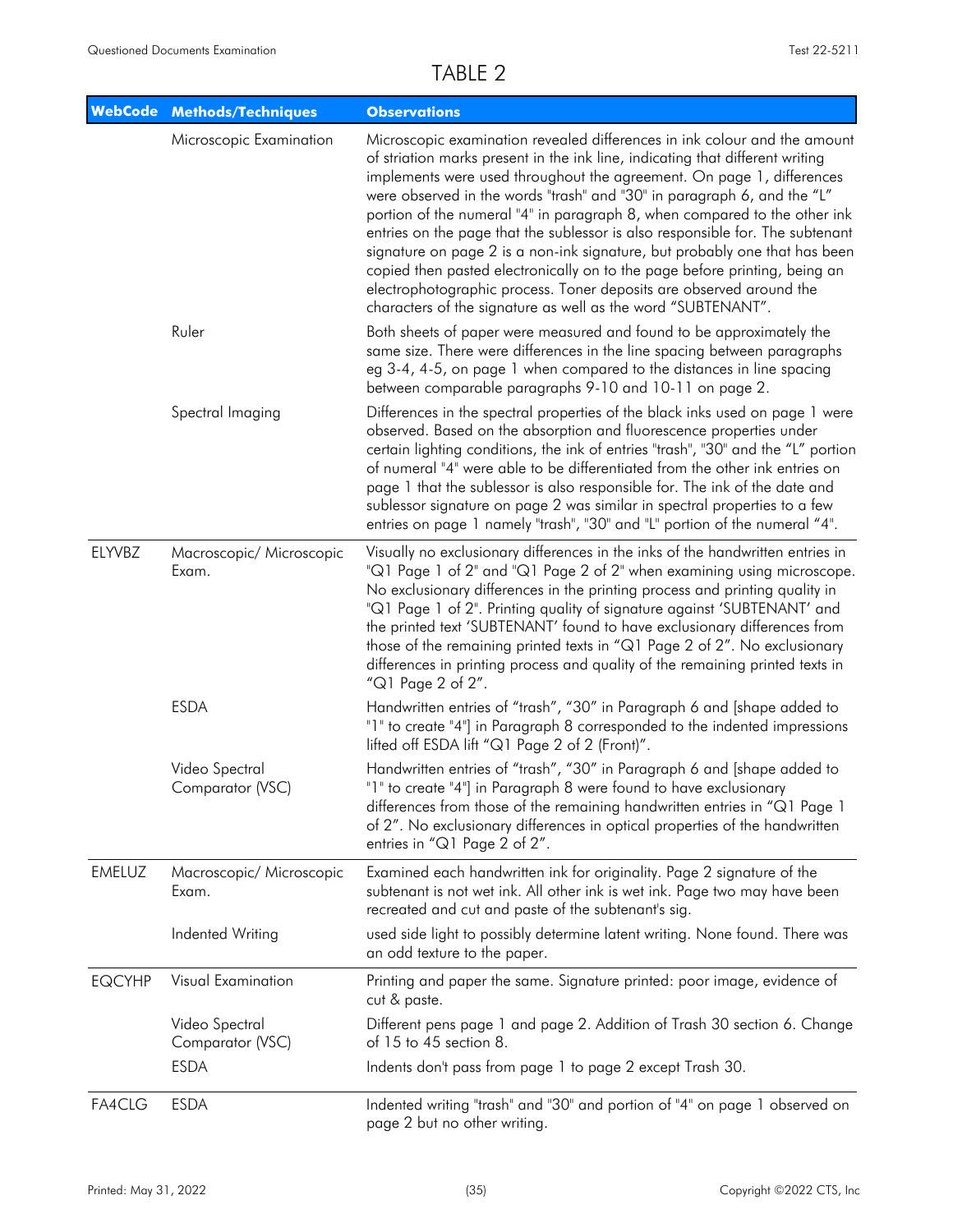| <b>WebCode</b> | <b>Methods/Techniques</b>                                     | <b>Observations</b>                                                                                                                                                                                                                                                                                                                                                                                                                                                       |
|----------------|---------------------------------------------------------------|---------------------------------------------------------------------------------------------------------------------------------------------------------------------------------------------------------------------------------------------------------------------------------------------------------------------------------------------------------------------------------------------------------------------------------------------------------------------------|
|                | Microscopic Examination                                       | "Subtenant" signature on Item 1 page 2 is toner printed and not original.                                                                                                                                                                                                                                                                                                                                                                                                 |
|                | Video Spectral<br>Comparator (VSC)                            | "Trash", "30" and initial stroke of "4" react differently under IR light than<br>remainder of writing.                                                                                                                                                                                                                                                                                                                                                                    |
| FBEF23         | Macroscopic/ Microscopic<br>Exam.                             | The analysis revealed: differences between the fiber pattern of the paper on<br>page 1 when compared to the paper on page 2; differences in the edges of<br>the paper on page 1, when compared to the paper on page 2 (more<br>irregular in page 1); differences regarding touch (higher softness present in<br>the paper of page 1). As such, the papers of pages 1 and 2 were<br>considered different.                                                                  |
|                | Video Spectral<br>Comparator (VSC)                            | Differing optical properties of the pen ink, in: the writing of "trash 30", on<br>item 6 in page 1; additional strokes used to convert number "1" into "4", in<br>the deadline for refund deposit on item 8 in page 1; the date and signature<br>of the Sublessor on page 2, when compared to page 1. These observations<br>were made using ultraviolet light (365nm, 665nm filter), visible light<br>(630nm and 665nm filters) and Spot light (520-640nm, 695nm filter). |
|                | Microscopic Examination                                       | The signature of the Subtenant on page 2 shows toner deposits, low<br>definition and digitalization marks. Therefore, it is not original writing.                                                                                                                                                                                                                                                                                                                         |
|                | Indented Writing                                              | No indented writing of page 1 was present on page 2, and vice-versa.                                                                                                                                                                                                                                                                                                                                                                                                      |
|                | Grid                                                          | No misalignments were detected on page 1. On page 2, the line of the<br>signature of the Subtenant is longer than the line of the signature of the<br>Sublessor. The position of the title "Sublease Agreement" and the page<br>number (Page 1 of 2 and Page 2 of 2) does not coincide on both pages.                                                                                                                                                                     |
| FDLW7B         | Infrared Light                                                | Scientific method taking into account the phases of: observation, indication<br>or signaling of the distinctive characters (individualizing characteristics),<br>confrontation and identity judgments.                                                                                                                                                                                                                                                                    |
|                | Video Spectral<br>Comparator (VSC)                            | A spectral scan was carried out in the range of light, to the lines present in<br>the completion of page 1 of the sublease agreement document, using<br>lamps of different characteristics and a spectrometer that is equipped in the<br>VSC 6000 Document Spectral Comparator video. HS, in order to evaluate<br>the behavior and spectrum of the inks.                                                                                                                  |
|                | Macroscopic/ Microscopic<br>Exam.                             |                                                                                                                                                                                                                                                                                                                                                                                                                                                                           |
| <b>FMNKAL</b>  | <b>ESDA</b>                                                   |                                                                                                                                                                                                                                                                                                                                                                                                                                                                           |
|                | Video Spectral<br>Comparator (VSC)<br>Microscopic Examination |                                                                                                                                                                                                                                                                                                                                                                                                                                                                           |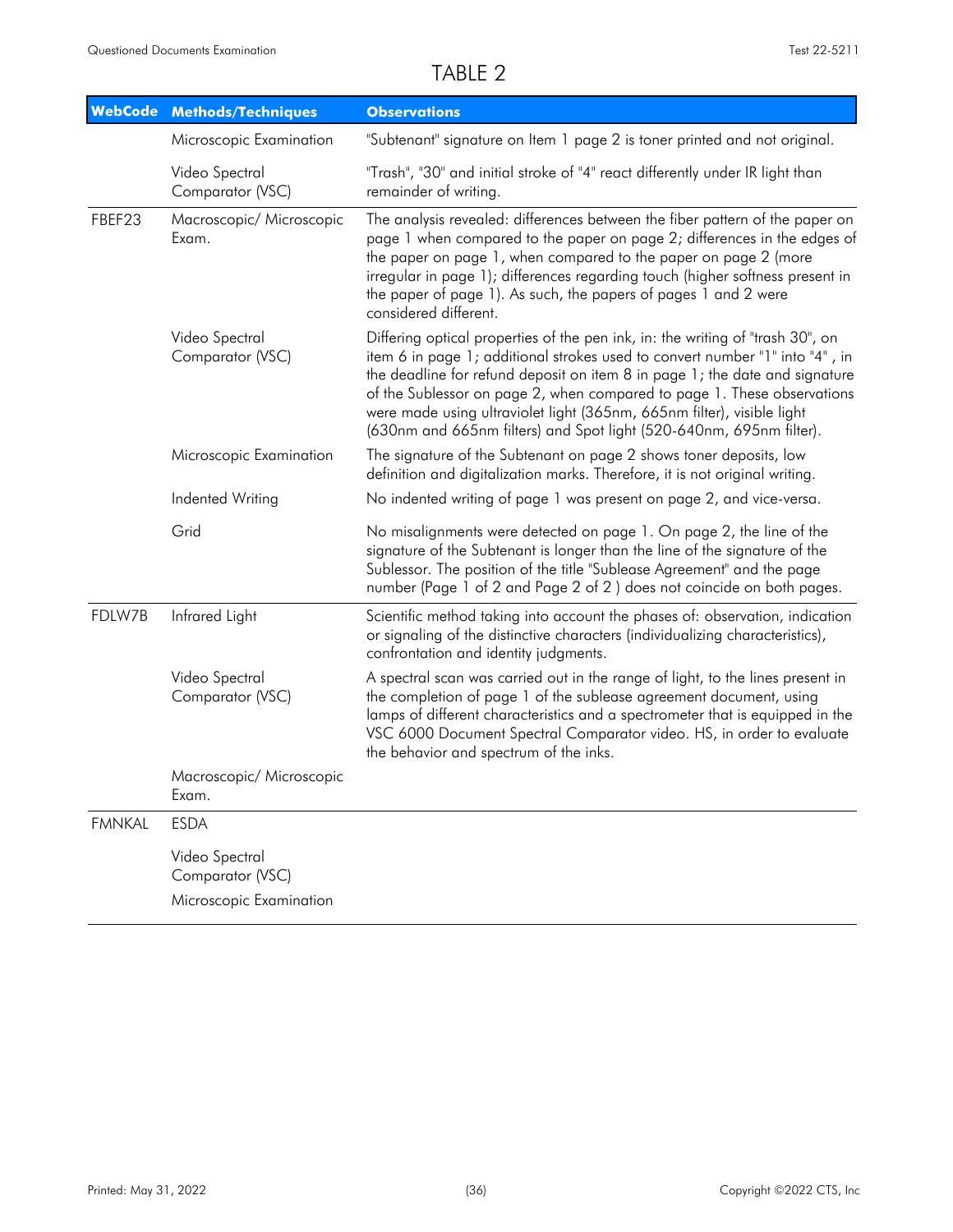| <b>WebCode</b> | <b>Methods/Techniques</b>          | <b>Observations</b>                                                                                                                                                                                                                                                                                                                                                                                                                                                                                                                                                                                                                                                                                                                                                                                                                                                                                                                                                                                                                                                               |
|----------------|------------------------------------|-----------------------------------------------------------------------------------------------------------------------------------------------------------------------------------------------------------------------------------------------------------------------------------------------------------------------------------------------------------------------------------------------------------------------------------------------------------------------------------------------------------------------------------------------------------------------------------------------------------------------------------------------------------------------------------------------------------------------------------------------------------------------------------------------------------------------------------------------------------------------------------------------------------------------------------------------------------------------------------------------------------------------------------------------------------------------------------|
| FP3E8U         | Macroscopic/ Microscopic<br>Exam.  | Paper characteristics (visible) were consistent between pages 1 and 2. Page<br>1: Form printing was done using black EP dry toner and all form entries<br>align properly. All handwritten entries were executed in black ballpoint ink<br>but the "trash" and "30" entries were a slightly different colour, as was the<br>left-hand bent stroke in the "4" in "45" at the bottom of the page, than the<br>remaining ink entries on the page. Page 2: Form printing was done using<br>black EP dry toner. The entire subtenant line, including signature, was also<br>produced using black toner. Toner deposition and fusing characteristics are<br>similar throughout the page, but the subtenant entry appears to be slightly<br>'bold' and of poorer resolution than the rest of the entries suggesting a<br>different generation of production. The date and sublessor signature were<br>written in black ballpoint ink and that ink is visually similar to that used on<br>page 1 for the entries "trash" and "30", as well as the left-hand bent stroke<br>in "4" of "45". |
|                | Video Spectral<br>Comparator (VSC) | Page 1: Significantly different spectral response was observed (both in terms<br>of IR luminescence and IR fading) for following entries: - (ink 1) "trash",<br>"30", and the left-hand bent stroke in "4" of "45", - (ink 2) all other entries<br>on page 1. Page 2: All ink entries display spectral response (both IR lumin<br>and IR fading) similar to ink 1 (described above) on page 1.                                                                                                                                                                                                                                                                                                                                                                                                                                                                                                                                                                                                                                                                                    |
|                | <b>ESDA</b>                        | No detectable indentations were developed on page 1 (front).<br>Decipherable indentations were developed on page 2 (front) that were<br>sourced to the "trash 30" entry on page 1. A small indentation was<br>developed on page 2 (front) that was sourced to left-hand bent stroke in "4"<br>of "45". No indentations were developed on page 2 (front) relating to any<br>other written entries on page 1. Indentations relating to transport markings<br>were developed on the reverse of pages 1 and 2 and those were similar for<br>both pages.                                                                                                                                                                                                                                                                                                                                                                                                                                                                                                                               |
| <b>FVMJXA</b>  | Visual Examination                 | The inked entry "trash 30" on Page 1 appears to be a slightly different color<br>than the other inked entries on that page.                                                                                                                                                                                                                                                                                                                                                                                                                                                                                                                                                                                                                                                                                                                                                                                                                                                                                                                                                       |
|                | Macroscopic/ Microscopic<br>Exam.  | The inked entry "trash 30" on Page 1 appears to be a slightly different color<br>than the other inked entries on that page. The computer-printed entries<br>were produced using a toner printing process and appear to be the same<br>font. The Natalie B. Porter signature on page 2 is not an original signature<br>and was produced using a toner process.                                                                                                                                                                                                                                                                                                                                                                                                                                                                                                                                                                                                                                                                                                                     |
|                | Video Spectral<br>Comparator (VSC) | The inked entry "trash 30" on Page 1 reacted differently to infrared light<br>infrared luminescence than the other inked entries on that page.                                                                                                                                                                                                                                                                                                                                                                                                                                                                                                                                                                                                                                                                                                                                                                                                                                                                                                                                    |
|                | Oblique Light                      | Page two has some faint indented writings that appear to read "trash"                                                                                                                                                                                                                                                                                                                                                                                                                                                                                                                                                                                                                                                                                                                                                                                                                                                                                                                                                                                                             |
|                | <b>ESDA</b>                        | No handwriting indentations were recovered from Page 1. The entry "trash<br>30" was recovered from Page 2.                                                                                                                                                                                                                                                                                                                                                                                                                                                                                                                                                                                                                                                                                                                                                                                                                                                                                                                                                                        |
|                | Transmitted Light                  | No alterations or differences between the paper were noted on Page 1 and<br>Page 2.                                                                                                                                                                                                                                                                                                                                                                                                                                                                                                                                                                                                                                                                                                                                                                                                                                                                                                                                                                                               |
|                | Ultraviolet Light                  | Both Pages 1 and 2 reacted similarly to ultraviolet light.                                                                                                                                                                                                                                                                                                                                                                                                                                                                                                                                                                                                                                                                                                                                                                                                                                                                                                                                                                                                                        |
| <b>FZENQE</b>  | Magnification                      | Using magnifying glass in page one no.6 the words "trash" "30" and page<br>two no.11 the words "5th May 21" and the signature of sublessor found<br>that the pen ink used is darker than the other area of the sublease<br>agreement.                                                                                                                                                                                                                                                                                                                                                                                                                                                                                                                                                                                                                                                                                                                                                                                                                                             |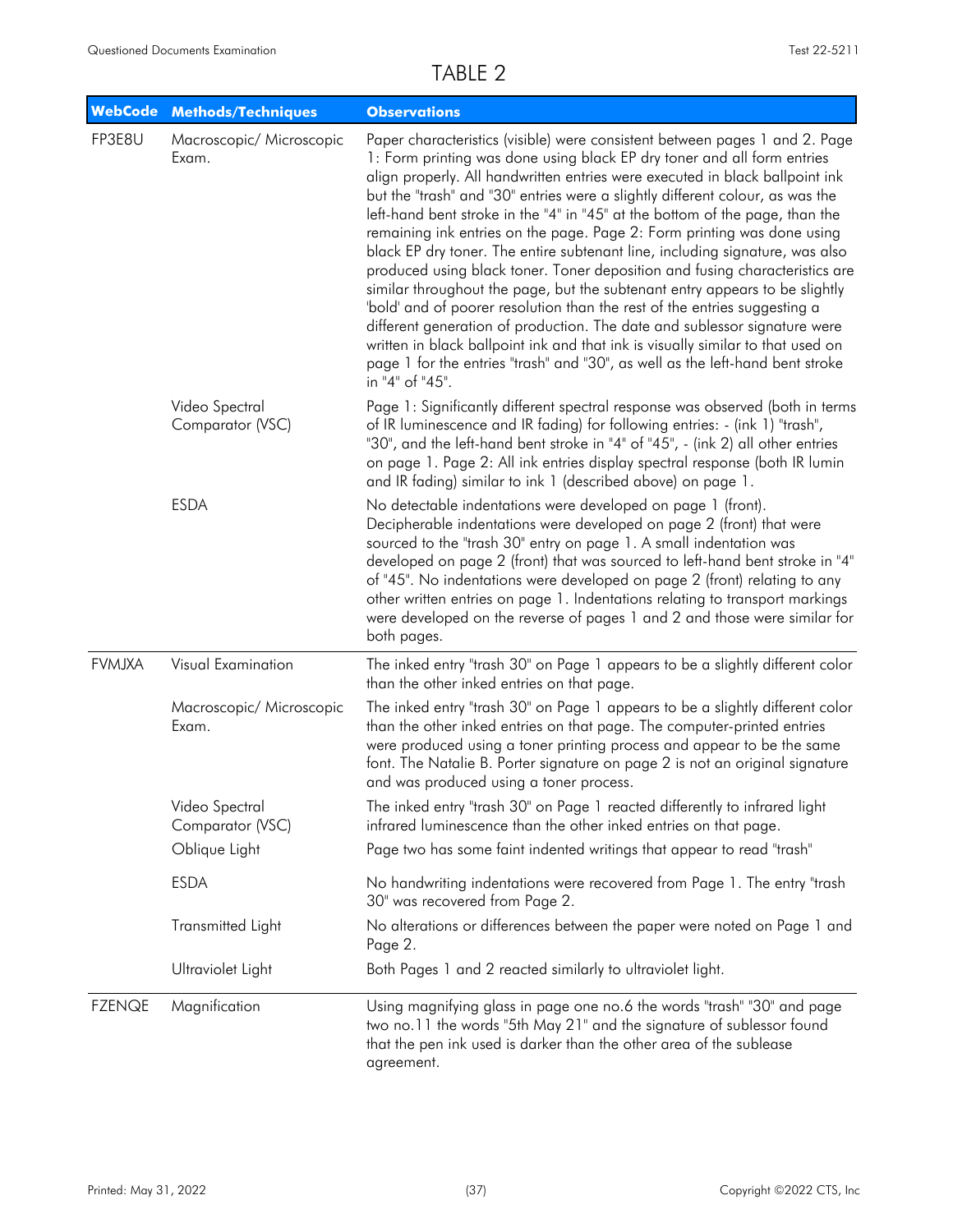| <b>WebCode</b> | <b>Methods/Techniques</b>              | <b>Observations</b>                                                                                                                                                                                                                                                                                                                                                                                                                                                                                                                                                                                                                                                                                                          |
|----------------|----------------------------------------|------------------------------------------------------------------------------------------------------------------------------------------------------------------------------------------------------------------------------------------------------------------------------------------------------------------------------------------------------------------------------------------------------------------------------------------------------------------------------------------------------------------------------------------------------------------------------------------------------------------------------------------------------------------------------------------------------------------------------|
|                | Video Spectral<br>Comparator (VSC)     | By using VSC 6000/HS in page one no.6 the words "trash" "30", page two<br>no.11 "5th May 21" and the sublessor signature found that the color of pen<br>ink used is different from other area in no.1-5, no.6"gas" "25" "electric"<br>"50" and no.8 the digit "250" that was examined by luminescense mode.<br>On no.8 also found the digit "45" of the sublease agreement was changed<br>from $"1"$ to $"4"$ .                                                                                                                                                                                                                                                                                                              |
| G8FFGM         | Visual/ microscopic                    | Visual and microscopic examinations of Exhibits $Q1(1)$ a and $Q1(2)$ a were<br>conducted. Visual examinations of Exhibits $Q1(1)$ b and $Q1(2)$ b were<br>conducted. The paper in Exhibit $Q1(1)$ a was compared with the paper in<br>Exhibit Q1(2)a. The questioned machine-generated entries on Exhibits<br>$Q1(1)$ a and $Q1(2)$ a, and the questioned Natalie Potter signature on Exhibit<br>Q1(2)a were prepared using toner printing technology.                                                                                                                                                                                                                                                                      |
|                | Video Spectral<br>Comparator (VSC)     | Alternate light source examinations of Exhibits $Q1(1)$ a and $Q1(2)$ a were<br>conducted. The questioned hand printed entries on Exhibits Q1(1)a and<br>$Q1(2)$ a, and the questioned Juli Laich signature on Exhibit $Q1(2)$ a, were<br>prepared using black ballpoint ink; however, ink differences were observed<br>between the "trash" and "30" entries and the remaining entries on Exhibit<br>Q1(1)a. No ink differences were observed between the date and the Juli<br>Laich signature on Exhibit Q1(2)a. An alteration was observed in the "45"<br>entry on Exhibit $Q1(1)a$ ; a stroke was added to the original "15" entry. No<br>differences were observed within the paper of Exhibits $Q1(1)$ a and $Q1(2)$ a. |
|                | <b>ESDA</b>                            | Exhibits $Q1(1)a$ , $Q1(1)b$ , $Q1(2)a$ and $Q1(2)b$ were examined for the<br>presence of indented impressions using the Electrostatic Detection<br>Apparatus (ESDA). Indented handwriting and machine-created impressions<br>were observed on Exhibits $Q1(1)b$ , $Q1(2)a$ and $Q1(2)b$ ; however, the<br>handwriting impressions on Exhibits $Q1(1)$ b and $Q1(2)$ b are not of<br>evidentiary value. Machine-created impressions were observed on Exhibit<br>$Q1(1)a$ . No further indented impressions were observed on Exhibit $Q1(1)a$ .<br>Indentation lifts were created to preserve the results of the ESDA<br>examination.                                                                                         |
|                | Digital processing and<br>preservation | The ESDA indention lifts were digitally processed and preserved. Exhibit Q1<br>was digitally preserved.                                                                                                                                                                                                                                                                                                                                                                                                                                                                                                                                                                                                                      |
| <b>GDXVZK</b>  | Visual Examination                     | Page 1, the tonality of the ink of the full manuscripts is different from the<br>tonality Natalie Potter's signature Page 2 The tonality of ink between Juli's<br>signature and Natalie Otter's is notoriously different                                                                                                                                                                                                                                                                                                                                                                                                                                                                                                     |
|                | Macroscopic/ Microscopic<br>Exam.      | Natalie's signature, toner dots can be seen on its outline, the signature line<br>is not continuous, it is cut out with blank spaces, from which it can be<br>deduced that the signature is not original, it is a reproduction.                                                                                                                                                                                                                                                                                                                                                                                                                                                                                              |
|                | Video Spectral<br>Comparator (VSC)     | Page 1 of the document when applying IR infrared light, at RG925 nm, it<br>was observed: In the section 6, the handwriting disappears except for the<br>word, "trash", and the number "30"; from which it follows that another type<br>of ink was used. In section 8 the number "250" completely disappeared<br>and in the number "45" it also disappears, but not in its entirety since in the<br>number "4" only an angular line remains visible, from which it can be<br>deduced that this number was originally it was a "1" and the angular stroke<br>was added with another type of ink, to turn it into a "4"                                                                                                         |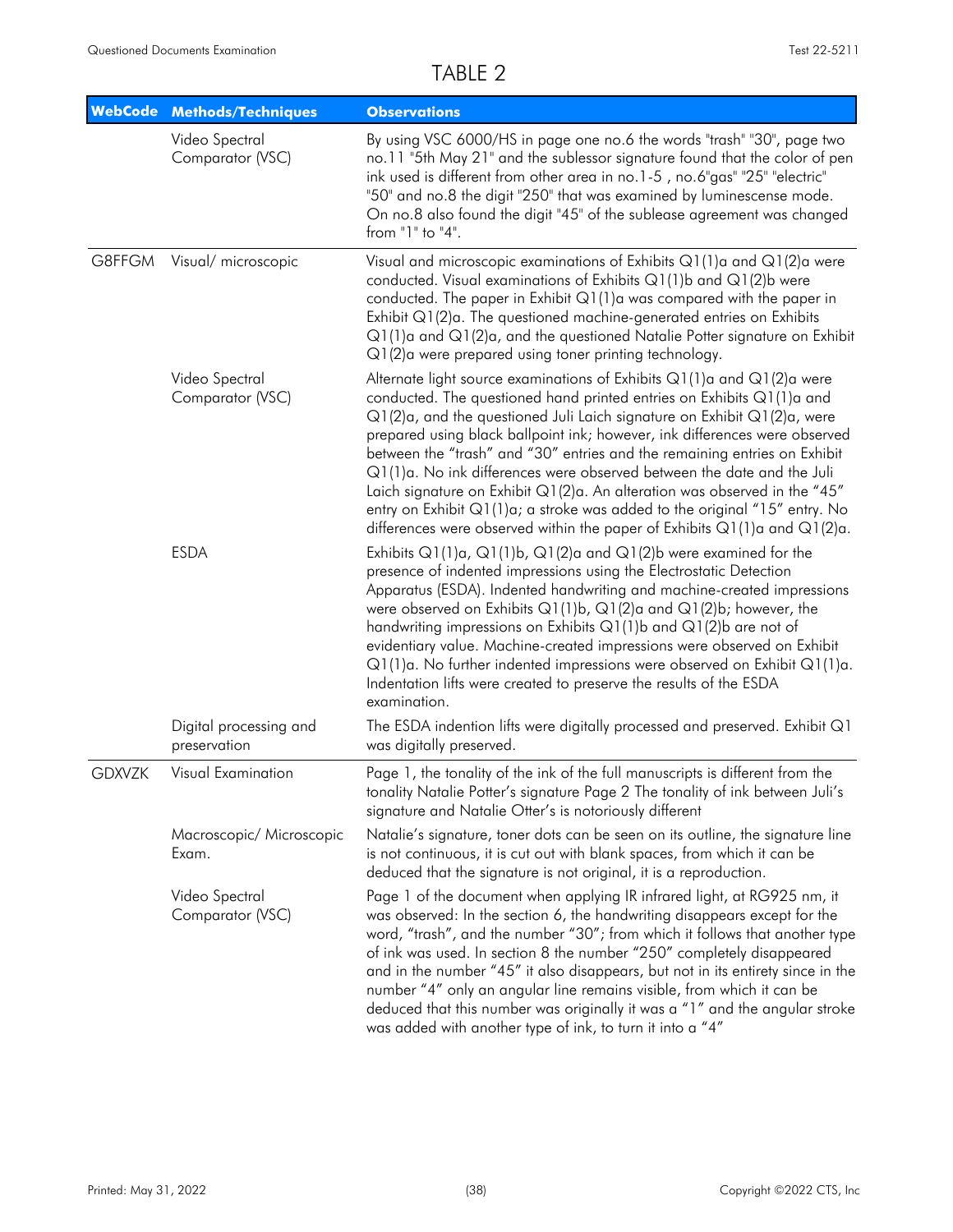|        | <b>WebCode Methods/Techniques</b>         | <b>Observations</b>                                                                                                                                                                                                                                                                                                                                                                                                                                                                                                                                                                                                  |
|--------|-------------------------------------------|----------------------------------------------------------------------------------------------------------------------------------------------------------------------------------------------------------------------------------------------------------------------------------------------------------------------------------------------------------------------------------------------------------------------------------------------------------------------------------------------------------------------------------------------------------------------------------------------------------------------|
|        | Document analysis method                  | Page 1 of the document when applying IR infrared light, at RG925 nm, it<br>was observed: In the section 6, the handwriting disappears except for the<br>word, "trash", and the number "30"; from which it follows that another type<br>of ink was used. In section 8 the number "250" completely disappeared<br>and in the number "45" it also disappears, but not in its entirety since in the<br>number "4" only an angular line remains visible, from which it can be<br>deduced that this number was originally it was a "1" and the angular stroke<br>was added with another type of ink, to turn it into a "4" |
| GGZQL9 | Visual Examination                        | Size of paper sheets. Letter fonts, right and left margins, line spacing,<br>distance between paragraphs. The separation between clauses 9-10 and<br>10-11 of the second sheet is significantly smaller than the space between<br>the clauses on the first page.                                                                                                                                                                                                                                                                                                                                                     |
|        | Microscopic Examination                   | Characteristics of printed texts. No differences have been detected between<br>sheet 1 and 2. Characteristics of handwritten texts. Used viscose ink pens.<br>Natali Brandon-Porter's signature (page 2) is not handwritten, as it should<br>be. It is a black toner laser print. Page 2: the printing of the word<br>"SUBTENANT" does not correspond to the rest of the agreement.                                                                                                                                                                                                                                  |
|        | Video Spectral<br>Comparator (VSC)        | Clause 6: word "Trash" and numberf "30" (dollars). The fluorescence of the<br>ink is clearly different from the rest of the texts handwritten by Juli Laich.                                                                                                                                                                                                                                                                                                                                                                                                                                                         |
|        | Indented Writing                          | Indented writing on page 2 of the contract: word "Trash" and numberf "30".<br>Conversely, no indented writing has been detected from the rest of the<br>handwritten texts on page 1.                                                                                                                                                                                                                                                                                                                                                                                                                                 |
| H8QETN | Video Spectral<br>Comparator (VSC)        | The following handwritten entries were found to display different optical<br>properties when compared the other handwritten entries : (1) the "trash"<br>and "30" in section 6 on P.1 (2) the " " of "4" of "45" in section 8 on P.1<br>(3) the "5th", "May", "21" in section 11 on P.2 (4) the signature of<br>sublessor on P.2                                                                                                                                                                                                                                                                                     |
|        | Microscopic Examination                   | The signature of subtenant on P. 2 was found to be toner-printed                                                                                                                                                                                                                                                                                                                                                                                                                                                                                                                                                     |
|        | <b>ESDA</b>                               | Indented marks of "trash", "30" & [shape added to "1" to create "4"] were<br>found on P.2 and could be superimposed with the corresponding<br>handwritten entries on P.1                                                                                                                                                                                                                                                                                                                                                                                                                                             |
|        | HAWZYW Video Spectral<br>Comparator (VSC) | Different ink used to execute the handwritten number "30" the word "Trash"<br>and a portion of the number "4" from the remainder of written entries on<br>page 1. Ink used to execute all the written entries except the signature<br>"Natalie Braxton- Porter"and signature block on page 2 reacted the same<br>as the above suspect entries on page 1                                                                                                                                                                                                                                                              |
|        | Macroscopic/ Microscopic<br>Exam.         | The "Natalie Braxton- Porter" signature block and signature on page 2 is a<br>machine copy that appears to have been copied on to the page from<br>another document.                                                                                                                                                                                                                                                                                                                                                                                                                                                 |
|        | <b>ESDA</b>                               | Indented Impressions of the number "30" the word "Trash" found on page 2.                                                                                                                                                                                                                                                                                                                                                                                                                                                                                                                                            |
|        | Transmitted Light                         | Pages 1 and 2 are different thicknesses and opacity.                                                                                                                                                                                                                                                                                                                                                                                                                                                                                                                                                                 |
| HY2U6X | Video Spectral<br>Comparator (VSC)        | On page 1, at point 6, the concept "Trash" and the quantity 30 are printed<br>and not handwritten. In point 8, the digit 1 has been transformed into a<br>digit 4, to alter the quantity 15 in the quantity 45.                                                                                                                                                                                                                                                                                                                                                                                                      |
|        | Microscopic Examination                   | The data on page 2 of the document under study has been printed and not<br>handwritten. The signature in the name of "Antalie" has been printed with a<br>different printing system to the one used to print the other data that had to<br>be handwritte.                                                                                                                                                                                                                                                                                                                                                            |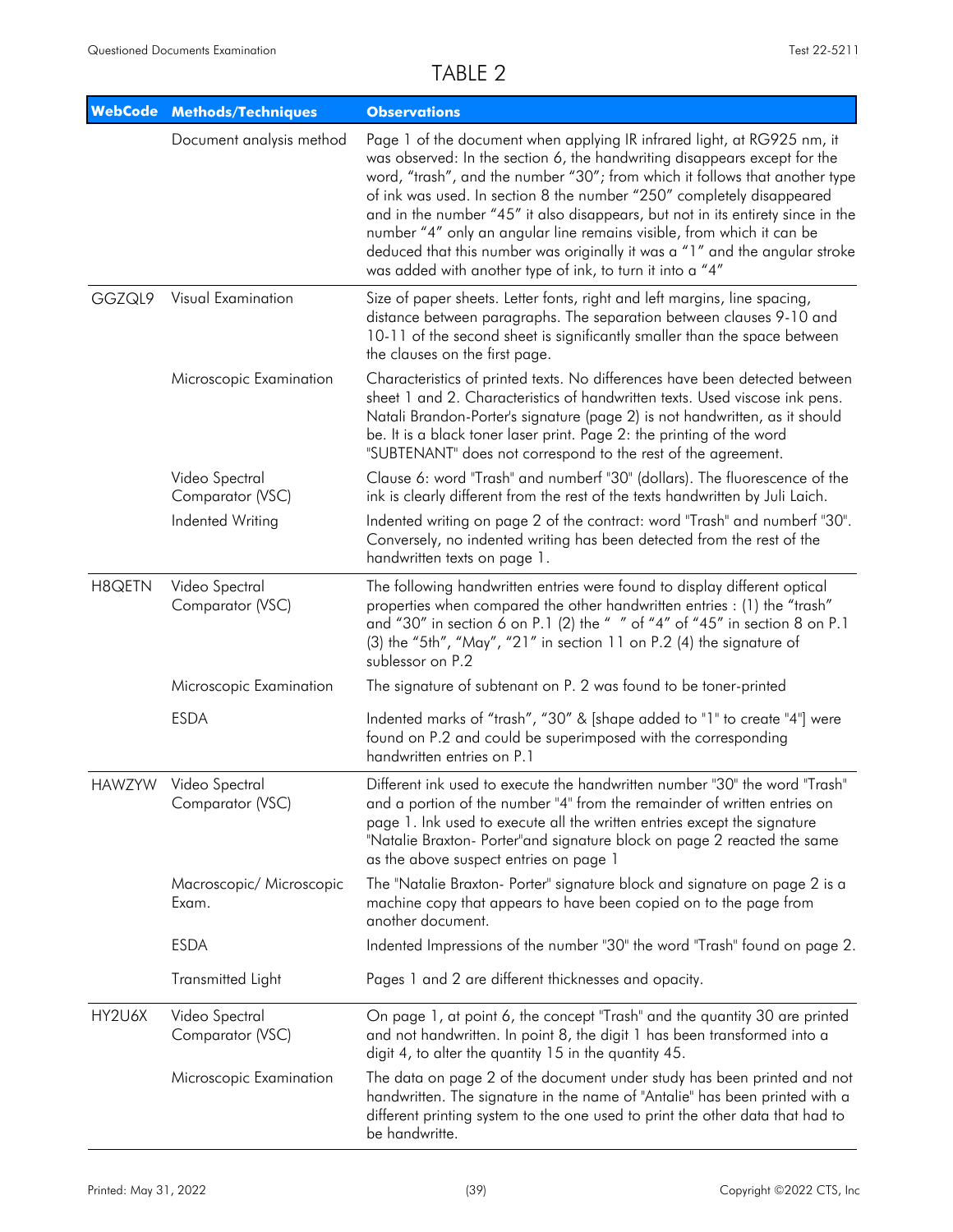|               | WebCode Methods/Techniques         | <b>Observations</b>                                                                                                                                                                                                                                                                                                                                                                                                                                                                                                                                                                                                                                                                              |
|---------------|------------------------------------|--------------------------------------------------------------------------------------------------------------------------------------------------------------------------------------------------------------------------------------------------------------------------------------------------------------------------------------------------------------------------------------------------------------------------------------------------------------------------------------------------------------------------------------------------------------------------------------------------------------------------------------------------------------------------------------------------|
| J3B4FK        | Microscopic Examination            | Observed differences in the signatures on page 2. One signature is original<br>ink, the second signature is copy, indicative of cut and paste forgery. The<br>signatures were examined and photographed at 6.7X magnification. There<br>was also evidence remnants of previous toner in an awkward place under<br>the signature of Juli Laich. This was observed and photographed at 10X<br>magnification. It appears as though there was a previous entry that was<br>removed.                                                                                                                                                                                                                  |
|               | Video Spectral<br>Comparator (VSC) | There were differences in the ink on Page 1. The VSC showed that the area<br>in question number 6, was written in 2 different inks. Also, the date in<br>number 8, an alteration was made to the "4" in the number of days.                                                                                                                                                                                                                                                                                                                                                                                                                                                                      |
| J46CGV        | Visual Examination                 | To examine the document and the type of writing                                                                                                                                                                                                                                                                                                                                                                                                                                                                                                                                                                                                                                                  |
|               | Microscopic Examination            | To examine the document the the type of writing                                                                                                                                                                                                                                                                                                                                                                                                                                                                                                                                                                                                                                                  |
|               | Infrared Light                     | To visualize the difference between the type of used pen                                                                                                                                                                                                                                                                                                                                                                                                                                                                                                                                                                                                                                         |
| J9G6PA        | Microscopic Examination            | page 1 and 2 both prepared using black toner; HW prepared using black<br>ballpoint pen (striations, gooping); writing instrument used to prepare<br>"trash" and "30" entries on page 1 appear to be a different tone of black<br>than the previous utility entries "Natalie Braxton-Porter" signature on page 2<br>is not original, but rather prepared in black toner (plastic-like beads sitting<br>on top of paper surface, extraneous toner) to this area appears to exhibit<br>poorer print quality and have extraneous print areas compared to<br>remaining portion of the 2nd page                                                                                                        |
|               | Oblique Light                      | Side light used, noted positive for indented writing on bottom half of page<br>2 in similar area of "trash" and "30" entries on page 1                                                                                                                                                                                                                                                                                                                                                                                                                                                                                                                                                           |
|               | <b>ESDA</b>                        | ESDA positive for IW on page 2, shows indented writing from portions of<br>original writing on page 1, including "trash" and "30", but not the rest of the<br>writing on page 1 as expected.                                                                                                                                                                                                                                                                                                                                                                                                                                                                                                     |
|               | Video Spectral<br>Comparator (VSC) | Examined item 1 using the VSC 8000 system, IR luminescence showed an<br>alteration on the bottom of page 1 changing 15 to 45. Also, the "trash" and<br>"30" entries as well as the portion that is added to change "15" to "45" show<br>differences in their optical response in comparison to the rest of the original<br>writing page 1. The handwritten entries on page 2 have a similar optical<br>response as the alteration and the additions on page 2. Differences in<br>optical response of writing inks on Page 2 and portions of page 1 indicate<br>they were not prepared using the same writing instrument or were prepared<br>at different times. Chemical ink testing recommended |
| JXZK7D        | <b>ESDA</b>                        | Indented writing on page 2 consistent with purported additions from page<br>1. ESDA positive on page 2; negative on page 1                                                                                                                                                                                                                                                                                                                                                                                                                                                                                                                                                                       |
|               | Video Spectral<br>Comparator (VSC) | Optical differentiation of inks on page 1 used to prepare purported<br>additions as well as inks used between page 1 and 2                                                                                                                                                                                                                                                                                                                                                                                                                                                                                                                                                                       |
|               | Macroscopic/ Microscopic<br>Exam.  | SUBTENANT section print quality as well as signature non-original (toner)                                                                                                                                                                                                                                                                                                                                                                                                                                                                                                                                                                                                                        |
|               | Oblique Light                      | negative on page 1 & 2                                                                                                                                                                                                                                                                                                                                                                                                                                                                                                                                                                                                                                                                           |
| <b>JZRCLP</b> | Video Spectral<br>Comparator (VSC) | By the infrared observation with wavelength filters, some words became<br>nearly transparent.                                                                                                                                                                                                                                                                                                                                                                                                                                                                                                                                                                                                    |
|               | Magnification                      | The signature of the subtenant was consist of toners by magnifier and<br>optical microscope.                                                                                                                                                                                                                                                                                                                                                                                                                                                                                                                                                                                                     |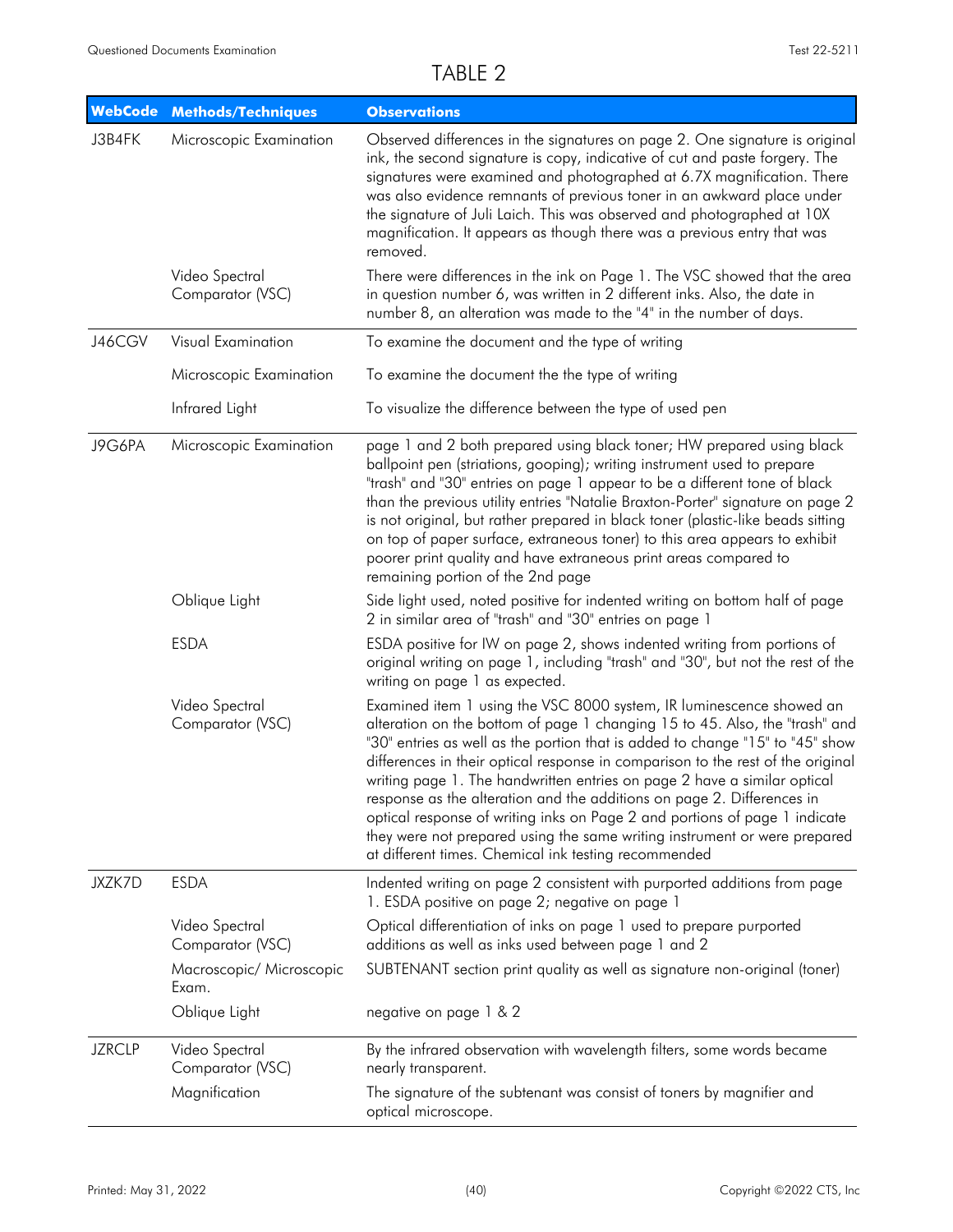| <b>WebCode</b> | <b>Methods/Techniques</b>          | <b>Observations</b>                                                                                                                                                                                                                                                                                                                                                                                                                                                                                                                                                                                                                                                                                                                        |
|----------------|------------------------------------|--------------------------------------------------------------------------------------------------------------------------------------------------------------------------------------------------------------------------------------------------------------------------------------------------------------------------------------------------------------------------------------------------------------------------------------------------------------------------------------------------------------------------------------------------------------------------------------------------------------------------------------------------------------------------------------------------------------------------------------------|
| K2VPJH         | Visual Examination                 | Both pages printed on white paper, of the same size when aligned with<br>each other.                                                                                                                                                                                                                                                                                                                                                                                                                                                                                                                                                                                                                                                       |
|                | Microscopic Examination            | Page 1 pre-printed text is printed using toner, with all hand printed entries<br>and signatures completed with ink pen. Page 2 pre-printed text is printed<br>using toner, with date and "SUBLESSOR" signatures written with ink pen.<br>The "SUBTENANT" signature is printed using toner. Artifacts noted.                                                                                                                                                                                                                                                                                                                                                                                                                                |
|                | Micrometer                         | The thickness of each page was randomly sampled, with the measurements<br>taken in the same spots on each page, in inches. P1 - .00038, .00039<br>.00037, .00039 P2 - .00039, .000365, .000375, .00037                                                                                                                                                                                                                                                                                                                                                                                                                                                                                                                                     |
|                | Video Spectral<br>Comparator (VSC) | Both pages are similar in flood, ultraviolet, and transmitted lighting.<br>Infrared filters revealed the "trash" and "30" entries on page 1 were written<br>with a different ink than the remainder of the entries. The same ink was<br>used to make an alteration changing the "15" to "45" and the SUBLESSOR<br>signature.                                                                                                                                                                                                                                                                                                                                                                                                               |
|                | Video Spectral<br>Comparator (VSC) | Side lighting was used to reveal similar roller marks on each page. There<br>were 2 thin roller marks, approximately 2 inches in from each edge of the<br>page. Additionally, impressions of the word "trash" and "30" were lightly<br>visible on page 2.                                                                                                                                                                                                                                                                                                                                                                                                                                                                                  |
|                | <b>ESDA</b>                        | ESDA examination of front and reverse of both pages revealed the words<br>"trash" and "30" impressed on the front of page 2, and the added mark to<br>change "15" to "45" is visible in the lower left corner, indicating that when<br>those entries were added, page 1 was on top of page 2.                                                                                                                                                                                                                                                                                                                                                                                                                                              |
| K9FPYU         | Macroscopic/ Microscopic<br>Exam.  | The first page, of the two-page Sublease Agreement, appeared to be from<br>the original Agreement. A ball point pen, having a unique striation pattern,<br>was used for the writing on the page, except for the last line entry. The<br>entries "trash" and "30" were written with a different writing instrument based<br>upon the darker coloration as well as the different striation pattern.<br>Additionally, the second page had the date and signature of the Sublessor<br>written with the pen used for the "trash" and "30" entries from the prior<br>page. The purported original signature of the subtenant on the second<br>page was not an original but printed with laserjet technology, as the printed<br>text on the page. |
|                | Video Spectral<br>Comparator (VSC) | The VSC confirmed the differences in ink chemistry between the two pens,<br>discussed above. The second page was a fabrication, based upon the use<br>of a different pen for the first page and the use of a non-original signature<br>of the subtenant. The non-original signature was likely a "cut and paste"<br>transfer of Ms. Potter's signature from the original Agreement. The<br>fabricated second page also allowed the omission of the language related<br>to the return of charges for unused utilities.                                                                                                                                                                                                                      |
|                | Indented Writing                   | No indications of value were recovered.                                                                                                                                                                                                                                                                                                                                                                                                                                                                                                                                                                                                                                                                                                    |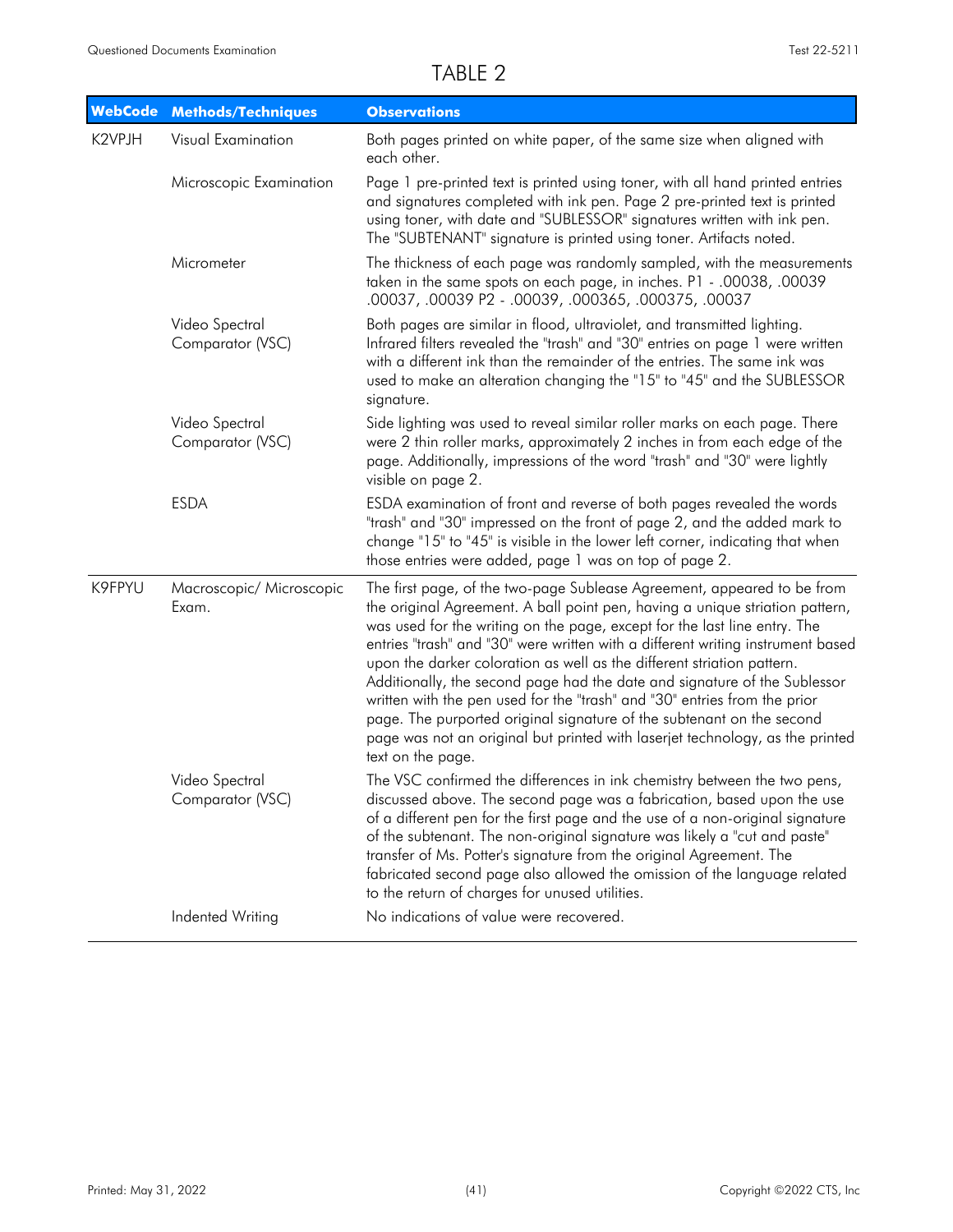|               | WebCode Methods/Techniques         | <b>Observations</b>                                                                                                                                                                                                                                                                                                                                                                                                                                                                                                                                                                                                                                                                                                                                                                                                                                                                                                                                                                                                                                                                                                                                                                                                                                                                                                                                                                                                                                                              |
|---------------|------------------------------------|----------------------------------------------------------------------------------------------------------------------------------------------------------------------------------------------------------------------------------------------------------------------------------------------------------------------------------------------------------------------------------------------------------------------------------------------------------------------------------------------------------------------------------------------------------------------------------------------------------------------------------------------------------------------------------------------------------------------------------------------------------------------------------------------------------------------------------------------------------------------------------------------------------------------------------------------------------------------------------------------------------------------------------------------------------------------------------------------------------------------------------------------------------------------------------------------------------------------------------------------------------------------------------------------------------------------------------------------------------------------------------------------------------------------------------------------------------------------------------|
| K9XHTD        | Video Spectral<br>Comparator (VSC) | INGLES: In the use of infrared lights, it was observed on the first page,<br>different reactions in the inks of the manuscripts, observing that these are<br>different; its fading is different. On the second page, it was observed that<br>the inks of the manuscripts react in the same way with each other, being<br>that they do not show fading. in the use of fluorescent lights with the filters<br>offered by the equipment, a different luminescence reaction is observed in<br>the manuscripts on the first page. on the second page, no luminescence<br>reaction was observed in the manuscripts. UV light on the first and second<br>pages did not show any reaction beyond the support substrate. ESPANOL:<br>En el uso de las luces infrarrojas se observó en la primera pagina,<br>reacciones distintas en las tintas de los manuscritos, observando que estas<br>son diferentes; su desvanecimiento es diferente. en la segunda pagina, se<br>observó que las tintas de los manuscritos reaccionan de la misma forma<br>entre sí, siendo que no presentan desvanecimiento. en el uso de luces<br>fluorescentes con los filtros que ofrece el equipo, se observa en la primera<br>pagina una reacción de luminiscencia diferente en los manuscritos. en la<br>segunda pagina, no se observó reacción de luminiscencia en los<br>manuscritos. luz ultravioleta en la primera y segunda pagina no se observó<br>alguna reacción mas allá del sustrato del soporte. |
|               | Macroscopic/ Microscopic<br>Exam.  | INGLES: With the use of the microscope, the printing systems of the first<br>and second pages were observed, which is laser printing (toner), as well as<br>the type of useful inscriber of the manuscripts, which is a colored fluid black<br>ink pen. On the second page, it was observed that the "SUBTENANT"<br>signature was made using a laser printing system (toner). ESPAÑOL: Con el<br>uso del microscopio se observó los sistemas de impresión de la primera y<br>segunda pagina, el cual es impresión láser (toner), así también se observó<br>el tipo de útil inscriptor de los manuscritos, el cual es un bolígrafo de tinta<br>fluido de color negro. En la segunda pagina se observó, que en la firma<br>del "SUBTENANT" se encuentra realizada en sistema de impresión por láser<br>(toner).                                                                                                                                                                                                                                                                                                                                                                                                                                                                                                                                                                                                                                                                    |
|               | <b>ESDA</b>                        | INGLES: In the use of the ESDA, the presence of additional grooves of the<br>information already visible in the first and second sheets was not observed.<br>ESPAÑOL: En el uso del ESDA, no se observó la presencia de surcos<br>adicionales de la información ya visible en la primera y segunda foja.                                                                                                                                                                                                                                                                                                                                                                                                                                                                                                                                                                                                                                                                                                                                                                                                                                                                                                                                                                                                                                                                                                                                                                         |
| <b>KCFBVK</b> | Macroscopic/ Microscopic<br>Exam.  | The two pages in $Q1$ measure approximately 8 $\frac{1}{2}$ inches wide by 10<br>31/32 inches high. Both pages contain black toner printing and writing in<br>black ballpoint ink. All the writing on page 1 is in black ink. The following<br>writing on page 2 is in black ink: "5th May 21" and the stylized signature<br>starting with 'J' in the middle of the page. The "Natalie Braxton-Porter"<br>signature on page 2 in Q1 is not original, it is black toner printing.<br>Additionally, the printing of this signature, the word "SUBTENANT", and the<br>black line under the signature appear to be of a poorer print quality with<br>additional toner throughout the background and more stair-step pattern in<br>the printing than the rest of the printing on page 2. The font of "SUBLEASE<br>AGREEMENT" at the top and "Page _ of 2" at the bottom of each page in<br>Q1 is a different style than the font in the body of the document. Full font<br>classification is available upon request if deemed of interest to the<br>investigation.                                                                                                                                                                                                                                                                                                                                                                                                                    |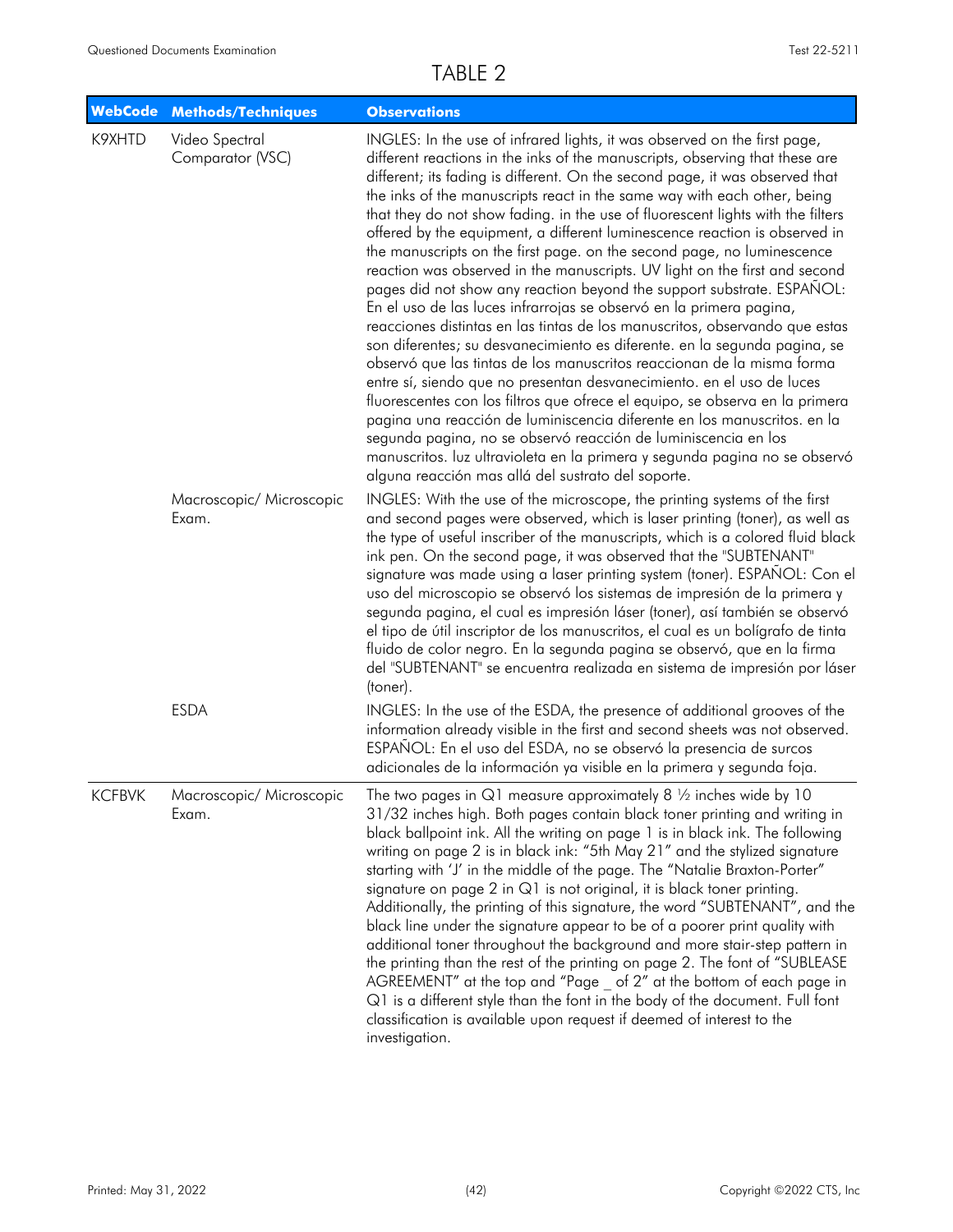|  | <b>WebCode Methods/Techniques</b>  | <b>Observations</b>                                                                                                                                                                                                                                                                                                                                                                                                                                                                                                                                                                                                                                                                                                                                                                                                                                                                                                                                                                                                                                                                                                                                                                                                                                                                                                                                                                                                                                                                                                                                                                                                                                                                                                                                                                                                                                                                                                           |
|--|------------------------------------|-------------------------------------------------------------------------------------------------------------------------------------------------------------------------------------------------------------------------------------------------------------------------------------------------------------------------------------------------------------------------------------------------------------------------------------------------------------------------------------------------------------------------------------------------------------------------------------------------------------------------------------------------------------------------------------------------------------------------------------------------------------------------------------------------------------------------------------------------------------------------------------------------------------------------------------------------------------------------------------------------------------------------------------------------------------------------------------------------------------------------------------------------------------------------------------------------------------------------------------------------------------------------------------------------------------------------------------------------------------------------------------------------------------------------------------------------------------------------------------------------------------------------------------------------------------------------------------------------------------------------------------------------------------------------------------------------------------------------------------------------------------------------------------------------------------------------------------------------------------------------------------------------------------------------------|
|  | <b>ESDA</b>                        | The two pages in $Q1$ were examined for the presence of indented<br>impressions. These, generally, are impressions left on a sheet of paper<br>which has been in contact with another during the writing process. The<br>indented impressions that developed from the two pages in Q1 may be<br>viewed on the EDD lifts uniquely identified as $Q1A1 - Q1A4$ in Item $Q1A$ .<br>Indented impressions are subject to more than one interpretation when<br>deciphered. Q1A1 The lift from the front of page 1 in Q1, uniquely<br>identified as Q1A1, contained no indented impressions of writing visible<br>with side lighting or EDD examination. Q1A2 The lift from the reverse of<br>page 1 in Q1, uniquely identified as Q1A2, contained indented<br>impressions from the writing on the front of page $1$ in $Q1$ . No other<br>unsourced, decipherable indented impressions developed on lift Q1A2 in<br>Item Q1A. Q1A3 The lift from the front of page 2 in Q1, uniquely<br>identified as Q1A3, contained the following indented impressions from the<br>writing on page 1 in Q1: "trash 30" Additionally, indented impressions of<br>an angular bar that corresponds to the angular arm of the "4" in "45"<br>written on page 1 in Q1 near the bottom of the page developed on lift<br>$Q$ 1A3. These indented impressions indicate that page 2 in $Q$ 1 was only in<br>contact with page 1 when these entries were written and that these entries<br>were written at a different session than the other writing on page 1. No<br>indented impressions from the other writing on page 1 in $Q1$ developed on<br>lift Q1A3 in Item Q1A. Q1A4 The lift from the reverse of page 2 in Item<br>Q1, uniquely identified as Q1A4, contained indented impressions from the<br>writing in black ink on the front of page 2 in Q1. No other unsourced,<br>decipherable indented impressions developed on lift Q1A4 in Item Q1A. |
|  | Video Spectral<br>Comparator (VSC) | Using macroscopic and microscopic non-destructive examinations, Q1 was<br>examined with alternative light sources. Page 1 At least two ink<br>formulations were observed in the writing on the front of page 1 in Q1. The<br>entries "trash 30" and the angular bar that corresponds to the angular arm<br>of the "4" in "45" near the bottom of page 1 react differently than the rest<br>of the writing on page 1 in Q1. Page 2 No differences were observed<br>among the ink on page 2 in $Q1$ at this level of analysis.                                                                                                                                                                                                                                                                                                                                                                                                                                                                                                                                                                                                                                                                                                                                                                                                                                                                                                                                                                                                                                                                                                                                                                                                                                                                                                                                                                                                  |
|  | Handwriting Examination            | The handwriting on page 1 and page 2 is suitable for comparison with the<br>submission of known writing (including request, known writing with<br>repetitions of the exact words in question) from subjects of interest to the<br>investigation. Contact the Document Unit prior to collection known writing.                                                                                                                                                                                                                                                                                                                                                                                                                                                                                                                                                                                                                                                                                                                                                                                                                                                                                                                                                                                                                                                                                                                                                                                                                                                                                                                                                                                                                                                                                                                                                                                                                 |
|  | <b>KQWUKM</b> Visual Examination   | The documents were observed to be on letter size pages. Entries on page 1<br>that appear to be handwriting were found to be original entries. The entries<br>"trash", "30" and part of the "4" have a slightly different appearance than the<br>other handwritten entries. Page 2 has a signature block for the<br>SUBTENANT that has visual differences to others on this page.                                                                                                                                                                                                                                                                                                                                                                                                                                                                                                                                                                                                                                                                                                                                                                                                                                                                                                                                                                                                                                                                                                                                                                                                                                                                                                                                                                                                                                                                                                                                              |
|  | Macroscopic/ Microscopic<br>Exam.  | Examination disclosed that the machine generated entries were done with<br>dry black toner. Macroscopic and microscopic examination of page 1<br>disclosed the appearance of a different writing instrument for the entries<br>"trash", "30" and the portion of the alteration from "1" to "4". For page 2 the<br>signature block of "Natalie B. Potter" was observed to be made with dry<br>black toner and copying artefacts indicative of a composite document<br>construction.                                                                                                                                                                                                                                                                                                                                                                                                                                                                                                                                                                                                                                                                                                                                                                                                                                                                                                                                                                                                                                                                                                                                                                                                                                                                                                                                                                                                                                            |
|  | Indented Writing                   | Visualisation of indented writing on page 2 by electrostatic means by an<br>electrostatic detection device (EDD) disclosed the indentation "trash", "30"<br>and the portion of the alteration from "1" to "4".                                                                                                                                                                                                                                                                                                                                                                                                                                                                                                                                                                                                                                                                                                                                                                                                                                                                                                                                                                                                                                                                                                                                                                                                                                                                                                                                                                                                                                                                                                                                                                                                                                                                                                                |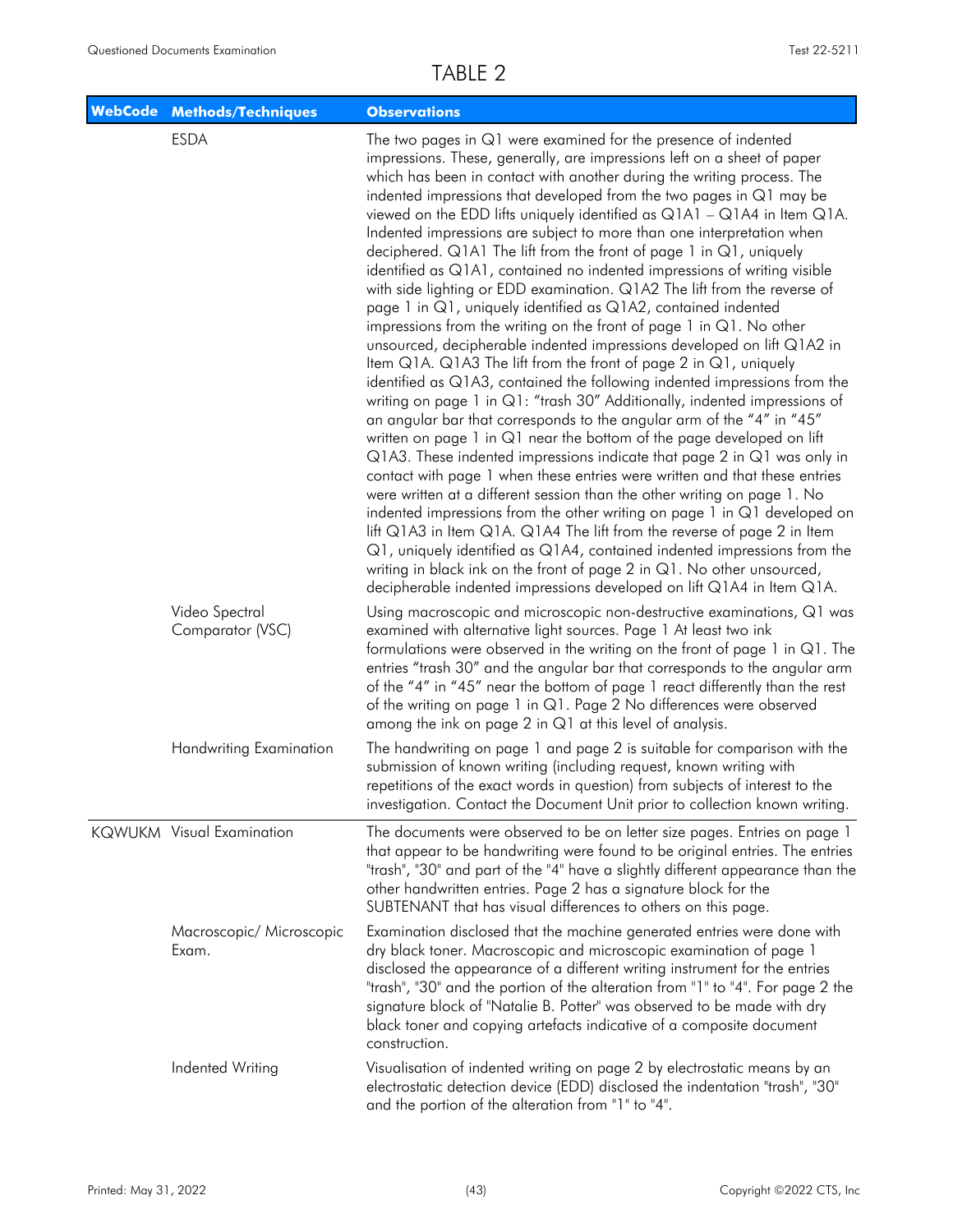| <b>WebCode</b> | <b>Methods/Techniques</b>          | <b>Observations</b>                                                                                                                                                                                                                                                                                                                                                                                                                                           |
|----------------|------------------------------------|---------------------------------------------------------------------------------------------------------------------------------------------------------------------------------------------------------------------------------------------------------------------------------------------------------------------------------------------------------------------------------------------------------------------------------------------------------------|
|                | Video Spectral<br>Comparator (VSC) | Examination disclosed optical differences between most entries on page 1<br>and the entries "trash", "30" and an alteration from "15" to "45" at the<br>bottom of the same page.                                                                                                                                                                                                                                                                              |
| KRNW82         | Video Spectral<br>Comparator (VSC) | 1) Microscopic and macroscopic examination shows a difference in the<br>shades of the ballpoint pen ink of section 6 (trash 30) and section 8 (in the<br>angular line that forms the number 4). 2) It is observed that the signature of<br>the Section Subtenant section on page two is printed.                                                                                                                                                              |
|                | Video Spectral<br>Comparator (VSC) | When examined with IR light, it shows transmittance of the ballpoint pen ink<br>of section 6 (trash 30) and section 8 (in the angular line that forms the<br>number 4) unlike the rest of the ballpoint pen writing showing<br>luminescence.                                                                                                                                                                                                                  |
|                | Video Spectral<br>Comparator (VSC) | When examining the back of page two, with the left and right oblique light,<br>the absence of relief is observed in the area of the signature of the<br>Subtenant section.                                                                                                                                                                                                                                                                                    |
| <b>KTYYRF</b>  | <b>ESDA</b>                        | Examined Q1A&B front and reverse for indented writing. Indentations for<br>paper roller feeders/grippers were found on Q1A front and reverse and<br>Q1B reverse.                                                                                                                                                                                                                                                                                              |
|                | Indented Writing                   | Indented impressions were found from paper roller feeders/grippers.                                                                                                                                                                                                                                                                                                                                                                                           |
|                | Video Spectral<br>Comparator (VSC) | Examinations were conducted on Q1A&B and it was determined that that<br>the word "trash", "30" and the crossbar of the number "4" had been altered<br>on Q1A. Exhibit Q1B contained an alteration in that the signature had<br>been imported for the subtenant from another source and was not an<br>original signature. Also found on Q1B a vertical luminescing line that ran<br>from the top to the bottom of the page with the ultra violet light source. |
|                | Macroscopic/ Microscopic<br>Exam.  | Stereoscopic examination determined that the ink on Q1A with the<br>exception of the altered writing was created with a ball point pen with a<br>defect that demonstrated striations throughout the writing; the second pen<br>also had a defect, however, the defect was a skipping in the inked line.                                                                                                                                                       |
|                | Micrometer                         | Q1A & B measured .006" thick and were consistent.                                                                                                                                                                                                                                                                                                                                                                                                             |
|                | Oblique Light                      | Oblique light was utilized with the VSC and side lighting, VSC results<br>showed paper feeder gripper marks that were not consistent between the<br>two papers. Negative indentations for oblique light.                                                                                                                                                                                                                                                      |
|                | Overlays                           | The two signatures on Q1A and B did not overlay. The signature on Q1B<br>had been enlarged, however, the signature did not overlay with Q1A.                                                                                                                                                                                                                                                                                                                  |
|                | Ruler                              | Measured the indented paper feeder/gripper marks, they were not<br>consistent on both documents.                                                                                                                                                                                                                                                                                                                                                              |
|                | Transmitted Light                  | No watermarks were found on either exhibit.                                                                                                                                                                                                                                                                                                                                                                                                                   |
|                | Ultraviolet Light                  | Paper examinations - the paper was consistent between the exhibits.                                                                                                                                                                                                                                                                                                                                                                                           |
|                | Specular Reflection                | Specular reflection was utilized and neither ink in question reacted.                                                                                                                                                                                                                                                                                                                                                                                         |
|                | Interlineation                     | Exhibit Q1A&B were examined for interlineation issues, it appears the<br>signature that was imported on exhibit Q1B was placed into the document<br>and then straightened out through a computer software program to match<br>the remaining lines.                                                                                                                                                                                                            |
|                | Fonts                              | Utilized an e-ruler and Identifont to determine font sizes and types - Times<br>New Roman, Calibri 15 pt, 10 pt.                                                                                                                                                                                                                                                                                                                                              |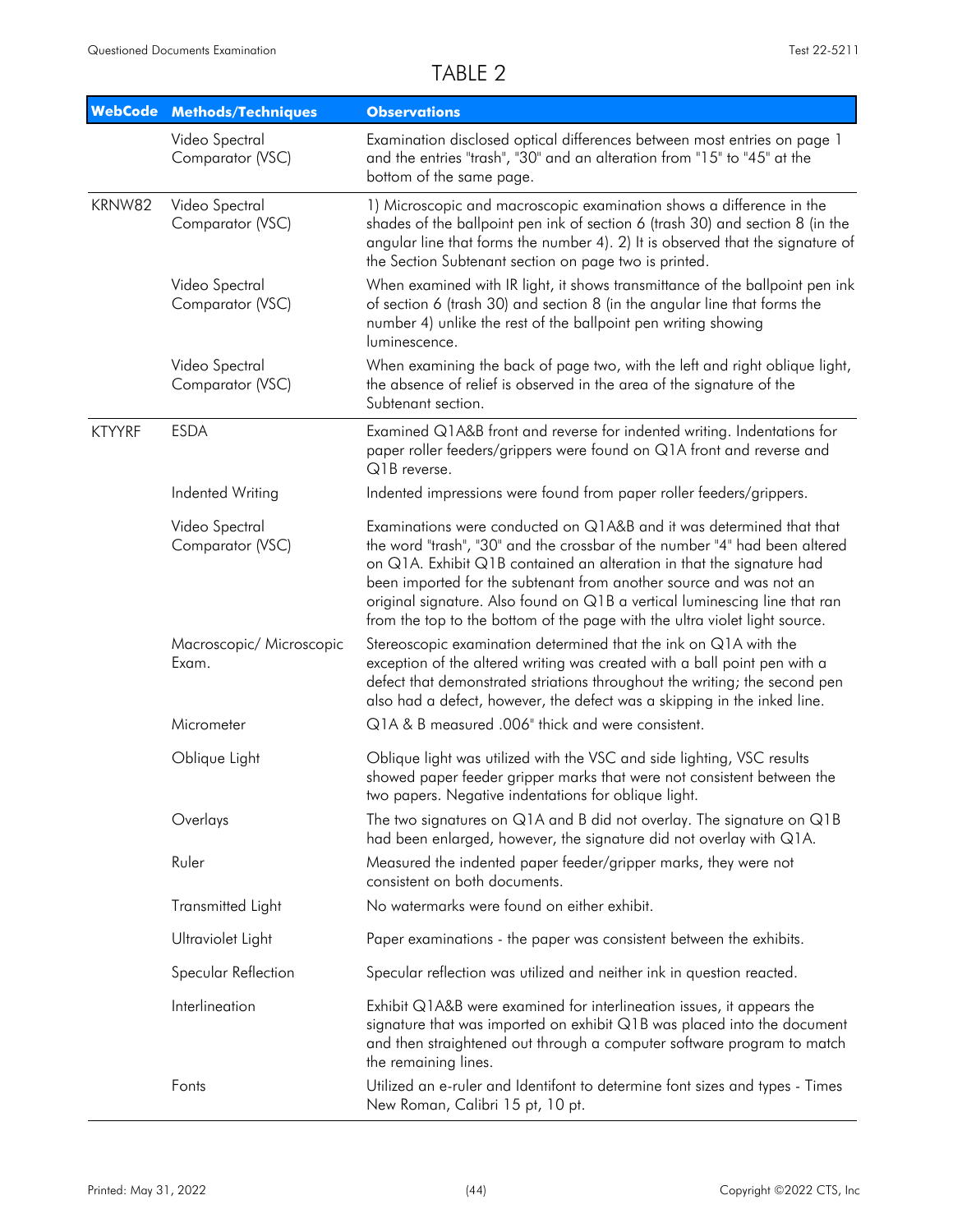| <b>WebCode</b> | <b>Methods/Techniques</b>          | <b>Observations</b>                                                                                                                                                                                                                                                                                                                                                                                                                                                                                                                                                                                                                                                                                                                                                                                                                                                                                                                                                                                                                                                                                                                                                                |
|----------------|------------------------------------|------------------------------------------------------------------------------------------------------------------------------------------------------------------------------------------------------------------------------------------------------------------------------------------------------------------------------------------------------------------------------------------------------------------------------------------------------------------------------------------------------------------------------------------------------------------------------------------------------------------------------------------------------------------------------------------------------------------------------------------------------------------------------------------------------------------------------------------------------------------------------------------------------------------------------------------------------------------------------------------------------------------------------------------------------------------------------------------------------------------------------------------------------------------------------------|
| KUY89R         | <b>ESDA</b>                        | Indented impressions "trash" and "30" observed on page 2 matching the<br>corresponding markings on page 1. Moreover, uncertain observation of<br>indented impression on page 2 of a pen stroke that matches the alteration<br>with which the number 15 has been changed to number 45 on page 1.                                                                                                                                                                                                                                                                                                                                                                                                                                                                                                                                                                                                                                                                                                                                                                                                                                                                                    |
|                | Video Spectral<br>Comparator (VSC) | Alterations observed in handwritten entries on page 1. Entries "trash" and<br>"30" have been written with a different pen than original entries and entry<br>"15" has also been changed to "45". Handwritten entries on page 2 are not<br>made with the same pen that was used for writing the original entries on<br>page 1. However, no significant differences were observed in the ink's<br>optical properties when we compared the ink on page 2 with the ink that<br>was used for making the alterations observed on page 1.                                                                                                                                                                                                                                                                                                                                                                                                                                                                                                                                                                                                                                                 |
|                | Visual Examination                 | The subtenant's signature on page 2 has been made with a technique<br>based on electophotography. The text "SUBTENANT" and the line below the<br>signature are of significantly lower printing quality than other printing on<br>page 2.                                                                                                                                                                                                                                                                                                                                                                                                                                                                                                                                                                                                                                                                                                                                                                                                                                                                                                                                           |
| L28TL9         | <b>ESDA</b>                        | Examinations using oblique lighting and the ESDA for indented impressions<br>failed to reveal any indented impressions on the front and/or backsides of<br>on PAGE 1 and PAGE 2. Control +                                                                                                                                                                                                                                                                                                                                                                                                                                                                                                                                                                                                                                                                                                                                                                                                                                                                                                                                                                                         |
|                | Microscopic Examination            | PAGE 1: Microscopic examinations of the black ink(s) used to produce all<br>the writing on PAGE 1, excluding the words "trash" and "30", revealed dull<br>black ink, with heavy ink build up behind the paper fibers with multiple<br>striations present. Microscopic examinations of the black ink(s) used to<br>produce the words "trash" and "30" on PAGE 1, revealed darker black ink,<br>with heavy ink build up behind the paper fibers and fewer striations present.<br>Page 2: Microscopic examinations of the black ink(s) used to produce "5th",<br>"May", "21" and SUBLESSOR signature on PAGE 2, revealed darker black<br>ink, with heavy ink build up behind the paper fibers and fewer striations<br>present. The darker hue of this ink and number of striations present in the<br>ink on PAGE 2 appears similar to the ink that produced the words "trash"<br>and "30" on PAGE 1. Microscopic examinations of the black material used<br>to produce the SUBTENANT signature on PAGE 2, revealed the name is<br>produced in black, shiny, granular material otherwise known as toner. This<br>SUBTENANT signature on PAGE 2 is not produced in black ink. Control + |
|                | Video Spectral<br>Comparator (VSC) | PAGE 1: Examinations of the black ink(s) used to produce all the writing on<br>PAGE 1, excluding the words "trash" and "30", reacted similarly when<br>examined using all the light source and filter combinations available on the<br>VSC. Examinations of the black ink(s) used to produce the words "trash" and<br>"30" on PAGE 1 revealed the black ink(s) reacted differently from the black<br>ink(s) used to produce the remaining writings on PAGE 1 when examined<br>using all the light source and filter combinations available on the VSC.<br>However, the black ink(s) used to produce the words "trash" and "30" on<br>PAGE 1 reacted similarly to each other when examined using all the light<br>source and filter combinations available on the VSC. Page 2: Examinations<br>of the black ink(s) used to produce "5th", "May", "21" and SUBLESSOR<br>signature on PAGE 2, failed to reveal any differences when examined using<br>all the light source and filter combinations available on the VSC.<br>Examinations of the SUBTENANT signature was not conducted with the VSC<br>because this signature is produced in toner, instead of ink. Control +          |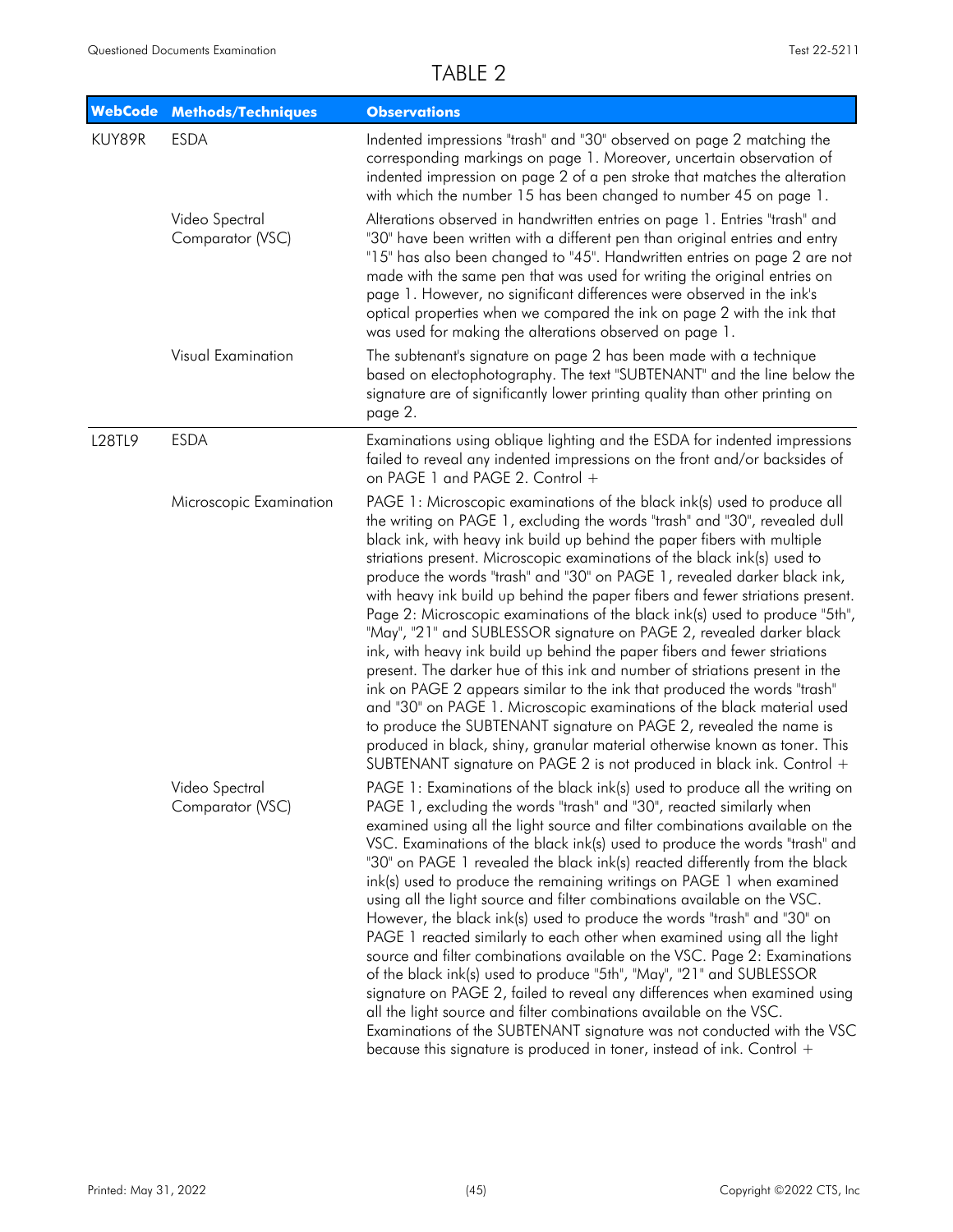| <b>WebCode</b> | <b>Methods/Techniques</b>          | <b>Observations</b>                                                                                                                                                                                                                                                                                                                                                                                                                                                                                                                                                                       |
|----------------|------------------------------------|-------------------------------------------------------------------------------------------------------------------------------------------------------------------------------------------------------------------------------------------------------------------------------------------------------------------------------------------------------------------------------------------------------------------------------------------------------------------------------------------------------------------------------------------------------------------------------------------|
|                | Video Spectral<br>Comparator (VSC) | PAGE 1 AND PAGE 2: Examinations of the black ink(s) used to produce the<br>words "trash" and "30" on PAGE 1 and the black ink(s) used to produce<br>"5th", "May", "21" and the SUBLESSOR signature on PAGE 2 reacted<br>similarly to each other when examined using all the light source and filter<br>combinations available on the VSC. PAGE 1 AND PAGE 2: Examinations<br>and comparisons of the two pieces of paper used to create the questioned<br>document Q1 reacted similarly when examined using all the light source<br>and filter combinations available on the VSC. Control+ |
| L2BAK7         | Visual Examination                 | Overall review of documents; observations of whether font style and font<br>size are consistent or inconsistent; visual examination of inks; text alignment                                                                                                                                                                                                                                                                                                                                                                                                                               |
|                | Microscopic Examination            | Printing processes, evaluation of writing                                                                                                                                                                                                                                                                                                                                                                                                                                                                                                                                                 |
|                | <b>ESDA</b>                        | Attempt to reveal any indented writing of value                                                                                                                                                                                                                                                                                                                                                                                                                                                                                                                                           |
|                | Video Spectral<br>Comparator (VSC) | Ink consistency/comparison; paper properties                                                                                                                                                                                                                                                                                                                                                                                                                                                                                                                                              |
| LAN4Y9         | <b>Handwriting Examination</b>     | Analysis of handwritten texts in the data filling of a sublease agreement is<br>done with the use of magnification elements as well as specialized<br>laboratory equipment.                                                                                                                                                                                                                                                                                                                                                                                                               |
|                | Macroscopic Examination            | Examination in direct light and different wavelength ranges of the<br>electromagnetic spectrum, in which it becomes visible at 645nm, evident<br>additions of the handwritten texts "trash" "30" in sixth item of the sublease<br>agreement.                                                                                                                                                                                                                                                                                                                                              |
|                | Infrared Light                     | On the second page of the sublease agreement, the signature as of<br>"Natalie Branston Potter", you can see the addition of the signature digitally<br>transplanted to the format, by means of a digital mechanism (copy).                                                                                                                                                                                                                                                                                                                                                                |
| <b>LCRYJC</b>  | Macroscopic Examination            | Pages 1 and 2 are both off-white paper with no watermark. The text on<br>both pages has been produced using the same typeface, Times New<br>Roman.                                                                                                                                                                                                                                                                                                                                                                                                                                        |
|                | Microscopic Examination            | Pages 1 and 2 have been produced using black toner typical of a laser<br>printer. The ink entries on page 1 have all been produced using black<br>ballpoint ink(s). The date and Sublessor signature on page 2 have also<br>been produced using black ballpoint ink(s). The signature of the Subtenant<br>on page 2 is not in original ink and has been printed using black toner.<br>The text of the SUBTENANT entry and printed line appears to be of lower<br>resolution than the other printed entries on page 2 (and page 1).                                                        |
|                | Video Spectral<br>Comparator (VSC) | The entries 'trash', '30' and part of the figure '4' of '45' have been written<br>using a different ink from the other entries on page 1. The ink for these<br>altering entries appears similar to that used for the handwritten entries on<br>page 2, although it is not possible to confirm whether or not they are from<br>the same pen or different pens containing similar ink.                                                                                                                                                                                                      |
|                | <b>ESDA</b>                        | Indented impressions of the altering entries were found on page 2. No<br>other impressions were found on either page 1 or page 2.                                                                                                                                                                                                                                                                                                                                                                                                                                                         |
| <b>LEEQEE</b>  | Video Spectral<br>Comparator (VSC) | the paper and printing processes of pg. 1 and 2 could not be<br>differentiated; "trash" and "30" on pg. 1 were written in a different ink; "15"<br>days in #8 on pg. 1 was altered to a "45"; Subtenant signature on pg. 2 is<br>a copy, not an original signature; possible indented writing on pg. 2                                                                                                                                                                                                                                                                                    |
|                | <b>ESDA</b>                        | the word "trash" and "30" were recovered from pg. 2                                                                                                                                                                                                                                                                                                                                                                                                                                                                                                                                       |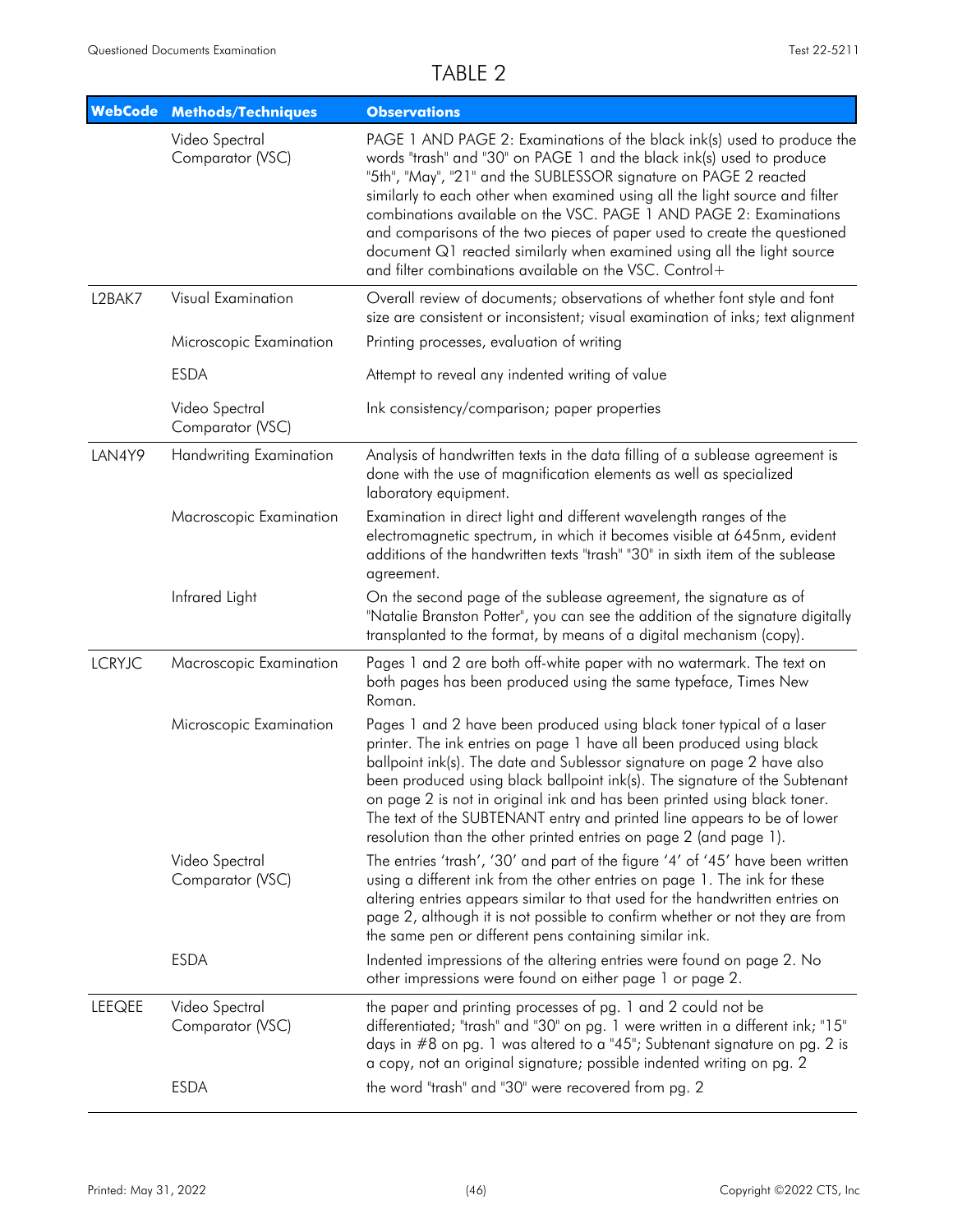| <b>WebCode</b> | <b>Methods/Techniques</b>          | <b>Observations</b>                                                                                                                                                                                                                                                                                                                                                                                                                                                                                                                                                                                                                                                                                                                                                                                                                                                                                            |
|----------------|------------------------------------|----------------------------------------------------------------------------------------------------------------------------------------------------------------------------------------------------------------------------------------------------------------------------------------------------------------------------------------------------------------------------------------------------------------------------------------------------------------------------------------------------------------------------------------------------------------------------------------------------------------------------------------------------------------------------------------------------------------------------------------------------------------------------------------------------------------------------------------------------------------------------------------------------------------|
| LJTBE9         | Magnification                      | Through direct observation and with the help of the 10x optical instrument<br>(magnifying glass), it was evidenced that the tenant's signature on page 2<br>exhibits a digital printing system unlike the other original manuscripts.                                                                                                                                                                                                                                                                                                                                                                                                                                                                                                                                                                                                                                                                          |
|                | Video Spectral<br>Comparator (VSC) | also with the support of the VSC-8000 document video comparator, which<br>when exposing the document to infrared light, showed differences in ink,<br>which, according to the behavior exhibited, shows alteration in the areas in<br>the additive modality of the texts "trash-30" from the section 6 and the<br>number "45" where the prime number was 15.                                                                                                                                                                                                                                                                                                                                                                                                                                                                                                                                                   |
|                | Infrared Light                     | Through the exposure of infrared light, the alteration is evidenced.                                                                                                                                                                                                                                                                                                                                                                                                                                                                                                                                                                                                                                                                                                                                                                                                                                           |
| LN6P9L         | <b>ESDA</b>                        | The questioned documents, Items 1A and 1B, were examined for the<br>presence of any indented writing, typing or other identifying impressions.<br>These are impressions sometimes left on paper from writing, typing, or<br>other markings done on another page while it was superimposed over the<br>questioned material. The following impressions were recovered:<br>Mechanical transport device impressions (roller marks) were recovered in<br>the front and back of both documents. Item 1B Front: The impressions<br>"trash 30" and the arm of the "4" in "45" sourced to the original writing on<br>the front of Item 1A, were recovered in the front of Item 1B. There were no<br>other meaningful impressions located.                                                                                                                                                                               |
|                | Video Spectral<br>Comparator (VSC) | Various microscopic, infrared, and ultraviolet examinations were performed<br>on the questioned documents Items 1A and 1B. These examinations<br>revealed that at least two different ink formulations were used to produce<br>the writing on the Item 1A document. The word "trash" and the number<br>"30" in section #6 (utilities description and cost) and the arm of the "4" in<br>"45" in section #8 (deposit/refund timeframe) of the document were<br>produced with a different ink formulation than the remaining written entries<br>on the Item 1A document.                                                                                                                                                                                                                                                                                                                                         |
|                | Macroscopic/ Microscopic<br>Exam.  | Microscopic examinations of the Item 1B document revealed that the<br>signature in the name of Natalie Brandon-Porter in the "SUBTENANT"<br>portion of the document was produced by an office machine system<br>utilizing black toner. Toner, is utilized in some office machines such as laser<br>printers, photocopiers, and facsimile devices. The other written entries were<br>completed with ink. The area surrounding the Natalie Brandon-Porter<br>signature on Item 1B, including the machine printed word "SUBTENANT",<br>contained numerous toner printed satellites that were not found in the other<br>areas of the document. In addition, the machine printed word<br>"SUBTENANT", the Natalie Brandon-Porter signature and the signature line<br>beneath it, exhibit jagged uneven machine printing with a dark<br>appearance, not found in the other machine printed areas of the<br>document. |
| LW2W39         |                                    |                                                                                                                                                                                                                                                                                                                                                                                                                                                                                                                                                                                                                                                                                                                                                                                                                                                                                                                |
|                |                                    | No Methods or Observations were reported by this participant.                                                                                                                                                                                                                                                                                                                                                                                                                                                                                                                                                                                                                                                                                                                                                                                                                                                  |
| <b>LXPXUU</b>  | Visual Examination                 | When papers are placed together with bottom edge aligned, "Page 1 of 2"<br>and "Page 2 of 2" are slightly misaligned. These are better aligned when<br>the papers are placed together with the top edge aligned, but page 2<br>appears just slightly larger than page 1. Subtenant signature on page 2<br>does not appear to be original - no pen pressure felt and some trash marks                                                                                                                                                                                                                                                                                                                                                                                                                                                                                                                           |

noted around the signature, suggesting a copy-paste forgery.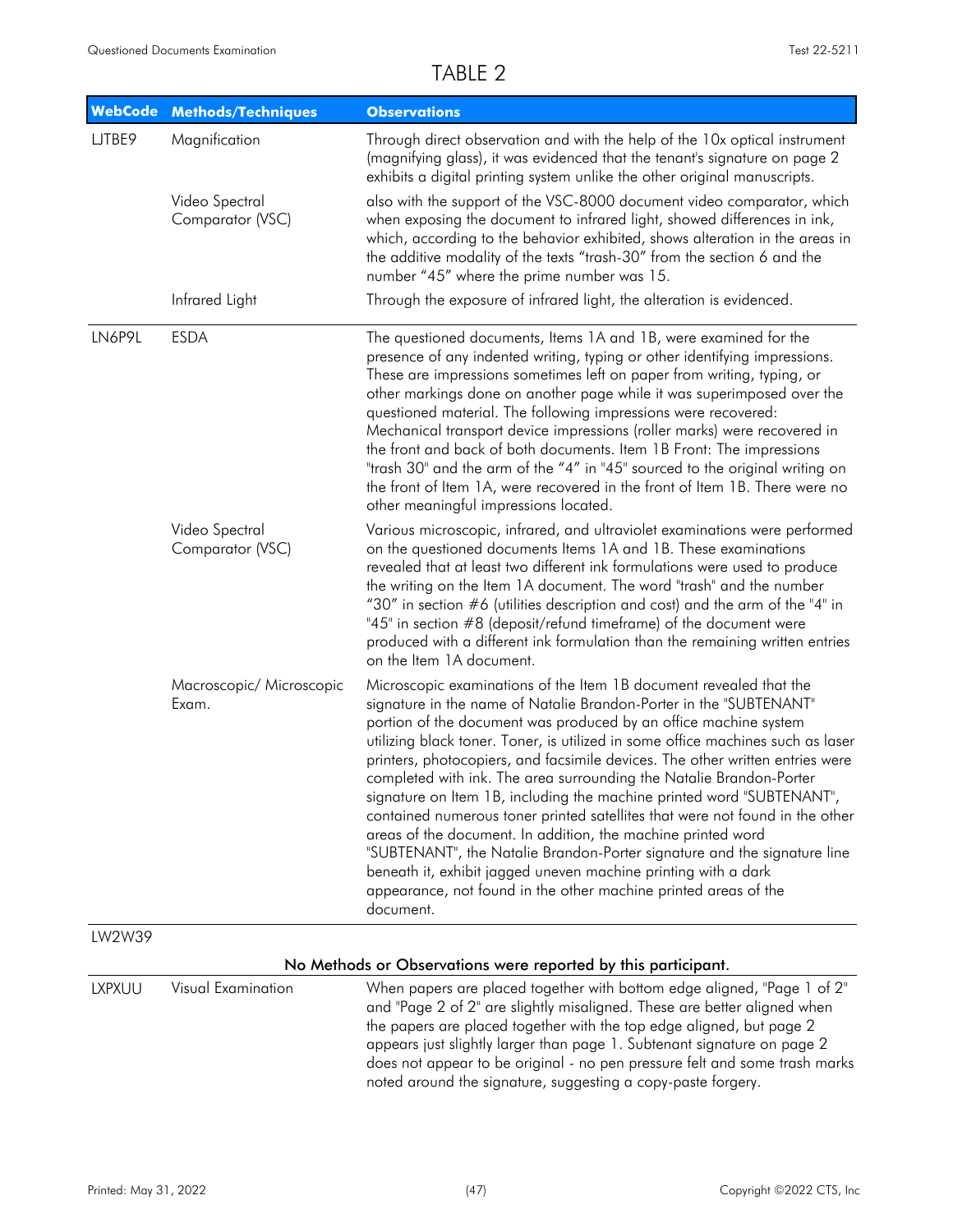| <b>WebCode</b> | <b>Methods/Techniques</b>          | <b>Observations</b>                                                                                                                                                                                                                                                                                                                                                                                                                                                                                                                                                                                                                                                                                                                                                                                                                                                                                                                                                                                                                                                                                                                                                                                                                                                                                                                                                                                     |
|----------------|------------------------------------|---------------------------------------------------------------------------------------------------------------------------------------------------------------------------------------------------------------------------------------------------------------------------------------------------------------------------------------------------------------------------------------------------------------------------------------------------------------------------------------------------------------------------------------------------------------------------------------------------------------------------------------------------------------------------------------------------------------------------------------------------------------------------------------------------------------------------------------------------------------------------------------------------------------------------------------------------------------------------------------------------------------------------------------------------------------------------------------------------------------------------------------------------------------------------------------------------------------------------------------------------------------------------------------------------------------------------------------------------------------------------------------------------------|
|                | Video Spectral<br>Comparator (VSC) | Viewed documents laying on top of one another with transmitted light to<br>visualize and photograph the slight alignment differences in the pages, via<br>the page numbers at the bottom of the page. Viewed pages under UV light<br>(365nm) to determine if papers reacted similarly. No dissimilarities noticed.<br>Viewed pages with oblique lighting to determine if any impressions were<br>present on one or both sheets. Noticed impressions on page 2, but none<br>on page 1. Viewed pages separately and together under spot lighting to<br>see if inks had been made with similar components. Determined that the<br>words "trash 30" and the L-shaped stroke of the "4" in "45" in paragraph 8<br>were made with an ink that reacted differently than the remainder of page<br>1. Inks on page 2 for paragraph 11 and the Sublessor's signature also<br>reacted in this way, differently than the remainder of the inks present on<br>page 1. Viewed and photographed Subtenant's signature under<br>magnification - evidence present that it was printed similarly to the<br>remainder of the document, and not signed in an ink. Some trash marks<br>are present under magnification around the Subtenant's signature on page<br>2 that are not present throughout the rest of the document.                                                                                               |
|                | Microscopic Examination            | Viewed signatures under 16x and 40x magnification. Sublessor signature<br>shows evidence of striations throughout the ink line. Subtenant signature<br>appears similar to the remainder of the printed document with no striations<br>present, suggesting that it was printed and not signed.                                                                                                                                                                                                                                                                                                                                                                                                                                                                                                                                                                                                                                                                                                                                                                                                                                                                                                                                                                                                                                                                                                           |
|                | Oblique Light                      | Observed documents under oblique lighting to determine if page 1 was<br>written while sitting above page 2. Evidence of impressions of the words<br>"trash 30" can be seen on page 2 of Q-1. No other evidence of<br>impressions from the handwritten words from page 1 present on page 2.                                                                                                                                                                                                                                                                                                                                                                                                                                                                                                                                                                                                                                                                                                                                                                                                                                                                                                                                                                                                                                                                                                              |
|                | <b>ESDA</b>                        | Positive ESDA Control and positive results. Three (3) ESDA Lifts retained<br>and sub-itemized. Front of Page 1 of Document Q-1 did not contain any<br>impressions, so no ESDA lifts retained. One (1) ESDA lift retained from<br>back of page 1 of Q-1. All handwritten entries on front of page 1 of Q-1<br>were present with no additional unexplainable impressions noted. One (1)<br>ESDA lift retained from front of page 2 of $Q-1$ . Impressions were noted of<br>"trash 30" and an L-shaped stroke, consistent with areas present on page 1<br>of Q-1 to "trash 30" in Section 6 and "45" in Section 8. No other<br>impressions of handwritten entries on page 1 of $Q-1$ were present. One (1)<br>ESDA lift retained from back of page 2 of Q-1. Impressions of "5th May<br>21" were present from Section 11 and the Sublessor "Juli Laich" signature<br>on page 2 of Q-1. Impressions of the Subtenant "Natalie Braxton-Porter"<br>signature were not present on the ESDA lift. This analysis indicates that<br>"trash 30" and the L-shaped stroke of the "4" in "45" on page 1 of<br>document Q-1 were added to the document separate from the remainder<br>of the writing. The lack of impressions from the Subtenant signature on<br>page 2 of $Q$ -1 also supports the indication that this signature is not an<br>original handwritten signature and has been printed onto the document. |
| LY6MDU         | Microscopic Examination            | All handwriting entries and the signature in the line "SUBLESSOR" are filled<br>with a ballpoint pen's ink (uneven coverage of the writing material in the<br>lines, thickenings, imprints) and the signature in the line "SUBTENANT" is<br>filled with toner (the lines consist of small black dots arranged irregularly on<br>the surface of the paper), line edges are not sharp, many black dots around<br>them) The tone of the ink of handwriting entries on page 2 and the third<br>line of point 6 of page 1 ("trash", "30") and the last line entry (in the point<br>8) "45" in the left-hand hook element "4" differ from the tone of the ink of<br>the handwriting entries on page 1 (except those mentioned)                                                                                                                                                                                                                                                                                                                                                                                                                                                                                                                                                                                                                                                                                |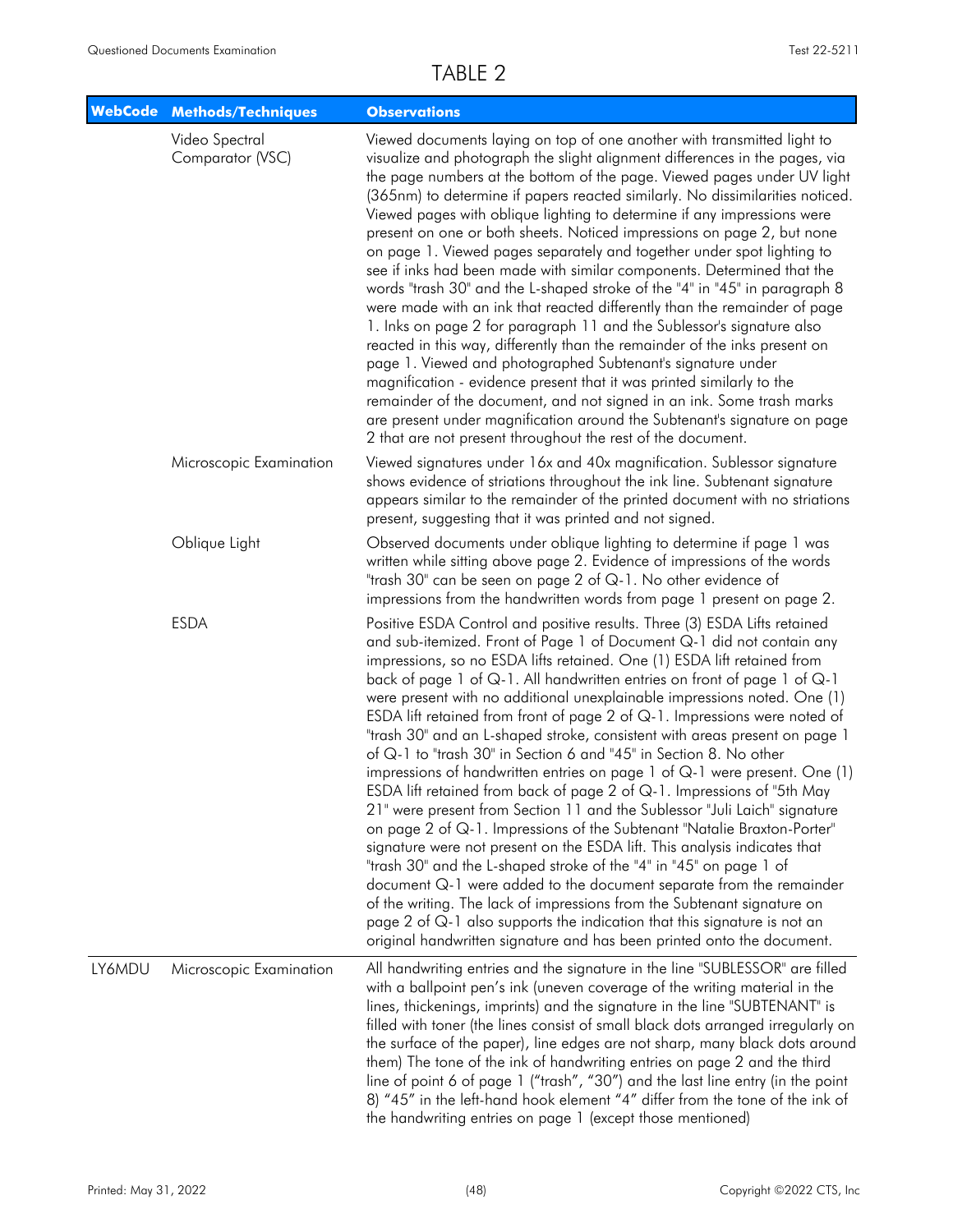|               | WebCode Methods/Techniques                                  | <b>Observations</b>                                                                                                                                                                                                                                                                                                                                                                                                                                                                                                                                                                                                                                                                                                                                                                                                                                                                                                                                                                               |
|---------------|-------------------------------------------------------------|---------------------------------------------------------------------------------------------------------------------------------------------------------------------------------------------------------------------------------------------------------------------------------------------------------------------------------------------------------------------------------------------------------------------------------------------------------------------------------------------------------------------------------------------------------------------------------------------------------------------------------------------------------------------------------------------------------------------------------------------------------------------------------------------------------------------------------------------------------------------------------------------------------------------------------------------------------------------------------------------------|
|               | Video Spectral<br>Comparator (VSC)                          | Handwriting entries on page 2 and the third line of page 1, point 6<br>("trash", "30") and the last line entry "45" in the left-hand hook element<br>"4" absorb IR rays, the other entries (on page 1) for IR rays are transparent.<br>Handwritten entries on page 1: "Juli Laich" and "Natalie B.Porter" and<br>both signatures, entries "246 Dak St. # 4", "900", "1st", "P.O.BOX<br>1875", "gas", "25", "electric", "50", "250" and the entry "15" (part of the<br>entry "45" in the last line) show bright IR luminescence, but all handwriting<br>entries and signature in the line "SUBLESSOR" on page 2 and entry on point<br>6 in the third line ("trash", "30") and in the last line, the left-hand hook "4"<br>on page 1 of the entry "45" is non-luminescent. In oblique lighting no<br>imprints of entries were found on page 1, imprints of handwritten entries<br>were found on page 2. One pair of non-doubling paper feeders on the<br>printing device is detected on both pages. |
|               | <b>ESDA</b>                                                 | No handwritten footprints were found on page 1. On page 2, the imprints<br>of the handwriting entries: "trash", "30" and the hook-like element are<br>found, which in their configuration and mutual arrangement coincide with<br>the corresponding entries on page 1                                                                                                                                                                                                                                                                                                                                                                                                                                                                                                                                                                                                                                                                                                                             |
|               | <b>FTIR</b>                                                 | The obtained toner spectra on pages 1 and 2 are the same- the polymer<br>composition is the same.                                                                                                                                                                                                                                                                                                                                                                                                                                                                                                                                                                                                                                                                                                                                                                                                                                                                                                 |
|               | Raman Spectroscopy                                          | According to the obtained spectra, the handwritten entries on page 1 "Juli<br>Laich" and "Natalie B.Porter" and both signatures, the entries "246 Dak St.<br># 4", "900", "1st", "P.O.BOX 1875", "gas", "25", "electric", "50",<br>"250" and the entry "15" (part of the last entry in the line "45") have a<br>different composition of dyes/ pigments from all the handwriting entries and<br>the signature in the line "SUBLESSOR" on the page 2 and entries of the<br>third line of item 6 ("trash", "30") and the left-hand hook "4" of the entry<br>"45" on page 1. The obtained toner spectra on pages 1 and 2 are the<br>same- no differences in composition were found.                                                                                                                                                                                                                                                                                                                  |
|               | Investigation of optical<br>physical properties of<br>paper | Visual examining and comparison of the color and surface structure of the<br>paper of the page 1 and 2 showed that it is the same. Examining and<br>comparing the transparent views of the paper with the VSC 8000 in<br>transmitted light, it was found that they are the same; when irradiated with<br>UV rays (365 nm), the same luminescence of both sheets of paper was<br>found. The thickness and size- the same. Comparing the paper screen<br>markings on pages 1 and 2 with the Fast Fourier filter (in Photoshop), the<br>same picture was found. It is concluded that the paper of the contract<br>pages 1 and 2 is the same according to the optical properties.                                                                                                                                                                                                                                                                                                                     |
| <b>MM784J</b> | Microscopy                                                  | Used to observe substrate morphology and characteristics and inks                                                                                                                                                                                                                                                                                                                                                                                                                                                                                                                                                                                                                                                                                                                                                                                                                                                                                                                                 |
|               | Comparison by<br>juxtaposition                              | Used to observe impressions simultaneously                                                                                                                                                                                                                                                                                                                                                                                                                                                                                                                                                                                                                                                                                                                                                                                                                                                                                                                                                        |
|               | microspectrophotometry                                      | Used to observe spectral reaction of inks                                                                                                                                                                                                                                                                                                                                                                                                                                                                                                                                                                                                                                                                                                                                                                                                                                                                                                                                                         |
| MRZDDE        | Visual Examination                                          | The analysis is performed by optical inspection from left to right, from top<br>to bottom, on both sides, without identifying possible alterations such as<br>erasures or amendments.                                                                                                                                                                                                                                                                                                                                                                                                                                                                                                                                                                                                                                                                                                                                                                                                             |
|               | Infrared Light                                              | The whole document is analyzed from top to bottom from left to right<br>through the infrared light, in which two types of ink can be seen, when<br>applying this filter it can be observed how the ink of the pen disappears,<br>except where it says "trash" and "30" which remain; in the sheet n° 2 the ink<br>has the same reaction as where it says "trash" and "30".                                                                                                                                                                                                                                                                                                                                                                                                                                                                                                                                                                                                                        |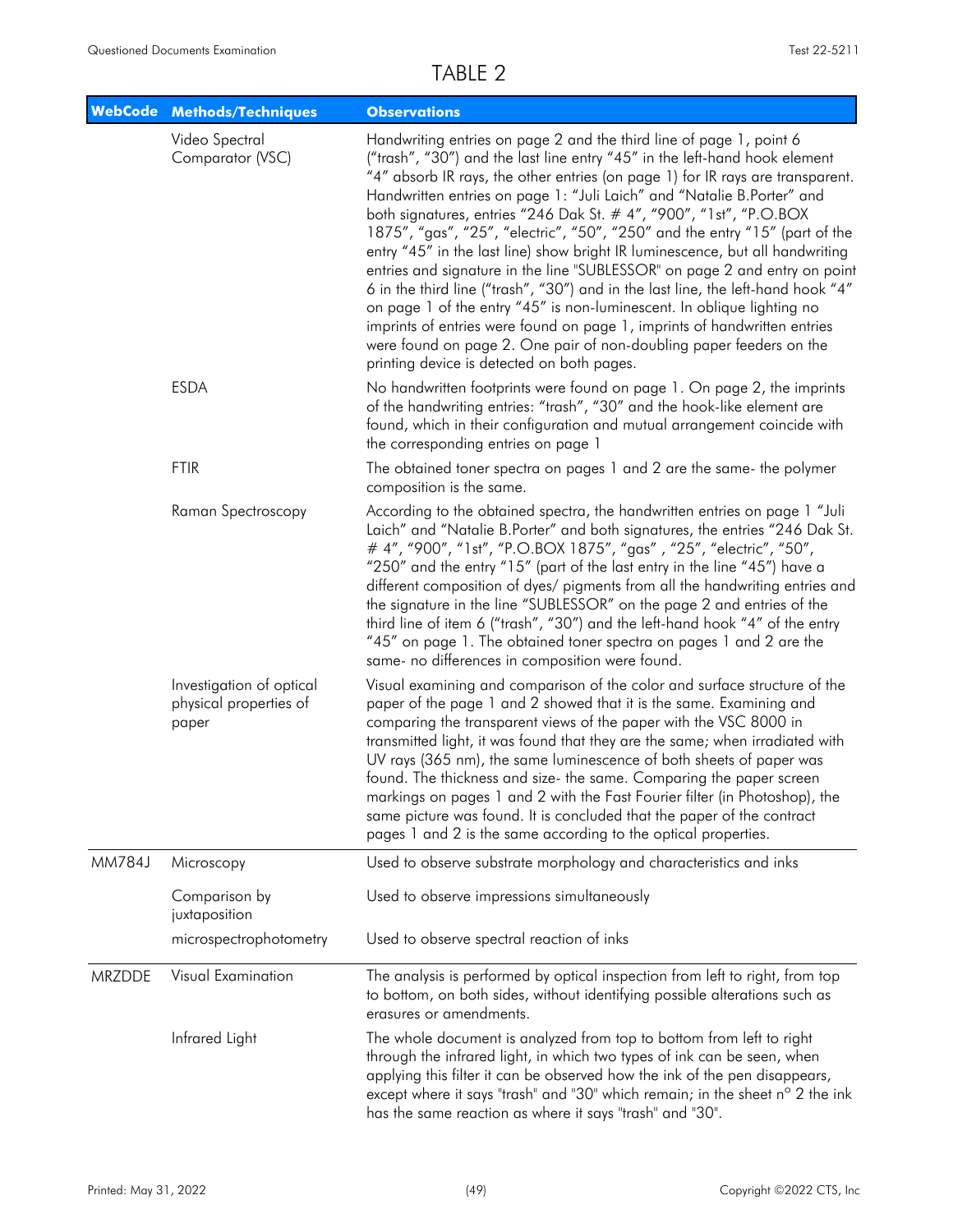| <b>WebCode</b> | <b>Methods/Techniques</b>          | <b>Observations</b>                                                                                                                                                                                                                                                                                                                                                                                                                                                                                                                                                                                                                                                                                                                                                                                                                                                                                                                                                                                                                                                      |
|----------------|------------------------------------|--------------------------------------------------------------------------------------------------------------------------------------------------------------------------------------------------------------------------------------------------------------------------------------------------------------------------------------------------------------------------------------------------------------------------------------------------------------------------------------------------------------------------------------------------------------------------------------------------------------------------------------------------------------------------------------------------------------------------------------------------------------------------------------------------------------------------------------------------------------------------------------------------------------------------------------------------------------------------------------------------------------------------------------------------------------------------|
|                | luminescence                       | Luminescence The contract is analyzed through the luminescence<br>technique, with a band of 590 manual 680 and an emission of 830 in the<br>Docucenter Projectina video comparator equipment, with which it can be<br>appreciated, on sheet n <sup>o</sup> 1, the ink of the pen shines almost in its entirety,<br>except where it says "trash" and "30" which are opaque, while with the same<br>filters on sheet n° 2 the ink has the same reaction as where it says "trash"<br>and "30". Likewise, an analysis is made with the two sheets of the contract<br>simultaneously, where the above mentioned is corroborated.                                                                                                                                                                                                                                                                                                                                                                                                                                              |
|                | Ultraviolet Light                  | With ultraviolet light in the contract, no possible alterations are identified.                                                                                                                                                                                                                                                                                                                                                                                                                                                                                                                                                                                                                                                                                                                                                                                                                                                                                                                                                                                          |
|                | <b>ESDA</b>                        | The contract is analyzed through the ESDA equipment, in sheet No. 1 no<br>grooves are revealed; likewise, in sheet No. 2, grooves corresponding to<br>sheet No. 1 are revealed, where the word "trash" and "30" can be seen.                                                                                                                                                                                                                                                                                                                                                                                                                                                                                                                                                                                                                                                                                                                                                                                                                                             |
| N88JRN         | Video Spectral<br>Comparator (VSC) | On page 1 section 6 of the questioned sublease agreement, the ink used<br>for the handwritten entries "Trash" and "30" can be differentiated from the<br>ink used on the other handwritten entries in the document using IR drop out<br>and spot florescence on the VSC. This provides evidence that the<br>handwritten entries "Trash" and "30" were added with a different pen to the<br>rest of the entries in this section of the document. On page 1 section 8 of<br>the questioned sublease agreement the ink in line forming the number four<br>in the handwritten entry "45" can be differentiated from the ink in the rest of<br>the number using IR drop out and spot florescence on the VSC. This<br>provides evidence that the original entry of 15 was altered to read "45". The<br>handwritten entries on page 2 of the document give the same reaction<br>using IR drop out and spot florescence as the ink used for the additions<br>(trash, 30) and alterations (45) on page 1. This provides evidence that the<br>same ink was used for these entries. |
|                | Macroscopic/ Microscopic<br>Exam.  | On page 2 of the questioned sublease agreement, the subtenant's<br>signature, which is supposed to be a handwritten entry, is printed. This<br>provides evidence that this is not the original page 2 of this questioned<br>sublease agreement.                                                                                                                                                                                                                                                                                                                                                                                                                                                                                                                                                                                                                                                                                                                                                                                                                          |
|                | <b>ESDA</b>                        | Indented impressions of "Trash" and "30", corresponding to the handwritten<br>entries on page 1 section 6, were developed on ESDA lifts taken of page 2<br>of the document. No indentations of the other handwritten entries on page<br>1 were developed. This provides evidence that the handwritten entries<br>"Trash" and "30" were not added at the same time as the other handwritten<br>entries in this section of the document. An indentation corresponding to the<br>line used to form the four in the handwritten entry "45" in section 8 on page<br>1 was developed on ESDA lifts taken of page 2 of the document. No<br>indentations of the remainder of this number were visible on the ESDA lifts.<br>This provides evidence that this line was added at a different time to the<br>original entry, altering the original number, 15, to read "45".                                                                                                                                                                                                        |
| N8C992         | Macroscopic Examination            |                                                                                                                                                                                                                                                                                                                                                                                                                                                                                                                                                                                                                                                                                                                                                                                                                                                                                                                                                                                                                                                                          |
|                | Video Spectral<br>Comparator (VSC) |                                                                                                                                                                                                                                                                                                                                                                                                                                                                                                                                                                                                                                                                                                                                                                                                                                                                                                                                                                                                                                                                          |
|                | Visual Examination                 |                                                                                                                                                                                                                                                                                                                                                                                                                                                                                                                                                                                                                                                                                                                                                                                                                                                                                                                                                                                                                                                                          |
| N9KHZY         | Visual Examination                 | It is about (01) SUBLEASE AGREEMENT celebrated between Natalie B.<br>Potter and Juli Laich, which consists of 2 Sheets with pre-printed content<br>and lines for complementary filling and individualization of concepts made<br>to a computer system on bond paper, writing is used made with black ink<br>pen as complementary filling. (Internally identified as $Q1$ )                                                                                                                                                                                                                                                                                                                                                                                                                                                                                                                                                                                                                                                                                               |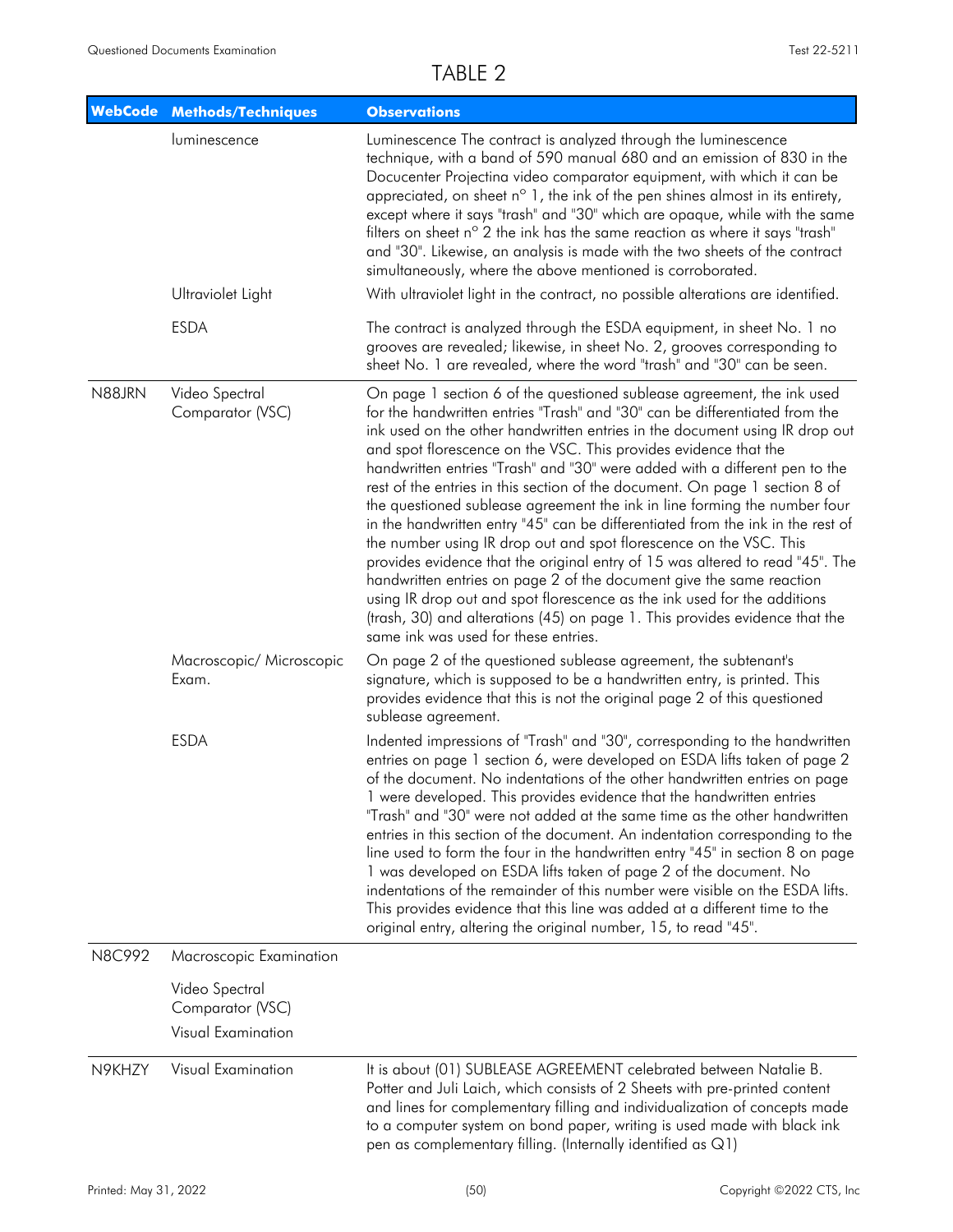|        | <b>WebCode Methods/Techniques</b>          | <b>Observations</b>                                                                                                                                                                                                                                                                                                                                                                                                                                                                                                                            |
|--------|--------------------------------------------|------------------------------------------------------------------------------------------------------------------------------------------------------------------------------------------------------------------------------------------------------------------------------------------------------------------------------------------------------------------------------------------------------------------------------------------------------------------------------------------------------------------------------------------------|
|        | Microscopic Examination                    | Printing system: Content printed to LASER system. Signature and writing<br>done with pen. Sheet 2: SUBTENANT section, reference line and signature<br>(digital): It has different printing characteristics.                                                                                                                                                                                                                                                                                                                                    |
|        | Video Spectral<br>Comparator (VSC)         | INFRARED LIGHT AND LUMINESCENCE: From the analysis it is<br>determined, that it presents additions: • Inter vocabulary: in section 6 of<br>sheet 1 (word "trash" and the number "30" in the third line). Inter<br>grammatical: in section 8 of sheet 1 (a stroke is added to modify from<br>number 15 to number 45). Interline: presents on sheet 2 of the<br>SUBTENANT section, reference line and digital signature in the name of<br>Natalie B. Potter.                                                                                     |
| NL9VNM | Macroscopic/ Microscopic<br>Exam.          | The filled-in portions and signatures on page 1 of 2 ( $Q1$ ) appear to be<br>written in black ballpoint ink. The signature of Juli Laich on page 2 of 2<br>(Q2) appears to be written in black ballpoint ink. The signature of Natalie<br>B. Porter (Potter) on page 2 of 2 (Q2) appears to be a reproduction<br>signature in toner.                                                                                                                                                                                                          |
|        | Video Spectral<br>Comparator (VSC)         | (plus use of spectrometer) Various light sources, filters and magnification to<br>visualize the filled-in portions and signatures on the questioned documents,<br>Q1 and Q2. There appears to be an addition of the word "trash" and the<br>amount "30" as well as an alteration of "15" to "45" on Q1. Moreover, the<br>inks were viewed spectrally on the words "trash", "electric" and "gas" on Q1.<br>The word "trash" does not appear to react similarly.                                                                                 |
|        | Indented Writing                           | The documents were then examined using the ESDA for any latent writing<br>impressions. The documents were not humidified. No noteable latent<br>writing impressions were visible on the front of $Q1$ . Latent writing<br>impressions were developed on the back of $Q1$ and appear to be writing<br>from the reverse. Impressions were developed on the front and back of Q2.<br>The impressions on the front appear to be the word "trash" and the number<br>"30". The impressions on the back appear to be the writing from the<br>reverse. |
|        | Oblique Light                              | The questioned documents were viewed with oblique fiber optic lighting<br>and all latent writing impressions present appeared to be from the reverse<br>side of the document(s). No apparent new latent writing impressions.                                                                                                                                                                                                                                                                                                                   |
| NULC74 | Macroscopic/ Microscopic<br>Exam.          | 1) Macroscopic examination: Printed letters pont and system of the itemes<br>2) Microscopic Examination: Printer system character - Ball point pen kind<br>of character of handwriting and sign - Ballpoint pen ball character                                                                                                                                                                                                                                                                                                                 |
|        | Video Spectral<br>Comparator (VSC)         | 1) Fluorescence response of handwriting ink 2) Fluorescence response test<br>of signiture ink 3) Refrection spectrum test of two kind of ink 4)<br>Fluorescence response test of numeral "4"                                                                                                                                                                                                                                                                                                                                                   |
|        | TLC Separation of Ink &<br>Solubility test | Chemical Examination of Ink Test by TLC 1) Solubility test with solvent<br>wetted polymer disk - oil based ballpoint ink 2) TLC ink examination of 5<br>point of strock resultes of VSC Examination 3) TLC Solution;<br>$EtOAc:EtOH:H2O = 70:35:30$                                                                                                                                                                                                                                                                                            |
| PAEJLG | <b>ESDA</b>                                | 1. No other indentation observed on Page 1 (Front side) and Page 2 (back<br>side). 2. Indentations were observed on Page 1 (Back side) and Page 2<br>(Front side) and the revealed indented writings read as 'trash' and '30'.<br>Short angular stroke was also observed.                                                                                                                                                                                                                                                                      |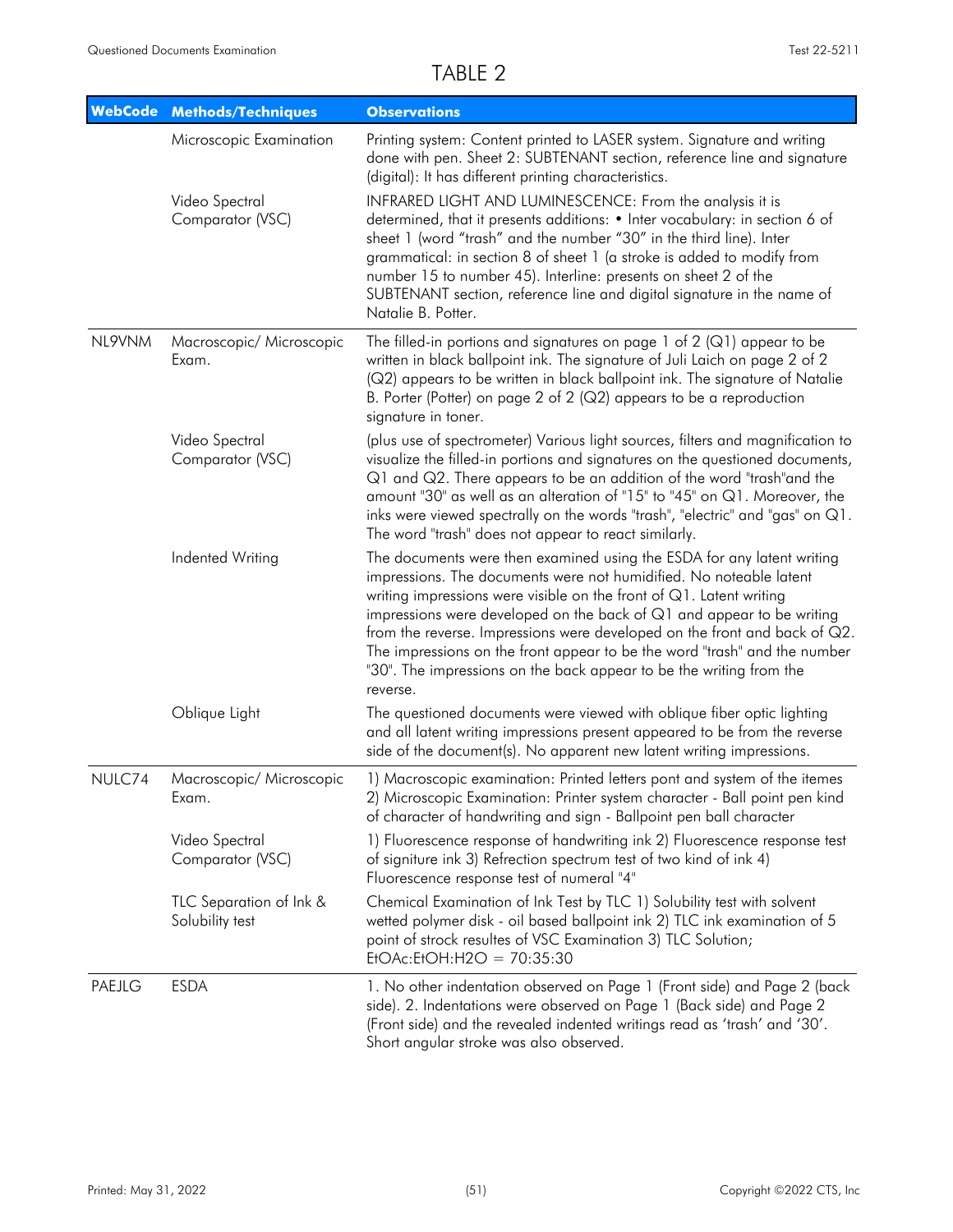|                    | <b>WebCode Methods/Techniques</b>  | <b>Observations</b>                                                                                                                                                                                                                                                                                                                                                                                                                                                                                                                                                                                                                                                                                                                                                                                                                                                                                                                                                                                                                           |
|--------------------|------------------------------------|-----------------------------------------------------------------------------------------------------------------------------------------------------------------------------------------------------------------------------------------------------------------------------------------------------------------------------------------------------------------------------------------------------------------------------------------------------------------------------------------------------------------------------------------------------------------------------------------------------------------------------------------------------------------------------------------------------------------------------------------------------------------------------------------------------------------------------------------------------------------------------------------------------------------------------------------------------------------------------------------------------------------------------------------------|
|                    | Video Spectral<br>Comparator (VSC) | Examination of Alteration 1. Additional entries were observed on paragraph<br>6 written as 'trash' and '30'. 2. Additional stroke was observed on<br>paragraph 8 for entries read as "45". The original entries was "15". Both<br>additional entries and stroke can be observed under spot light with 645nm<br>of wavelength filter. Two different types of ink were observed. Additional<br>entries and stroke did not fluoresce as compared to the other entries that<br>fluoresced. 3. The handwritten entries on paragraph 11 and SUBLESSOR<br>(Page 2) showed similar type of ink with the additional entries and stroke on<br>Page 1 when observed under spot light with 645nm of wavelength filter.<br>The ink did not fluoresce. Examination of Printing Process 4. The printing<br>process of sublease agreement Page 1 and Page 2 are similar which<br>printed by an electrophotographic printing process. 5. The signature on<br>SUBTENANT (Page 2) was not handwritten but printed by an<br>electrophotographic printing process. |
| PDCH <sub>2R</sub> | Video Spectral<br>Comparator (VSC) | Entries "trash" and "30" in section "6." were written with a different black<br>ballpoint pen ink than the other entries in this section - differences visible in<br>infrared luminescence and absorption.                                                                                                                                                                                                                                                                                                                                                                                                                                                                                                                                                                                                                                                                                                                                                                                                                                    |
|                    | Video Spectral<br>Comparator (VSC) | The number "45" in section "8." was made by overwriting the number "15".<br>The number "1" was changed to the number "4" by adding the lines with a<br>different black ballpoint pen ink - differences visible in infrared<br>luminescence and absorption.                                                                                                                                                                                                                                                                                                                                                                                                                                                                                                                                                                                                                                                                                                                                                                                    |
|                    | Microscopic Examination            | The signature in the "SUBTENANT" field on page 2 was printed with the use<br>of monochrome laserjet printing.                                                                                                                                                                                                                                                                                                                                                                                                                                                                                                                                                                                                                                                                                                                                                                                                                                                                                                                                 |
|                    | Microscopic Examination            | The printed word "SUBTENANT" and the horizontal line printed on page 2<br>are lower quality than other text prints on both pages of the document.                                                                                                                                                                                                                                                                                                                                                                                                                                                                                                                                                                                                                                                                                                                                                                                                                                                                                             |
|                    | Video Spectral<br>Comparator (VSC) | Handwritten entries on page 2, the entries: "trash", "30" in section "6." and<br>also lines overwriting the number "1" to the number "4" in "45" in the section<br>"8." on page 1 were made with the same ballpoint pen ink, but different<br>than the other handwritten entries on page 1.                                                                                                                                                                                                                                                                                                                                                                                                                                                                                                                                                                                                                                                                                                                                                   |
|                    | Oblique Light                      | On page 2 indented writing from handwritten entries: "trash", "30" in<br>section "6." and also from the lines overwriting the number "1" to the<br>number "4" in section "8." were revealed. On page 2 no other indented<br>writing from handwritten entries on page 1 were disclosed.                                                                                                                                                                                                                                                                                                                                                                                                                                                                                                                                                                                                                                                                                                                                                        |
| PL3ZGL             | <b>ESDA</b>                        | Both pages of the questioned document were processed on the ESDA.<br>Nothing of evidentiary value was discovered.                                                                                                                                                                                                                                                                                                                                                                                                                                                                                                                                                                                                                                                                                                                                                                                                                                                                                                                             |
|                    | Video Spectral<br>Comparator (VSC) | VSC examination revealed that the "trash $30^{\circ}$ entry on $Q-1$ 1, at this level<br>of analysis, is a spectrally different ink than the other ink entries on this<br>document. Also, the "45" entry appearing at the bottom of the Q-1 1<br>document displays a spectrally different ink than even the other ink within<br>the number. Specifically, a spectrally different ink was used to create the<br>crossbar and short vertical stroke to alter this entry from "15" to "45". Both<br>documents have similar UV properties $@$ 254 nm illumination (light blue<br>hue).                                                                                                                                                                                                                                                                                                                                                                                                                                                            |
|                    | Microscopic Examination            | Microscopic examination revealed that the Subtenant signature on Q-1 2 is<br>a toner-based signature and was not handwritten onto the document, but<br>rather placed there by unknown means. The other entries on the questioned<br>document were executed in ink.                                                                                                                                                                                                                                                                                                                                                                                                                                                                                                                                                                                                                                                                                                                                                                            |
|                    | Micrometer                         | Paper thickness for both questioned documents measured similarly at<br>approx. 0.004 in. No watermark appears on either document. Fonts are<br>very similar/same between the documents.                                                                                                                                                                                                                                                                                                                                                                                                                                                                                                                                                                                                                                                                                                                                                                                                                                                       |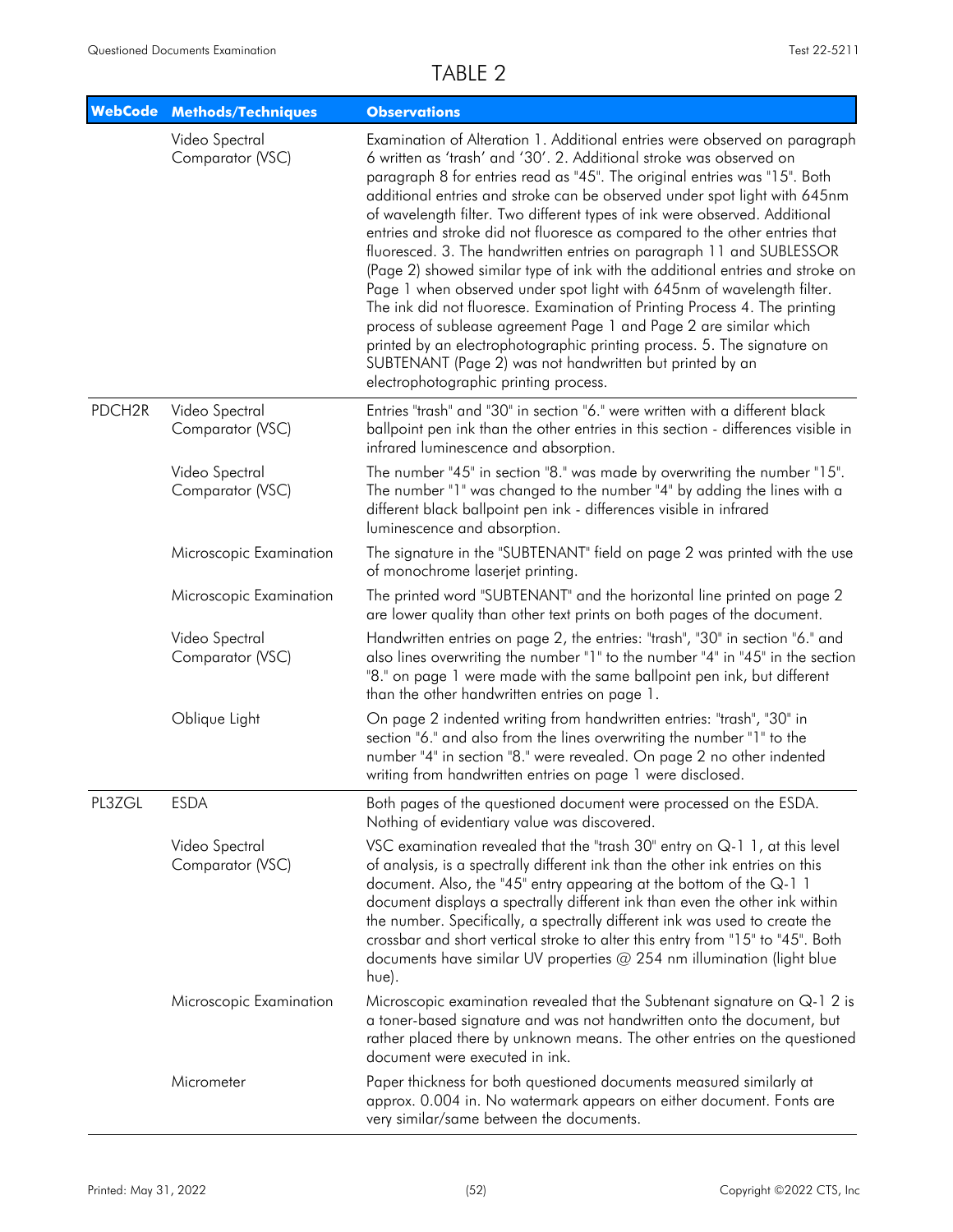| <b>WebCode</b> | <b>Methods/Techniques</b>          | <b>Observations</b>                                                                                                                                                                                                                                                                                                                                                                                                                                                                                                                                                                                                                                                                                                                                                                                                        |
|----------------|------------------------------------|----------------------------------------------------------------------------------------------------------------------------------------------------------------------------------------------------------------------------------------------------------------------------------------------------------------------------------------------------------------------------------------------------------------------------------------------------------------------------------------------------------------------------------------------------------------------------------------------------------------------------------------------------------------------------------------------------------------------------------------------------------------------------------------------------------------------------|
| PNWNZG ESDA    |                                    | Impressions on the front side of page 2 appear to read "trash", "30" and<br>the portion to change "1" to "4" (section 8), which can be sourced from<br>page 1. No other impressions from page 1 were observed on the front side<br>of page 2. Impressions observed on the back sides of page 1 and page 2<br>could be sourced to the front side of the page, respectively                                                                                                                                                                                                                                                                                                                                                                                                                                                  |
|                | Video Spectral<br>Comparator (VSC) | The ink used to complete page 1, excluding "trash", "30", and the portion<br>to change "1" to "4" (section 8), appear to have similar optical ink<br>properties, such as: Light examination: black ballpoint ink with multi-line<br>striation pattern. IR luminescence: Ink appeared lighter than substrate. IR<br>reflectance: Ink was transparent with a 695nm filter. The ink used to<br>complete "trash", "30", and the portion to change "1" to "4" (section 8)<br>on page 1 and page 2, excluding the subtenant signature, appear to have<br>similar optical ink properties, such as: Light examination: black ballpoint<br>ink; different striation pattern and darker tone than ink mentioned above. IR<br>luminescence: Ink appeared darker than substrate. IR reflectance: Ink was<br>opaque with a 695nm filter |
|                | Macroscopic/ Microscopic<br>Exam.  | Both pages of the document was created with a toner printing process. In<br>addition, the subtenant signature on page 2 was produced by a toner<br>printing process.                                                                                                                                                                                                                                                                                                                                                                                                                                                                                                                                                                                                                                                       |
| PRAY38         | <b>ESDA</b>                        | Observed inconsistent indented writing via ESDA                                                                                                                                                                                                                                                                                                                                                                                                                                                                                                                                                                                                                                                                                                                                                                            |
|                | Indented Writing                   | Indented writing revealed that some markings were made at different times                                                                                                                                                                                                                                                                                                                                                                                                                                                                                                                                                                                                                                                                                                                                                  |
|                | Microscopic Examination            | SUBTENANT signature was non-original and of a lessor quality toner<br>printing process than the rest of the document.                                                                                                                                                                                                                                                                                                                                                                                                                                                                                                                                                                                                                                                                                                      |
|                | Video Spectral<br>Comparator (VSC) | Optical differences observed in inks used                                                                                                                                                                                                                                                                                                                                                                                                                                                                                                                                                                                                                                                                                                                                                                                  |
|                | Macroscopic Examination            | Spacings of the document text varied from page 1 to page 2                                                                                                                                                                                                                                                                                                                                                                                                                                                                                                                                                                                                                                                                                                                                                                 |
| QJEFZ4         | <b>Visual Examination</b>          | When performing the visual verification of sheet 1 and 2, we observed<br>irregularities in the "sub-tenant" section, presenting a print of the signature<br>that reads Natalie Brandon Porter, with respect to all the other full<br>handwritten points numbers that make up the agreement.                                                                                                                                                                                                                                                                                                                                                                                                                                                                                                                                |
|                | Macroscopic/ Microscopic<br>Exam.  | When we carry out the verification with optical magnification equipment,<br>we verify that the signature that is in the "sub-tenant" section corresponds to<br>an impression, likewise, the numeral "45" that is found in point 8 of page 1<br>, presents a different shade of ink, showing a possible alteration.                                                                                                                                                                                                                                                                                                                                                                                                                                                                                                         |
|                | Infrared Light                     | With the application of infrared light on sheet 1 and 2, the following is<br>observed: 1. The handwritten fills in points 1, 2, 3, 4,, 5, 6 in its first two<br>lines, as well as point 8 in its "deposit" space, present a discordant reaction<br>with the handwritten fills that are in point 6, third line, dot 8 on the<br>corresponding line for "days"; point 11 and the line destined for signature<br>of the reference "sub-lessor". 2. It presents a modification of the numeral<br>observed as "45" in point 8 of the "days" line; when verifying graphical<br>addition that alters from 15 days to 45.                                                                                                                                                                                                          |
| QKNKC7         | Indented Writing                   | No indentations of evidential value were found                                                                                                                                                                                                                                                                                                                                                                                                                                                                                                                                                                                                                                                                                                                                                                             |
|                | <b>Handwriting Examination</b>     | Examination of the signature on page 2 at "SUBTENANT" reveals that it is<br>not an original signature, but a copy, from an unknown source. It is not a<br>copy of the signature found on page 1.                                                                                                                                                                                                                                                                                                                                                                                                                                                                                                                                                                                                                           |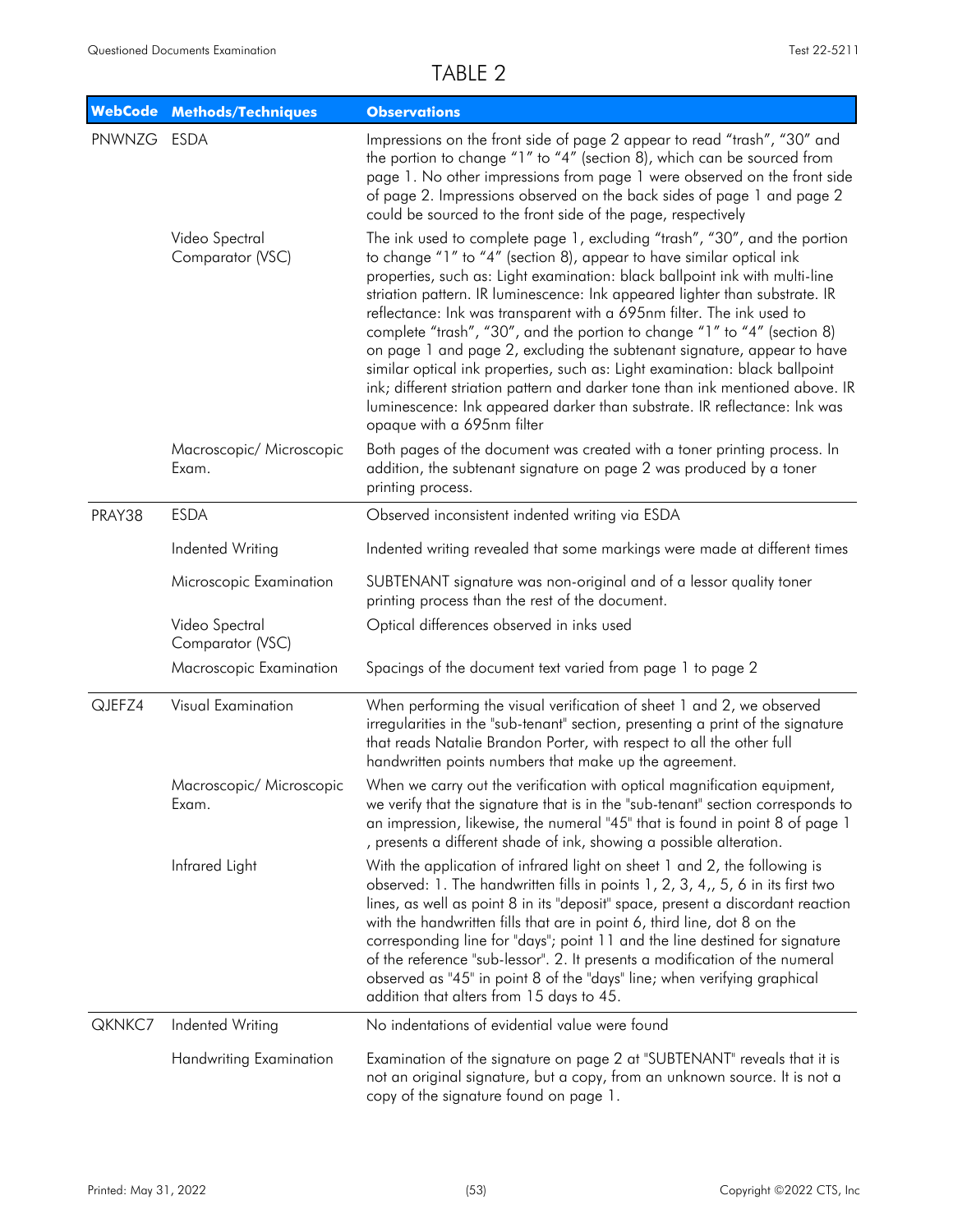|        | <b>WebCode Methods/Techniques</b>  | <b>Observations</b>                                                                                                                                                                                                                                                                                                                                                                                                                                                                                                                                                                                                                                                                                                                                                                                                                                                                                                                                                                                                                                                                   |
|--------|------------------------------------|---------------------------------------------------------------------------------------------------------------------------------------------------------------------------------------------------------------------------------------------------------------------------------------------------------------------------------------------------------------------------------------------------------------------------------------------------------------------------------------------------------------------------------------------------------------------------------------------------------------------------------------------------------------------------------------------------------------------------------------------------------------------------------------------------------------------------------------------------------------------------------------------------------------------------------------------------------------------------------------------------------------------------------------------------------------------------------------|
|        | Magnification                      | Examination of the area on page 2 at "SUBTENANT" reveals that the<br>printed word has no straight edges - the edges appear crenelated.<br>Examination of the the signature line reveals it is crenelated. Both the line<br>and the word are darker than the equivalent text at "SUBLESSOR". The<br>signature, together with the word "SUBTENANT" have a lot of toner scatter<br>associated with them. Suggestive that the whole has been copied from an<br>unknown source.                                                                                                                                                                                                                                                                                                                                                                                                                                                                                                                                                                                                            |
|        | Video Spectral<br>Comparator (VSC) | Examination of the numerals "45" at the bottom of page 1 reveals that the<br>"4" should read "1". There has been an additional stroke to the numeral "1",<br>the effect of which is to increase it's value to "4". Examination of the word<br>and numerals "trash 30" reveal they are in a different ink to the remainder<br>of the writing on the page, with the exception of the additional stroke at<br>"45". Examination of the date and signature at "SUBLESSOR" on page 2<br>reveals they are in different ink to the signature on page 1 at "sublessor",<br>but a similar ink to the additional stroke at "45" and the writing "trash 30".                                                                                                                                                                                                                                                                                                                                                                                                                                     |
|        | Document examiantion               | Examination of the font, font size, margins, position of headings, page<br>number format, line spacing reveals no apparent differences between<br>pages 1 and 2.                                                                                                                                                                                                                                                                                                                                                                                                                                                                                                                                                                                                                                                                                                                                                                                                                                                                                                                      |
| QR9NJ9 | Video Spectral<br>Comparator (VSC) | A VSC (Video Spectral Comparator) examination using various<br>microscopic, infrared, ultraviolet, and alternate light source examination<br>techniques reveal that there are multiple inks on the front of the Q1a<br>document. The first ink would be classified as the original ink first placed on<br>the document, this ink appears as luminescence under the VSC Infrared<br>Luminescence. These images are read as the Sublessor name and<br>signature; the Subtenant name and signature; the location, dates, amount,<br>address and the "gas/25, electric/50", the deposit of "250" and "15". The<br>second ink is the visible black ink that composes the words and numbers<br>"trash 20" under utilities and the "L" shape that changes the refund date<br>from 15 to 45. These letter and number forms absorb the infrared and<br>appear darker instead of luminescing. The original ink on the Q1b<br>document is not consistent with the primary ink on Q1a or the secondary<br>ink on Q1a. The paper used for Q1a and Q1b react consistently under<br>VSC examination. |
|        | Identifont and Grids               | There are two fonts used to create the contract documents. Header:<br>SUBLEASE AGREEMENT on Q1a and Q1b appears to be Calibri font and<br>is a 15 pt. The footer also appears to be Calibri font and is 9 pt. The<br>limited amount of numbers and letters prevents a more positive font<br>identification. The content on both $Q1a$ and $Q1b$ appears to be Times<br>New Roman in 12 pt. The spacing on both pages (measured using<br>typewriter grids), except the inserted SUBTENANT section on Q1b, is<br>consistent throughout the contract.                                                                                                                                                                                                                                                                                                                                                                                                                                                                                                                                    |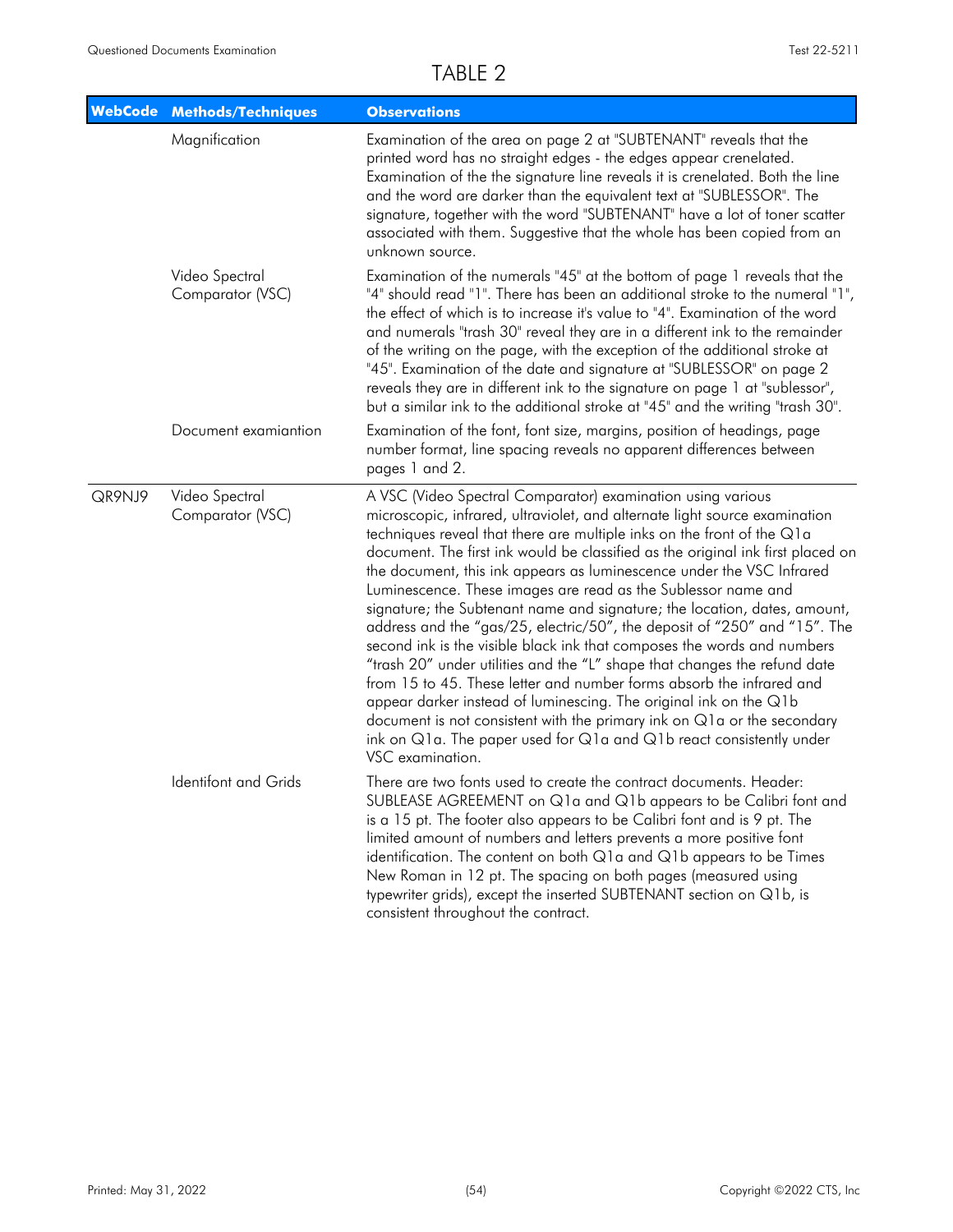|                     | <b>WebCode Methods/Techniques</b>  | <b>Observations</b>                                                                                                                                                                                                                                                                                                                                                                                                                                                                                                                                                                                                                                                                                                                                                                                                                                                                                                                                                                                                                                                                                   |
|---------------------|------------------------------------|-------------------------------------------------------------------------------------------------------------------------------------------------------------------------------------------------------------------------------------------------------------------------------------------------------------------------------------------------------------------------------------------------------------------------------------------------------------------------------------------------------------------------------------------------------------------------------------------------------------------------------------------------------------------------------------------------------------------------------------------------------------------------------------------------------------------------------------------------------------------------------------------------------------------------------------------------------------------------------------------------------------------------------------------------------------------------------------------------------|
|                     | Microscopic Examination            | A visual examination of the Q1a document shows that the contract is<br>computer by laser jet generated with handwritten personal and rental<br>information in cursive and printing, executed in black ballpoint ink. There is<br>no information on the reverse of the Q1a document. A visual examination<br>of the Q1b document shows that the continued contract is computer<br>generated by laser jet, and that the date and sublessor signature<br>information are handwritten in cursive and printing, executed in black<br>ballpoint ink. The subtenant section has been added to the original<br>document and the signature is not an original signature and has been<br>imported into the contract from another source. There is no information on<br>the reverse of the Q1b document. The entire SUBTENANT section on Q1b<br>has been imported from a secondary source and is not an original<br>signature. The linear pattern and trash marks that are visible in this section<br>indicate that a photocopied image was used. This is considered an<br>alteration to the original documents. |
| <b>QUFYKJ</b>       | Video Spectral<br>Comparator (VSC) | When using infrared luminescence and infrared, some parts of the ink had<br>different brightness.                                                                                                                                                                                                                                                                                                                                                                                                                                                                                                                                                                                                                                                                                                                                                                                                                                                                                                                                                                                                     |
|                     | Oblique Light                      | Signature of the Subtenant did not have any pressure trace. It is meant that<br>the signature has been copied.                                                                                                                                                                                                                                                                                                                                                                                                                                                                                                                                                                                                                                                                                                                                                                                                                                                                                                                                                                                        |
| QWLJ8J              | Video Spectral<br>Comparator (VSC) | (1) Regarding point 8 on page 1, the number"45" was revised from "15".<br>The original number and the additional stroke show different luminance. (2)<br>Regarding point 6 on page 1, the writings of column 3 "trash 30" was<br>added afterwards. It show different luminance with the rest of the<br>writings(exclusive of the additional stroke in point 8) on page 1, whereas<br>the same as the writings on page 2 (exclusive of the signature of subtenant).                                                                                                                                                                                                                                                                                                                                                                                                                                                                                                                                                                                                                                    |
|                     | Macroscopic Examination            | The signature of subtenant on page 2 is laser printed.                                                                                                                                                                                                                                                                                                                                                                                                                                                                                                                                                                                                                                                                                                                                                                                                                                                                                                                                                                                                                                                |
|                     | Oblique Light                      | The indentation shown on page 2 doesn't correspond with the writings of<br>page 1.                                                                                                                                                                                                                                                                                                                                                                                                                                                                                                                                                                                                                                                                                                                                                                                                                                                                                                                                                                                                                    |
| R <sub>2</sub> QFRJ | Macroscopic/ Microscopic<br>Exam.  | When viewed through the microscope the subtenant signature on page 2<br>was produced using a dry-toner process, whereas all of the remaining<br>handwriting within the document was in "original" ink.                                                                                                                                                                                                                                                                                                                                                                                                                                                                                                                                                                                                                                                                                                                                                                                                                                                                                                |
|                     | <b>ESDA</b>                        | Impressions of the text "Trash" and "30" (section 6 page 1) and the left hand<br>and horizontal strokes of the "4" in "45" (section 8 page 1) were present as<br>indented impressions on page 2. No other impressions from handwriting<br>on page 1 were noted on page 2.                                                                                                                                                                                                                                                                                                                                                                                                                                                                                                                                                                                                                                                                                                                                                                                                                             |
|                     | Video Spectral<br>Comparator (VSC) | IR-Absorbance and IR-Luminescence - The IR-Absorbance and<br>IR-Luminescence properties of the text "Trash" and "30" (section 6 page 1)<br>and the left hand and horizontal strokes of the "4" in "45" (section 8 page 1)<br>are different from the remaining handwriting on page 1. The IR-Absorbance<br>and IR-Luminescence properties of the text "Trash" and "30" (section 6 page<br>1) and the left hand and horizontal strokes of the "4" in "45" (section 8 page<br>1) are similar to those in the date and sublessor signature entry on page 2.<br>The UV properties of page 1 and page 2 are similar.                                                                                                                                                                                                                                                                                                                                                                                                                                                                                        |
| RF97QL              | <b>ESDA</b>                        | ESDA on the second page revealed the words "trash" & "30" as well as the<br>change from "15" to "45" having left indentations on it, whilst no other<br>writing had                                                                                                                                                                                                                                                                                                                                                                                                                                                                                                                                                                                                                                                                                                                                                                                                                                                                                                                                   |
|                     | Infrared Light                     | Infrared examination revealed that the words "trash" & "30" were written with<br>a different ink than the previous entries, and that the originally written<br>number "15" was altered to "45"                                                                                                                                                                                                                                                                                                                                                                                                                                                                                                                                                                                                                                                                                                                                                                                                                                                                                                        |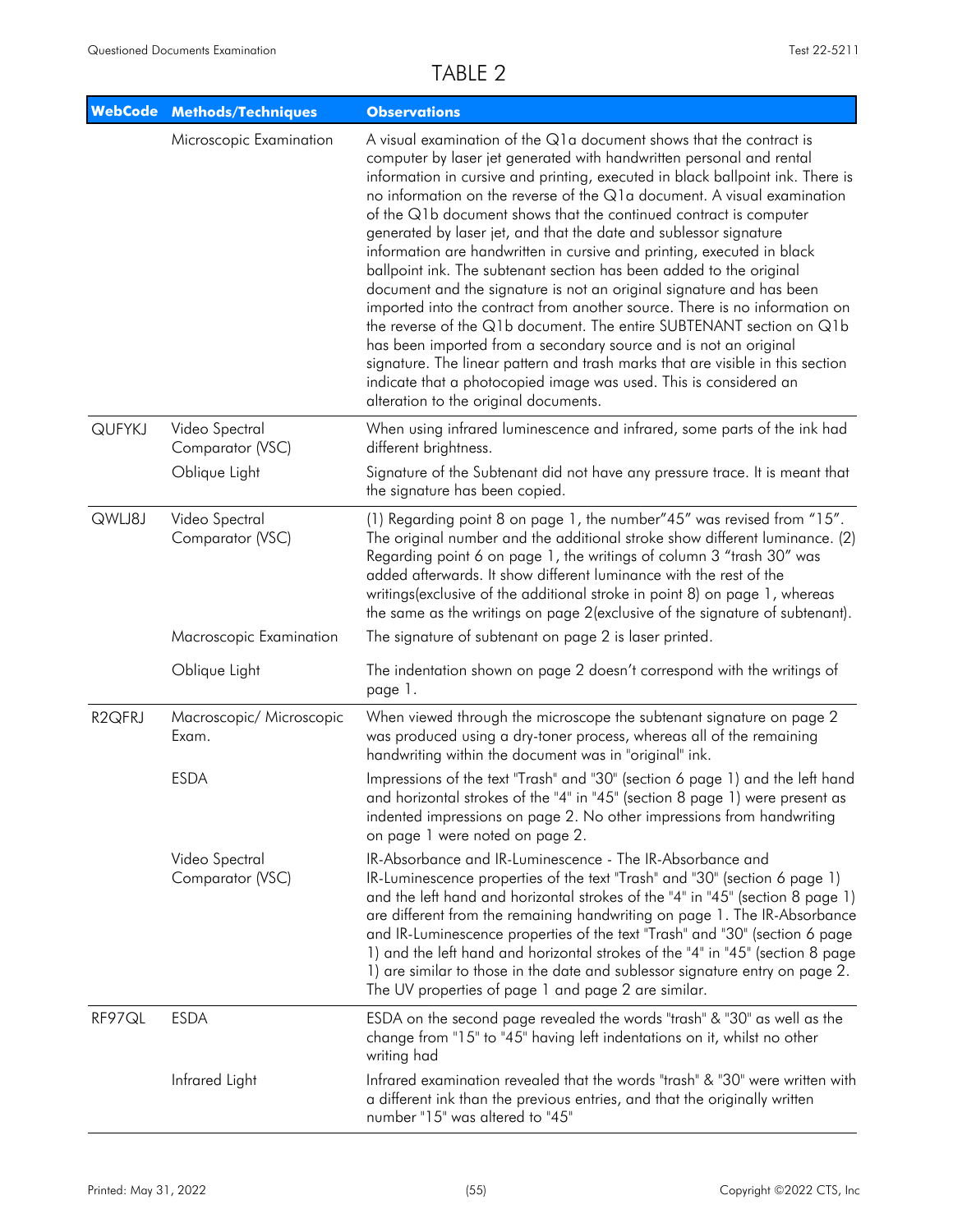| <b>WebCode</b> | <b>Methods/Techniques</b>          | <b>Observations</b>                                                                                                                                                                                                                                                                                                                                                                                                                                                                                |
|----------------|------------------------------------|----------------------------------------------------------------------------------------------------------------------------------------------------------------------------------------------------------------------------------------------------------------------------------------------------------------------------------------------------------------------------------------------------------------------------------------------------------------------------------------------------|
| <b>RKJVXE</b>  | Macroscopic/ Microscopic<br>Exam.  | I observed that the handwritten entries had been produced using black<br>ballpoint ink, and noticed that some entries appeared darker than others. I<br>observed that the subtenant signature on page 2 is non-original, and the<br>SUBTENANT heading and the signature line also displayed evidence of<br>having been copied.                                                                                                                                                                     |
|                | Video Spectral<br>Comparator (VSC) | Using infra red reflectance, two different inks were detected. - Within<br>section 6, the handwritten entries "trash" and "30" have been produced<br>using a different ink to the remainder of the entries. - Within section 8, the<br>handwritten entry in the day field contains two different inks. In my opinion,<br>"15" has been altered to "45" using a different ink - The ballpoint ink on<br>page 2 displayed optical similarities to those of the additional entries<br>described above |
|                | Visual Examination                 | Page 2 did not contain any terms regarding return of charges for unused<br>utilities, however, no signs of alteration were detected                                                                                                                                                                                                                                                                                                                                                                |
| RN8AMN         | <b>ESDA</b>                        | Latent indented impressions of the handprinting in section 6 "trash" \$ "30"<br>and in section 8 a "L"-shaped line could be detected on page 2. There is<br>no latent impression of any other handprinting from page 1 on page 2.                                                                                                                                                                                                                                                                  |
|                | Video Spectral<br>Comparator (VSC) | IR-Absorption: On page 1 the handprinting in section 6 "trash" \$ "30" and<br>in section 8 the "L"-shaped line differs in its optical property from the<br>remaining entire handprinting on page 1 but corresponds in its optical<br>property with the date and signature of sublessor on page 2.                                                                                                                                                                                                  |
|                | Video Spectral<br>Comparator (VSC) | IR-Fluorescence: On page 1 the handprinting in section 6 "trash" \$ "30"<br>and in section 8 the "L"-shaped line differs in its optical property from the<br>remaining entire handprinting on page 1 but corresponds in its optical<br>property with the date and signature of sublessor on page 2.                                                                                                                                                                                                |
|                | <b>Transmitted Light</b>           | Page 1 and 2 show the same paper structure (wire, mesh, transparency).                                                                                                                                                                                                                                                                                                                                                                                                                             |
|                | Ultraviolet Light                  | Page 1 and 2 show the same degree of fluorescent.                                                                                                                                                                                                                                                                                                                                                                                                                                                  |
|                | Microscopic Examination            | The text of both pages of the contract (except the handprinting) is printed<br>with black toner as "text". Apart from that the word "SUBTENANT" and the<br>subtenant signature on page 2 is printed together as an image. The<br>subtenant signature is not handwritten.                                                                                                                                                                                                                           |
| RTFD7H         | <b>ESDA</b>                        | Indentation analysis was conducted with negative results.                                                                                                                                                                                                                                                                                                                                                                                                                                          |
|                | Video Spectral<br>Comparator (VSC) | Non destructive ink exam results. 1. the handwritten entry in paragraph 8<br>page 1 was changed from 15 to 45 2. The word "trash" and the amount<br>"30" is a different ink formulation that the preceding entries                                                                                                                                                                                                                                                                                 |
|                | Video Spectral<br>Comparator (VSC) | The handwriting entries "5th", May 21 and the Sublessor's signature page 2<br>was written with a different ink formulation than page 1                                                                                                                                                                                                                                                                                                                                                             |
|                | Magnification                      | The subtenant on page 2 is non original                                                                                                                                                                                                                                                                                                                                                                                                                                                            |
| <b>RVRVPN</b>  | Visual Examination                 | Naked eye and transmitted light: the text (head (title of the document) and<br>footnote) of sheet 1 and sheet 2 match (overlap) no differences in position<br>of edges (left and right) and no differences in slopes (horizontal and<br>vertical) of the text                                                                                                                                                                                                                                      |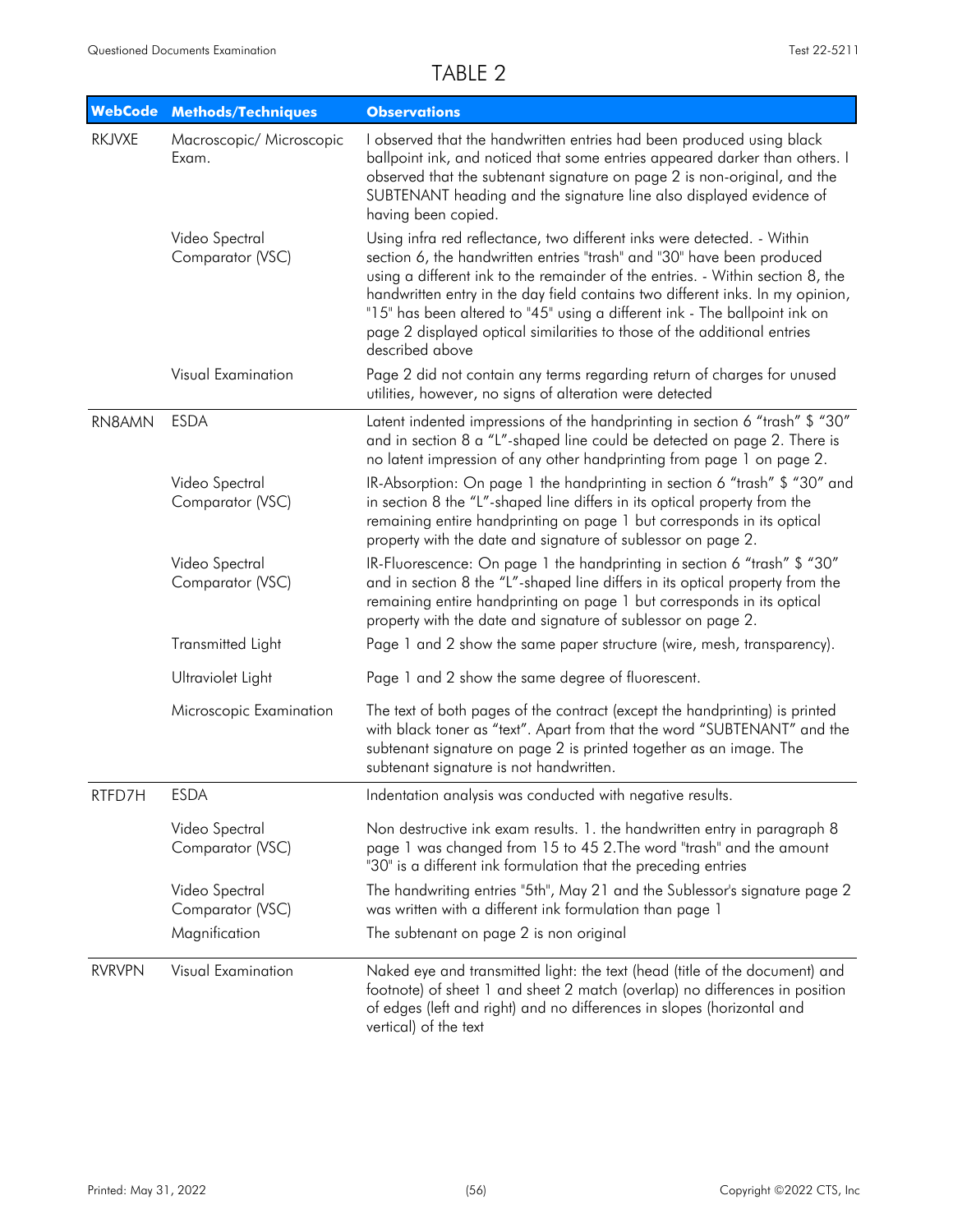|        | WebCode Methods/Techniques           | <b>Observations</b>                                                                                                                                                                                                                                                                                                                                                                                                                                                                                                                                                                                                                                                                                                                                                                                                                                                                                                                                                                                                                                                                                                                                                                                                         |
|--------|--------------------------------------|-----------------------------------------------------------------------------------------------------------------------------------------------------------------------------------------------------------------------------------------------------------------------------------------------------------------------------------------------------------------------------------------------------------------------------------------------------------------------------------------------------------------------------------------------------------------------------------------------------------------------------------------------------------------------------------------------------------------------------------------------------------------------------------------------------------------------------------------------------------------------------------------------------------------------------------------------------------------------------------------------------------------------------------------------------------------------------------------------------------------------------------------------------------------------------------------------------------------------------|
|        | Microscopic Examination              | Print: black toner on both sheets, including Natalie B. Potter 's signature on<br>sheet 2 (Subtenant section), which is therefore not the original signature but<br>a copy; print quality is uniform on both sides (lots of impurities on both<br>sheets), except for Natalie B. Potter's signature below, where print quality<br>(both text Subtenant and signature and also line under signature)<br>deteriorates (this part is an image file, everything else is a text file).<br>Handwriting: black ballpoint pen, except Natalie B. Potter 's signature on<br>sheet 2 (Subtenant section), which is copy; visually similar                                                                                                                                                                                                                                                                                                                                                                                                                                                                                                                                                                                             |
|        | Video Spectral<br>Comparator (VSC)   | Transmitted light: Print: the text (head (title of the document), footnote and<br>edges (left and right)) of sheet 1 and sheet 2 match (overlap); uniform<br>shape and size of the letters on both sheets; no differences in positions of<br>edges (left and right) and no differences in slopes (horizontal and vertical)<br>of the text. Paper: no differences between sheet 1 and sheet 2 Ultraviolet<br>light: Paper: no differences between sheet 1 and sheet 2 IR luminescence: -<br>Handwriting: different reaction of ink of the written text on sheets 1 and 2;<br>same reaction of ink of written text on sheet 1, except for "trash" and "30"<br>(item 6) and part of number 4 in entry 45 (item 8). This reaction of ink<br>matches to reaction of ink on sheet 2 - Paper: same reaction of paper<br>between sheet 1 and sheet 2 IR absorption: Handwriting: different ink<br>absorption on sheets 1 and 2; same ink absorption on sheet 1, except for<br>"trash" and "30" (point 6) and part of number 4 in entry 45 (point 8), this ink<br>absorption matches the ink absorption on sheet 2. Paper: same reaction of<br>paper between sheet 1 and sheet 2 Oblique light: no traces of indented<br>impressions |
|        | Indented Writing                     | Docustat: - indented impressions of handwriting "trash", "30" and part of<br>number 4 on sheet 2 (sheet 1 was on sheet 2 when it was written)                                                                                                                                                                                                                                                                                                                                                                                                                                                                                                                                                                                                                                                                                                                                                                                                                                                                                                                                                                                                                                                                               |
|        | Magnetic properties<br>visualisation | Magnetic Ink Reader: - toner on both sheets shows magnetic properties                                                                                                                                                                                                                                                                                                                                                                                                                                                                                                                                                                                                                                                                                                                                                                                                                                                                                                                                                                                                                                                                                                                                                       |
| T3YLAH | <b>ESDA</b>                          | Impressions attributable to the writing on the front of pg. 1, reading "trash<br>30" and the "L" shaped left stroke of the "4" in "45," were recovered from the<br>front of pg. 2. No other writing impressions were recovered from the front<br>of pg. 2. The back of pgs. 1 and 2 contained impressions attributable only<br>to the ink writing on the front of those documents themselves, and no<br>impressions were detected on the front of pg.1.                                                                                                                                                                                                                                                                                                                                                                                                                                                                                                                                                                                                                                                                                                                                                                     |
|        | Macroscopic Examination              | The "SUBTENANT" signature on page 2 appeared to be<br>machine-generated printing. The rest of the writing and signatures on pgs.<br>1 and 2 appeared to be original ink. The "SUBTENANT" text, signature line,<br>and the signature itself appeared darker than the rest of the printed<br>material on the page. The spacing between numbered points on pg. 2 was<br>narrower than that on pg. 1.                                                                                                                                                                                                                                                                                                                                                                                                                                                                                                                                                                                                                                                                                                                                                                                                                           |
|        | Microscopic Examination              | The machine-generated text of the contract and the "SUBTENANT"<br>signature on pg. 2 were printed using a toner print process. The entire<br>"SUBTENANT" line on pg. 2 is also of a poorer quality than the rest of the<br>printed material on the contract. It contains larger and more numerous<br>extraneous toner marks around it, voids in the printed material, and there<br>are "saw tooth" edges to some of the printed lines.                                                                                                                                                                                                                                                                                                                                                                                                                                                                                                                                                                                                                                                                                                                                                                                      |
|        | Oblique Light                        | Two vertical lines in relatively the same place were observed on the back of<br>pages 1 and 2 of the agreement. The surface of the back of page 2<br>appeared less even and bumpier than that of page 1.                                                                                                                                                                                                                                                                                                                                                                                                                                                                                                                                                                                                                                                                                                                                                                                                                                                                                                                                                                                                                    |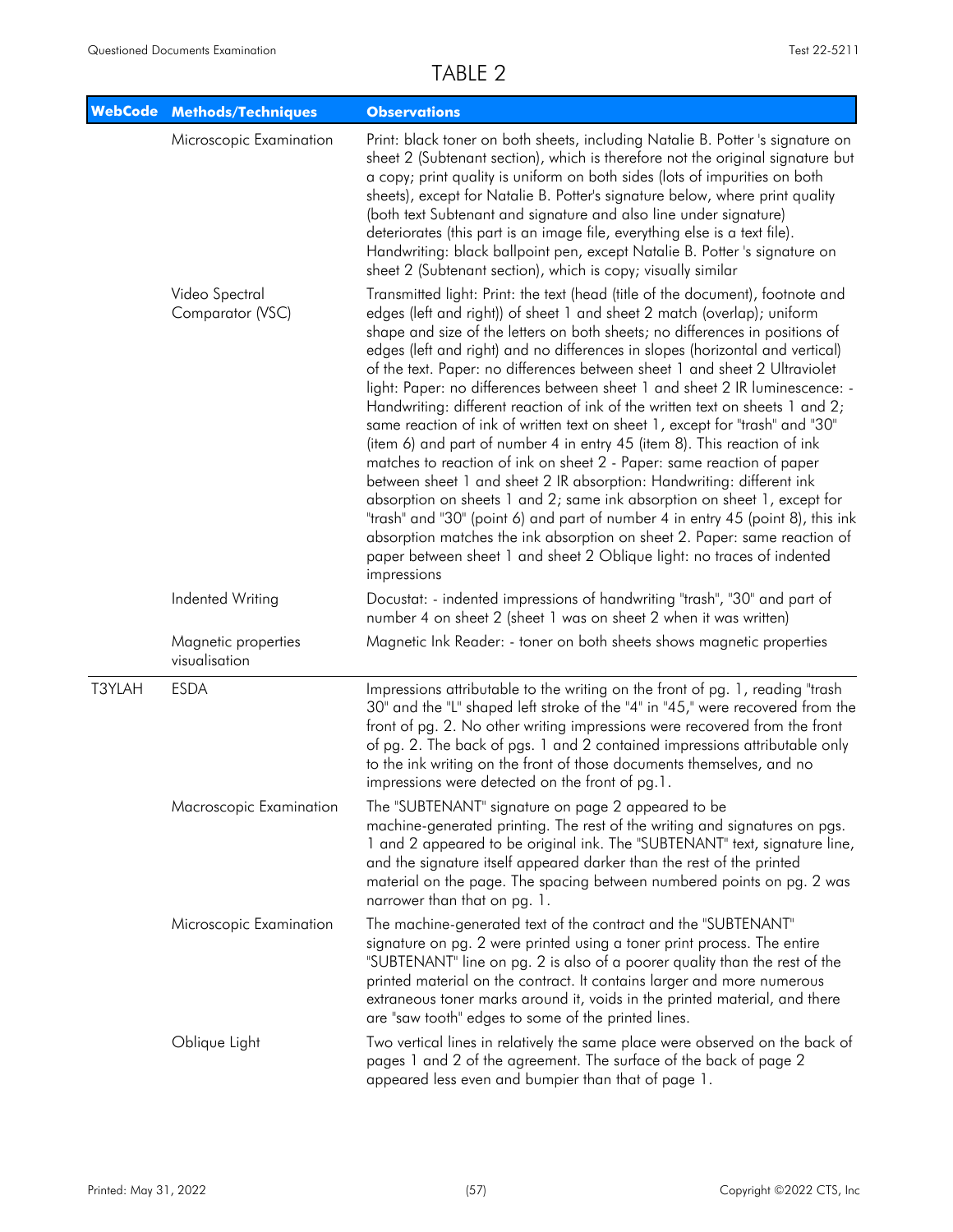| <b>WebCode</b> | <b>Methods/Techniques</b>          | <b>Observations</b>                                                                                                                                                                                                                                                                                                                                                                                                                                                                                                                                                |
|----------------|------------------------------------|--------------------------------------------------------------------------------------------------------------------------------------------------------------------------------------------------------------------------------------------------------------------------------------------------------------------------------------------------------------------------------------------------------------------------------------------------------------------------------------------------------------------------------------------------------------------|
|                | Video Spectral<br>Comparator (VSC) | Alternate light examination revealed differences between the optical<br>properties of the ink used to write the majority of the entries on page 1, and<br>that used to write "trash 30," the left stroke of the "4," and the ink entries on<br>page 2. The ink used to write the entries on page 2 and that used to write<br>"trash 30" and the left stroke of the "4" displayed similar optical properties.<br>No significant differences in the optical properties of the paper were<br>observed.                                                                |
|                | Transmitted Light                  | No difference in the paper used for pages 1 and 2 was observed.                                                                                                                                                                                                                                                                                                                                                                                                                                                                                                    |
|                | Overlays                           | A 1:1 image of page 1 was made to overlay with ESDA lift from the front of<br>page 2. The written entries "trash 30" and the left stroke of the "4"<br>superimposed with the recovered writing impressions.                                                                                                                                                                                                                                                                                                                                                        |
|                | Micrometer                         | No significant differences in the thickness of the pages of the agreement<br>were observed.                                                                                                                                                                                                                                                                                                                                                                                                                                                                        |
|                | Macroscopic/ Microscopic<br>Exam.  | No significant differences in the paper color, corners, or font used were<br>observed between pages 1 and 2.                                                                                                                                                                                                                                                                                                                                                                                                                                                       |
| <b>TEQDVM</b>  | Microscopic Examination            | Signature "Natalie Braxton Potter" on page 2 is made out of toner.<br>Pixelization is also visible in the same area (i.e. signature, signature line<br>and "SUBTENANT".                                                                                                                                                                                                                                                                                                                                                                                            |
|                | Video Spectral<br>Comparator (VSC) | Two different inks were detected: Ink A was used for all the writings present<br>on page 1, with the exception of "trash", "30" and part of the numeral "4" in<br>"45". Ink B was used for all the aforementioned exceptions on page 1, and<br>the date and sublessor signature on page 2.                                                                                                                                                                                                                                                                         |
|                | <b>ESDA</b>                        | All ink B writings present on page 1 were detected as indented writings on<br>page 2.                                                                                                                                                                                                                                                                                                                                                                                                                                                                              |
| <b>THPNQM</b>  | Microscopic Examination            | The questioned agreement (item $Q1$ ) was printed on a laser printer<br>(electrophotography printing process). Signature of Natalie B. Potter on the<br>second page of the agreement was printed as well and it is a computer<br>generated copy. On the first page different ballpoint pen ink colour was<br>observed between the word "trash", number "30", stroke in number "4" and<br>the rest of the written text.                                                                                                                                             |
|                | Video Spectral<br>Comparator (VSC) | Examination of optical properties (IR luminescence and IR absorption)<br>indicate that on the first page of the questioned document (item $Q1$ ) two<br>different ballpoint pen inks were used. The following words were added<br>with another ink: "trash", "30" and the number "15" were changed to "45"<br>by adding a stroke. There isn't any optical differences between the black<br>ballpoint pen ink used to write additional text ("trash", "30" and extra<br>stroke changed "1" to "4") and the black ballpoint pen ink on the second<br>page of the Q1. |
|                | <b>ESDA</b>                        | On the second page of questioned agreement $(Q1)$ indentation were found<br>which are corresponding with handwritten text "trash", "30" and small<br>stoke changing "1" to "4" from the first page of the Q1. No others<br>indentation were found on the second page.                                                                                                                                                                                                                                                                                              |
| <b>TUMZCV</b>  | Visual Examination                 | con instrumento óptico de magnificación de 10x fue posible apreciar<br>diferencias impresivas en la firma de la señora NATTALIE B. POTTER<br>ubicada en el espacio del subarrendador de la página 2, siendo esta<br>impuesta mediante impresión digital lasser y no manualmente mediante la<br>acción de un elemento escritor (bolígrafo) sobre el papel. [Requested<br>translation was not provided by time of report publication.]                                                                                                                               |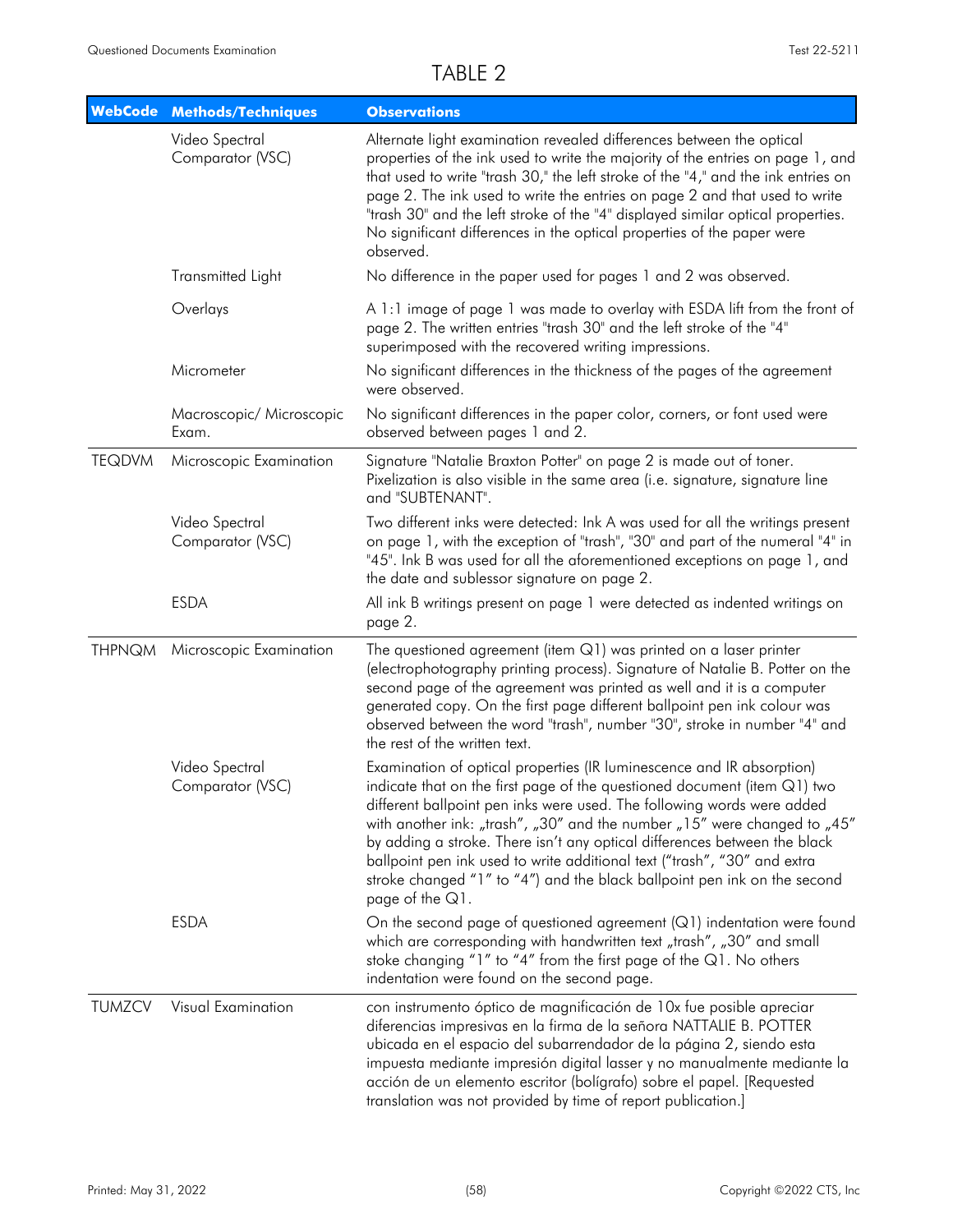| <b>WebCode</b> | <b>Methods/Techniques</b>          | <b>Observations</b>                                                                                                                                                                                                                                                                                                                                                                                                                           |
|----------------|------------------------------------|-----------------------------------------------------------------------------------------------------------------------------------------------------------------------------------------------------------------------------------------------------------------------------------------------------------------------------------------------------------------------------------------------------------------------------------------------|
|                | Macroscopic/ Microscopic<br>Exam.  | Through the use of the microscope, it was possible to identify the external<br>contamination that gave the lasser impression by which the signature of<br>Mrs. NATTALIE B. POTTER was stamped, located in the space of the<br>sub-lessor on page 2.                                                                                                                                                                                           |
|                | Infrared Light                     | in the range of 645 nm, in which light behavior was perceived different<br>from the handwritten completions of the items "trash" and "30" of numeral<br>6. Similarly, the digit "4" of the figure "45" located in numeral 8 of the<br>contract, was the result of the alteration of the initial digit "1".                                                                                                                                    |
| <b>TWTFRE</b>  | Video Spectral<br>Comparator (VSC) | A study of alterations is carried out with the VSC equipment (video spectrum<br>comparator) PJ 633676, with the different types of light: day, transmitted,<br>infrared light with projector 530, 610, 715, 830 and 925, ultraviolet light<br>365, 312, 254 nanometers ; stereoscopic examination with grazing, direct<br>and oblique light.                                                                                                  |
| TZVW7N         | <b>ESDA</b>                        | The original handwritten entries on page 1 did not register as indentations<br>on page 2 except for the word 'trash' the associated entry '30' and the<br>vertical and horizontal strokes forming the left side of the number '4' in<br>section 8 of page 1. (These strokes have the effect of changing the number<br>from $1$ to $4$ ).                                                                                                      |
|                | Video Spectral<br>Comparator (VSC) | Differing responses in IRR and IRL were observed between the majority of<br>the original handwriting on page 1 of the agreement and the following<br>entries: the word 'trash' and associated entry '30'; the vertical and<br>horizontal strokes forming the left side of the number '4' in section 8 of<br>page 1; and the original handwriting and original sublessor signature on<br>page 2.                                               |
|                | Microscopic Examination            | The handwriting and signatures on the two pages of the questioned<br>document are original, with one exception. The Subtenant signature on<br>page 2 of the questioned Sublease Agreement is non-original. This<br>signature, and the printed Subtenant signature field heading and underline<br>are all electrostatically printed and contain evidence of image degradation<br>not seen in other printed content on the questioned document. |
| <b>UKEQKW</b>  | Macroscopic/ Microscopic<br>Exam.  | Page 1 The use of two (2) different black ball point inks observed Ink 1<br>Sections 1, 2, 3, 4, 5, 6 (with exception), and 8 (with exception) lnk 2<br>Section 6 - "trash" and "30" Section 8 - 'l-shaped formation" of Number 4<br>Page 2 Black ball point ink observed Section 11 and Sublessor signature<br>Subtenant signature is toner technology generated                                                                             |
|                | Video Spectral<br>Comparator (VSC) | Page 1 Observations of two (2) different black ball point inks supported<br>Page 2 Observations indicate use of different or third black ball point ink<br>when compared to the inks used on Page 1                                                                                                                                                                                                                                           |
| UPQ4E9         | <b>ESDA</b>                        | Indentations of "trash", "30", and [shape added to "1" to create "4"] were<br>found on page two. [Shape added to "1" to create "4"] is a portion of the<br>hand printed number "4" from section 8 on page one. The source of these<br>indentations is from the hand printing on the first page.                                                                                                                                               |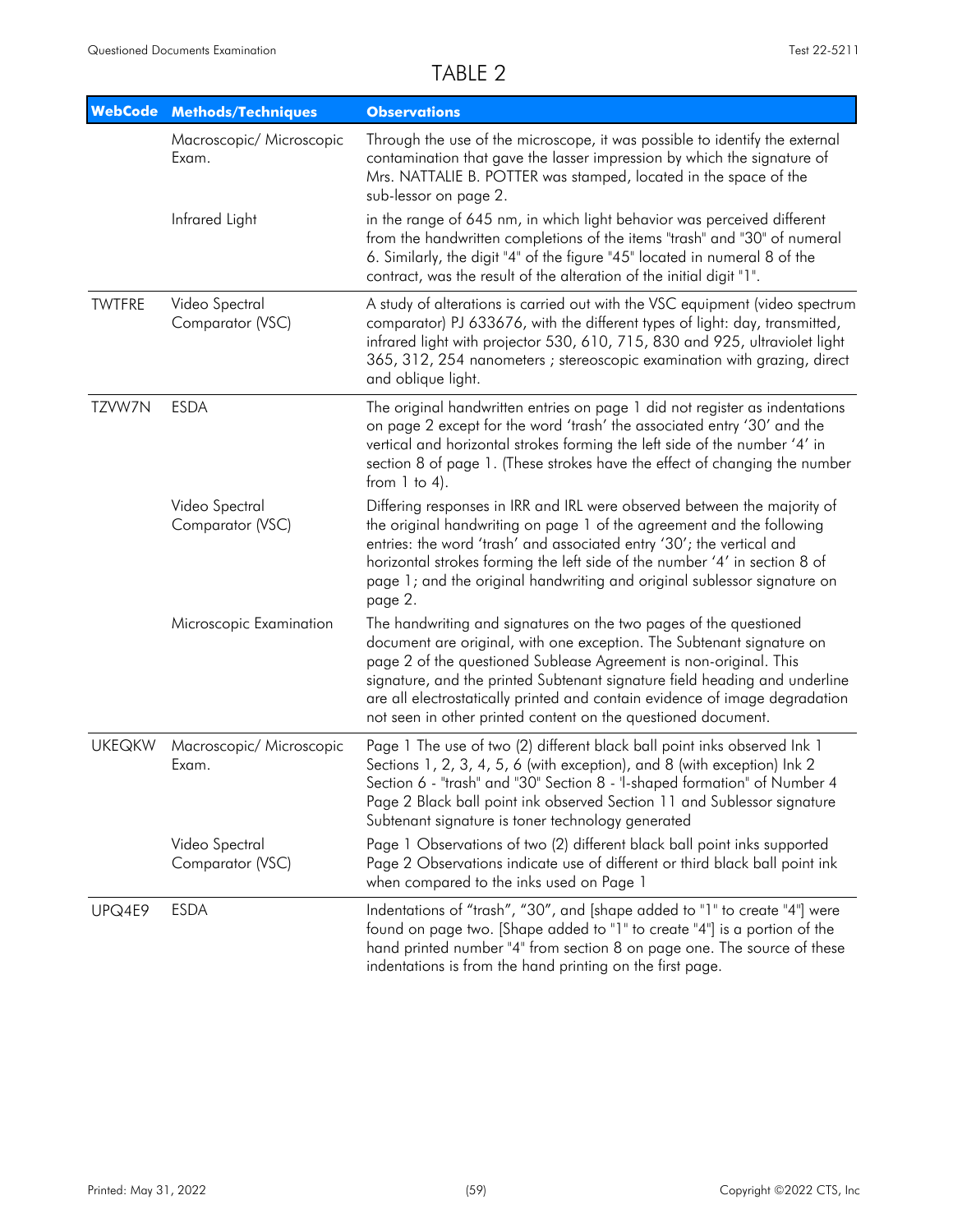|               | <b>WebCode Methods/Techniques</b>  | <b>Observations</b>                                                                                                                                                                                                                                                                                                                                                                                                                                                                                                                                                                                                                                                                                                                                                                                               |
|---------------|------------------------------------|-------------------------------------------------------------------------------------------------------------------------------------------------------------------------------------------------------------------------------------------------------------------------------------------------------------------------------------------------------------------------------------------------------------------------------------------------------------------------------------------------------------------------------------------------------------------------------------------------------------------------------------------------------------------------------------------------------------------------------------------------------------------------------------------------------------------|
|               | Microscopic Examination            | The handwriting "trash", "30", [shape added to "1" to create "4"], which is a<br>portion of the "4", and the handwriting on page two (except "Natalie<br>Braxton-Potter" signature), had different visible ink characteristics than the<br>remaining handwriting on page one. The ink in these areas exhibited more<br>density and a neutral black tone vs. the remaining handwriting which<br>exhibited a reddish tint in the ink. The "Natalie Braxton-Potter" signature on<br>page two was produced with a toner printing process machine. The<br>remaining handwriting on page two were produced with a writing<br>instrument. "SUBTENANT", its baseline, and the "Natallie Braxton-Potter"<br>signature exhibits lower image quality and they are darker than the rest of<br>the toner printing on page two. |
|               | Video Spectral<br>Comparator (VSC) | The handwriting "trash", "30", [shape added to "1" to create "4"] (except<br>"Natalie Braxton-Potter" signature), had different optical ink reactions than<br>the rest of the writing on page one. See notes. Therefore, the hand printing<br>"45" was altered from a "15" and "trash" and "30" were inserted.                                                                                                                                                                                                                                                                                                                                                                                                                                                                                                    |
| <b>UT449F</b> | Macroscopic/ Microscopic<br>Exam.  | different color deposit on page 1 in the third line of point 6 (trash and 30)<br>and at point 8 (was 15 days and changed into 45 days) - the signature on<br>page 2 has been integrated by xerography - no recognizable differences in<br>the deposition characteristics of the toner between page 1 and 2 - traces of<br>reproduction in the subtenant's signature                                                                                                                                                                                                                                                                                                                                                                                                                                               |
|               | Infrared Light                     | compared to the rest of the handwritten entries "trash", "30" and the<br>attached area of digit 4 of "45" are showing a different reaction                                                                                                                                                                                                                                                                                                                                                                                                                                                                                                                                                                                                                                                                        |
|               | Ultraviolet Light                  | no visible differences between both papers                                                                                                                                                                                                                                                                                                                                                                                                                                                                                                                                                                                                                                                                                                                                                                        |
|               | Transmitted Light                  | no differentiable paper structure                                                                                                                                                                                                                                                                                                                                                                                                                                                                                                                                                                                                                                                                                                                                                                                 |
|               | Ruler                              | no differences in paper size                                                                                                                                                                                                                                                                                                                                                                                                                                                                                                                                                                                                                                                                                                                                                                                      |
|               | Micrometer                         | no differences in thickness                                                                                                                                                                                                                                                                                                                                                                                                                                                                                                                                                                                                                                                                                                                                                                                       |
|               | Scales                             | no significant weight deviations                                                                                                                                                                                                                                                                                                                                                                                                                                                                                                                                                                                                                                                                                                                                                                                  |
|               | <b>ESDA</b>                        | "trash", "30" and the attached area of digit 4 of "45" can be seen on page 2<br>as a print-through trace                                                                                                                                                                                                                                                                                                                                                                                                                                                                                                                                                                                                                                                                                                          |
|               | Magnetizability of the toner       | toner on both pages are magnetizable                                                                                                                                                                                                                                                                                                                                                                                                                                                                                                                                                                                                                                                                                                                                                                              |
| UXYX7G        | Macroscopic/ Microscopic<br>Exam.  | The typewritten information appearing on Pgs. 1 and 2 and Subtenant Sig.<br>on Pg. 2 was prepared with an office machine system that utilized dry black<br>toner. The image quality for the printed "SUBTENANT," Natalie<br>Braxton-Porter signature and signature line on page 2 is different than the<br>remainder of the printed information appearing on that page. The printed<br>SUBTENANT information and Natalie Braxton-Potter signature were added<br>to page 2 utilizing some method of cut and paste.                                                                                                                                                                                                                                                                                                 |
|               | Ultraviolet Light                  | Papers consistent                                                                                                                                                                                                                                                                                                                                                                                                                                                                                                                                                                                                                                                                                                                                                                                                 |
|               | Video Spectral<br>Comparator (VSC) | Inks used to prepare the entries of "Trash", "30" and the upper left portion<br>of the "4" in "45" luminesce and absorb IRL differently from the remainder<br>of the writing ink on page 1 and is consistent with the writing ink on page<br>2.                                                                                                                                                                                                                                                                                                                                                                                                                                                                                                                                                                   |
|               | Indented Writing                   | Indented writing appears on the front of page 2 that is consistent with the<br>execution of the entries of "Trash", "30" and the upper left portion of the<br>"4" in "45". No other significant indented writing was noted on pages 1 or<br>2.                                                                                                                                                                                                                                                                                                                                                                                                                                                                                                                                                                    |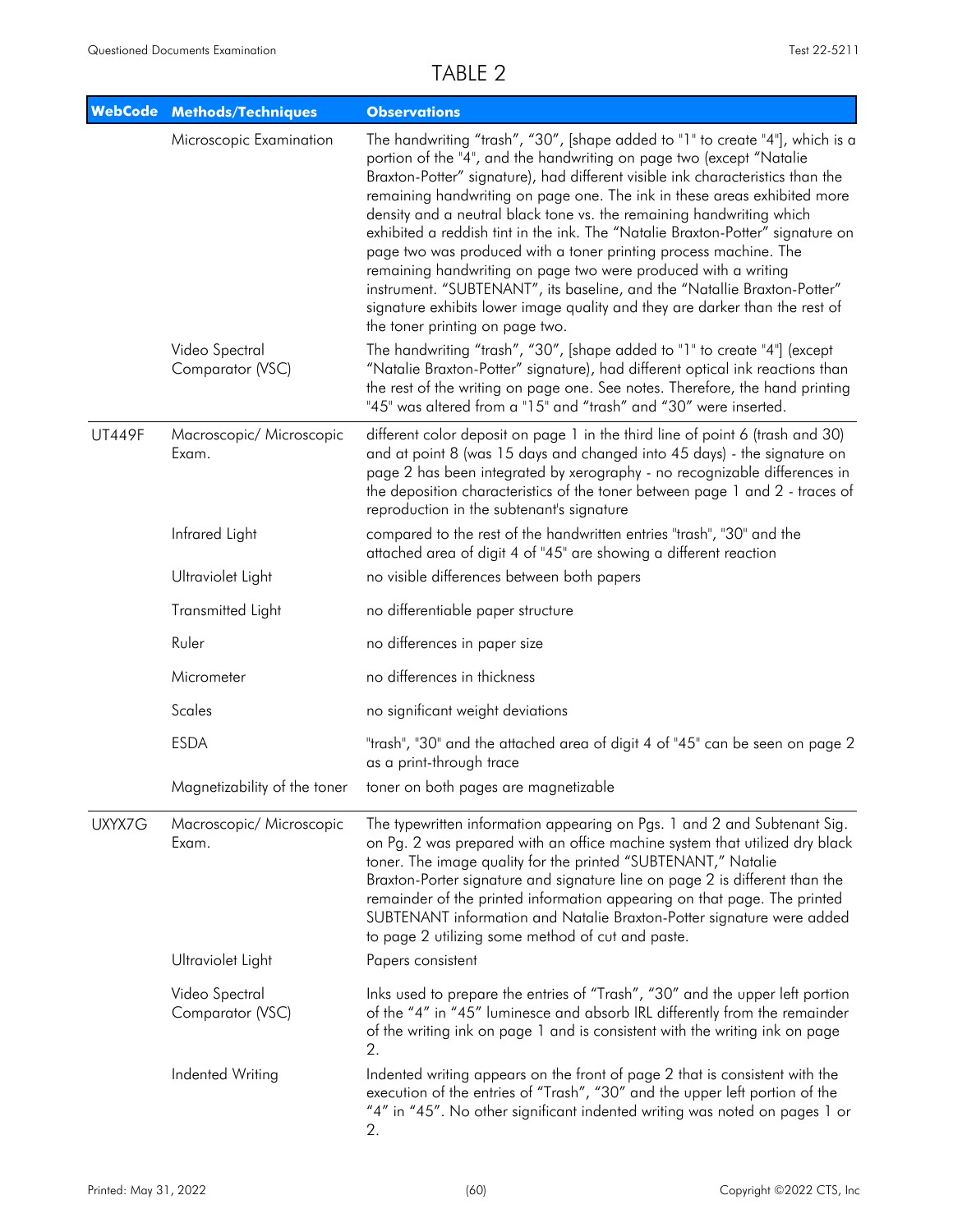| <b>WebCode</b> | <b>Methods/Techniques</b>          | <b>Observations</b>                                                                                                                                                                                                                                                                                                                                                                                                                                                                                                                                  |
|----------------|------------------------------------|------------------------------------------------------------------------------------------------------------------------------------------------------------------------------------------------------------------------------------------------------------------------------------------------------------------------------------------------------------------------------------------------------------------------------------------------------------------------------------------------------------------------------------------------------|
|                | Overlays                           | (Typewriter Grids) No significant alignment issues were found within any of<br>the typewritten information. The lack of apparent alignment issues on page<br>two leads to the greater potential that the Subtenant information and<br>signature were added with a method of electronic cut and paste                                                                                                                                                                                                                                                 |
|                | Thickness                          | Pages 1 and 2 are approximately 0.004" thick.                                                                                                                                                                                                                                                                                                                                                                                                                                                                                                        |
| <b>VB34U8</b>  | Microscopic Examination            | none                                                                                                                                                                                                                                                                                                                                                                                                                                                                                                                                                 |
|                | Video Spectral<br>Comparator (VSC) | none                                                                                                                                                                                                                                                                                                                                                                                                                                                                                                                                                 |
|                | Oblique Light                      | none                                                                                                                                                                                                                                                                                                                                                                                                                                                                                                                                                 |
| W4L3EB         | Macroscopic/ Microscopic<br>Exam.  | Colour and ink morphology differences were observed within the ink on<br>page 1 and between pages 1 and 2. The subtenant signature on page 2<br>consists of toner particles and not ink. The subtenant title and line are<br>poorer print quality than the rest of the printing on pages 1 and 2.                                                                                                                                                                                                                                                    |
|                | Video Spectral<br>Comparator (VSC) | Different infrared absorption/reflectance and luminescence responses were<br>observed within the ink on page 1 ("trash", "30" and the arm of the "4" in<br>"45" had different responses compared to the rest of the ink on page 1),<br>and between the inks on pages 1 and 2.                                                                                                                                                                                                                                                                        |
|                | <b>ESDA</b>                        | Indentations attributable to "trash", "30" and the arm of the "4" in "45" on<br>page 1 were observed on page 2. No indentations of the other handwritten<br>entries from page 1 were observed on page 2.                                                                                                                                                                                                                                                                                                                                             |
| W6TKD7         | <b>ESDA</b>                        | Front of Page 1: Found no significant latent writing impressions Back of<br>Page 1: Latent writing impressions were from its front side Front of Page 2:<br>impressions read "trash", "30", and what appears to be the top part of the<br>"4" excluding the stem that sourced from page 1. The other writing on<br>page 1 did NOT produce latent impressions. Back of Page 2: Impressions<br>from the front of the page, but no impression from the toner signature for<br>"Natalie B. Potter"                                                       |
|                | Video Spectral<br>Comparator (VSC) | Examination was done under the VSC-6000. Inks had different ink<br>properties on page 1 for the following areas: "trash", "30", and the top<br>part of "4" excluding the stem from 45 from the rest of the writing on the<br>page. Page 2 had the same optical ink properties as the areas mentioned<br>previously ("trash", "30", and top part of "4" excluding the stem).                                                                                                                                                                          |
|                | Macroscopic/ Microscopic<br>Exam.  | Inks had different physical properties, appearing darker and thicker for the<br>following areas: Page 1, section 6: "trash" and "30" Page 1, section 8: top<br>part of "4" (excluding the stem) Page 2, section 11 and Sublessor signature<br>The other ink areas had a lighter black/reddish hue and contained more<br>striations. Page 2 has the "Natalie B. Potter" signature produced by toner                                                                                                                                                   |
| WL6L6A         | Macroscopic/ Microscopic<br>Exam.  | A high level visual exam showed that the "Subtenant" signature on Page 2<br>appeared markedly darker than it should be. A stereomicroscopic exam<br>showed that the word "Subtenant" and its associated signature and<br>signature line were produced in black electrophotographic toner instead of<br>pen ink. This indicates that either a physical or digital cut-and-paste process<br>was used to copy and relocate it from an unknown original document, not<br>present, to a progenitor document, also not present, used to produce Page<br>2. |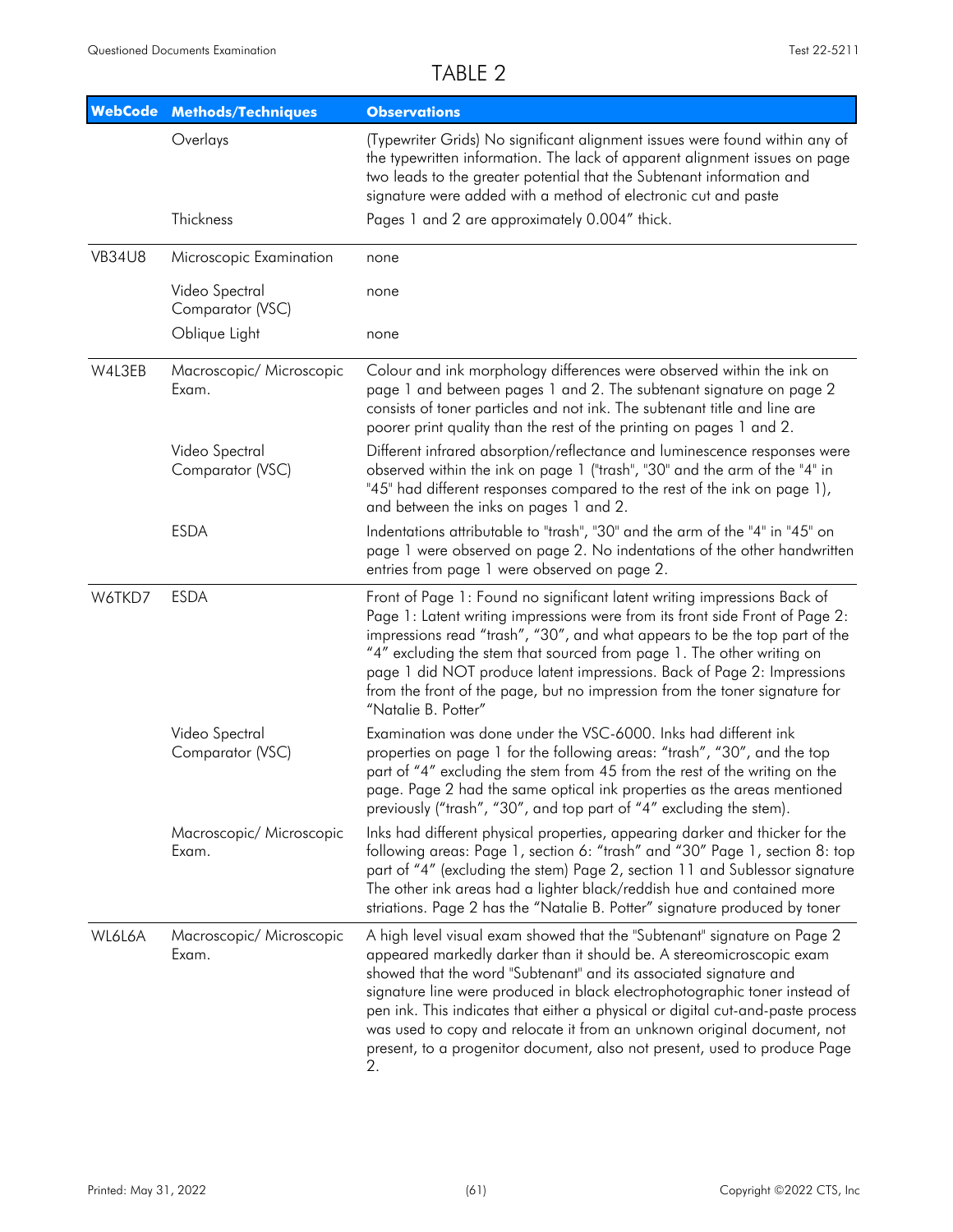| <b>WebCode</b> | <b>Methods/Techniques</b>          | <b>Observations</b>                                                                                                                                                                                                                                                                                                                                                                                                                                                                                                                                                                                                                                                                                                 |  |  |
|----------------|------------------------------------|---------------------------------------------------------------------------------------------------------------------------------------------------------------------------------------------------------------------------------------------------------------------------------------------------------------------------------------------------------------------------------------------------------------------------------------------------------------------------------------------------------------------------------------------------------------------------------------------------------------------------------------------------------------------------------------------------------------------|--|--|
|                | Video Spectral<br>Comparator (VSC) | The "trash 30" portion on page 1, and the leftmost part of the "4" of "45" on<br>the same page, were observed to respond differently from the rest of the<br>handwriting on the same page under a 400-640 nm spot light with a 695<br>nm longpass filter. The bulk of handwriting fluoresced while the<br>aforementioned handwritten portions did not. There was no difference in<br>the response between the two handwritten signatures on Page 1.                                                                                                                                                                                                                                                                 |  |  |
|                | <b>ESDA</b>                        | Latent handwriting impressions of the "trash 30" portion and the leftmost<br>part of the "4" of "45" on Page 1 were observed on Page 2. No other latent<br>handwriting impressions were found. This indicates that these portions were<br>added at a time after the majority of the handwritten text, given that the "4"<br>was changed from a "1".                                                                                                                                                                                                                                                                                                                                                                 |  |  |
|                | Mag-Mouse                          | Magnetic properties were observed within the "Subtenant" handwritten<br>signature portion of Page 2, indicating that it was produced with<br>electrophotographic toner, and consistent with the rest the printed text on<br>the same page.                                                                                                                                                                                                                                                                                                                                                                                                                                                                          |  |  |
|                | Ultraviolet Light                  | There was no difference in response to UV light (365 nm) among the<br>handwritten entries on either page.                                                                                                                                                                                                                                                                                                                                                                                                                                                                                                                                                                                                           |  |  |
|                | Photoshop                          | There was no difference in response to separation by RGB, CMYK, or LAB<br>color channels among the handwritten entries on either page.                                                                                                                                                                                                                                                                                                                                                                                                                                                                                                                                                                              |  |  |
| <b>WMWNRP</b>  | <b>ESDA</b>                        | Both pages of Q1 were processed with ESDA. Inspected each ESDA lift to<br>discern whether any significant indentations could be observed. Although<br>minimal indentations were observed, both documents did not contain a<br>sufficient quantity of observable indentations of any forensic value that<br>could be deciphered or interpreted.                                                                                                                                                                                                                                                                                                                                                                      |  |  |
|                | <b>Handwriting Examination</b>     | Handwriting comparisons were limited due to insufficient exemplar<br>materials.                                                                                                                                                                                                                                                                                                                                                                                                                                                                                                                                                                                                                                     |  |  |
|                | Video Spectral<br>Comparator (VSC) | IR examination revealed the following: Q1 (Page 1): Lines 1-6 and line 8<br>were found to be consistent in terms of IR illumination. However, the entries<br>"trash' and "30" appearing in line 6, and the beginning stroke of the "4" in<br>"45", (originally the number "15") were found to be inconsistent. The optical<br>brightness of both pages 1 and 2 were consistent when subjected to UV<br>florescence. Q1 (Page 2): Lines 9, 11, and the the signature of "Juli Laich"<br>were found to be consistent in terms of IR illumination. Furthermore, these<br>entries were also consistent with the entries "trash' and "30" appearing in<br>line 6, and the beginning stroke of the "4" in "45" on page 1. |  |  |
|                | Microscopic Examination            | Both pages of Q1 were produced by a non-impact printer utilizing laser<br>technology. All wet-ink entries appearing on Q1 (pages 1/2) were<br>produced by a black-ball point writing instrument. The printed entry<br>"SUBTENANT" and the signature "Natalie Braxton-Potter", are both<br>non-original, meaning both were produced by means of a machine copy<br>due to its physical properties when microscopically examined. Additionally,<br>the signature line of "Potter" appearing on page 2, is slightly shorter than<br>the signature line of "Laich", also on page 2.                                                                                                                                      |  |  |
| X7LHX7         | Macroscopic/ Microscopic<br>Exam.  | The handwritten entries on Exhibits $Q1(1)$ a and $Q1(2)$ a were produced with<br>black ball point ink with the exception of the "Natalie Broxton-Porter"<br>Sublessor signature on Exhibit Q1(2)a. The "Natalie Broxton-Porter"<br>Sublessor signature on Exhibit Q1(2)a was produced with toner printing<br>technology.                                                                                                                                                                                                                                                                                                                                                                                           |  |  |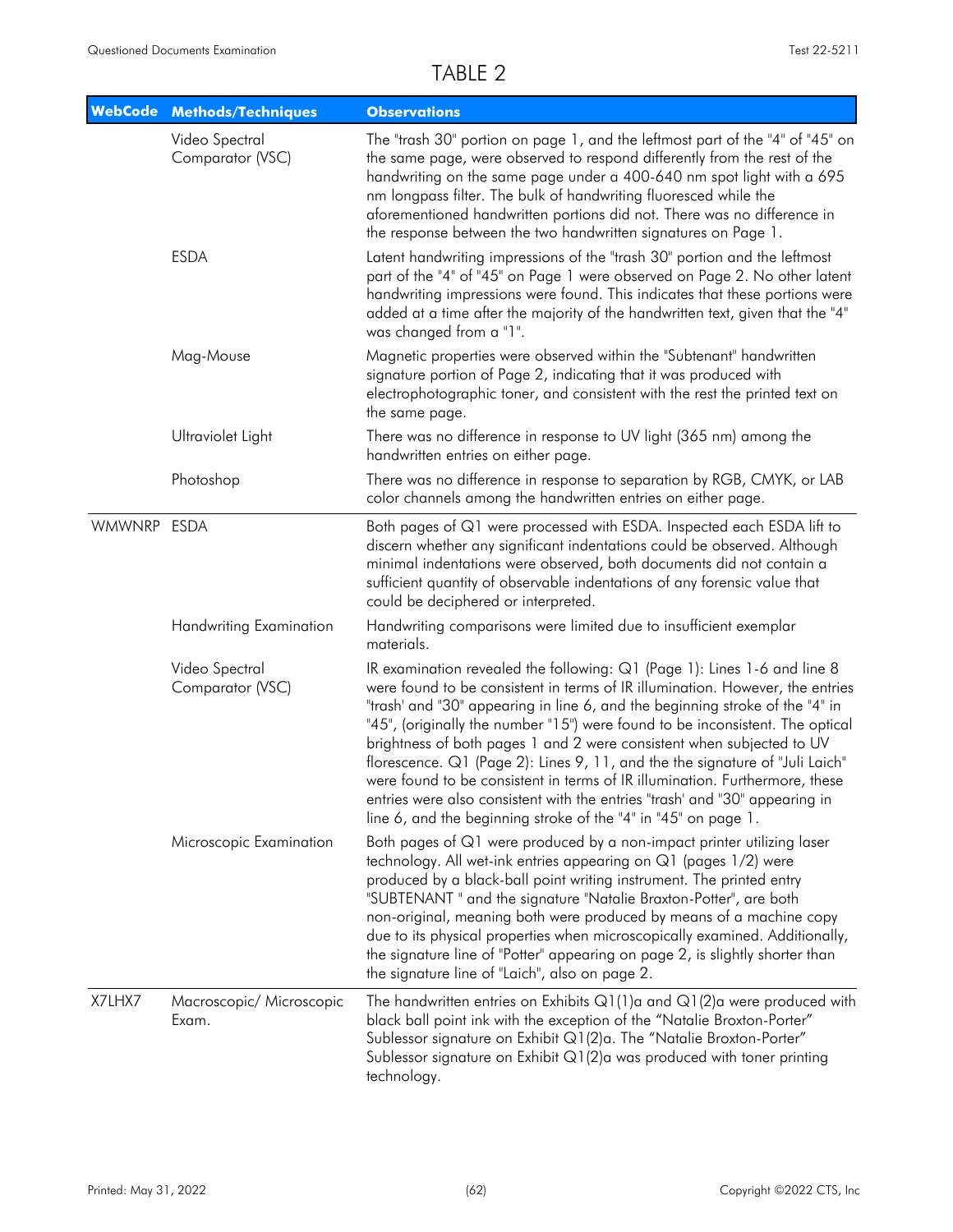| <b>WebCode</b> | <b>Methods/Techniques</b>                           | <b>Observations</b>                                                                                                                                                                                                                                                                                                                                                                                                                                                                                                                                                                                                                                                                                                                                                                                                                                                                                                                                                                                         |
|----------------|-----------------------------------------------------|-------------------------------------------------------------------------------------------------------------------------------------------------------------------------------------------------------------------------------------------------------------------------------------------------------------------------------------------------------------------------------------------------------------------------------------------------------------------------------------------------------------------------------------------------------------------------------------------------------------------------------------------------------------------------------------------------------------------------------------------------------------------------------------------------------------------------------------------------------------------------------------------------------------------------------------------------------------------------------------------------------------|
|                | Video Spectral<br>Comparator (VSC)                  | Ink differences were observed within the inked handwritten entries on<br>Exhibits Q1(1)a and Q1(2)a and are described as follows: "trash" and<br>"30" in Section 6 were produced with different inks from the remaining<br>inked handwritten entries on Exhibit Q1(1)a. At least two inks were used in<br>the production of the handwritten inked "4" entry in the inked handwritten<br>"45" entry in Section 8. The original inked entry appears to be "15" which<br>was altered to "45" with a different ink. The inked handwritten entries on<br>Exhibit Q1(2)a were different from the inked handwritten entries on Exhibit<br>Q1(1)a, with the exception of "trash" and "30" in Section 6 and the altered<br>portion of "4" in "45" in Section 8. The "trash" and "30" inked handwritten<br>entries in Section 6 and the altered portion of the "45" in Section 8 on<br>Exhibit $Q1(1)$ a and the inked handwritten entries on Exhibit $Q1(2)$ a, were<br>indistinguishable at this level of analysis. |
|                | Indented Writing                                    | Side-lighting and Electrostatic Detection Apparatus (ESDA) examinations<br>were conducted on Exhibits $Q1(1)(a)$ , $Q1(1)b$ , $Q1(2)a$ and $Q1(2)b$ .<br>Indented machine-created impressions were observed on Exhibits $Q1(1)a$ ,<br>$Q1(1)b$ , $Q1(2)a$ and $Q1(2)b$ . Indented handwriting impressions were<br>observed on Exhibits Q1(1)b, Q1(2)a, and Q1(2)b. No further indented<br>impressions were observed on Exhibit $Q1(1)a$ . The indented handwriting<br>impressions observed on Exhibits $Q1(2)$ a were sourced to the "trash", "30"<br>and altered portion of the "4" in the "45" entry on Exhibit $Q1(1)a$ , however<br>no other indented handwriting impressions were observed on Exhibit<br>Q1(2)a. The results of the side-lighting examination were preserved<br>digitally. Indentation lifts were created to preserve the results of the ESDA<br>examination.                                                                                                                          |
|                | Visual Examination                                  | Visual examinations of Exhibits Q1(1)a, Q1(2)a, Q1(1)b and Q1(2)b were<br>conducted.                                                                                                                                                                                                                                                                                                                                                                                                                                                                                                                                                                                                                                                                                                                                                                                                                                                                                                                        |
|                | Preservation and digital<br>processing              | Exhibits $Q1(1)$ (a and b), $Q1(2)$ (a and b) were digitally preserved. The<br>original ESDA indentation lifts and alternate light source images were<br>digitally preserved and processed.                                                                                                                                                                                                                                                                                                                                                                                                                                                                                                                                                                                                                                                                                                                                                                                                                 |
| X8GZY8         | Microscopic Examination                             | The printed text on each page was produced by a laser printer using black<br>toner. On the first page the handwritten entries were made with black<br>ballpoint pens. On the second page the subtenant's signature is not<br>genuine, a copy of the signature was made using a laser printer.                                                                                                                                                                                                                                                                                                                                                                                                                                                                                                                                                                                                                                                                                                               |
|                | Video Spectral<br>Comparator (VSC)                  | Based on the significantly different hue and optical behavior (IR absorption<br>properties) of the inks the following were concluded: In part 6, the third line<br>was not written with the same ballpoint pen as the first two. In part 8, the<br>deadline for repaying the deposit was changed from 15 days to 45 days.<br>Two different ballpoint pens were used on the first and second pages to<br>write the sublessor's signatures.                                                                                                                                                                                                                                                                                                                                                                                                                                                                                                                                                                   |
|                | FTIR (Fourier transformed<br>infrared spectroscopy) | There is no difference between the chemical composition of printed text on<br>page 1 and page 2 based on infrared spectra. Based on different infrared<br>spectra of the ballpoint inks the following were concluded: In part 6, the<br>third line was not written with the same ballpoint pen as the first two. In part<br>8, the deadline for repaying the deposit was changed from 15 days to 45<br>days. Two different ballpoint pens were used on the first and second pages<br>to write the sublessor's signatures.                                                                                                                                                                                                                                                                                                                                                                                                                                                                                   |
| X9VCVQ         | Visual Examination                                  | A total visualization of the document is made, it is observed that the<br>signature of Mrs. Natalie B. Potter that is on page two is not original but<br>digital                                                                                                                                                                                                                                                                                                                                                                                                                                                                                                                                                                                                                                                                                                                                                                                                                                            |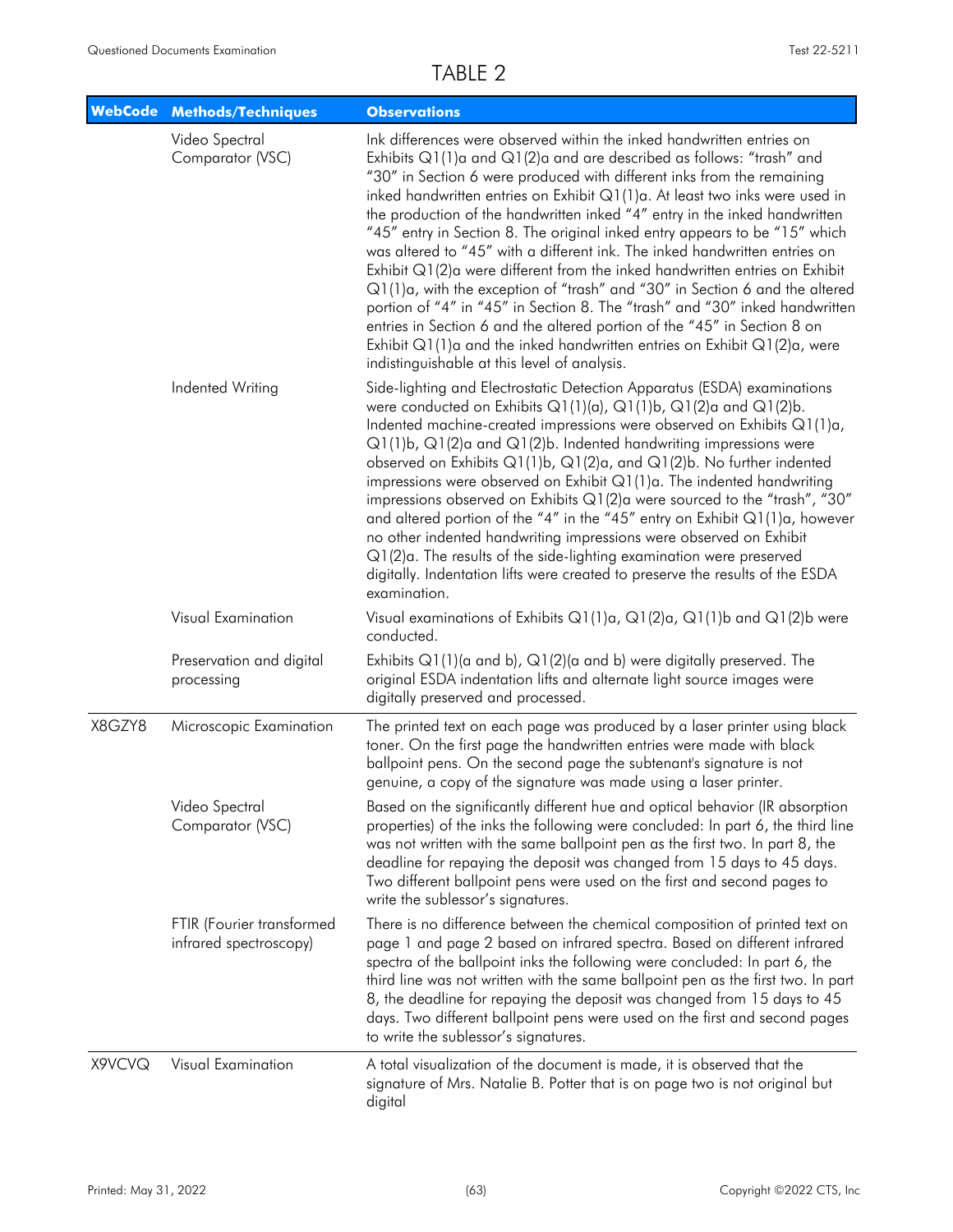|               | <b>WebCode Methods/Techniques</b>  | <b>Observations</b>                                                                                                                                                                                                                                                                                                                                                                                                                                                                                                                                                                                                                                                                                                                                                                                                                                                                               |
|---------------|------------------------------------|---------------------------------------------------------------------------------------------------------------------------------------------------------------------------------------------------------------------------------------------------------------------------------------------------------------------------------------------------------------------------------------------------------------------------------------------------------------------------------------------------------------------------------------------------------------------------------------------------------------------------------------------------------------------------------------------------------------------------------------------------------------------------------------------------------------------------------------------------------------------------------------------------|
|               | Magnification                      | When using the magnifying glass, it was appreciated that the strokes that<br>make up the word TRASH, the number 30 and two strokes of the digit four<br>that make up the days of delivery of the deposit, do not present<br>paragrammatic blanks inside, likewise, it is appreciated that the signature<br>of Mrs. Natalie B. Potter present on the second page is a digital<br>reproduction.                                                                                                                                                                                                                                                                                                                                                                                                                                                                                                     |
|               | Video Spectral<br>Comparator (VSC) | Through the use of the document comparator, the addition of strokes that<br>make up the word TRASH and the value of 30 in point six of the contract<br>was appreciated, since while the rest of the ink that makes up the other<br>graphs stops reacting to infrared light of 645 nm, the traces that make up<br>the word TRASH and the value 30 present a visible reaction. Likewise, the<br>addition of strokes in digit one of the time established for the return of the<br>deposit is observed, making it pass digit one through digit four, which alters<br>the number of days from 15 to 45, presenting the same reaction to the<br>infrared light that was mentioned in the previous paragraph.                                                                                                                                                                                           |
| XLUJMZ        | <b>ESDA</b>                        | The tool marks left by the printer are identical on both pages.                                                                                                                                                                                                                                                                                                                                                                                                                                                                                                                                                                                                                                                                                                                                                                                                                                   |
|               | Video Spectral<br>Comparator (VSC) | Printing techniques: The two pages are printed in laser, mono component<br>toner. On page 2, Ms. Laich's signature is handwritten and Ms. Potter's<br>signature is laser printed, mono component toner, it has been added. Ink<br>differentiation: Page 1, Under infrared (645nm), we observe that a different<br>ink was used for the handwritten notes $:$ $\kappa$ trash30 $\omega$ ing6 and to change<br>« 15 » into « 45 » in §8.                                                                                                                                                                                                                                                                                                                                                                                                                                                            |
| <b>XYZYKB</b> | Microscopic Examination            | Examining pen strokes and Ink for variations.                                                                                                                                                                                                                                                                                                                                                                                                                                                                                                                                                                                                                                                                                                                                                                                                                                                     |
|               | <b>ESDA</b>                        | Examining for Impressions and Indented Writings.                                                                                                                                                                                                                                                                                                                                                                                                                                                                                                                                                                                                                                                                                                                                                                                                                                                  |
|               | Video Spectral<br>Comparator (VSC) | Examining for pen strokes, ink variations, additional entries, also<br>impressions and indented writings.                                                                                                                                                                                                                                                                                                                                                                                                                                                                                                                                                                                                                                                                                                                                                                                         |
| Y2AWMD        | Video Spectral<br>Comparator (VSC) | After careful examination and comparison of original questioned two pages<br>Sublease Agreement between Natalie B. Potter and Juli Laich (Q1) using<br>Video Spectral Comparator (VSC-8000, Software Version 7.2), following<br>observations are noted: a) At least two different kinds of inks/ writing<br>instruments (pens) have been used to write on two pages Questioned<br>Sublease Agreement between Natalie B. Potter and Juli Laich (Q1). b) The<br>handwritten added entries "trash", "30" at serial no. 6, stroke "L" before<br>"1" to convert "15" into "45" at serial no. 8, entries "5th", "May" & "21"<br>at serial no.11 and Signature of Sublessor have been written using different<br>kind of ink/writing instrument (pen) than that used to write the rest of<br>entries. c) Subtenant Signature on 2nd page is non-genuine and has been<br>produced using printing process. |
|               | <b>ESDA</b>                        | After careful processing of original questioned two pages Sublease<br>Agreement between Natalie B. Potter and Juli Laich (Q1) using Electrostatic<br>Detection Apparatus (ESDA2), following observations are noted: a)<br>Indentations corresponding to the added/tampered writing on 1st page<br>were developed on 2nd page. b) Indentations on 2nd page were<br>deciphered as "trash", "30" and "stroke "L".                                                                                                                                                                                                                                                                                                                                                                                                                                                                                    |
| Y2PZCY        | <b>ESDA</b>                        | ESDA examination show no indentations on page 1. On page 2 the ESDA<br>examination show indentations of the text "trash - 30" thereby indicating<br>that this text has been added to page 1 at a different time than the rest of<br>the handwritten text on page 1.                                                                                                                                                                                                                                                                                                                                                                                                                                                                                                                                                                                                                               |
|               | Indented Writing                   | See "ESDA" observations                                                                                                                                                                                                                                                                                                                                                                                                                                                                                                                                                                                                                                                                                                                                                                                                                                                                           |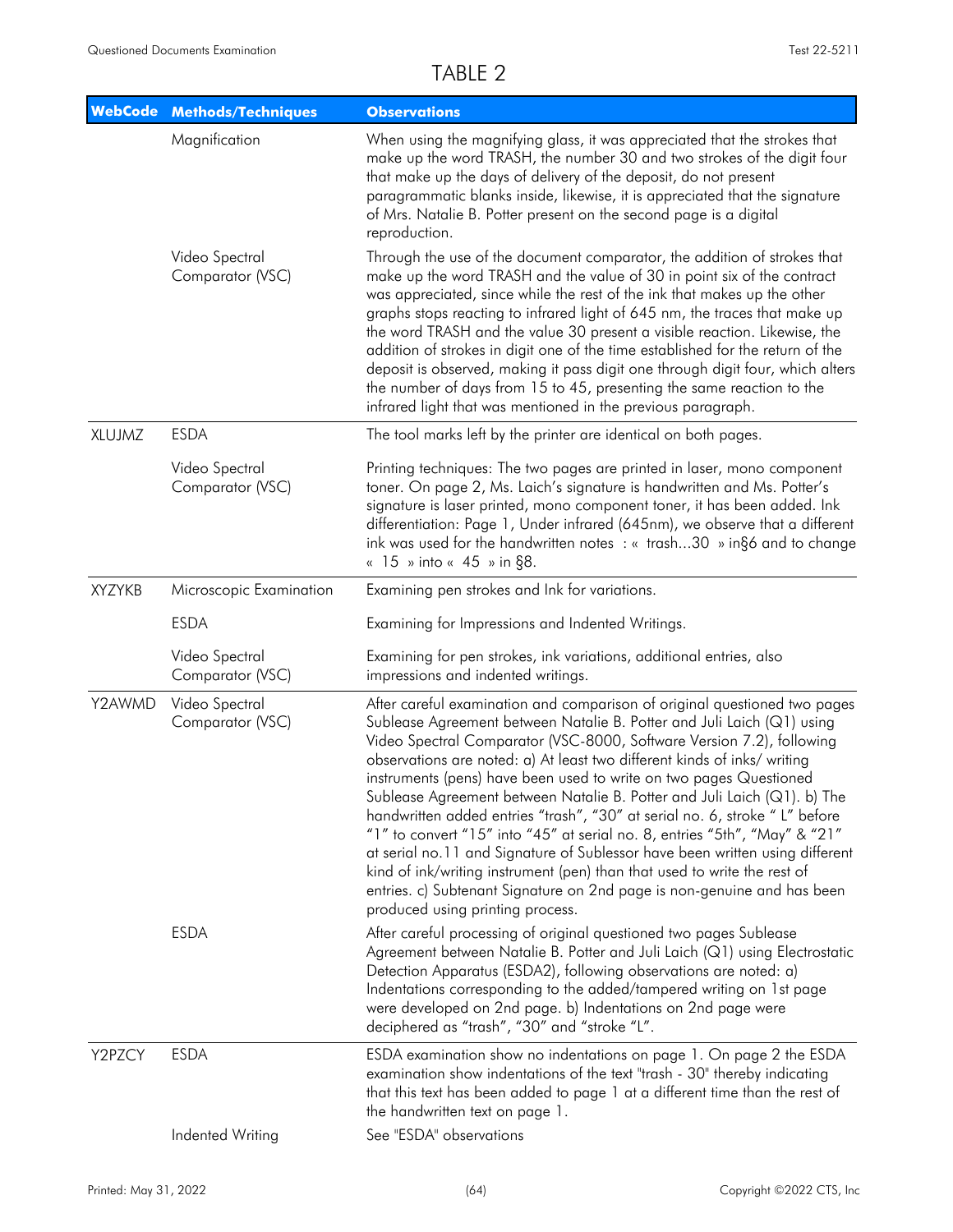| <b>WebCode</b> | <b>Methods/Techniques</b>          | <b>Observations</b>                                                                                                                                                                                                                                                                                                                                                                                                                                                                                                                                                                                                                                                                                                                                                                                                                                                   |
|----------------|------------------------------------|-----------------------------------------------------------------------------------------------------------------------------------------------------------------------------------------------------------------------------------------------------------------------------------------------------------------------------------------------------------------------------------------------------------------------------------------------------------------------------------------------------------------------------------------------------------------------------------------------------------------------------------------------------------------------------------------------------------------------------------------------------------------------------------------------------------------------------------------------------------------------|
|                | Infrared Light                     | IR imaging to record photo-induced luminescence in inks and to<br>differentiate between different inks. This identified the use of different inks<br>and changes made to text on both page 1 and page 2. This examination<br>was performed in the VSC8000 HS.                                                                                                                                                                                                                                                                                                                                                                                                                                                                                                                                                                                                         |
|                | Macroscopic/ Microscopic<br>Exam.  | Microscopy and the use of different angles of light, including transmitted<br>light, to examine if the same printer was used for both page 1 and page 2.<br>Furthermore, microskopic examination to determine whether different<br>writing tools were used to fill in the handwritten part of the pages. The<br>examination showed that this was the case. Furthermore, visual<br>examination showed that on page 2 the signature of one party was<br>handwritten, whereas the signature of the other party was printed in<br>xerograpic black toner.                                                                                                                                                                                                                                                                                                                 |
|                | Magnification                      | See "Macroscopic/Microscopic Examination" observations.                                                                                                                                                                                                                                                                                                                                                                                                                                                                                                                                                                                                                                                                                                                                                                                                               |
|                | Overlays                           | An overlay examination of the signatures of SUBTENANT on page 1 and<br>page 2 show a difference in the pattern of the signature. This examination<br>is, however, not regarded as an actual handwriting examination.<br>Furthermore, an overlay examination using transmitted light in the VSC also<br>shows that the numbering of the two pages in question is not aligned,<br>suggesting a second print-phase for page 2.                                                                                                                                                                                                                                                                                                                                                                                                                                           |
|                | Ultraviolet Light                  | Examination in UV light shows the same substrate reaction from both page<br>1 and page 2, indicating that the substrate of the two pages could be<br>similar.                                                                                                                                                                                                                                                                                                                                                                                                                                                                                                                                                                                                                                                                                                         |
|                | Video Spectral<br>Comparator (VSC) | Visual examination in VSC8000 HS, including the use of oblique light and<br>transmitted light. Furthermore, comparison of absorption spectra to<br>visualize colour differences in the writing ink used on the two pages, which<br>show that at least two different ink colours - and therefore likely also two<br>different pens - were used in the handwritten part of the documents.                                                                                                                                                                                                                                                                                                                                                                                                                                                                               |
|                | Visual Examination                 | All of the mentioned observations carried out by visual examination using<br>different sources of light, magnification and equipment.                                                                                                                                                                                                                                                                                                                                                                                                                                                                                                                                                                                                                                                                                                                                 |
| YANHX3         | Macroscopic/ Microscopic<br>Exam.  | Using the unaided eye and magnification with the stereo microscope, I<br>examined Q1 and Q2: Q1: Computer generated information printed with<br>black toner. Original handwriting and signatures written with black ball<br>point pen Q2: Computer generated information printed with black toner.<br>Original handwriting and signature written with black ball point pen. Toner<br>(black) produced signature (Natalie Potter). No "cut and paste" marks were<br>observed. The print quality of the toner for the entire line of Subtenant and<br>signature is lower and darker than the print quality of the remaining toner<br>printed information. Has a thicker and more disperse toner distribution and<br>stair stepping/digitization of the signature. No fastening marks were<br>observed on either exhibit. No staple holes or fastener/clip indentations. |
|                | Indented Writing                   | Using the Crime-Lite instrument (side lighting), I examined the front and<br>back of Q1 and Q2 for the presence of indented writing. No indented<br>writing was observed. Using the ESDA2 instrument, I examined the front<br>and back of Q1 and Q2 for the presence of indented writing, humidifying<br>the documents for 1 minute each prior to processing. I verified the<br>functionality of the ESDA with a verification test strip each time an item of<br>evidence was processed. Negative results. Repeated the whole process<br>again with negative results.                                                                                                                                                                                                                                                                                                 |
|                | Ultraviolet Light                  | The paper of Q1 and Q2 appear visually similar under UV light.                                                                                                                                                                                                                                                                                                                                                                                                                                                                                                                                                                                                                                                                                                                                                                                                        |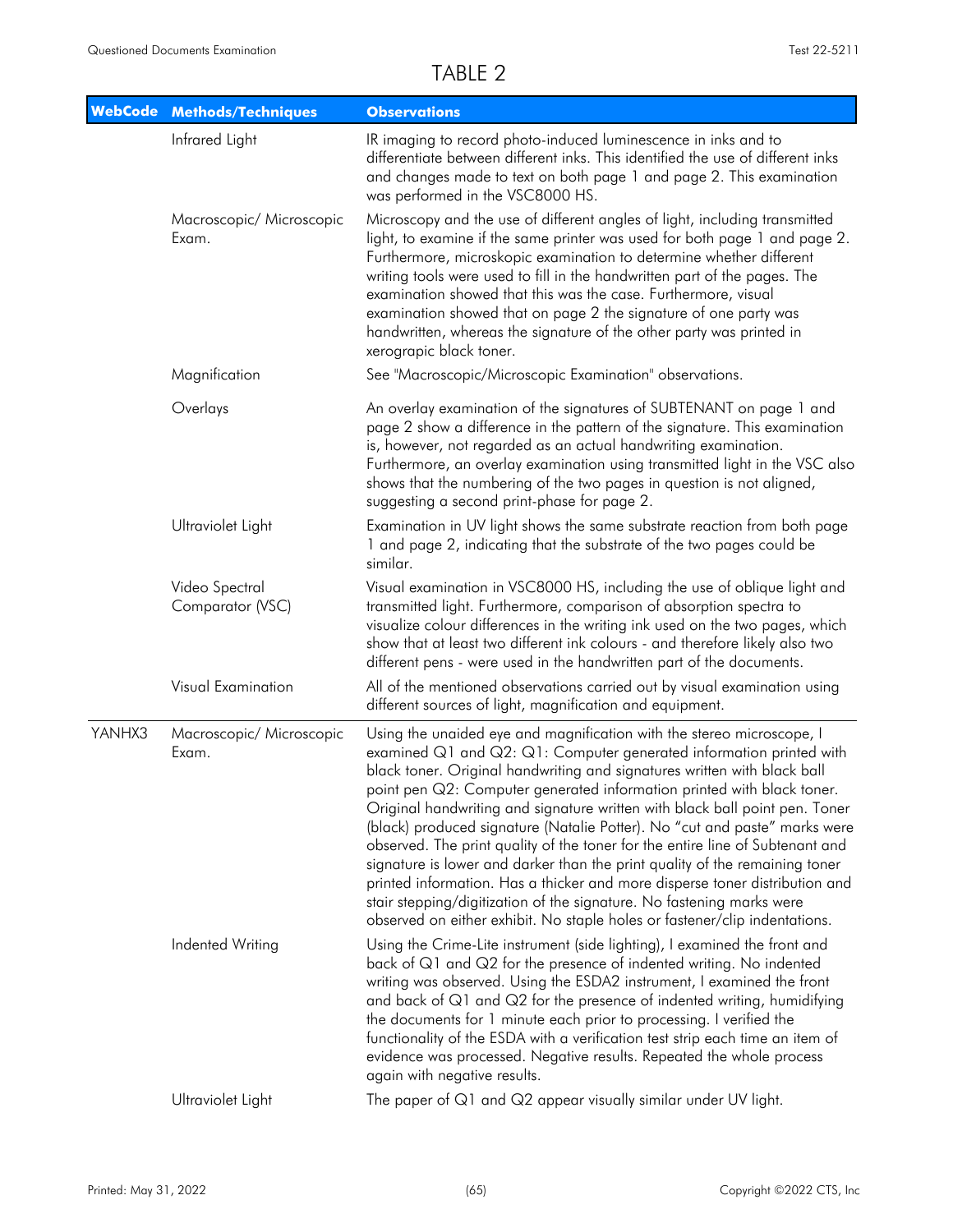|               | WebCode Methods/Techniques         | <b>Observations</b>                                                                                                                                                                                                                                                                                                                                                                                                                                                                                                                                                                                                                                                                      |
|---------------|------------------------------------|------------------------------------------------------------------------------------------------------------------------------------------------------------------------------------------------------------------------------------------------------------------------------------------------------------------------------------------------------------------------------------------------------------------------------------------------------------------------------------------------------------------------------------------------------------------------------------------------------------------------------------------------------------------------------------------|
|               | Ruler                              | Measured both Q1 and Q2 with a ruler. Both Q1 and Q2 measure<br>approx. 8.5x11".                                                                                                                                                                                                                                                                                                                                                                                                                                                                                                                                                                                                         |
|               | Overlays                           | Using a typewriter grid overlay, I examined $Q1$ and $Q2$ for any<br>misalignment. None observed.                                                                                                                                                                                                                                                                                                                                                                                                                                                                                                                                                                                        |
|               | Micrometer                         | Measured both Q1 and Q2 with a micrometer (2 locations each). Both Q1<br>and Q2 measure approx. 0.10mm thickness.                                                                                                                                                                                                                                                                                                                                                                                                                                                                                                                                                                        |
|               | Infrared Light                     | Q1: With IR filters and spot fluorescence, the handwritten words "trash"<br>and "30" and the left arm of "4" in "45" react differently than the other<br>handwritten entries/marks. This is evidence that they were written in a<br>different ink. Q2: With IR filter and spot fluorescence, the handwritten<br>entries react similarly. When I compared the handwritten entries on Q1 and<br>Q2 under IR filters, the words "trash" and "30" and the left bar of "4" in<br>"45" on Q1 reacted similarly to the handwritten entries on Q2 and reacted<br>differently that the other handwriting on Q1 which is evidence that these<br>entries were written with a different ink or inks. |
|               | Transmitted Light                  | The paper of Q1 and Q2 appear visually similar under transmitted light.<br>No watermarks were observed on either.                                                                                                                                                                                                                                                                                                                                                                                                                                                                                                                                                                        |
| <b>YERQUX</b> | <b>ESDA</b>                        | Indented writing which is best read as "trash" and "30" as well as an "L"<br>shape was observed on the second page of the submitted document.                                                                                                                                                                                                                                                                                                                                                                                                                                                                                                                                            |
|               | Video Spectral<br>Comparator (VSC) | Writing inks with two different optical properties were observed.                                                                                                                                                                                                                                                                                                                                                                                                                                                                                                                                                                                                                        |
|               | Macroscopic/ Microscopic<br>Exam.  | The subtenants signature on the second page of the submitted document<br>was toner printed. Also, determined that the signature on the first page and<br>the signature on the second page were not duplicate signatures (no cut and<br>paste).                                                                                                                                                                                                                                                                                                                                                                                                                                           |
|               | Oblique Light                      | No indented writing was observed with oblique lighting.                                                                                                                                                                                                                                                                                                                                                                                                                                                                                                                                                                                                                                  |
|               | Transmitted Light                  | No watermarks were observed on either page with transmitted light.                                                                                                                                                                                                                                                                                                                                                                                                                                                                                                                                                                                                                       |
| YU8RN3        | Visual Examination                 | Step 1: The two pages of item Q1: sublease agreement between Natalie B.<br>Potter and Juli Laich were examined to determine if the document in<br>question is suitable for examination and comparison. We looked for any<br>form of contamination on the document (such as grease stains or<br>chemicals) that would make analysis impossible. Step 2: We looked for any<br>differences in the substrate and the use of a different ink.                                                                                                                                                                                                                                                 |
|               | Microscopic Examination            | The first page of item $Q1$ : sublease agreement was examined for the hand<br>printing ink, and examination of this page showed that the ink had a<br>different shade in the utilities payment and deposit refund days' spaces.                                                                                                                                                                                                                                                                                                                                                                                                                                                          |
|               | Video Spectral<br>Comparator (VSC) | An IR light source was applied to determine if text had been added to the<br>spaces for the utilities payment and deposit refund. The analysis showed<br>that the text in the utilities space: "trash -\$30" was added; and the text "15"<br>was transformed to "45" in the space of the deposit refund days.                                                                                                                                                                                                                                                                                                                                                                            |
| <b>YUL734</b> | <b>ESDA</b>                        | Pressure groove (trash 30) found on page 1, section 6, 6.                                                                                                                                                                                                                                                                                                                                                                                                                                                                                                                                                                                                                                |
|               | Macroscopic Examination            | The printing techniques could be determined under reflected light. The<br>filling-in writing is a ballpoint pen, the pre-printed text is toner-based and<br>the signature on page 2 "Subtenant" was printed using toner. In the grazing<br>light, it was possible to determine that side 2 might be a different carrier<br>material (fiber structure)                                                                                                                                                                                                                                                                                                                                    |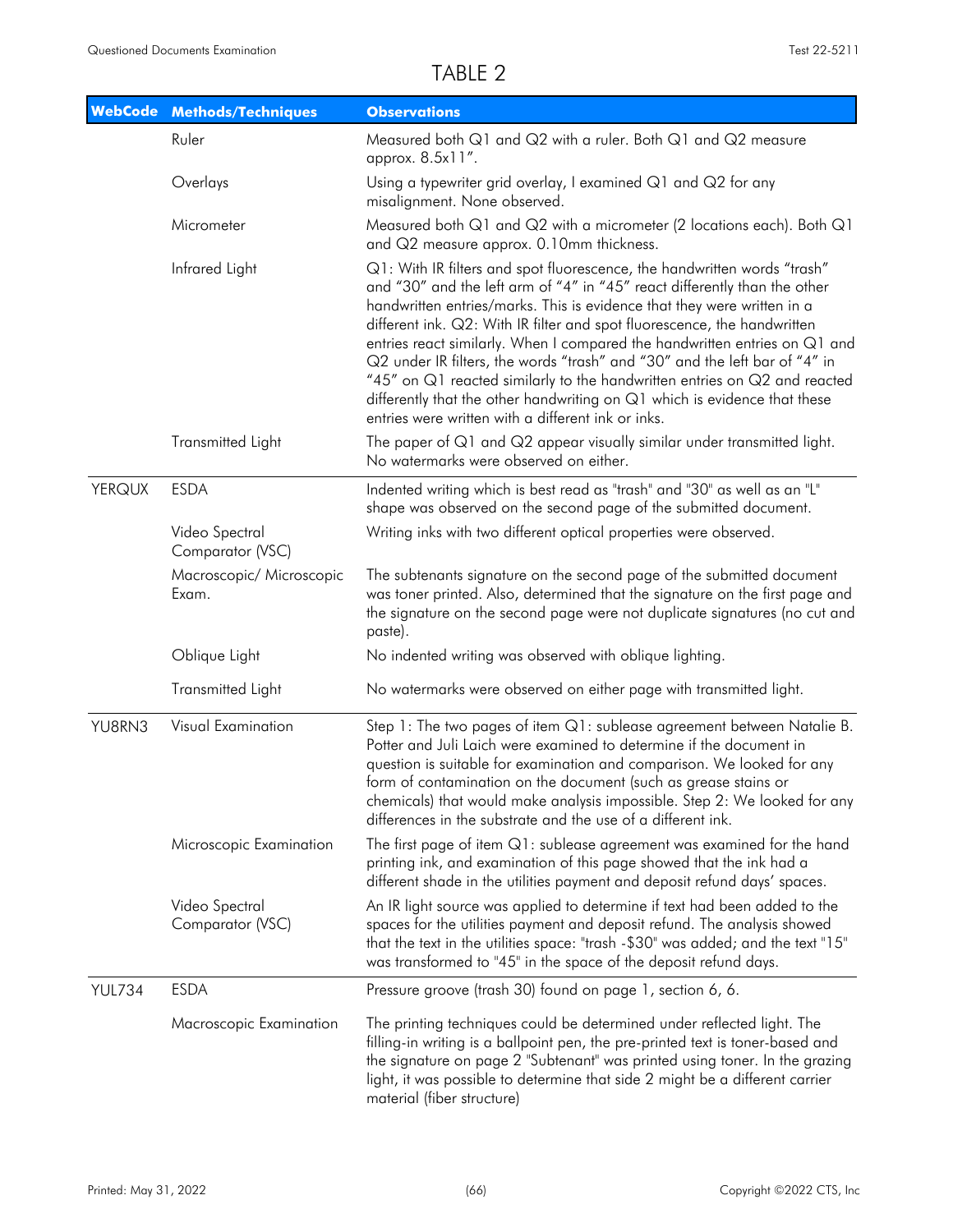| <b>WebCode</b> | <b>Methods/Techniques</b>          | <b>Observations</b>                                                                                                                                                                                                                                                                                                                                          |
|----------------|------------------------------------|--------------------------------------------------------------------------------------------------------------------------------------------------------------------------------------------------------------------------------------------------------------------------------------------------------------------------------------------------------------|
|                | Video Spectral<br>Comparator (VSC) | Under IR it was found that two different writing media were used (trash 30<br>and 45). On page 2, with "Subtenant" and the signature, a slightly different<br>formatting than in the rest of the document could be determined (possibly<br>copied from the original page 2 into a new document).                                                             |
| <b>YZDDKC</b>  | Infrared Light                     | the section 6. [trash \$30] was seen different to other handwrite part it might<br>use diffrent pen                                                                                                                                                                                                                                                          |
|                | Microscopic Examination            | in the end of page2, Susbtenant signature [Natalie B. Potter] wasn't write<br>by pen, it's might by machine printing                                                                                                                                                                                                                                         |
|                | Video Spectral<br>Comparator (VSC) | the section 8. [45] days was seen different to other handwrite part it might<br>use diffrent pen alter [15] to [45]                                                                                                                                                                                                                                          |
| ZF4N2M         | Altheration analysis<br>method     | In this analysis, with the application of I.R. at a wavelength of 750 nm, it<br>was observed that text was added in points 6 and 8 and the signature of<br>Natalie Braxton Porter, in the printing of sheet 2, is digitized.                                                                                                                                 |
|                | Visual Examination                 | The Q1 sublease agreement is made up of 11 terms of which 8 have<br>spaces with writing, no interference was detected that could affect the<br>development of the analysis.                                                                                                                                                                                  |
|                | Macroscopic/ Microscopic<br>Exam.  | It was observed that the sublease agreement is printed on a laser printing<br>system with black toner and the spaces were filled in with a black ink pen.                                                                                                                                                                                                    |
|                | Video Spectral<br>Comparator (VSC) | With the application of I.R. at a wavelength of 750 nm, text addition was<br>observed at points 6 and 8. Natalie Braxton Porter's signature, printed on<br>sheet 2, is digitized                                                                                                                                                                             |
| ZFLRFE         | Infrared Light                     | distinguish between different type of ink                                                                                                                                                                                                                                                                                                                    |
|                | Magnification                      | examination the hand writings and ink on the document                                                                                                                                                                                                                                                                                                        |
|                | Visual Examination                 | examination the writing on the document                                                                                                                                                                                                                                                                                                                      |
| <b>ZKXKNT</b>  | Indented Writing                   | Oblique lighting & EDSA - Indented writing was observed on page 2 of<br>Item 1 (Item Q1), best read as "trash 30", as well as a possible 'L-shaped'<br>stroke in the bottom left corner                                                                                                                                                                      |
|                | Video Spectral<br>Comparator (VSC) | Optical inconsistencies were observed using the VSC8000 when comparing<br>"trash" and "30" in entry 6, the 'L-shaped stroke' in the "4" of entry 8, and<br>the original writing on page 2 of Item 1 (Item Q1) to the remaining original<br>questioned entries on page 1 of Item 1 (Item Q1).                                                                 |
|                | Microscopic Examination            | The 'Natalie B. Potter' signature is non-original and printed with a toner<br>printing process                                                                                                                                                                                                                                                               |
| ZP7DRG         | <b>ESDA</b>                        | Revealed on page 1 and page 2: physical marks on the paper caused by<br>rollers of the printer. Revealed on page 2: only the handwritten mention<br>"trash 30" from page 1.                                                                                                                                                                                  |
|                | Macroscopic Examination            | On page 1: ballpoint pen(s) was used for the handwritten mentions. -<br>others mentions were printed by a laser printer. On page 2: ballpoint<br>pen(s) was used for the handwritten mentions except the subtenant<br>signature that was printed by a laser printer and digitization traces was<br>noticed. Others mentions were printed by a laser printer. |
|                | Video Spectral<br>Comparator (VSC) | On page 1: two kinds of ballpoint inks were used: one composed of<br>pigment ("trash 30" and a part of the number 4 in the eighth part) and the<br>other composed of dye. On page 2: only the ballpoint ink composed of<br>pigment was used.                                                                                                                 |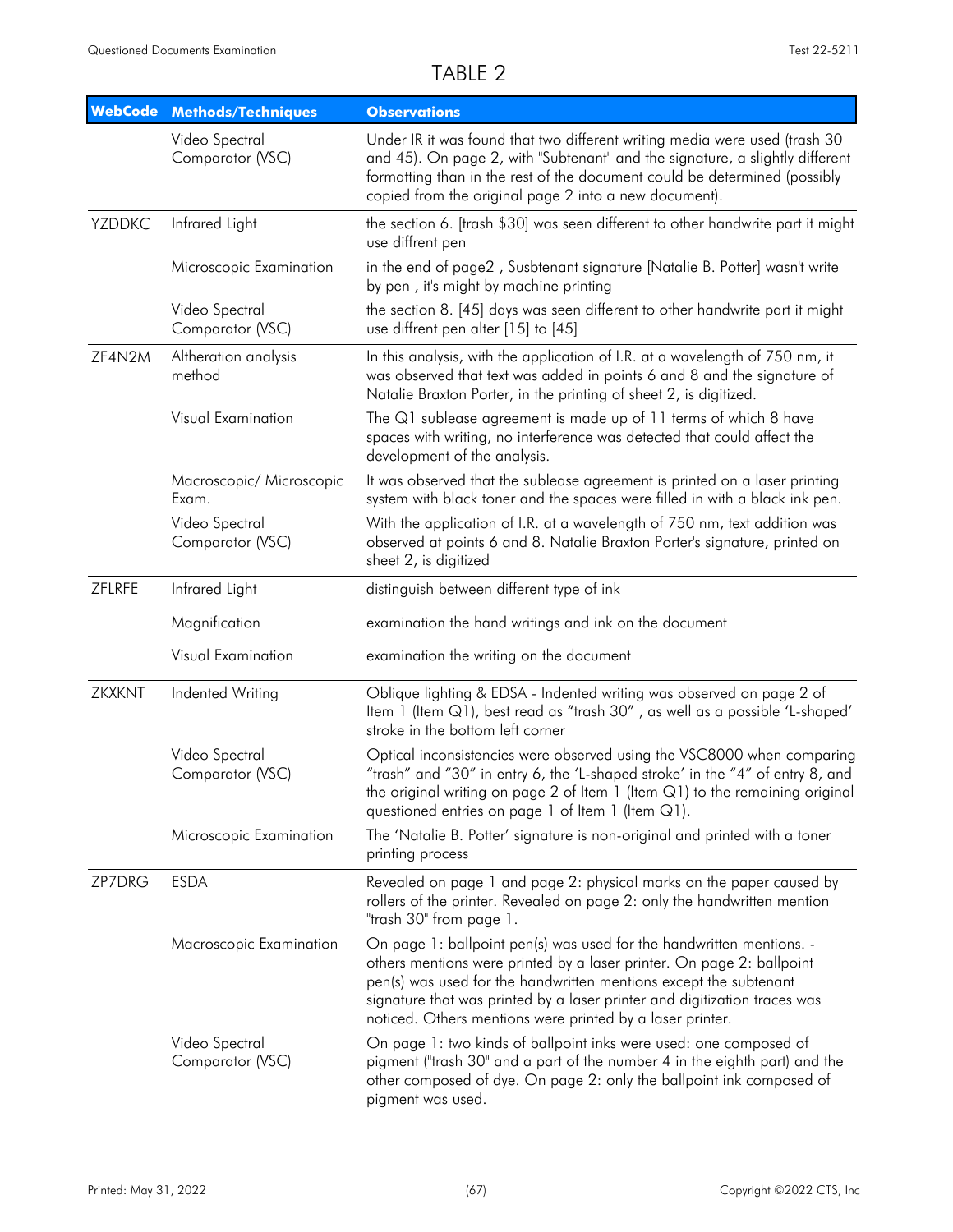| <b>WebCode</b> | <b>Methods/Techniques</b>               | <b>Observations</b>                                                                                                                                                                                                                                                                                                                                                                                                   |
|----------------|-----------------------------------------|-----------------------------------------------------------------------------------------------------------------------------------------------------------------------------------------------------------------------------------------------------------------------------------------------------------------------------------------------------------------------------------------------------------------------|
|                | Chemical analysis (FTIR,<br>Raman, XRF) | optical microscopy observations were confirmed: two kinds of ballpoint inks<br>were used. One kind of toner used on the two pages: composed of<br>magnetite, styrene and acrylate.                                                                                                                                                                                                                                    |
|                | FFT2D                                   | The paper of page 1 is not differentiated from the paper of page 2: wire<br>marks (paper structure) not distinguishable.                                                                                                                                                                                                                                                                                              |
| ZPBFC3         | <b>ESDA</b>                             | The entries "trash", "30" and the arm of the "4" in "45" on Exhibit $Q1(1)a$<br>were observed as indented impressions on Exhibit $Q1(2)a$ .                                                                                                                                                                                                                                                                           |
|                | Macroscopic/ Microscopic<br>Exam.       | The entries "trash", "30" and the arm of the "4" in "45" appear different than<br>the remaining ink on Exhibit $Q1(1)a$ . The Subtenant signature on Exhibit<br>$Q1(2)$ a was produced by toner printing technology.                                                                                                                                                                                                  |
|                | Video Spectral<br>Comparator (VSC)      | Ink differences were observed between the entries "trash", "30" and the arm<br>of the "4" in "45" when compared to the remaining ink on Exhibit $Q1(1)a$ .<br>No ink differences were observed between the entries "trash", "30" and the<br>arm of the "4" in "45" on Exhibit Q1(1)a when compared to the date and<br>Sublessor signature on Exhibit Q1(2)a. No paper differences were<br>observed.                   |
| ZUKBY6         | Macroscopic/ Microscopic<br>Exam.       | Paper stock appears similar. Subtenant signature block including signature<br>on p2 is reproduced. All other pen entries on both pages original. Printing<br>on p2 signature block dissimilar in appearance to remainder of printing on<br>both pages.                                                                                                                                                                |
|                | Video Spectral<br>Comparator (VSC)      | Different reactions suggest at least two different writing inks have been used<br>on the document. The inks that react the same can be grouped as follows:<br>1. The entries "trash" and "30" as well as part of the first numeral in the<br>number "45" on p1, as well as all written entries on p2. 2. All other entries.<br>The first numeral in the number "45" on p1 has been altered from a "1" to a<br>$"4"$ . |
| ZUL7HB         | <b>ESDA</b>                             | No impressed or indented writing of value was observed on the Q-1(1) or<br>Q-1 (2) exhibits.                                                                                                                                                                                                                                                                                                                          |
|                | Video Spectral<br>Comparator (VSC)      | Q-1 (1) - The VSC revealed that the handwritten inked entries "trash", "30"<br>and the initial downward and cross bar stroke on the number 4 within the<br>"45" were all spectrally a different ink compared to all other inked entries<br>within the exhibit. Additionally, the VSC revealed the subtenant signature<br>within the $Q-1$ (2) was produced via a toner based method.                                  |
|                | Microscopic Examination                 | This method revealed within the $Q-1(1)$ exhibit the "trash", "30" and the<br>initial downward stroke and crossbar of the number 4, within the "45"<br>entries appear darker than all other handwritten inked entries. Additionally,<br>the subtenant signature within the $Q-1(2)$ was not produced by a inked<br>handwritten application, but rather via a toner based method.                                      |
|                | Micrometer                              | The thickness of both the $Q-1(1)$ and the $Q-1(2)$ exhibits was approximately<br>0.004 inches.                                                                                                                                                                                                                                                                                                                       |
|                | Ruler                                   | The measurement of both the $Q-1(1)$ and the $Q-1(2)$ exhibits were 21.6<br>cm X 27.9 cm.                                                                                                                                                                                                                                                                                                                             |
|                | Visual Examination                      | This examination visually revealed an anomaly with the subtenant signature<br>on the Q-1 (2) exhibit. The signature to the unaided eye clearly stands out<br>as darker and with a heavier line quality from all other inked entries within<br>the exhibit.                                                                                                                                                            |
| ZVFU27         | Macroscopic/ Microscopic<br>Exam.       | All handwritten inked entries on page 1 are black ball point. The<br>handwritten date and sublessor signature on page 2 are original black ball<br>point. The subtenant signature is not original writing ink and is comprised<br>of toner.                                                                                                                                                                           |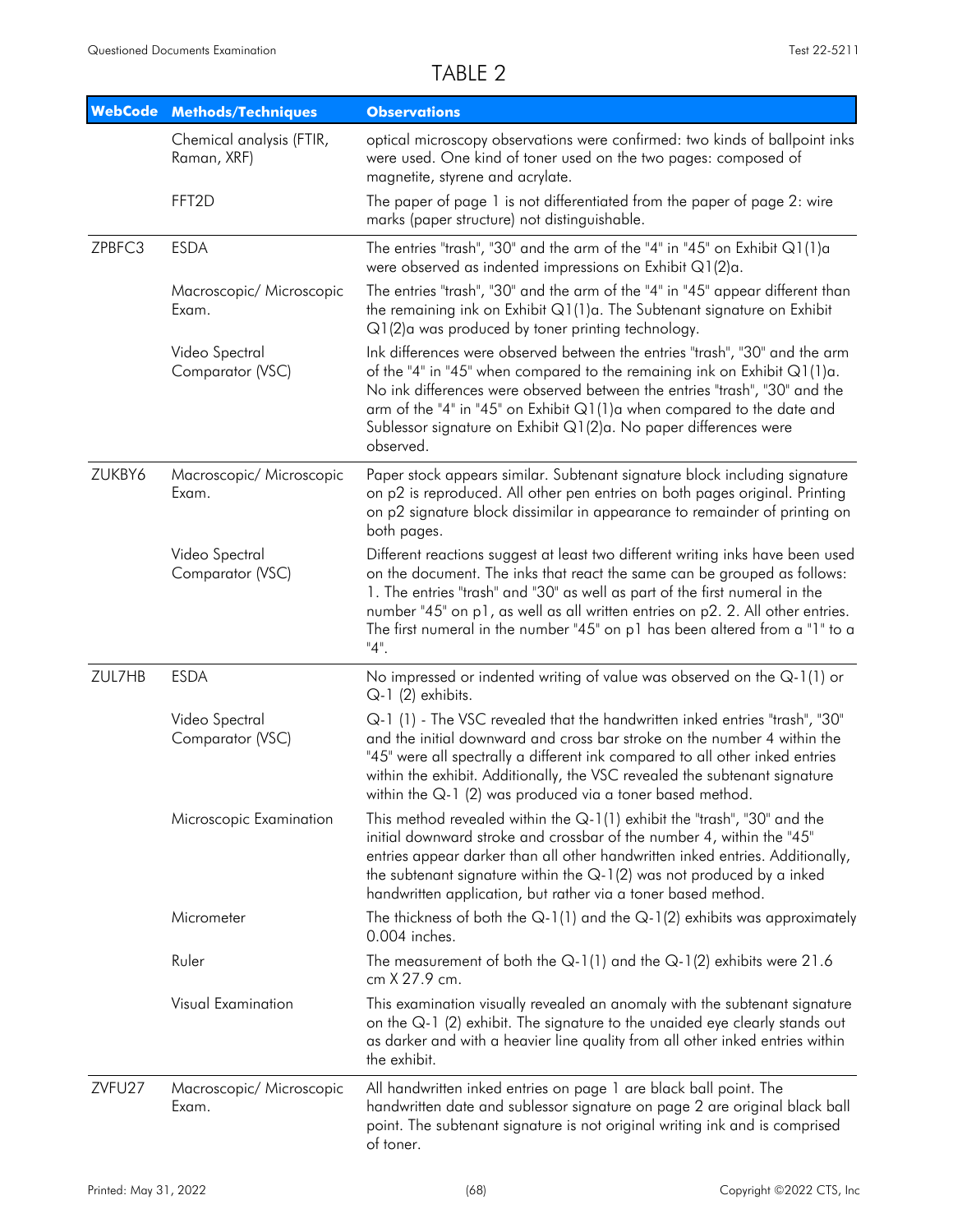|        | <b>WebCode Methods/Techniques</b>  | <b>Observations</b>                                                                                                                                                                                                                                                                                                                |
|--------|------------------------------------|------------------------------------------------------------------------------------------------------------------------------------------------------------------------------------------------------------------------------------------------------------------------------------------------------------------------------------|
|        | Video Spectral<br>Comparator (VSC) | The "trash" and "30" along with a portion of the "4" of "45" on page 1 are in<br>a different ink than the other handwritten entries. The handwritten date and<br>sublessor signature on page 2 are similar to the ink used in the above<br>mentioned entries on page 1. The "45" on page 1 was raised from "15".                   |
|        | Oblique Light                      | No indentations noted on the fronts of pages 1 and 2. Some slight<br>differences in writing pressure noted between the added handwritten entries<br>on page 1 and the other handwritten entries on page 1.                                                                                                                         |
| ZXLHX4 | <b>ESDA</b>                        | Positive results on the second page. The words "Trash" and "30" from page<br>1 appear. No other entries visible.                                                                                                                                                                                                                   |
|        | Video Spectral<br>Comparator (VSC) | Various light and filter selections revealed that "trash" and "30" were written<br>with different ink. The days in section 8 was originally written as a 1 and a<br>different ink was used to change it to a "4". Spectrometer revealed that the<br>same or similar ink was used the additions on page 1 and the ink on page<br>2. |
|        | <b>Visual Examination</b>          | Used grids, no obvious miss-alignment (vertical or horizontal).                                                                                                                                                                                                                                                                    |
|        | Macroscopic/ Microscopic<br>Exam.  | The Subtenant on page 2 is toner and not original ink.                                                                                                                                                                                                                                                                             |

| <b>Response Summary</b>         |  |                         |  |                      | <b>Participants: 172</b> |
|---------------------------------|--|-------------------------|--|----------------------|--------------------------|
|                                 |  | <b>Methods Utilized</b> |  |                      |                          |
| ESDA 91                         |  | Magnification 17        |  | Thickness 3          |                          |
| Handwriting Examination 8       |  | Micrometer 8            |  | Transmitted Light 14 |                          |
| Indented Writing 21             |  | Microscopic Exam 70     |  | UV Light 21          |                          |
| Infrared Light 25               |  | Oblique Light 25        |  | Visual Exam 46       |                          |
| Macroscopic Exam 13             |  | Overlays 11             |  | VSC 149              |                          |
| Macroscopic/Microscopic Exam 56 |  | Ruler 6                 |  |                      |                          |

\*\*Note: Methods listed are the preloaded options for selection via the CTS Portal and do not reflect all answers provided by participants.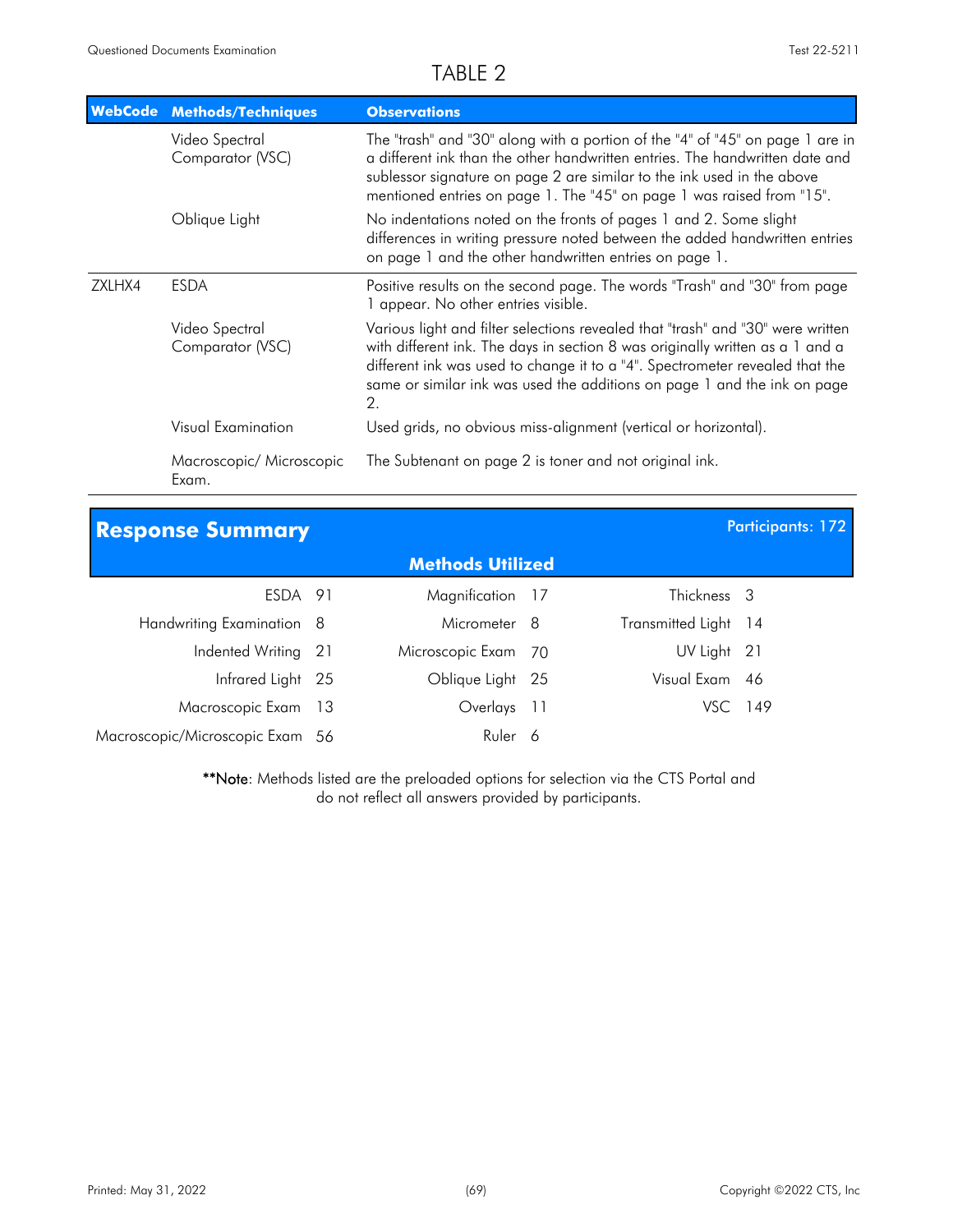# **Conclusions**

| <b>WebCode</b> | <b>Conclusions</b>                                                                                                                                                                                                                                                                                                                                                                                                                                                                                                                                                                                                                                                                                                                                                                                                                                                                                                                                                                                                                                                                                                                                                                                             |
|----------------|----------------------------------------------------------------------------------------------------------------------------------------------------------------------------------------------------------------------------------------------------------------------------------------------------------------------------------------------------------------------------------------------------------------------------------------------------------------------------------------------------------------------------------------------------------------------------------------------------------------------------------------------------------------------------------------------------------------------------------------------------------------------------------------------------------------------------------------------------------------------------------------------------------------------------------------------------------------------------------------------------------------------------------------------------------------------------------------------------------------------------------------------------------------------------------------------------------------|
| 22KPK7         | The results of the examination extremely strongly support that the questioned agreement has been<br>altered (Level $+4$ ).                                                                                                                                                                                                                                                                                                                                                                                                                                                                                                                                                                                                                                                                                                                                                                                                                                                                                                                                                                                                                                                                                     |
| 2CJN96         | The two-page document, item 1, was examined with the following results: 1. The subtenant signature<br>appearing on page 2 of the two-page document, item 1, is a non-original signature and has been<br>generated using a monochrome electrophotographic (laser) printing process. All other signatures<br>appearing on the two-page document, item 1, are executed with a ball point pen. 2. When all of the<br>handwritten entries appearing on page 1 of the two-page document, item 1, were examined under<br>infra-red radiation, the following entries reacted differently indicating a different writing implement was<br>used: (a) The 'trash 30' handwritten entries present on section 6 of page 1. (b) The body of the numeral<br>'4' entry present on section 8 of page 1.3. It is my opinion that the evidence provides support for the<br>proposition that the two-page document, item 1, has been altered in the following ways: (a)<br>Non-contemporaneous addition of the 'trash 30' entry on section 6 of page 1. (b) The original<br>handwritten entry '15' on section 8 of page 1, changed to '45'. (c) Page 2 substitution with the inclusion<br>of a non-original 'SUBTENANT' signature. |
| 32WCR7         | On further examination, I found as follows: 1. The handwritten entries "trash" and "30" on page 1 and<br>"5th", "May" and "21" on page 2 showed different inks from the other handwritten entries on page 1<br>and therefore were added later. 2. The figure "45 days" on page 1 was altered by adding angular<br>stroke at the first digit using different pen. The original entry was "15 days". 3. The subtenant's signature<br>on page 2 was a printed signature. Under the microscopic examination, the images of this questioned<br>signature showed similar characteristics as an electrophotographic printing process. 4. Hence, I am of<br>the opinion that the questioned agreement titled "Sublease Agreement" has been altered.                                                                                                                                                                                                                                                                                                                                                                                                                                                                    |
| 34MFDL         | The document subject to inspection presents alteration in literal 6, in the additive modality of the text<br>"Trash" and "30" The document under inspection presents alteration in literal 8, in the additive modality,<br>where the original text "15" was changed by the current text "45" The document subject to inspection<br>shows alteration(s) in the SUBTENANT zone in the additive modality of the text "signature as of Mrs.<br>Natalie B. Potter on page 2".                                                                                                                                                                                                                                                                                                                                                                                                                                                                                                                                                                                                                                                                                                                                       |
|                |                                                                                                                                                                                                                                                                                                                                                                                                                                                                                                                                                                                                                                                                                                                                                                                                                                                                                                                                                                                                                                                                                                                                                                                                                |

- 3BLXW4 The findings strongly support that item Q1 has been altered.
- The questioned document was examined visually, microscopically, with various light sources, and for indented impressions to determine whether the presented document was altered. It is the opinion of this examiner that the questioned document was altered. This was determined by the presence of: Non-original entries by dry toner deposition in place of an inked signature for the subtenant. Differing inks used in entries consistent with additions to the document that were not part of its original creation. Entry for "30" and "trash" as additions. Entry of "15" being changed to "45". Indentations recovered corresponding to an entry in question but not the other entries purported to have been part of the original contract. 3EZV37
- I have conducted visual, magnified and spectral examinations of both pages of item Q1, along with an examination for latent writing impressions. I have evaluated the evidence observed. Based on the microscopic examination of the 'subtenant' signature on page 2, I conclude that the signature is not an original ink signature and has been printed on the document by black laser printing. Based on the indentations observed on page 2 and the similarities and differences in spectral reactions of the handwritten entries on pages 1 and 2, I conclude that the handwritten entries on page 1 reading "trash 30" were added and the number "15" was altered to read "45" with a different pen and/or at a different time to the rest of the written entries on page one, whilst on top of page 2, and in a similar/same ink as the written entries and 'sublessor' signature on page 2. Based on these findings, it is my opinion that the questioned document has been altered from its original state. 3FXHN3
- The questioned agreement has been altered. This conclusion is based on the following forensic findings: The subtenant signature on page 2 has been printed using toner (electrography) and is therefore not an original signature. The ink that spells the handwritten words "trash", "30" and the upper part of the 3LGF3W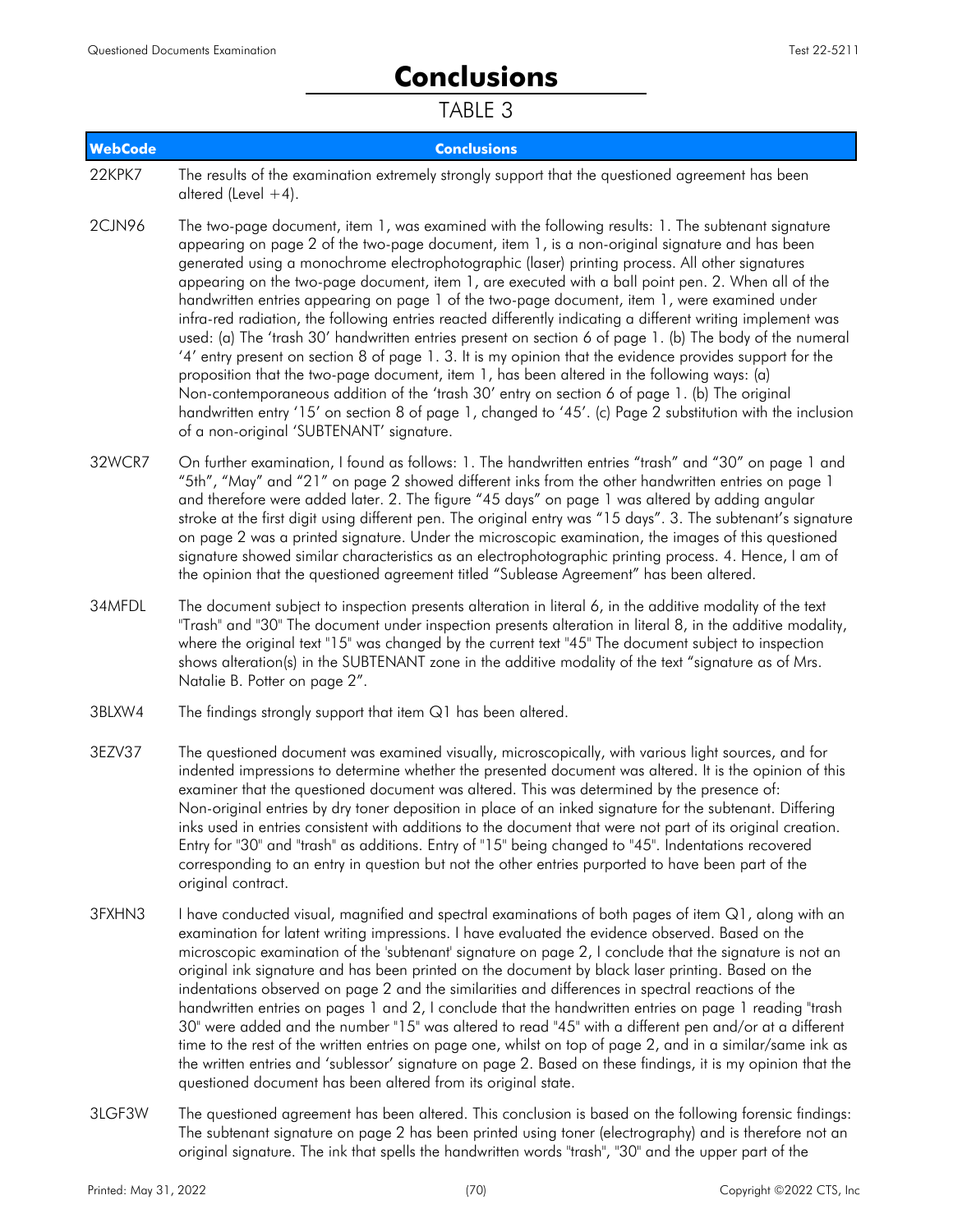#### **WebCode Conclusions**

number 4 on page 1 has different optical properties than the ink used for the additional handwriting on page 1, which suggests that the words "trash", "30" and the upper part of the number 4 have been added using a different pen. Furthermore, the ink that spells the handwritten words "trash", "30" and the upper part of the number 4 on page 1 has similar optical properties as the ink used for the handwriting in section 11 and sublessor's signature on page 2, which suggests that the words "trash", "30" and the upper part of the number 4 on page 1 have been written with the same pen as the handwriting in section 11 and sublessor's signature on page 2 (or different pens containing ink with similar optical properties). The result of the ESDA method applied on page 1 and 2 of the questioned agreement suggests that the words "trash", "30" and the upper part of the number 4 on page 1 have not been written at the same time as the additional writing on page 1, as the indented writing on page 2 matches the words "trash", "30" and the upper part of the number 4 on page 1, and as no indentations deriving from the additional writing on page 1 were detected on page 2. To sum up the results of the forensic findings: The forensic findings suggest that page 1 of the questioned agreement has been altered, as the words "trash", "30" and the upper part of the number 4 have been added (altering the number 1 to the number 4). Furthermore, the forensic findings suggest that page 2 has been substituted.

- The questioned agreement has been altered by: adding handprinting 'trash', '30', remaking 1 into 4 in '45', exchanging second page with printed SUBSTENANT signature and handprinting made by the same type of ballpen as additives and remakes. 3MFEL6
- The document in item Q1 is has been altered. More than one ink pen was used on page one of the sublease agreement. The listed portions of writing were written with a different pen than the rest of the handwritten entries on page one. •the trash line in section 6 •the number of deposit days in section 8 was altered from the number "1" to a "4" using two pens Indented writing was developed on page 2 of the sublease agreement with only the trash line in section 6 and the alteration of the number "1" to a "4" in section 8. None of the other handwritten entries from page one were indented onto page two. The subtenant signature line on page 2 is copy of a signature line from another unknown document. 3W7W3Y
- 43JFQQ The contested agreement HAS BEEN ALTERED
- Submitted questioned Sublease Agreement has been altered, namely: On the page 1, on the last line of the section 8, initial digit "1" has been changed into digit "4". On the page 1, on the 3rd line of the section 6, words "trash" and "30" were written with the different pen than the other words in this section. On the page 2, the subtenant's signature is not made with the writing tool (pen, pencil etc.), it is printed. 48F48X
- Using SWGDOC standards and guidelines for the examination of questioned documents, it is my opinion that the signature in question on pg 2 identified as subtenant can be eliminated as genuine. 49CGUQ
- The questioned agreement has been altered in two ways. The second page does not bear an original signature of Ms Natalie B. Potter (suggesting a page substitution) and the first page bears added entries ("trash" and "30") and altered entries (transformation of the original number "15" into "45"). 4EYWA3
- 1. The lease agreement "SUBLEASE AGREEMENT" Q1, presents three intensities of ink in its genera content. 2. The lease agreement "SUBLEASE AGREEMENT" Q1, presents addition in section 6, third line "trash 30" which present different spectral response. 3. The lease agreement "SUBLEASE AGREEMENT" Q1, presents in section 8, in the area corresponding to days "45", an adition of stroke sby amendment in the unit area "4", which corresponded to a "1" and therefore to a number "15". 4. Ther second sheet of the lease agreement SUBLEASE AGREEMENT" Q1, is added, since its manual writing have different inking to those of the first page. 4FDLT2
- The questioned document has been altered. on page one the word "trash", the amount \$"30" and the partial stroke on the first digit of number "45" present a different behaviour than the rest of the handwritten text of the document, both under the MS and the VSC. - the partial stroke on the fist digit of n<sup>o</sup> "45" is an addition to the document. - On page two both the word "Subtenant" and the "subtenant signature" are an addition to the document, and have been printed with a toner. 4GZZY4
- 4MAJF6 It has been concluded that the questioned Item Q1 i.e. Two-page agreement between Natalie B. Potter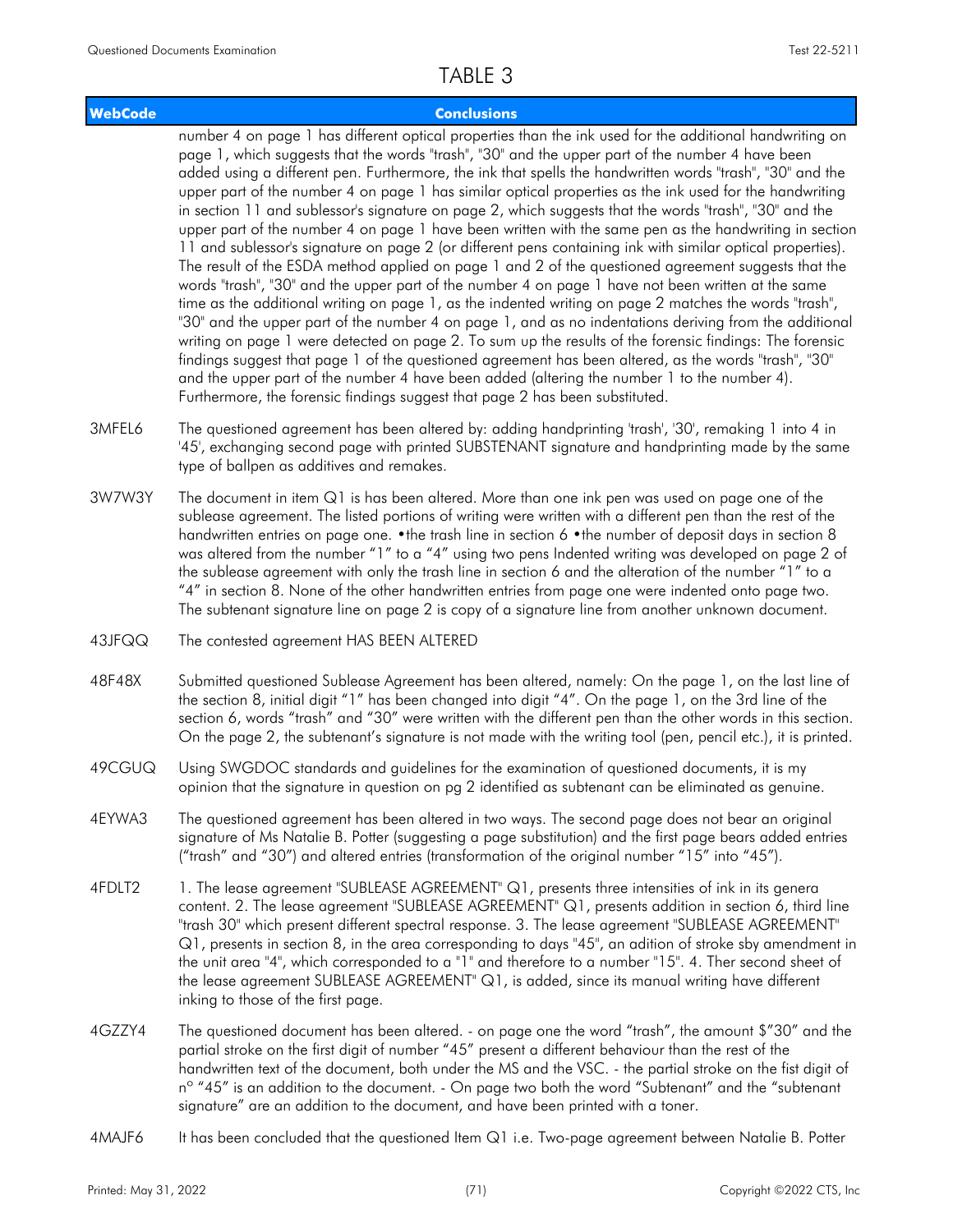| <b>WebCode</b> | <b>Conclusions</b>                                                                                                                                                                                                                                                                                                                                                                                                                                                                                                                                                                                                                                                                                                                                                                                                                                                                                                                                                                                                                                    |
|----------------|-------------------------------------------------------------------------------------------------------------------------------------------------------------------------------------------------------------------------------------------------------------------------------------------------------------------------------------------------------------------------------------------------------------------------------------------------------------------------------------------------------------------------------------------------------------------------------------------------------------------------------------------------------------------------------------------------------------------------------------------------------------------------------------------------------------------------------------------------------------------------------------------------------------------------------------------------------------------------------------------------------------------------------------------------------|
|                | and Judi Laich) was altered.                                                                                                                                                                                                                                                                                                                                                                                                                                                                                                                                                                                                                                                                                                                                                                                                                                                                                                                                                                                                                          |
| 4N2M3J         | The document subject to inspection presents additive alteration in the area of public services with the<br>handwritten texts "trash" and the amount "30" as well as additive alteration in the amendment modality of<br>the first page of the contract, initially the amount "15", converting it into an amount "45", and on the<br>second folio the additive alteration of the signature of "Natalie B. Potter".                                                                                                                                                                                                                                                                                                                                                                                                                                                                                                                                                                                                                                     |
| 4PEAKY         | The document has been added and edited.                                                                                                                                                                                                                                                                                                                                                                                                                                                                                                                                                                                                                                                                                                                                                                                                                                                                                                                                                                                                               |
| <b>4UTUKT</b>  | SOLE.- ITEM Q1.- Sublease agreement between Natalie B. Potter and Juli Laich, issued on May 5, 2021<br>IF IT SHOWS INDICATIONS OF ALTERATION.                                                                                                                                                                                                                                                                                                                                                                                                                                                                                                                                                                                                                                                                                                                                                                                                                                                                                                         |
| 4WC2Q8         | Examination of Item Q1 showed the following: 1). A similar type of paper was used to print pages 1 and<br>2 of Item Q1. 2). A similar black non-ballpoint ink was used to write the entries 'trash' and '30' on page<br>1 and the date and signature of Juli on page 2 but this ink was different from the ink used to write the<br>other entries on page 1 (black ballpoint ink). 3). Unlike on page 1, Natalie's signature on page 2 was a<br>scanned signature. Therefore, this indicates that an original page 2 of the contract has been removed<br>and substituted with a new one. 4). The indentations observed on page 2 showed that the new page 2<br>was underneath page 1 when the entries 'trash'and '30' were written later on page 1. Based on the<br>above findings, in my professional opinion, the examination of Item Q1 revealed there was evidence of<br>alteration which supported the subtenant's claims. Therefore, the questioned sublease agreement (Item<br>Q1) HAS BEEN ALTERED following its completion by the subtenant. |
| 4YMQAJ         | Applying the alteration analysis method, concluded that the sublease contract has been altered by<br>addition.                                                                                                                                                                                                                                                                                                                                                                                                                                                                                                                                                                                                                                                                                                                                                                                                                                                                                                                                        |
| 63J6J8         | The document has been altered by deleting/exchanging and/or inserting details/elements which were<br>not included in the original document.                                                                                                                                                                                                                                                                                                                                                                                                                                                                                                                                                                                                                                                                                                                                                                                                                                                                                                           |
| 63LUN4         | On page 1, point 6, the handwritten entries "trash" and "30" can be differentiated from the entries "gas",<br>"25", "electric" and "50". In point 8, the number of days was altered from "15" to "45". According to the<br>sublessor (Juli Laich) the submitted document is the original agreement. Due to the fact that the signature<br>of the subtenant was produced by means of a toner-based printing system, her statement is not true. The<br>poor printing quality of the whole section "SUBTENANT" (preprint, signature and signature line) indicates<br>that this section has another source and was not part of the original document. The fact that the entries<br>"trash", "30" and the alteration from "15" to "45" could be differentiated from the other entries support<br>our conclusion that this sublease agreement is not in it's original state.                                                                                                                                                                                |
| 676C23         | The following set of competing propositions were considered: H1: The 2 page Sublease agreement was<br>completed in a contiguous manner with no alterations to any information after its initial completion. H2:<br>The 2 page Sublease agreement was altered to change some information after its initial completion The<br>evidence outlined above provides very strong support for proposition H2 over proposition H1.<br>Specifically, the entries 'trash' and '30' appear to have been added. Additionally, a small 'L' shape stroke<br>from a different pen was found on the number '45' in paragraph 8 of page 1, modifying the initial entry<br>of '15'. The evidence supports the belief that a cut and paste process was used for the Subtenant<br>signature of 'Natalie B. Potter' on page 2 of the Sublease agreement (see Additional Comments) The<br>evidence also strongly supports the belief that a complete page substitution was made for page 2 of the<br>original Sublease agreement.                                             |
| 68WFNH         | The agreement was altered, especially the digit "1" from the original figure "15" in numeral 8 on page 1.                                                                                                                                                                                                                                                                                                                                                                                                                                                                                                                                                                                                                                                                                                                                                                                                                                                                                                                                             |
| 69PXD3         | Problem: Whether items Q1a and Q1b bear any alterations to support the claim that the terms of the<br>subtenant lease have been altered or changed. Findings: Indented impression examination (oblique<br>lighting, electrostatic detection device), visual and microscopic examination, ultraviolet and infrared<br>reflective and infrared luminescence examination, comparison and evaluation resulted in the following<br>conclusion: 3.2) There are at least two different black ball point pen inks used to produce the                                                                                                                                                                                                                                                                                                                                                                                                                                                                                                                         |

handwritten entries present on item Q1a at the level of testing conducted on this item. 3.2.1) The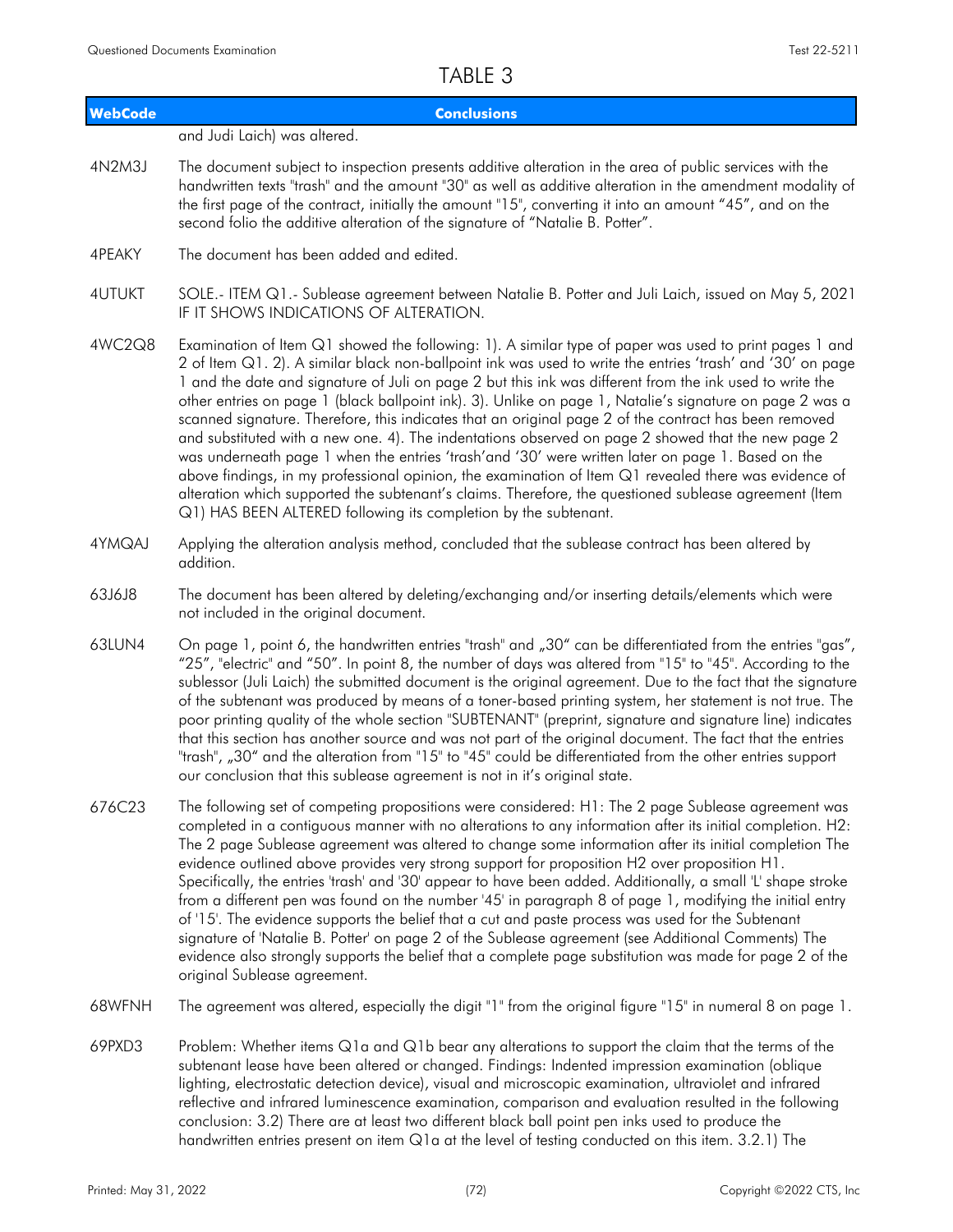### **WebCode Conclusions**

majority of the handwritten inks present on item Q1a show similar visible and infrared reflective characteristics within themselves, with the EXCEPTION of the following entries: "trash", "30" - which are located at paragraph 6 and "L" (shape) - which is located at paragraph 8 Note: The "L" (shape) intersects the vertical "1" in "15" to give the appearance of "45" 3.2.2) The "trash", "30" entries which are located at paragraph 6 and the "L" (shape) - which is located at paragraph 8 show similar visible and infrared reflective characteristics within themselves, which are different from the remaining handwritten inked entries on item Q1a. 3.3.1) Black ball point pen inks was used to produce the handwritten entries present on item Q1b at paragraph 11 (date) and for the SUBLESSOR handwritten signature entry. 3.3.2) The Subtenant signature is comprised of machine copier toner and is not an original "wet-inked" handwritten signature entry. 3.4.1) Item Q1a was examined utilizing oblique lighting and the Electrostatic Detection Apparatus (ESDA) for the possible presence of indented impressions; no impressions of investigative value were found. 3.4.2) Item Q1b was examined utilizing oblique lighting and the Electrostatic Detection Apparatus (ESDA) for the possible presence of indented impressions with positive results. While a copy of the developed ESDA image will be included with this report, the developed impressions consisted of the following: "trash", "30", "L" (shape) - which are located in a similar area of those entries which are found on item Q1a. 3.5) The developed ESDA lifts are labeled as item # 01.01 and are being returned to your agency for safekeeping. Remarks: 1) The above findings are demonstrable through the use of enlarged illustrative charts. If testimony is anticipated, please allow at least three weeks for the necessary chart preparation. 2) Items# 01 and 01.01 are being returned to the submitting agency.

3.1 Alteration by amendment of the first handwritten digit at the beginning of line 4 of item 8. 3.2 Alteration by adding the autographs of the third line (both columns) of item 6. 3.3 Alteration by adding the word "subtenant", the juxtaposed horizontal line and the signature at the bottom of page 2 of 2. 6F9RM2

- 1. Utilizing visual and microscopic examinations, ESDA (Electrostatic Detection Apparatus) and the VSC (Video Spectral Comparator) revealed that the document was altered in the following manner: a. Visual and microscopic examination revealed a reproduced signature on item 1 (Q2). b. ESDA revealed indented impressions of writing from item  $1$  (Q1) being observed on item  $1$  (Q2) revealing possible page substitution. c. The inks on item 1 (Q1) and (Q2) could not have originated from the same source based upon observed optical differences utilizing the VSC. The differences in the optical properties of the inks revealed the possible presence of written insertions on item 1 (Q1). 2. No differences were observed by alternate light source examination. 6LEKGW
- Examinations confirmed pages 1 and 2 of the Questioned agreement were altered. Visual examination of Q page 1 of 2 by microscope and a fiber optic light source, showed section 6. entries "trash" and "30" were written with a black ink that is darker and different from the handwritten ink entries above. Also, side light examination of  $Q$  page 2, revealed indentations consistent with the  $Q1$  page 1 section 6. handwritten entries "trash" and "30". No other indentations were observed on Q pages 1 and 2. Visual examination confirmed that the lower printed text SUBTENANT, signature line, and handwritten "Natalie Brandon-Porter" signature on Q page 2, were printed by a dry toner process; they are thicker and more heavily pixilated than the other texts and lines printed above, plus the handwritten entries above were made with a wet ink writing instrument. These toner-printed text, line and signature, were digitally added to create the printed Q page 2 document; Q page 2 was probably printed prior to the addition of the handwritten "trash" and "3" entries on page 1, since the indentations of these handwritten entries from Q page 1 exist in Q page 2. Hyperspectral examination by a VSC demonstrated entries "trash" and "30" on Q page 1 were written in a different black ink from the black ink(s) of the handwritten entries above. ESDA processing of Q page 2 of 2, revealed indentations consistent with (made by) the handwritten "trash" and "30" visible handwritten entries on Q page 1. No other indentations were observed in Q pages 1 and 2. 6N2Y67
- Physical, visual, and microscopic examinations were conducted on the submitted material that resulted in the following conclusion: It was determined that the Item 1 document has been altered. 6NLFK9
- The lease is altered in the first sheet, more precisely in numeral 6, where they added the text "trash" and "\$30" and in numeral 8 where they added strokes to the first number, where I changed the appearance of 1 for 4, that is, initially it was 15 and was changed to 45. These aspects are observed due to the 6U9D6P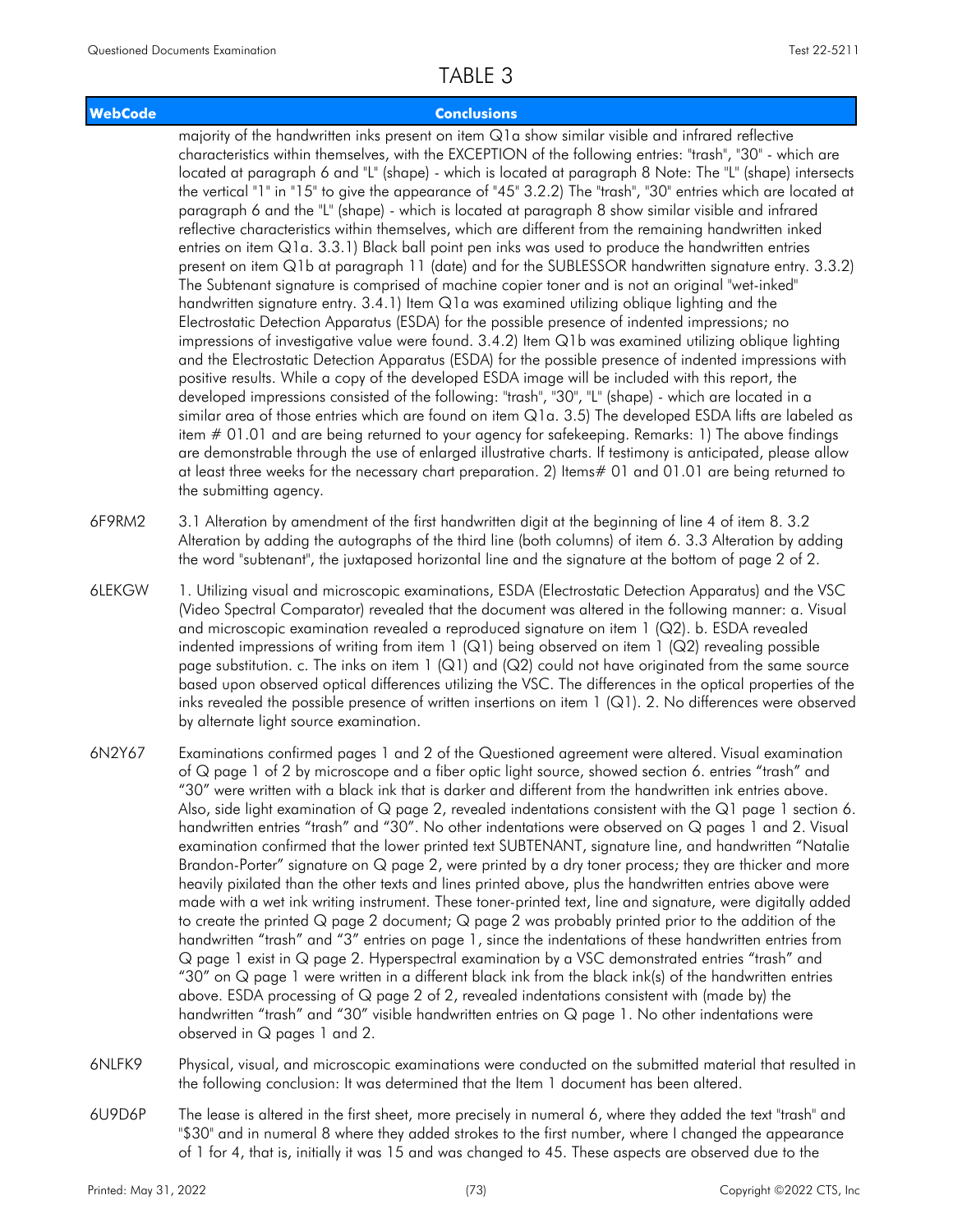| <b>WebCode</b> | <b>Conclusions</b>                                                                                                                                                                                                                                                                                                                                                                                                                                                                                                                                                                                                                                                                                                                                                                                                                                                                                                                                                                                                                                                                                                                                                                                                                                                                                                                                                                                                  |
|----------------|---------------------------------------------------------------------------------------------------------------------------------------------------------------------------------------------------------------------------------------------------------------------------------------------------------------------------------------------------------------------------------------------------------------------------------------------------------------------------------------------------------------------------------------------------------------------------------------------------------------------------------------------------------------------------------------------------------------------------------------------------------------------------------------------------------------------------------------------------------------------------------------------------------------------------------------------------------------------------------------------------------------------------------------------------------------------------------------------------------------------------------------------------------------------------------------------------------------------------------------------------------------------------------------------------------------------------------------------------------------------------------------------------------------------|
|                | difference in the behavior of the inks with which the document was derived. As for the second sheet, the<br>difference in stamping of the signature as natali Porter can be appreciated, since the entire document is<br>inscribed in manuscript except for this signature that corresponds to a digital print, probably corresponds<br>to an alteration by means of a montage of the signature on this document                                                                                                                                                                                                                                                                                                                                                                                                                                                                                                                                                                                                                                                                                                                                                                                                                                                                                                                                                                                                    |
| 6UPM3W         | 1. Laboratory item #1, [Invoice #], Q1 (front and back) and Q2 (back) were examined utilizing<br>oblique/side lighting and ESDA (Electrostatic Detection Apparatus) for the possible presence of indented<br>impressions. Aside from the laboratory number, lab item number, envelope outline, paper outline, or<br>extraneous markings - no impressions were found. 2. Laboratory item #1, [Invoice #], Q2 (front) was<br>examined utilizing oblique/side lighting and ESDA (Electrostatic Detection Apparatus) for the possible<br>presence of indented impressions. Multiple impressions were found (see page 3 for interpretation). 3.<br>Visual and microscopic examination of lease revealed that the handwriting and signatures on Q1 as well<br>as the handwriting on Q2 are in original ink: liquid ink, while the signature of the sub-lessor on Q2 is a<br>reproduced copy: dry toner. 4. VSC (Video Spectral Comparator) examination of the ink used for the<br>handwriting on page 1, Q1 and comparison to the ink of the handwriting on page 2, Q2 revealed that<br>they are different with respect to their response to IR (Infrared) Absorption and Reflectance. Additionally,<br>VSC examination of Q1 revealed that the ink used for handwritten entries on page 1, paragraph 6, line<br>3 as well as the bottom of page 1 is different than the rest of the handwritten entries on the same page |

with respect to their response to IR (Infrared) Absorption and Reflectance (see pages 4 and 5 for a representation of results). 5. Utilizing visual, microscopic, ESDA and VSC revealed that the document was altered in the following manner: substitution of page 2, insertion of handwritten entries in paragraph 6 as well as the bottom of page 1.

- After document examinations, it was found that some strokes on the two-page sublease agreement were inserted and written with different writing instruments; moreover, the signature of the subtenant on the second page of the sublease agreement was not original writing. Our observations support the subtenant's claims, and we reach a conclusion that the questioned sublease agreement HAS BEEN ALTERED. 796697
- Results of Examinations: ALTERATIONS: It was determined that Item 1 (Item Q1) was altered due to the following observations: INK EXAMINATIONS: The word "trash" and number "30" in section 6 as well as a portion of the number "4" in section 8 were prepared using an optically different ink than the remaining writing on page 1 of Item 1 (Item Q1). This was detected using the Video Spectral Comparator (VSC 8000). INDENTED WRITING: Indented writing consistent with "trash","30" and a portion of number "4" from page 1 was detected on page 2 using side-lighting and the Electrostatic Detection Apparatus (ESDA). No indented writing was observed on page 1 using side-lighting and the ESDA. One ESDA lift which is considered secondary evidence was designated Item 2. PRINTING The "SUBTENANT" signature "Natalie Braxton-Porter" on page 2 was prepared using a toner printing process which may be found on numerous printing devices. Characteristics were observed which indicate page insertion/substitution of second page of Item 1 (Item Q1). 7AW8UL
- There is extremely strong support for the proposition that Exhibit 1 is an altered document. There is no support for the proposition that Exhibit 1 has not been altered (the likelihood that the document has not been altered is so small that it is considered negligible). The following findings regarding the examination of Exhibit 1 form the bases for the above opinion. a) A minimum two black ballpoint pen inks were used to make the inked handwriting entries. This finding does not include the subtenant signature on page two, which is not made with ink. This determination was made by microscopic examination and examination using a Video Spectral Comparator (VSC). It should be noted that these techniques can detect when inks are different inks or similar inks, but not the same ink. As a result, the number of inks cannot be limited to two. b) On page one, there is a handwritten number "45" in Section 8 near the lower left corner of the page. At least two different black ballpoint inks were used to write the "45" entry. One type of ink was used to write a "15". A second type of ink was used to make an "L-like" formation over the "1" in "15" to create a number "4" and thereby changing the number from "15" to "45". In addition, the "trash" and "30" entries on page one were written with ink similar to that used to make the "L-Like" formation, but is different than all the other ink entries on the page. However, the ink is similar to all ink entries on page two. c) Examination for the presence of writing indentations with an 7DD3LX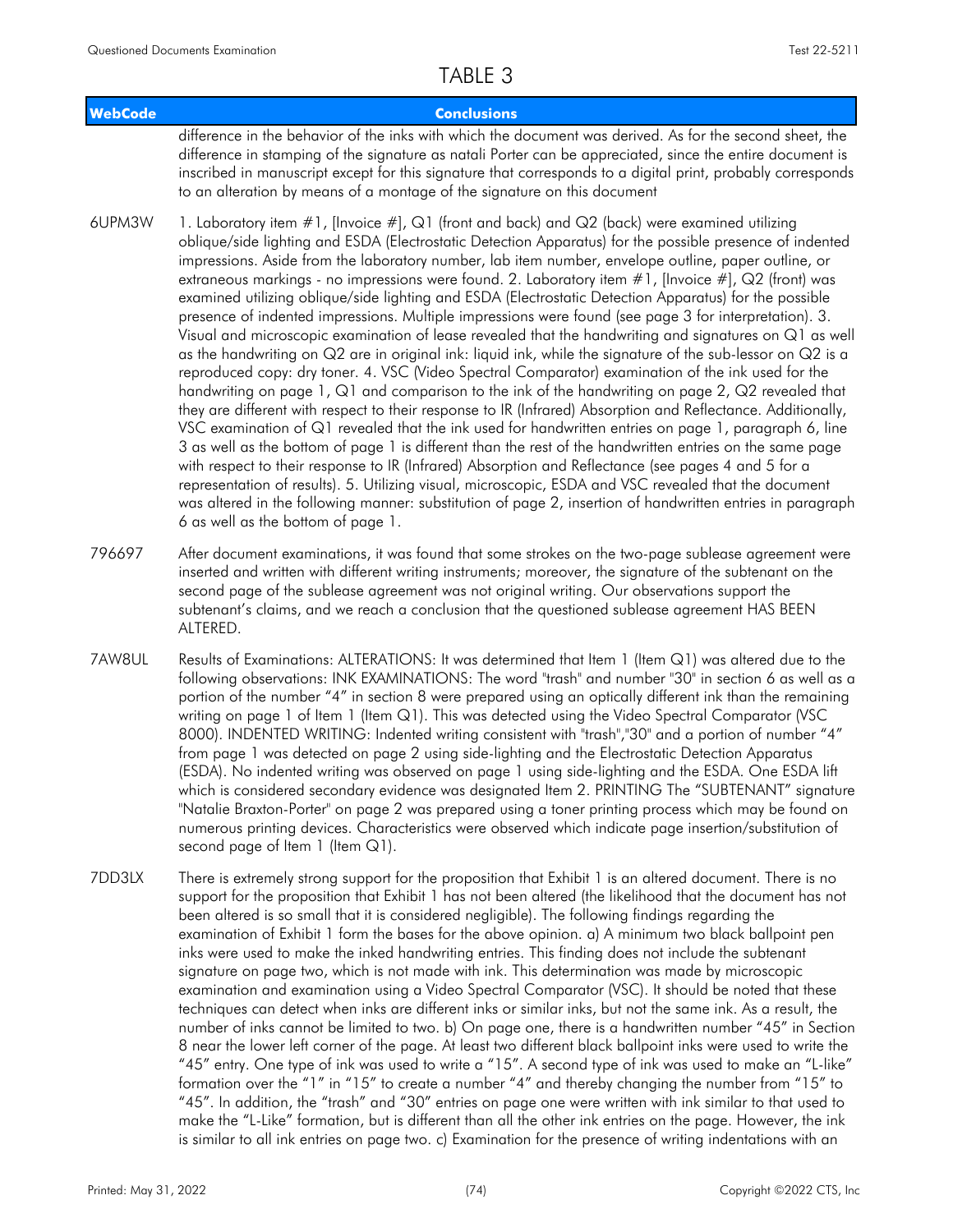### **WebCode Conclusions**

Electrostatic Detection Apparatus (ESDA) disclosed indentations of the "trash", "30", and the "L-like" formation entries on page two. These indentations were made by the corresponding writing on page one while page two was underneath. The finding of the indentation of "L-like" formation without the remainder of the number is evidence that the "15" part of the "45" entry was not made at the same time as the "L-like" formation". No other indentations were found on page two. No indented writing images were found on page one. d) The "SUBTENANT" signature on page is not an original signature. It is made up of dry electrostatic toner, such as that commonly used in photocopiers and laser printers. The print quality of the "SUBTENANT" entry and the printed signature line is much worse that the other computer-printed text on both pages. The signature also has a similar print quality to the "SUBTENANT" and printed signature line. This is evidence that the signature, and accompanying text/line, were manipulated onto the document by means of a "copy-and-paste" manipulation of the page. e) The overall evidence suggests that the second page was substituted for the original second page; while in addition, the first page was altered by adding the "Trash/30" entries and changing "15" to "45".

- 7ML6WJ The questioned agreement has been modified.
- In my opinion, Q1 has been altered in the following way: a) By the addition of the handwritten entry 'trash 30' to the utilities list in Section 6 of Page 1 b) By the alteration of the number of days to refund the deposit from '15' to '45' in Section 8 of Page 1 c) Page 2 has been substituted with a new page which incorporates the 'cut & paste' (either physically or digitally) of the 'SUBTENANT' text and associated 'Natalie B Potter' signature in Section 11 of Page 2 from another document. I am unable to determine when these alterations were made. 7NUAFZ
- Under the incident light of the stereomicroscope, line-like, light structures (scratches) can be seen within the letters and numbers of the original entries on page 1. These structures are repeated in all the original entries. In the obviously later entry on page 1 under position 6. at the word "trash" and the number "30" these features are not detectable. Under position 8. at the number 45, it can be determined that the original number was subsequently made into a number 4. In the original stroke of the number I, the light stroke-like structures are visible. In the subsequent entry for the number 4, these structures are missing. Likewise, the structures cannot be detected in the entries on page 2. These first indications of possible changes were subsequently confirmed when the various light sources were used for further investigations. Under IR 715 nm and luminescence at 645 nm, the original entries disappear and only the subsequently made entries or the modification at number 15 (45) are visible. In addition, under luminescence 780 nm, it can be determined that the original entries were made with a blue writing medium and the entries made subsequently or the change at the number 15 were made with a black writing medium. On page 2, the entries are also present with black writing medium. Due to our investigations it is certain that on page 1 afterwards made entries are present and additionally a change with the number 15 (45) was made. In addition, page 2 no longer corresponds to the original, because the same writing medium was used as for the entries and alterations on page 1. The text on both sheets was printed with a toner-processing printing system. Whether it is the same printer we can not determine. 7TP4D2
- Initially, by using a 10x magnifying glass, it was established that in numeral 6 the word trash 30 and in numeral 8 the digit 4 of the number 45 are darker. In the comparator video, an IR absorption at 645 nm was carried out, which resulted in the fact that in the aforementioned fields there are: addition of the word trash – 30 and at point 8 the number 45 that can be seen initially was 15, the first digit being subject to an alteration by adding strokes. Likewise, it can be seen that the signature of subtenant Natalie B. Potter is not manually elaborated, but digitally embodied. 7X3UVP
- CONCLUSION BASED ON OUR FINDINGS OF OUR EXAMINATION, WE CONFIRM THAT THE QUESTIONED AGREEMENT "HAS BEEN ALTERED" . 8GV8P8
- After analyzing the evidence in this case, the following opinions have been formed: It has been determined that the agreement in Submission 001 has been altered. The signature "Natalie Brandon-Porter" on Submission 001-B is not a wet ink signature but a copy produced via toner technology. Also, the printed text "SUBTENANT" and preceding baseline are of a poorer quality than the rest of the printed text on Submission 001-A and 001-B. Demonstrative chart attached to this report. Submission 001-A and 001-B were examined visually, with sidelighting, and with the electrostatic 8RQTX6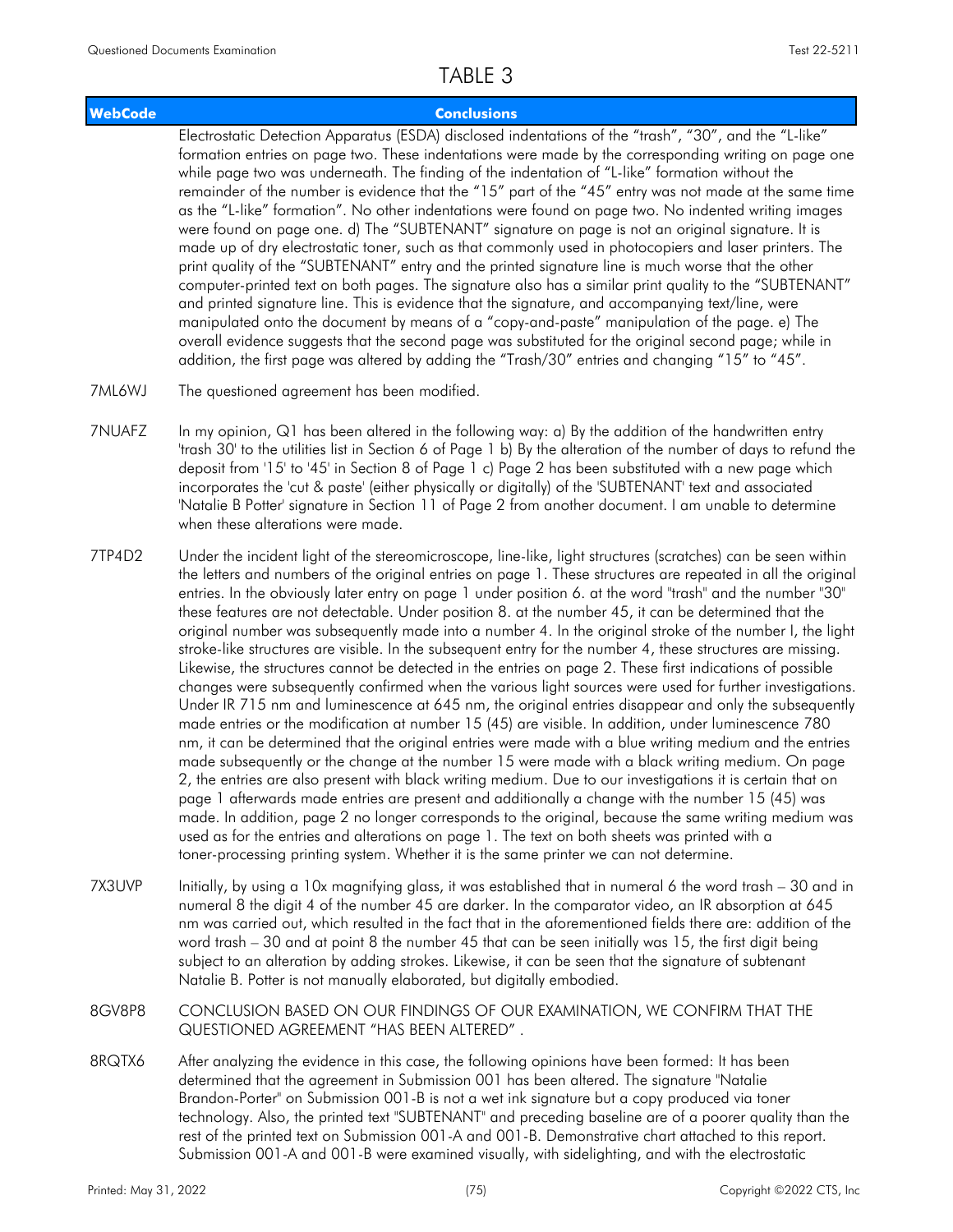### **WebCode Conclusions**

detection apparatus (ESDA) for the presence of indentations from indented writings. Indentations of this sort are often caused on one document when writing is done on another document that is physically on top of it. Sidelighting revealed no latent indented writing on either Submission. ESDA processing of Submission 001-B revealed indentations from the words "trash" and "30" in Section 6 of Submission 001-A and a small "L" shaped stroke, corresponding to the "4", in Section 8 from Submission 001-A. No unexplainable indentations were observed on Submission 001-A. As per [Company] standard operating procedures the ESDA lifts were given a Submission number and have been returned with the evidence. The writing ink on Submissions 001-A and 001-B was examined with the video spectral comparator (VSC). The words "trash" and "30" in Section 6 of 001-A along with a small "L" like stroke in Section 8 of 001-A were prepared with a different ink than the rest of the writing on 001-A. This ink reacted similarly to the writing in Section 11 and the "Sublessor" signature on 001-B. Demonstrative images are attached with this report. All requested examinations have been completed on this evidence. Submissions 001-A and 001-B will be forwarded to the [Company] and will be returned to the submitting agency upon completion of the analysis. If further examinations are required, these submissions should be resubmitted along with any additional materials.

- Alterations were detected on Item 1 (Item Q1). The "trash 30" entry, a portion of the "4" on the number "45" on page 1, and the inked entries on page 2 appear to have been prepared with an optically different ink than the remaining hand printed entries on page 1 utilizing alternate light sources on the VSC 8000. The "4" in "45" appears to have been altered from "1". The machine printed text, formatting, and the "Natalie Braxton-Porter" signature on page 2 were prepared using a toner printing process, common on various brands of laser printers, photocopiers, and other office machines. It should be noted that the print quality of the "SUBTENANT" and corresponding signature line is inferior to the printing on the remaining machine printed portions, indicating this portion may have been digitally or physically added from another source at some point in time. Indented writing was observed on page 2 of Item 1 (Item Q1) using the Electrostatic Detection Apparatus (ESDA). The indented writing corresponds to the "trash 30" entry on page 1 (reference image enclosed). The ESDA lift of page 2 is considered secondary evidence and has been designated Item 2. 8T4WKN
- 9387PT The questioned document presents alteration
- No clues were found in the contents of the document examined  $(Q1)$  indicating changes. But when presenting the next sheet of the original contract, the expert will be able to expose some changes in the second part of the contract. 9A7W9H
- CONCLUSIONS: The agreement between Natalie B. Potter and Juli Laich, has been altered by adding text in numeral 6, page 1 of 2, with the text reading: "Trash 30". The agreement between Natalie B. Potter and Juli Laich, has been altered by the addition of the upper left stroke of the number "4" in numeral 8, from page 1 of 2, where it reads: "45", being the correct number "15". The signature after the text reading: "SUBTENANT", from page 2 of 2, is a reproduction by an electrophotographic medium. 9J7KU2
- 9M6VP2 The documents identified Q-1A and Q-1B has been altered.
- The two pages of Item Q1 were examined to determine if there was any evidence of alteration. There is evidence of the following: that Q1-1 was produced in a different manner or with different materials than Q1-2. An alteration was made to Q1-1 by means of added writing, and that a signature on Q1-2 was reproduced from another source. Q1-1 All of the handwritten entries on the two pages were written with black ballpoint ink. There is evidence that the entries "trash" and "30" were added to Section 6 with a different black ink that was used for the other entries on the page. The last handwritten entry in Section 8 appears to have been altered from "15" to "45" days. The added ink stroke has the same characteristics as the "trash" and "30" entries. Q1-2 The Judi Laich signature and date "5th May 21" are original ink entries. The Natalie Braxton-Porter signature is not handwritten but was printed with toner. The entire line consisting of SUBTENANT, signature, and signature line appears to have been scanned from another document and inserted into this page. There is evidence that the black ink used to write the Judi Laich signature and many other entries on Q1-1 is a different formulation from the black ink used on Q1-2. A chemical examination may confirm or refute this. Faint partial indentations of the handwritten "trash" and 9MXGVZ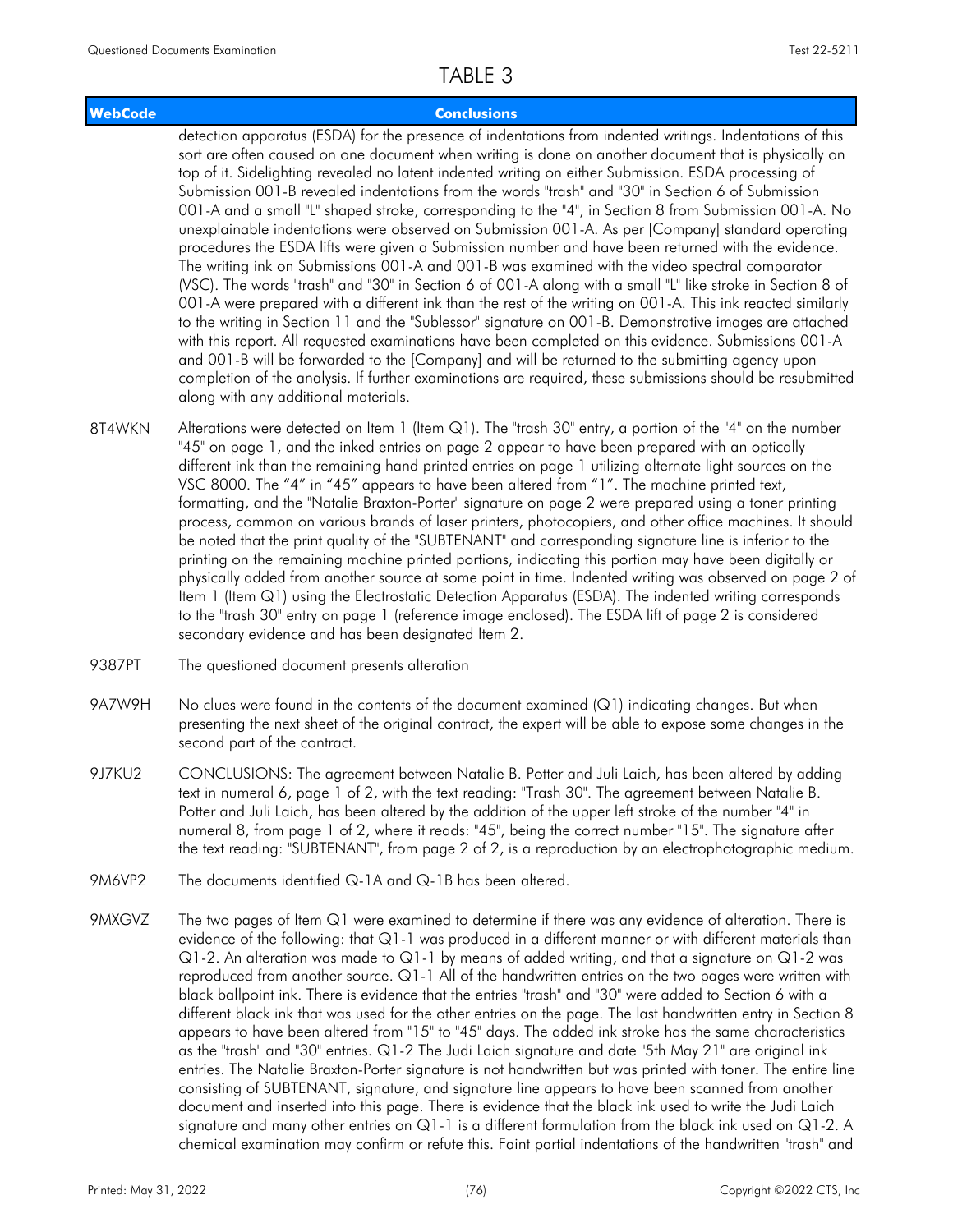| <b>WebCode</b> | <b>Conclusions</b>                                                                                                                                                                                                                                                                                                                                                                                                                                                                                                                                                                                                                                                                                                                                                                                                                                                                                                                                                                                                                                                                                                                                                                                                                                                                                                                                                                                                                                                                                                                                                                                                                                                                                                                                                                                                                                                                                                                                                                     |
|----------------|----------------------------------------------------------------------------------------------------------------------------------------------------------------------------------------------------------------------------------------------------------------------------------------------------------------------------------------------------------------------------------------------------------------------------------------------------------------------------------------------------------------------------------------------------------------------------------------------------------------------------------------------------------------------------------------------------------------------------------------------------------------------------------------------------------------------------------------------------------------------------------------------------------------------------------------------------------------------------------------------------------------------------------------------------------------------------------------------------------------------------------------------------------------------------------------------------------------------------------------------------------------------------------------------------------------------------------------------------------------------------------------------------------------------------------------------------------------------------------------------------------------------------------------------------------------------------------------------------------------------------------------------------------------------------------------------------------------------------------------------------------------------------------------------------------------------------------------------------------------------------------------------------------------------------------------------------------------------------------------|
|                | "30" entries on Q1-1 were developed on Q1-2. This indicates that when they were added to Section 6 of<br>$Q1-1$ , $Q1-1$ was positioned on top of and aligned with $Q1-2$ .                                                                                                                                                                                                                                                                                                                                                                                                                                                                                                                                                                                                                                                                                                                                                                                                                                                                                                                                                                                                                                                                                                                                                                                                                                                                                                                                                                                                                                                                                                                                                                                                                                                                                                                                                                                                            |
| A6AZAV         | Document Q1 is the result of alterations as follows. The subtenant signature on page 2 is the result of an<br>image copy/paste process from an original signature together with the printed "SUBTENANT" and<br>signature line. Thus page 2 has not been signed in original ink by subtenant Natalie Potter. This implies<br>the possibility that page 2 is the result of altered print content compared with a presumed original of that<br>page. However, it is not possible to determine from the observations made that such changes to the print<br>content of page 2 have been made or the nature of any such changes. Page 1 of the document is the<br>result of alterations to the handwritten content. The entries "trash", "30" and the angular part of the<br>numeral "4" of "45" have been written in a different ink (ink 2) from that used (ink 1) for the remaining<br>handwritten entries on page 1. Thus the entry "45" is the result of an alteration from an original "15" by<br>the addition of this angular component. The ink 2 apparent additions have been written when page 1<br>was located (directly or indirectly) over the paper of current page 2 leaving writing impressions (as<br>detected using the ESDA) on page 2. The other writing on page 1 has not left any detectable writing<br>impressions on page 2. The additions/alteration made to page 1 have been written in an ink<br>indistinguishable from that used for the original entries (date and sublessor signature) on page 2. This<br>observation is what would be expected if the same one pen had been used for these entries on pages 1<br>and 2 but does not prove that one pen had been used as many black ballpoint ink pens would be in<br>existence containing indistinguishable ink. It is not possible to determine when the additions to page 1<br>were made other than to state that they were made when the paper of page 2 was available to receive<br>writing impressions. |
| A9V6Z2         | On further examination, I found that the words "trash" and "30" on page 1 and handwritten entries on<br>page 2 were not written using the same pen as the rest of the handwritten entries on page 1.<br>Furthermore, only the indentation of the word "trash" and "30" was observed on page 2. The handwritten<br>entry number "45" was altered from the original entry "15" by adding a short curved stroke using a<br>different pen. The signature of Natalie Potter on page 2 was also printed instead of being handwritten.<br>Therefore, I am of the opinion that the questioned Sublease Agreement has been altered where the word<br>"trash" and "30" and the second page as well as the altered number "45" was produced at a later time.                                                                                                                                                                                                                                                                                                                                                                                                                                                                                                                                                                                                                                                                                                                                                                                                                                                                                                                                                                                                                                                                                                                                                                                                                                      |
| ANLDEQ         | After an exhaustive, thorough and detailed analysis of the questioned document, I realized the following:<br>It was observed that in section number 6, the words that read: "trash" and "30" present a similarity in<br>the tone of the ink, however, there is a difference with respect to the rest of the black ink filling in the<br>document. In addition, it can be seen that in section number 8, in relation to the days of the deposit, an<br>addition to the stroke was found in numeral "45", where it is observed that there is a stroke<br>corresponding to number 1, and that a angled stroke to form the numeral "4". Upon application of the<br>filter for infrared light, the fading of the ink on sheet number 1 is observed, a situation that does not<br>occur on sheet number 2, so it is inferred that they have different ink. Therefore, it is clearly denoted that                                                                                                                                                                                                                                                                                                                                                                                                                                                                                                                                                                                                                                                                                                                                                                                                                                                                                                                                                                                                                                                                                             |

AVPDXT [No conclusions reported.]

the document was modified or altered.

- Once the contract has been directly observed on pages 1 and 2, it can be seen that Natalie Potter's signature, observed on page No. 2 of the contract, is made by digital laser printing. Which is totally contrary to what is observed in the completion of the contract and the lessor's signature, which are prepared in a handwritten manner and directly on the support. On the other hand, when observing the contract with the help of technical instruments such as a thread-counting magnifying glass and a VSC 8000 video document comparator in the infrared spectrum, it can be seen that the word "TRASH", the number 30 located on the third line of numeral 6, and the line that makes up the Angle in the number 4 in the number "45", react in a different way to the reaction of the other writings, when observed through the same wavelength. What is described above indicates that the document "Lease Agreement" HAS BEEN ALTERED" ON PAGES 1 AND 2. AZXJRE
- The questioned sublease agreement (Q1) has been altered by: The substitution of the second page. The addition of the word "trash" and the amount "30" mentioned on the 6th term appearing on the first page of the questioned sublease agreement (Q1). The modification of the refund period from 15 days to B6NBDG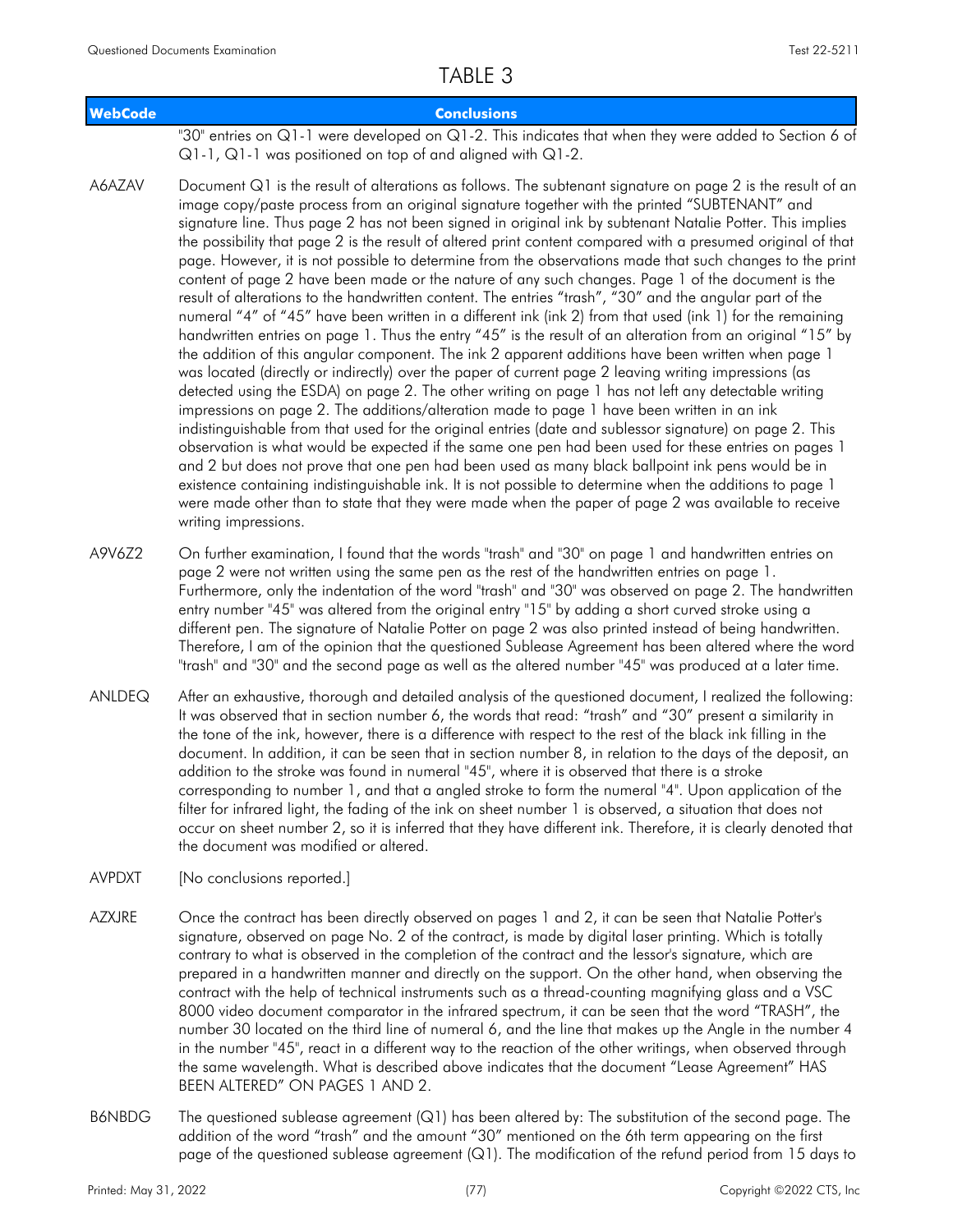| <b>WebCode</b> | <b>Conclusions</b>                                                                                                                                                                                                                                                                                                                                                                                                                                                                                                                                                                                                                                                                                                                                                                                                                                                                                                                                                                                                                                                                                                                                                                                                                                                                                                                                                                                                                                                                                                                                                                                                                                                                                                                                                                                                                                                                                                                                                            |
|----------------|-------------------------------------------------------------------------------------------------------------------------------------------------------------------------------------------------------------------------------------------------------------------------------------------------------------------------------------------------------------------------------------------------------------------------------------------------------------------------------------------------------------------------------------------------------------------------------------------------------------------------------------------------------------------------------------------------------------------------------------------------------------------------------------------------------------------------------------------------------------------------------------------------------------------------------------------------------------------------------------------------------------------------------------------------------------------------------------------------------------------------------------------------------------------------------------------------------------------------------------------------------------------------------------------------------------------------------------------------------------------------------------------------------------------------------------------------------------------------------------------------------------------------------------------------------------------------------------------------------------------------------------------------------------------------------------------------------------------------------------------------------------------------------------------------------------------------------------------------------------------------------------------------------------------------------------------------------------------------------|
|                | 45 days mentioned on the 8th term appearing on the first page of the questioned sublease agreement                                                                                                                                                                                                                                                                                                                                                                                                                                                                                                                                                                                                                                                                                                                                                                                                                                                                                                                                                                                                                                                                                                                                                                                                                                                                                                                                                                                                                                                                                                                                                                                                                                                                                                                                                                                                                                                                            |
|                | $(Q1)$ .                                                                                                                                                                                                                                                                                                                                                                                                                                                                                                                                                                                                                                                                                                                                                                                                                                                                                                                                                                                                                                                                                                                                                                                                                                                                                                                                                                                                                                                                                                                                                                                                                                                                                                                                                                                                                                                                                                                                                                      |
| B7G7YP         | I have found conclusive evidence of additions made on the utilities to support the subtenant's claim that<br>she was overcharged for utilities. I also found conclusive evidence of alterations made on the number of<br>days within which a refund of the deposit for damages should be made. This further supports the<br>subtenant's claim that she did not receive her deposit in the agreed timeframe. I found conclusive<br>evidence of different mode of application of the signature of the subtenant on page 2 of the agreement<br>compared to page 1 of the agreement which proves that page 2 of the agreement must have been<br>tampered with.                                                                                                                                                                                                                                                                                                                                                                                                                                                                                                                                                                                                                                                                                                                                                                                                                                                                                                                                                                                                                                                                                                                                                                                                                                                                                                                    |
| <b>B7YFNJ</b>  | The physical-light behavior observed in the text "trash" and "30" and the number "45" of the document<br>page 1, allows us to determine that they are different from the other texts of the document. As for the<br>signature, it was not placed manually through the action of a writing element (ballpoint pen) on the<br>paper.                                                                                                                                                                                                                                                                                                                                                                                                                                                                                                                                                                                                                                                                                                                                                                                                                                                                                                                                                                                                                                                                                                                                                                                                                                                                                                                                                                                                                                                                                                                                                                                                                                            |
| BAF8QQ         | The questioned document was altered.                                                                                                                                                                                                                                                                                                                                                                                                                                                                                                                                                                                                                                                                                                                                                                                                                                                                                                                                                                                                                                                                                                                                                                                                                                                                                                                                                                                                                                                                                                                                                                                                                                                                                                                                                                                                                                                                                                                                          |
| BDL23X         | It has been concluded that the questioned document, Item Q1, has been altered.                                                                                                                                                                                                                                                                                                                                                                                                                                                                                                                                                                                                                                                                                                                                                                                                                                                                                                                                                                                                                                                                                                                                                                                                                                                                                                                                                                                                                                                                                                                                                                                                                                                                                                                                                                                                                                                                                                |
| <b>BG2TTQ</b>  | Utilizing the VSC (Video Spectral Comparator), ESDA (Electrostatic Detection Apparatus), and Visual and<br>Microscopic Examinations revealed that the documents were altered in the following manner: The writing<br>on laboratory item $\#1$ ( $\mathsf{Q}1$ and $\mathsf{Q}2$ ) could not have originated from the same source uniformly, based<br>upon observed differences in optical properties of the inks. Therefore, revealing the possible presence of<br>insertions. Indented impressions on laboratory item $#1$ ( $Q2$ front and back) revealed the possible<br>presence of written insertions or a page substitution. Visual and microscopic examinations of the second<br>signature on laboratory item $#1$ ( $Q2$ ) revealed it is a reproduced signature.                                                                                                                                                                                                                                                                                                                                                                                                                                                                                                                                                                                                                                                                                                                                                                                                                                                                                                                                                                                                                                                                                                                                                                                                     |
| BRY44Y         | The inked portion of the " days" section from page 1 of Item 1 has been altered from "15" to "45".<br>The cross bar of the "45" from the " days" section, "trash" and "30" were written with a different ink<br>than that used to write the other entries on page 1 of Item 1. The "Subtenant" signature on page 2 of<br>ltem 1 is not an original signature and has been printed using toner technology. The entire "Subtenant"<br>signature portion on page 2 of Item 1 displays features and characteristics of a cut and paste alteration<br>to page 2 of Item 1. The ink used to write the date and the "Sublessor" signature portions of page 2 of<br>Item 1 were written using a different ink than that used to prepare page 1 of Item 1, excluding the cross<br>bar of the "45" from the " days" section, the "trash" and "30" portions of page 1. The ink used to<br>write the date and the "Sublessor" signature portions of page 2 of Item 1 displays similar characteristics<br>to the ink used for the cross bar of the "45" from the "__ days" section, the "trash" and "30" portions<br>of page 1. However, there is no conclusion (meaning cannot be eliminated or identified) as to whether<br>or not the similar inks on pages 1 and 2 were written with the same pen. No unidentified indented<br>impressions were detected from Item 1, page 1 or page 2. One ESDA lift sheet was created from each<br>page of Item 1 and were made sub-items 1.1 and 1.2. The transparent plastic-like lifts used to recover<br>the indentations are being returned to you in evidence Container $# 1$ . The lifts should be retained as<br>evidence. Investigative Preexisting signatures from the real writer of the "Subtenant" signature on page 2<br>of Item 1 can be compared to the machine printed signature on page 2 in order to determine the actual<br>source of the machine printed "Subtenant" signature on page 2 if evidence of that nature is located. |
| BTVL7Z         | Based on visual and instrumental examinations, it was determined Exhibits Q1 page 1 and Q1 page 2<br>were altered based on the following observations: - The pen used for "trash", "30", and the left<br>downstroke and cross bar of "4" in "45" on Exhibit Q1 page 1 is different microscopically and optically<br>than the remaining handwritten entries on Exhibit Q1 page 1. The pen used for the "trash", "30", and<br>the left downstroke and cross bar of "4" in "45" entries on Exhibit Q1 page 1 appears similar<br>microscopically and optically to the pen used for handwritten entries on Exhibit Q1 page 2. However,<br>due to limitations of non-destructive ink examination it cannot be determined whether these entries were<br>written by the same pen. Sourced indented impressions were observed on Exhibit Q1 page 2. These<br>impressions were sourced to the "trash", "30", and the left downstroke and cross bar of "4" in "45"                                                                                                                                                                                                                                                                                                                                                                                                                                                                                                                                                                                                                                                                                                                                                                                                                                                                                                                                                                                                                       |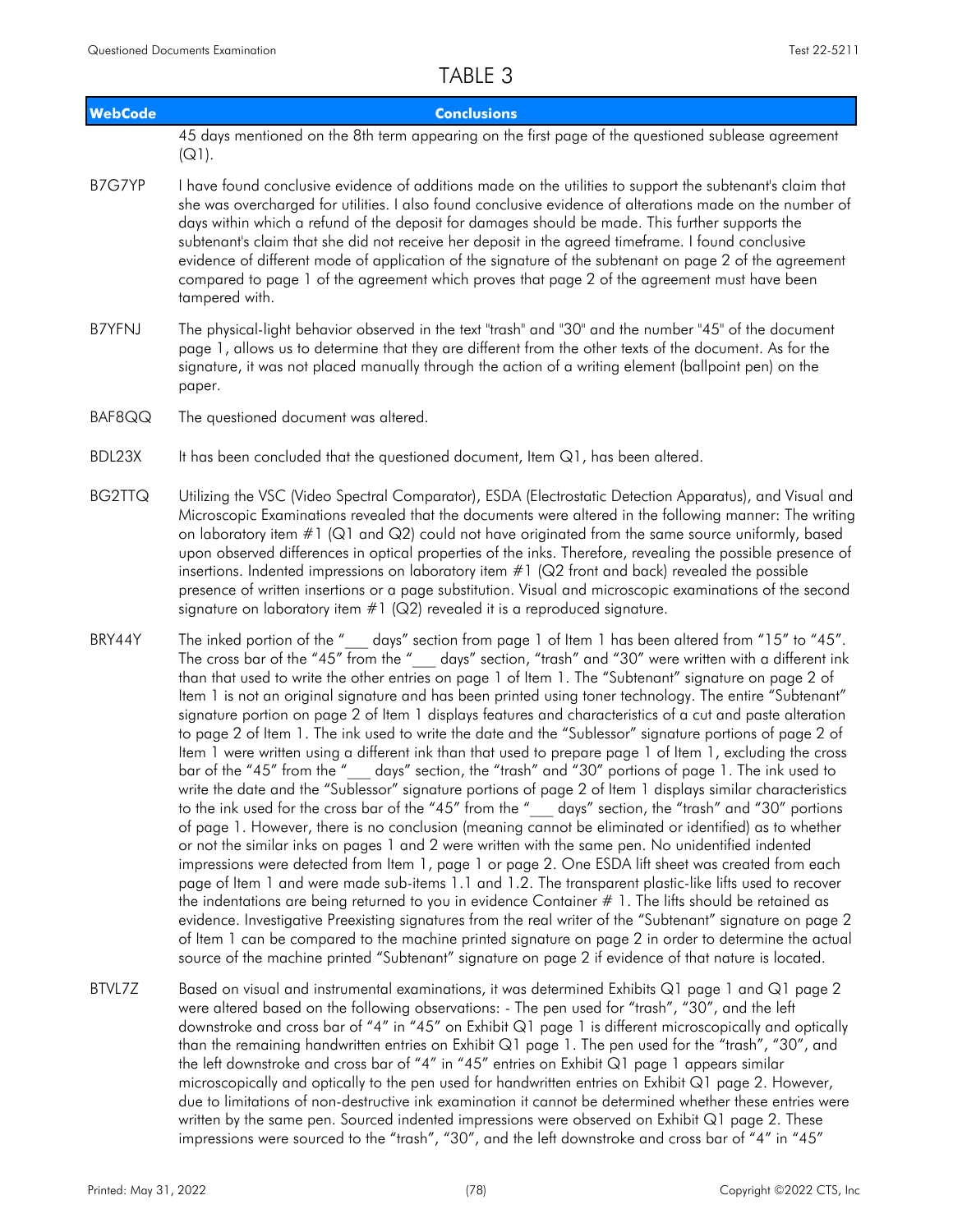### **WebCode Conclusions** entries on Exhibit Q1 page 1. Based on these observed impressions and the lack of other indented impressions on Exhibit Q1 page 2, it was determined: The entry "15" on Exhibit Q1 page 1 was turned into "45" with the addition of the left down stroke and the crossbar. The "trash" and "30" entries on Exhibit Q1 page 1 were written at a different time than the remaining entries on Exhibit Q1 page 1. The SUBTENANT signature on Exhibit Q1 page 2 is not an original inked signature but produced with toner technology (e.g., toner printer, photocopier). The SUBTENANT signature block on Exhibit Q1 page 2 appears microscopically different than the remainder of the toner entries on Exhibit Q1 page 2. It cannot be determined whether page two of the contract bearing the original inked signature of the SUBTENANT contained different text entries than the submitted Exhibit Q1 page 2; this is due to the limitations of examination of a non-original document. No discernible indented impressions were observed on Exhibit Q1 page 1. The inscriptions contained in the document have been altered by adding blank spaces as in the 1st page has been added the paragraph "trash 30", in paragraph (6); and a stroke to the current "45" that in its BWE2TU

- beginnings was "15", within paragraph (8). The inscriptions on page 2 of the document have been digitally processed (Natalie's signature in the "Subtenant" section). The additions on page 1 are consistent with the writing on page 2. It is not possible to determine whether clauses on page 2 have been removed from the document.
- The two page lease agreement was examined by visual, microscopic, specialized light apparatus, and electrostatic detection apparatus examinations. The purpose of the examinations was to determine whether or not the document set had be altered. The findings are listed below. 1. A second ink was found at "trash", "30", and the angled stroke of "4". 2. Impressions of "Trash" and "30" were found on the second page, but none of the other handwriting from page one appeared as impressions on page two. 3. The ink used to write "5th", "May", "21" and the sublessor signature on page two were a different black ink than any of the ink on page one. 4. The subtenant signature on page two is a half-tone toner image. These findings lead this examiner to the conclusion that the two page lease agreement has been altered. The word Trash and number 30 were added, the number 1 in "15" was changed to a 4, and the second page has been substituted and includes a subtenant signature that is a digital image. BZQLKT
- The questioned contract was examined by oblique light under a Leica M205C microscope and in ultraviolet, infrared rays using VSC6000 / HS equipment. The examination has revealed that the handwritten text "trash 30" on line 3, section 6, page 1 of the questioned document has been made with different ink (different ballpoint pen) compared to the rest of the handwritten entries on the same page of the document. The analysis has also demonstrated that the entry  $.45$ " in section 8 on page 1 has been altered. Specifically, left element has been added to the number "4" with different ink i.e. instead of "45", there was originally the entry "15". The SUBTENANT signature on page 2, was not made with ink, it was produced with scanner and printer i.e. it was scanned and inserted onto the questioned contract from another document. Also, dates on page 2 and SUBLESSOR signature are produced with different ink compared to the main handwritten text on page 1 of the same document (this implies that at least two different inks were used when producing this document). BZUGFE
- 3) The challenged sublease agreement presents acts of alteration by inserting the texts "garbage" and the number "30" on page 1, as well as the Word SUBTENANT, the final line and signature of Mrs. Potter on page 2. It presents alteration on the digit "4" of the figure "45" of paragraph No. 8, being the number "1" the original one. C7J99U
- (Q1) DOCUMENT HAS BEEN ALTERED BY CHANGING THE ORIGINAL SCEND PAPER BY THE CURRENT PAPERM USIND DIFFRENT INK IN DATA HANDWRITING AND THE SIGNATURE OF THE "SUBTENANT" IN THE SCECOND PAGE IS HAS BEEN FORERED USING "SCANNER" TO DOWNLOAD IT TO THE MENTIONED PAGE. C8C6V3
- Q1 has been altered, specifically regarding the addition of "trash \$30" under section 6, the alteration of "15" to "45" in section 8, and the substitution of page 2 (Q1b) which has a non-original subtenant signature. No indented impressions of evidentiary value were developed on Q1. **D6YLUP**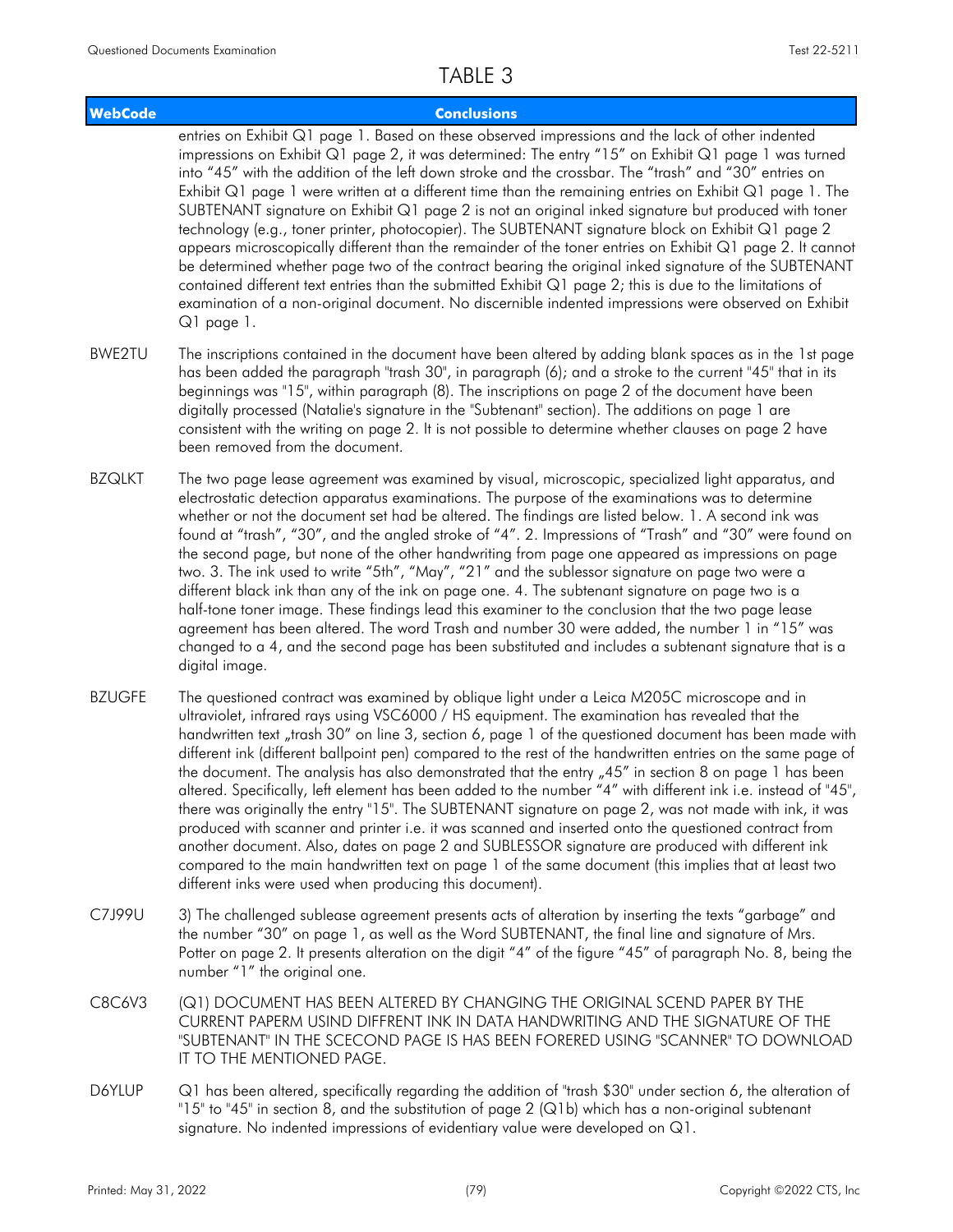| <b>WebCode</b> | <b>Conclusions</b>                                                                                                                                                                                                                                                                                                                                                                                                                                                                                                                                                                                                                                                                                                                                                                                                                                                                                                                                                                                                                                                            |
|----------------|-------------------------------------------------------------------------------------------------------------------------------------------------------------------------------------------------------------------------------------------------------------------------------------------------------------------------------------------------------------------------------------------------------------------------------------------------------------------------------------------------------------------------------------------------------------------------------------------------------------------------------------------------------------------------------------------------------------------------------------------------------------------------------------------------------------------------------------------------------------------------------------------------------------------------------------------------------------------------------------------------------------------------------------------------------------------------------|
| DGT7Q3         | It is my opinion, based upon the documents submitted, that page 2 of 2 of the Sublease Agreement has<br>been altered. The questioned Natalie Braxton-Porter signature on page 2 is not a wet-ink signature, but<br>a signature that consists of black toner (ie: from a laser printer or photocopy machine).                                                                                                                                                                                                                                                                                                                                                                                                                                                                                                                                                                                                                                                                                                                                                                  |
| DL4T9Q         | Infrared examination of Item Q1 revealed more than one black ball point ink was used to prepare the<br>document. The handprinted word "trash" and the numerals "30" appearing in Section 6 on page 1, the<br>"L" portion of the numeral "4" appearing in Section 8 on page 1, the date "5th May 21" appearing in<br>Section 11 on page 2 and the Sublessor signature appearing on page 2 were written with a different<br>black ball point ink than the remaining handwritten entries, excluding the "Subtenant" signature which<br>consists of toner technology. Additionally, Item Q1 was examined for indented writing impressions. The<br>following indentations were observed on page 2: trash 30 L The source of the indentations listed above<br>are from the original handwritten entries appearing on page 1 in Sections 6 and 8. The "L" portion was<br>added to the number "1" to change the number "15" to number "45" in Section 8. These indentations are<br>subject to more than one interpretation. No other indentations of evidentiary value were observed. |
| <b>DXFLUY</b>  | The Sublease Agreement as it now appears is the result of alteration. On the first page the wording<br>"Trash" and "30" has been added at the end of the list of utilities and the number "15", near the bottom<br>left corner, has been altered to "45". The second page bears a photocopy of a signature in the name of<br>Natalie Potter rather than a handwritten signature and, therefore, that page is a substitute for an earlier<br>second page.                                                                                                                                                                                                                                                                                                                                                                                                                                                                                                                                                                                                                      |
| DYC6VZ         | On the basis of a complete and through forensic examination, it is my opinion that the questioned<br>agreement has been altered.                                                                                                                                                                                                                                                                                                                                                                                                                                                                                                                                                                                                                                                                                                                                                                                                                                                                                                                                              |
| DZ8PGE         | Alterations were detected on the Item 1 (Item Q1) sublease agreement. Optical differences in ink were<br>observed between the entries "trash", "30", and "45" (portion) on Item 1 page 1 (Item Q1) and the<br>remaining inked entries on both pages of Item 1 (Item Q1). Indented writing was observed on Item 1<br>page 2 (Item Q1) corresponding to portions of the text on Item 1 page 1 (Item Q1) using oblique<br>lighting and the Electrostatic Detection Apparatus (ESDA). The ESDA lift, used to capture and retain the<br>indented writing, is considered secondary evidence and has been designated Item 2. No other indented<br>writing was observed on the remaining questioned item using oblique lighting and the ESDA. The Item 1<br>(Item Q1) text, as well as the "Natalie Braxton Porter" signature on Item 1 page 2 (Item Q1) was<br>prepared using toner technology. This technology may be found in numerous brand name laser printers,<br>photocopiers and other office equipment (machines).                                                           |
| <b>DZLLXX</b>  | On page one, the ink in the word "trash" the number "30" and the written entries on page 2 reacted<br>differently than the ink in the rest of the document under IR and spot fluorescence. This indicated that<br>these items were written with a different pen than the rest of the entries on the document. At the bottom<br>of page one, the ink of the hook in "45" reacted differently than the ink of the staff and the number five<br>under IR and spot fluorescence. This indicated that the original number was 15. The signature of Natalie<br>B. Potter and the signature line on page 2 was composed of printing ink. This occurs with copy and<br>paste forgery.                                                                                                                                                                                                                                                                                                                                                                                                 |
| <b>EJCGMQ</b>  | In my opinion, the Sublease Agreement has been altered. Evidence for this includes: *Additional utilities<br>added to paragraph 6 ("trash", "30") in a different ink than the other entries on page 1 *Alteration to<br>timeframe for deposit refund from "15" to "45" *Electronic cut and paste of subtenant signature on<br>page 2 *Differences in line spacing between some of the comparable paragraphs on pages 1 and 2.                                                                                                                                                                                                                                                                                                                                                                                                                                                                                                                                                                                                                                                 |
| ELYVBZ         | The above evidence shows: a. The entries "trash" and "30" in Paragraph 6 of "Q1 Page 1 of 2" were<br>made with different types of ink from the remaining handwritten entries in the same paragraph. b. The<br>entries "45" in Paragraph 8 of "Q1 Page 1 of 2" was altered from "15" to "45". c. Indented impressions<br>lifted off "Q1 Page 2 of 2" corresponded to "trash" and "30" in Paragraph 6, and [shape added to "1" to<br>create "4"] in Paragraph 8 of "Q1 Page 1 of 2".                                                                                                                                                                                                                                                                                                                                                                                                                                                                                                                                                                                            |
| <b>EMELUZ</b>  | The ink on questioned document page one is authentic wet ink. Page one does not appear to any<br>alterations. Page two: The signature of the Subtenant is a photo copy while the ink for all other writing is                                                                                                                                                                                                                                                                                                                                                                                                                                                                                                                                                                                                                                                                                                                                                                                                                                                                 |

wet ink. This leads to the conclusion that the signature of the subtenant was cut and pasted onto the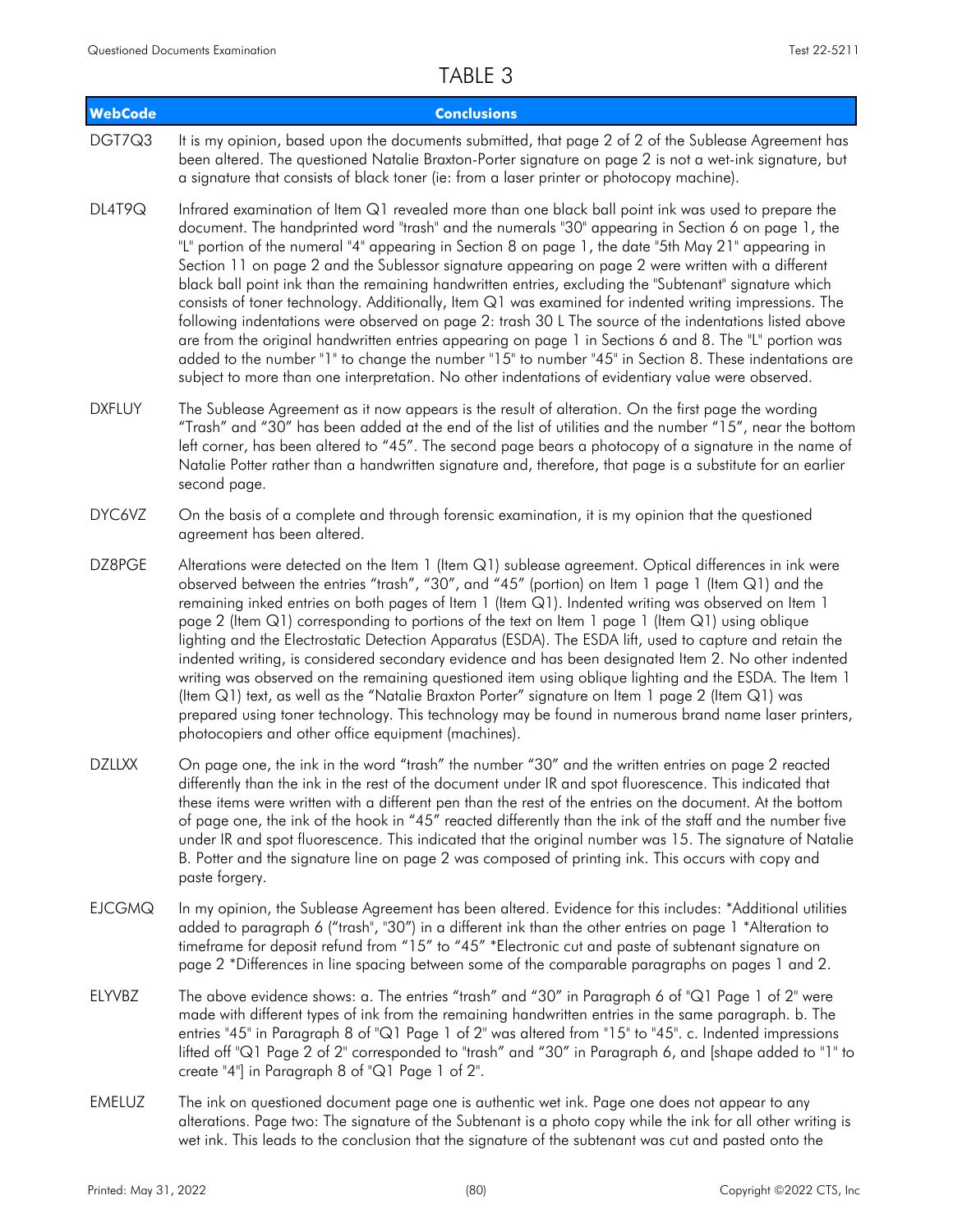| <b>WebCode</b> | <b>Conclusions</b>                                                                                                                                                                                                                                                                                                                                                                                                                                                                                                                                                                                                                                                                                                                                                                                                                                                                                                                                                                                                                                                                                                                                                                                                                                                    |
|----------------|-----------------------------------------------------------------------------------------------------------------------------------------------------------------------------------------------------------------------------------------------------------------------------------------------------------------------------------------------------------------------------------------------------------------------------------------------------------------------------------------------------------------------------------------------------------------------------------------------------------------------------------------------------------------------------------------------------------------------------------------------------------------------------------------------------------------------------------------------------------------------------------------------------------------------------------------------------------------------------------------------------------------------------------------------------------------------------------------------------------------------------------------------------------------------------------------------------------------------------------------------------------------------|
|                | page, copied and the remainder of the page was filled out in wet ink.                                                                                                                                                                                                                                                                                                                                                                                                                                                                                                                                                                                                                                                                                                                                                                                                                                                                                                                                                                                                                                                                                                                                                                                                 |
| <b>EQCYHP</b>  | In my opinion, the contract has been altered.                                                                                                                                                                                                                                                                                                                                                                                                                                                                                                                                                                                                                                                                                                                                                                                                                                                                                                                                                                                                                                                                                                                                                                                                                         |
| <b>FA4CLG</b>  | Physical, alternate light source, and indented writing examinations were conducted and it was<br>determined that Item 1 (Item Q1) has been altered. The following observations were noted: The<br>"SUBTENANT" signature on Item 1 (Item Q1) page 2 is toner printed. The Item 1 (Item Q1) words<br>"trash" and "30" and the initial stroke of the "4" in "45" in section 8 of page 1 and all of the original<br>writing on page 2 react optically different under infrared light than the remainder of the original writing<br>on page 1. The Item 1 (Item Q1) words "trash" and "30" and the initial stroke of the "4" in "45" in<br>section 8 of page 1 were observed to be indented on page 2 however no other writing from page 1 was<br>observed to be indented on page 2. A lift of the indented writing that was observed on Item 1 (Item Q1)<br>page 2 using side light and the Electrostatic Detection Apparatus (ESDA)® is considered secondary<br>evidence and has been designated as Item 2. No other indented writing of value was observed.                                                                                                                                                                                                             |
| FBEF23         | There is evidence that Q1 was altered by means of: addition of the writing of "trash 30" to item 6<br>(utilities) on page 1, change in the deadline for refund deposit from 15 days to 45 days in item 8 on<br>page 1, and replacement of page 2.                                                                                                                                                                                                                                                                                                                                                                                                                                                                                                                                                                                                                                                                                                                                                                                                                                                                                                                                                                                                                     |
| FDLW7B         | The ink used in the elaboration of the strokes that make up the letters "Trash" and the numbers "30",<br>contained in the completion of page 1, of the sublease agreement document, do not present the same<br>behavior in a certain range of the spectrum, regarding the ink with which the other signs, letters and<br>numbers on page 1 of the same document were made, being different types of ink. The legible signature<br>linked as "Natalie Braxton Porter" arranged on the support line, together with the preprinted texts<br>"SUBTENANT (subtenant)", on page 2 of the sublease agreement document, corresponds to a<br>photostatic reproduction The document questioned as a sublease agreement, presents on page 2, an<br>alteration by indirect transfer, where the texts "SUBTENANT" and the legible signature linked as "Natalie<br>Braxton Porter" were implanted, corresponding to a photostatic reproduction.                                                                                                                                                                                                                                                                                                                                     |
| <b>FMNKAL</b>  | The sublease agreement was altered.                                                                                                                                                                                                                                                                                                                                                                                                                                                                                                                                                                                                                                                                                                                                                                                                                                                                                                                                                                                                                                                                                                                                                                                                                                   |
| FP3E8U         | Item Q1, the questioned agreement, has been altered by 1) insertion of the entry "trash 30" on page 1,<br>2) alteration of "15" days to "45" days for the period of deposit return shown on page 1, and, 3)<br>substitution of page 2 of the agreement.                                                                                                                                                                                                                                                                                                                                                                                                                                                                                                                                                                                                                                                                                                                                                                                                                                                                                                                                                                                                               |
| <b>FVMJXA</b>  | The "trash 30" entry on Page 1 was written with a different ink than the rest of the handwritten entries on<br>Page 1. The "Natalie Braxton-Porter" signature on Page 2 was produced using a toner printing process<br>and is not an original inked entry. The only handwritten entry from Page 1 that was indented on to Page<br>2 is the "trash 30" entry. These findings indicate that the "trash 30" entry and Page 2 were added after the<br>original agreement was prepared.                                                                                                                                                                                                                                                                                                                                                                                                                                                                                                                                                                                                                                                                                                                                                                                    |
| <b>FZENQE</b>  | there was adding the statement and digit in page one no.6 the words "trash" "30" and no.8 there was<br>also changing the original digit "15" to be "45". The second page of the sublease agreement was also<br>changed.                                                                                                                                                                                                                                                                                                                                                                                                                                                                                                                                                                                                                                                                                                                                                                                                                                                                                                                                                                                                                                               |
| G8FFGM         | Visual, microscopic and alternate light source examinations of Exhibits Q1(1)a and Q1(2)a were<br>conducted. Visual examinations of Exhibits Q1(1)b and Q1(2)b were conducted. The questioned hand<br>printed entries on Exhibits $Q1(1)$ a and $Q1(2)$ a, and the questioned Juli Laich signature on Exhibit<br>Q1(2)a, were prepared using black ballpoint ink; however, ink differences were observed between the<br>"trash" and "30" entries and the remaining entries on Exhibit Q1(1)a. No ink differences were observed<br>between the date and the Juli Laich signature on Exhibit Q1(2)a. An alteration was observed in the "45"<br>entry on Exhibit Q1(1)a; a stroke was added to the original "15" entry. The questioned<br>machine-generated entries on Exhibits Q1(1)a and Q1(2)a, and the questioned Natalie Potter signature<br>on Exhibit Q1(2)a were prepared using toner printing technology. No differences were observed within<br>the paper of Exhibits Q1(1)a and Q1(2)a. Exhibits Q1(1)a, Q1(1)b, Q1(2)a and Q1(2)b were examined<br>for the presence of indented impressions using the Electrostatic Detection Apparatus (ESDA). Indented<br>handwriting and machine-created impressions were observed on Exhibits Q1(1)b, Q1(2)a and Q1(2)b; |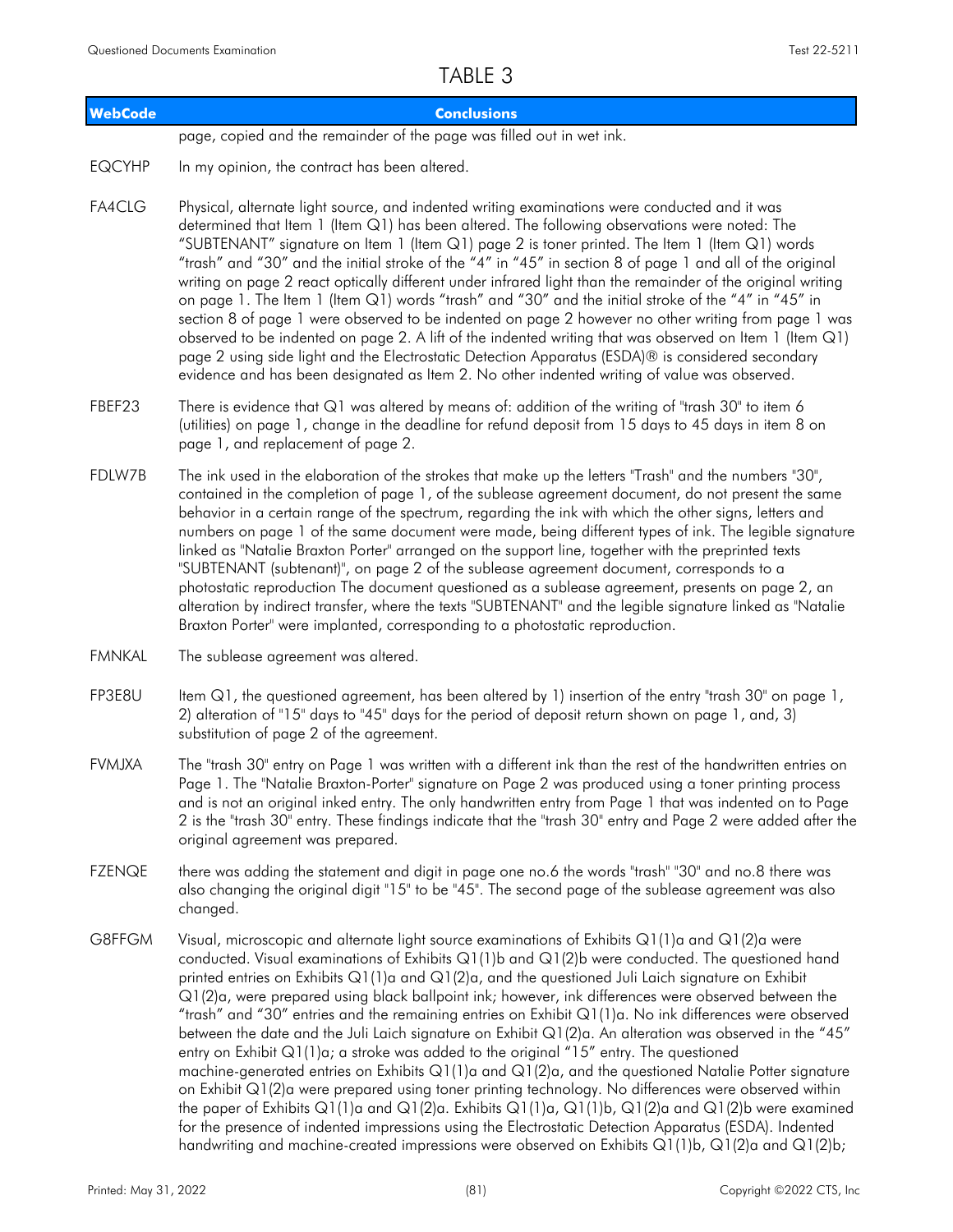| <b>WebCode</b> | <b>Conclusions</b>                                                                                                                                                                                                                                                                                                                                                                                                                                                                                                                                                                                                                                                                                                                                                                                                                                                                                                                                                                                                                                                                                                                                                                                   |
|----------------|------------------------------------------------------------------------------------------------------------------------------------------------------------------------------------------------------------------------------------------------------------------------------------------------------------------------------------------------------------------------------------------------------------------------------------------------------------------------------------------------------------------------------------------------------------------------------------------------------------------------------------------------------------------------------------------------------------------------------------------------------------------------------------------------------------------------------------------------------------------------------------------------------------------------------------------------------------------------------------------------------------------------------------------------------------------------------------------------------------------------------------------------------------------------------------------------------|
|                | however, the handwriting impressions on Exhibits Q1(1)b and Q1(2)b are not of evidentiary value.<br>Machine-created impressions were observed on Exhibit Q1(1)a. No further indented impressions were<br>observed on Exhibit $Q1(1)a$ . Indentation lifts were created to preserve the results of the ESDA<br>examination. The ESDA indention lifts were digitally processed and preserved. Exhibit Q1 was digitally<br>preserved. The digital images will be retained.                                                                                                                                                                                                                                                                                                                                                                                                                                                                                                                                                                                                                                                                                                                              |
| <b>GDXVZK</b>  | Applying, the document analysis method, is determined that the questioned document (sublease<br>agreement) is altered.                                                                                                                                                                                                                                                                                                                                                                                                                                                                                                                                                                                                                                                                                                                                                                                                                                                                                                                                                                                                                                                                               |
| GGZQL9         | The technical findings support the proposal that the second page of the agreement is not the original<br>and Clause 6 has been altered (first page).                                                                                                                                                                                                                                                                                                                                                                                                                                                                                                                                                                                                                                                                                                                                                                                                                                                                                                                                                                                                                                                 |
| H8QETN         | 1. The questioned sublease agreement in item Q1 was examined. 2. Under special lighting conditions,<br>the optical properties of the following handwritten entries were found to be different from other<br>handwritten entries on P.1 :- (a) the "trash" and "30" in section 6 on P.1 (b) the [shape added to "1"] of<br>"4" of "45" in section 8 on P.1 (the original number of the entry "45" could be deciphered as "15") (c)<br>the "5th", "May", "21" in section 11 on P.2 (d) the signature of sublessor on P.2 3. Moreover, the<br>signature of subtenant on P. 2 was found to be toner-printed instead of handwritten. 4. Furthermore,<br>indented marks of "trash", "30" & [shape added to "1" to create "4"] mentioned in paragraph 2(a) & (b)<br>were found on P.2 and could be superimposed with the corresponding handwritten entries on P.1.<br>However, indented marks of the remaining handwritten entries on P.1 were not found on P.2. 5. The<br>above findings indicated that P.1 of the questioned agreement has been modified by addition and<br>alteration of entries whereas P.2 has been substituted. As such, the questioned sublease agreement in<br>item Q1 was altered. |
| <b>HAWZYW</b>  | Significant evidence was found to indicate that alterations and/additions had occurred on pages 1 and 2<br>of Q1. The number "30" and the word "Trash" were not prepared contiguously with the rest of written<br>entries on page 1 and were probably added. Additionally, evidence was found to indicate that the<br>number, "4" in the number "45" appearing in the lower left corner of page 1 was altered from "1" to read<br>"4". The "Natalie Braxton- Porter" signature and signature line on page 2 is a machine copy and is not an<br>original entry. Ink used to execute original the written entries on page 2 reacted the same as the above<br>suspect entries on page 1 and there were differences noted between the thickness and opacity of pages<br>1 and 2.                                                                                                                                                                                                                                                                                                                                                                                                                         |
| HY2U6X         | In section 6, the concept "trash" and the number 30 are printed and not handwriten. In section 8, the<br>digit 1 has been modified, turning it into a 4, to transform the quantity 15 into 45. Page 2 of item 1 has<br>been printed in its entirety. The signature in the name of "Natalie", in the "SUBTENANT" field of section<br>11, is printed with a different printing method than the one used in the rest of the document.                                                                                                                                                                                                                                                                                                                                                                                                                                                                                                                                                                                                                                                                                                                                                                   |
| J3B4FK         | Using the VSC, there were characteristics of different inks on page 1. In number 6, the word "trash" and<br>the amount "30" and in number 8, a section in the "4", remained while all other ink was absorbed under<br>IR 725; under spot fluorescence the same two items did not fluoresce while all the other ink did; under<br>UV 365 the same two items reflected back while other ink was absorbed. In page 2, the signature Julie<br>Laich was original, and the signature Natalie Porter was a copy. This indicated a possible cut and paste<br>forgery. There were also evidence remnants of previous toner in an awkward place under the signature<br>of Juli Laich. It appeared as though there was a previous entry that was removed.                                                                                                                                                                                                                                                                                                                                                                                                                                                      |
| J46CGV         | The questioned agreement HAS BEEN ALTERED                                                                                                                                                                                                                                                                                                                                                                                                                                                                                                                                                                                                                                                                                                                                                                                                                                                                                                                                                                                                                                                                                                                                                            |
| J9G6PA         | Alterations of the Item 1 document (Item Q1) were detected due to differences in the optical and<br>physical characteristics throughout the Item 1 document, as described below. Differences were observed<br>in the optical characteristics of the writing ink in portions of the Item 1 document as shown in Figure 1,<br>which indicates the entries were not filled out consecutively or that multiple writing instruments were used<br>at the time of the preparation. Chemical examination of the writing inks may yield further information. In<br>addition, only a portion of the original writing on Item 1 page 1 is indented on page 2 as shown in<br>Figures 2 and 3, which indicates that the entries were not filled out consecutively. The indented writing<br>on Item 1 page 2 was observed using electrostatic detection and side lighting. The electrostatic lift used                                                                                                                                                                                                                                                                                                             |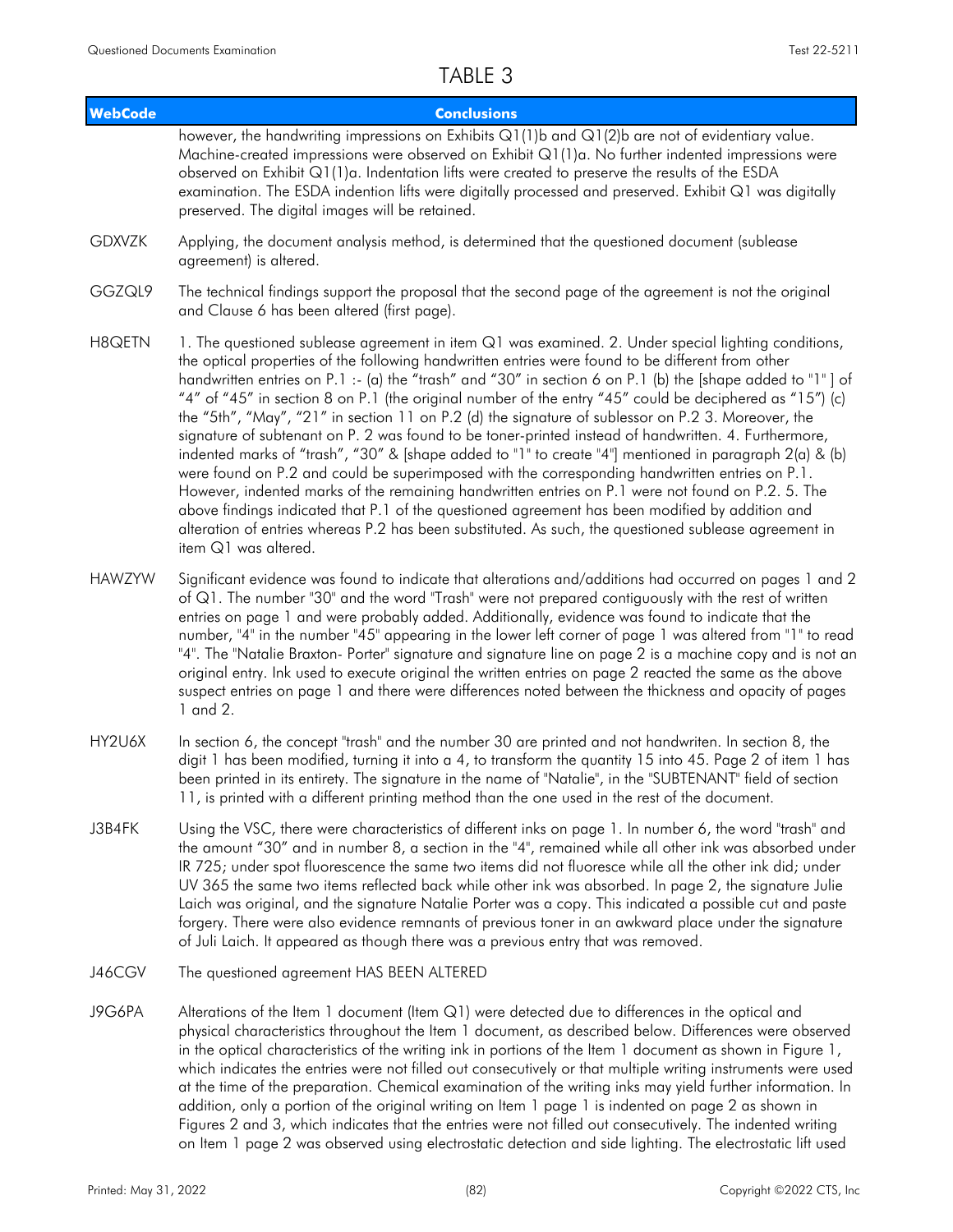| <b>WebCode</b> | <b>Conclusions</b>                                                                                                                                                                                                                                                                                                                                                                                                                                                                                                                                                                                                                                                                                                                                                                                                                                                                                                                                                                                                                                                                                                                                                                                                                                                          |
|----------------|-----------------------------------------------------------------------------------------------------------------------------------------------------------------------------------------------------------------------------------------------------------------------------------------------------------------------------------------------------------------------------------------------------------------------------------------------------------------------------------------------------------------------------------------------------------------------------------------------------------------------------------------------------------------------------------------------------------------------------------------------------------------------------------------------------------------------------------------------------------------------------------------------------------------------------------------------------------------------------------------------------------------------------------------------------------------------------------------------------------------------------------------------------------------------------------------------------------------------------------------------------------------------------|
|                | to capture and retain the indented writing is considered secondary evidence and has been designated<br>Item 2. An image of Item 2 is enclosed for your investigative assistance. Furthermore, the "Natalie<br>Braxton-Porter" signature on page 2 is not original writing, but rather has been prepared using a black<br>toner printing technology. This technology is commonly found on numerous brands of printers,<br>photocopiers, and multifunction machines. Additional observations and assessments have been made<br>regarding the submitted items and recorded for possible future examinations.                                                                                                                                                                                                                                                                                                                                                                                                                                                                                                                                                                                                                                                                   |
| JXZK7D         | Results of Examinations: Based on optical inconsistencies of the ink, indented writing, and the<br>non-original subtenant signature on Item 1p2 (Item Q1), it was determined that Item 1 (Item Q1) was<br>altered. The subtenant signature on Item 1p2 (Item Q1) is a non-original signature that was prepared<br>using a toner printing process which may be found on numerous laser printers, copiers, and other<br>machines. Indented writing consistent with portions of Item 1p1 (Item Q1) was observed on Item 1p2<br>(Item Q1) using the Electrostatic Detection Apparatus (ESDA). The indented writing observed on page 2<br>was consistent with the portions of writing on page 1 that were optically different from the remaining<br>writing on page 1. One ESDA lift, used to capture and retain the indented writing, is considered<br>secondary evidence and has been designated Item 2. One image of the ESDA lift is attached to this<br>report. Item 1 was examined using the Video Spectral Comparator 8000 (VSC) and optically dissimilar<br>inks were observed between portions of page 1 as well as between pages 1 and 2 (images attached).<br>Additional observations and assessments have been made and recorded for future examination<br>purposes. |
| <b>JZRCLP</b>  | The document has been altered. The received document is not original.                                                                                                                                                                                                                                                                                                                                                                                                                                                                                                                                                                                                                                                                                                                                                                                                                                                                                                                                                                                                                                                                                                                                                                                                       |
| K2VPJH         | Physical, microscopic, instrumental, and comparative examinations resulted in the following findings:<br>Exhibit Q1 has been altered. The entries "trash" and "30" in section 6 have been added in a different ink<br>than the remainder of the hand printed entries and signatures on page 1 of Exhibit Q1. In addition, the<br>number "45" in section 8 has been altered, with an addition made with a different ink changing the<br>original "1" to the current "4". Further on page 2, the "SUBTENANT" signature in the name "Natalie<br>Braxton-Porter" is not an original signature and has been printed with toner. There is no further evidence<br>of alteration. An examination of Exhibit Q1 utilizing the Electrostatic Detection Apparatus (ESDA)<br>revealed the presence of indentations. The alterations from page 1 ("trash", "30" and the stroke changing<br>"15" to "45") were impressed on page 2, and were the only portions of page 1 impressed on page 2.                                                                                                                                                                                                                                                                                             |
| K9FPYU         | There was conclusive evidence the Sublease Agreement was altered based upon the non-original<br>signature of the subtenant (Ms. Potter) on page two, as well as the use of different pens for the entries<br>"trash," "30," and the date and sublessor's signature on page two. The "original" of any document will<br>have signatures written with a writing instrument and not printed with the same technology as the text on<br>a page. Also, with exceptions, it is common for one pen to be used for all entries as a document is<br>prepared.                                                                                                                                                                                                                                                                                                                                                                                                                                                                                                                                                                                                                                                                                                                        |
| K9XHTD         | INGLES: The questioned document with identification code DC-22-5211-DQ-Q1, has been altered.<br>ESPANOL: El documento cuestionado con clave de identificación DC-22-5211-DQ-Q1, si esta<br>alterado.                                                                                                                                                                                                                                                                                                                                                                                                                                                                                                                                                                                                                                                                                                                                                                                                                                                                                                                                                                                                                                                                        |
| <b>KCFBVK</b>  | There is evidence to suggest that the contract in Q1 was altered. Page 1 in Q1 contains two different ink<br>formulations, particularly, the entries "trash 30" and the crossbar on the "4" in "45" near the bottom of<br>the page is a different ink than the other entries. The "Natalie Braxton-Porter" signature on page 2 in<br>Q1 is not original and is of poorer print quality than the other printing on this page. Page 2 in Q1 also<br>does not contain indented impressions of most of the writing on page 1 which indicates that it was not in<br>contact with page 1 in Q1 when those entries were written.                                                                                                                                                                                                                                                                                                                                                                                                                                                                                                                                                                                                                                                   |
| <b>KQWUKM</b>  | Examination disclosed that page 1 has alterations made with different writing instruments from the<br>original writing. Examination disclosed that page 2 has features indicative of a composite document<br>construction.                                                                                                                                                                                                                                                                                                                                                                                                                                                                                                                                                                                                                                                                                                                                                                                                                                                                                                                                                                                                                                                  |
| KRNW82         | The questioned agreement has been altered.                                                                                                                                                                                                                                                                                                                                                                                                                                                                                                                                                                                                                                                                                                                                                                                                                                                                                                                                                                                                                                                                                                                                                                                                                                  |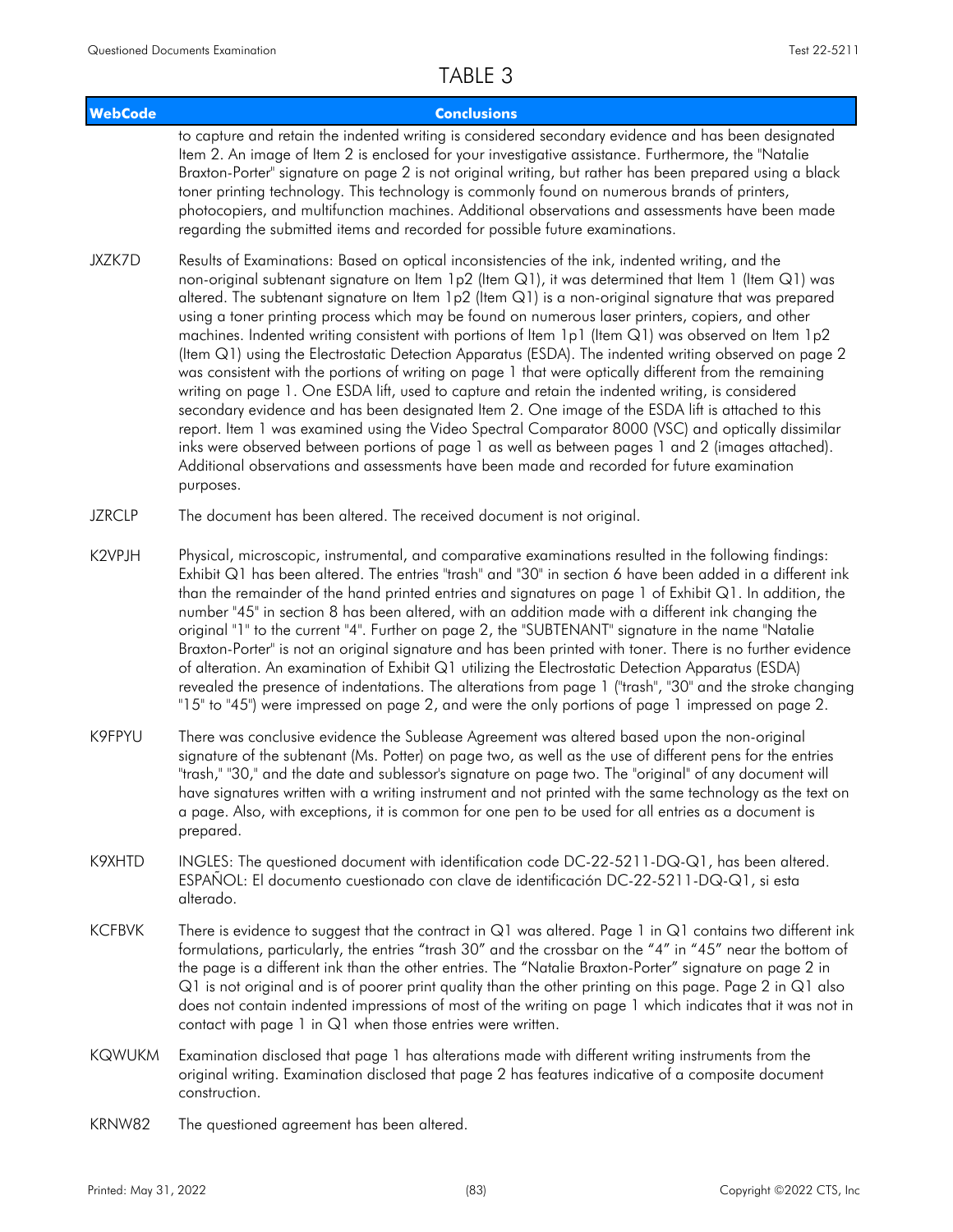### **WebCode Conclusions**

KTYYRF

Examination and comparison of exhibits Q1A&B were conducted, and the following conclusions and observations are based upon my education, training and experience and the results are as follows: Exhibits Q1A&B were scanned for preservation by Forensic Document Examiner XXX. An ESDA (ElectroStatic Detection Apparatus) examination for the detection and reading of indented writing, typing or other identifying impressions was performed on exhibits Q1A&B and the documents were positive for indentations (see below). Exhibit Q1A contains paper feed roller marks on the front and reverse of exhibit Q1A and exhibit Q1B contains paper feed roller marks on the reverse of the document. There are paper roller marks approximately 2" and 2 3/4" from the left and right margin (Q1A-front) and 2 1/4" and 2 ¾" from the left margin (Q1A-reverse). Exhibit Q1B-reverse contains paper roller marks approximately 2 ¾" from the left margin. Exhibits Q1A&B were examined with oblique/side lighting and the results were negative. A VSC (Video Spectral Comparator) examination was conducted on exhibits Q1A&B and the results are as follows: Exhibit Q1A contains a difference in the inks displaying the word "trash", "30" and a crossbar in the number "4" has been added with a second ink that reacts by absorbing or appearing dark. The remaining ink is consistent and transmits/disappears at 715 nm. Exhibit Q1B contains inks that are written with varying pressures and visually appear slightly different under IRL. Both sets of writing display areas of dark and luminescing inked lines that vary possibly due to pressure variances between the bowl, descending and ascending strokes. It was also observed that this writing instrument may have a defect which is displayed by sporadic skipping in the inked line which allowed luminescence to bleed through the inked line in the areas containing the skipping. It was observed under stereo microscope that the ink on exhibit Q1A with the exception of "trash", "30" and the crossbar in the number "4" all contain heavy pressure and continual striations throughout all of the inked strokes that indicate the black ball point pen likely contains a defect in the ball within the housing of the pen to create these striations. Additional observations on exhibit Q1A of the word "trash", "30" and the crossbar in the number "4" do not contain the same striations, however, contain sporadic skipping in certain areas of the letters. This was also observed in the date and signature contained on exhibit Q1B. This demonstrates that exhibit Q1A was altered by adding writing to the document and that exhibit Q1B was written with ink that is not consistent with the ink on Q1A with the exception of the words "trash", "30" and the crossbar on the number "4". Additional examinations were conducted for specular reflection to differentiate the ink on the altered sections of Q1A with the ink on Q1B. These examinations did not demonstrate differences between the inks and neither ink reacted for specular reflection. Exhibits Q1A&B were examined with an ultra-violet source and the papers appear to be consistent. Exhibit Q1B on the reverse side contains a luminescing vertical line from the top to the bottom of the page approximately 2 inches from the right margin. Both exhibits Q1A&B were examined, and it was determined that they were created with an electrophotographic process. The exhibits were examined for magnetic toner and results were negative. Exhibit Q1B contains the Natalie Braxton-Porter signature which contains trash marks and has been cropped and imported from a different source as demonstrated by the linear and digitized lines present on Q1B. This signature's overall size proportion appears to have been enlarged when compared to the original inked signature on exhibit Q1A which appears to be of normal size, however, these two signatures do not overlay. The main body of text on exhibits Q1A&B were produced with a 12-point Times New Roman font, however, the title "SUBLEASE AGREEMENT" was produced with a 15-point Calibri font. The lower right corner in exhibits Q1A&B contain "Page 1 of 2" or "Page 2 of 2" that are 10-point fonts and the characteristics indicate they may be from the Calibri font family, however, there is a limited amount of text to examine and is a limitation. The text of both exhibits was examined with typography grids to determine if a line of text had been inserted. Exhibit Q1A did not contain any line insertions, however exhibit Q1B did contain a small amount of text and the signature that had been inserted. While the grids did not display an issue with the vertical alignment, the signature line on subtenant was slightly shorter on both sides when compared to the sublessor line. The signature contained trash marks indicating that the signature had been imported from another source as it also contained digitized and linear patterned lines which were inconsistent with the remainder of the document. The imported signature on Q1B was larger and the proportions inconsistent from the original signature written in black ball point ink on exhibit Q1A.

Alterations in handwritten texts were observed on page 1. Entries "trash" and "30" have been added and entry "15" has been changed to "45" with a pen stroke. Page 2 of the document has been replaced with a page that doesn't contain subtenant's original, handwritten signature. Instead, on page 2 subtenant's KUY89R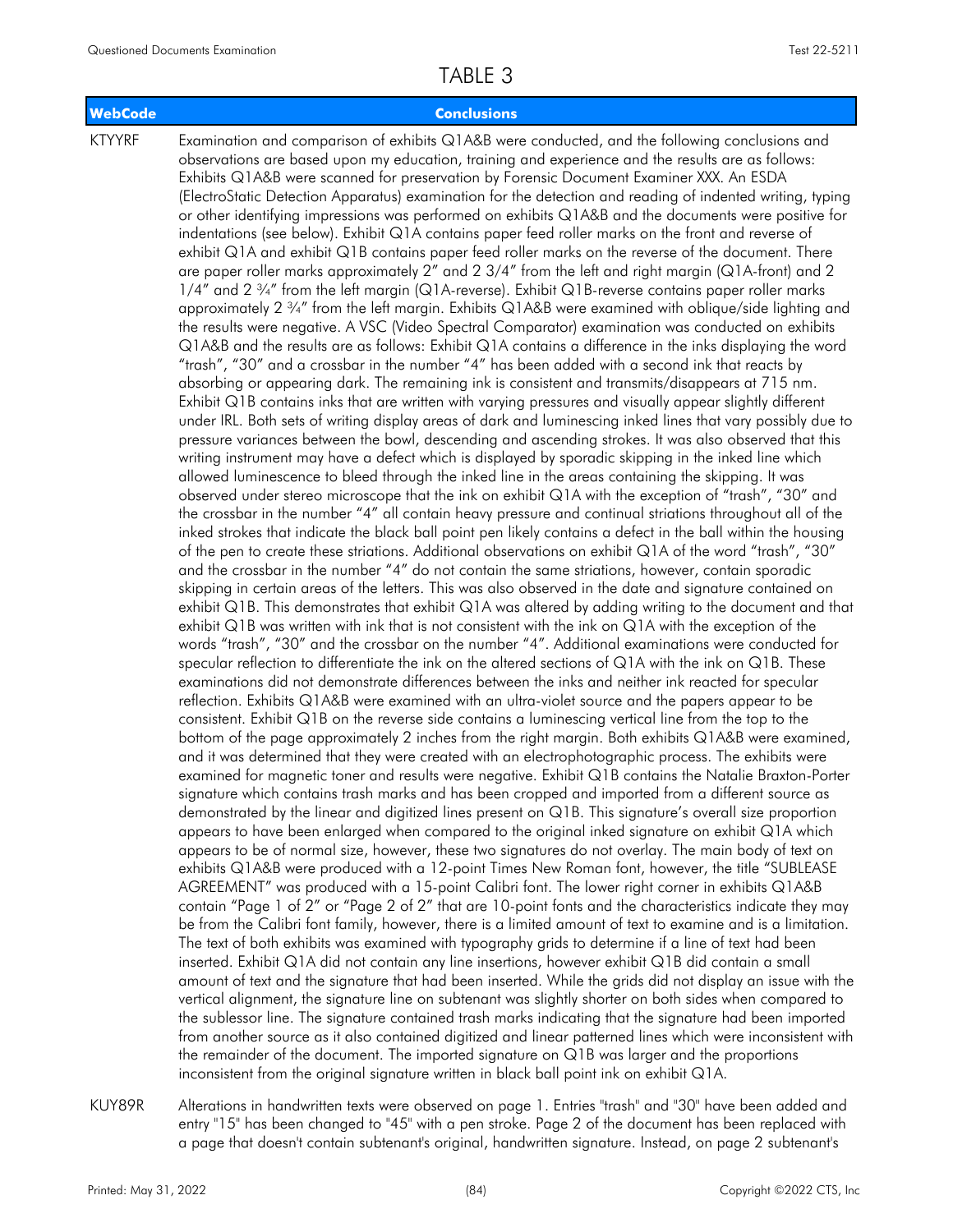| <b>WebCode</b> | <b>Conclusions</b>                                                                                                                                                                                                                                                                                                                                                                                                                                                                                                                                                                                                                                                                                                                                                                                                                                                                                                                                                                                                                                                                                                                                                                                                                                                                                                                                                                                                                                                                                                                                                                                                                                                                                                                                                                                                                                                                                                                                                                                                                                                                                                                                                                                                                                                                                                                                                                                        |
|----------------|-----------------------------------------------------------------------------------------------------------------------------------------------------------------------------------------------------------------------------------------------------------------------------------------------------------------------------------------------------------------------------------------------------------------------------------------------------------------------------------------------------------------------------------------------------------------------------------------------------------------------------------------------------------------------------------------------------------------------------------------------------------------------------------------------------------------------------------------------------------------------------------------------------------------------------------------------------------------------------------------------------------------------------------------------------------------------------------------------------------------------------------------------------------------------------------------------------------------------------------------------------------------------------------------------------------------------------------------------------------------------------------------------------------------------------------------------------------------------------------------------------------------------------------------------------------------------------------------------------------------------------------------------------------------------------------------------------------------------------------------------------------------------------------------------------------------------------------------------------------------------------------------------------------------------------------------------------------------------------------------------------------------------------------------------------------------------------------------------------------------------------------------------------------------------------------------------------------------------------------------------------------------------------------------------------------------------------------------------------------------------------------------------------------|
|                | signature made with electrophotographic process was observed.                                                                                                                                                                                                                                                                                                                                                                                                                                                                                                                                                                                                                                                                                                                                                                                                                                                                                                                                                                                                                                                                                                                                                                                                                                                                                                                                                                                                                                                                                                                                                                                                                                                                                                                                                                                                                                                                                                                                                                                                                                                                                                                                                                                                                                                                                                                                             |
| L28TL9         | Microscopic examinations and examinations using the Video Spectral Comparator, of the black ink(s)<br>used to produce the handwritten material on PAGE 1 revealed the words "trash" and the number "30"<br>were written in a different black ink(s) than the black ink(s) used to produce the remaining writing on<br>PAGE 1. Microscopic examinations and examinations using the Video Spectral Comparator, of the black<br>ink(s) used to produce the handwritten material produced on PAGE 2 revealed the "5th", "May" and "21"<br>and the SUBLESSOR signature were written in black ink(s) that reacted similarly to each other while the<br>SUBTENANT signature on PAGE 2 reacted differently. Microscopic examinations and examinations using<br>the Video Spectral Comparator, revealed the black ink(s) used to produce the handwritten "5th", "May",<br>and "21" and SUBLESSOR signature on PAGE 2 and the black ink(s) used to produce the handwritten<br>words "trash" and number "30" on PAGE 1, reacted similarly. Microscopic examinations and<br>examinations using the Video Spectral Comparator, of the black ink(s) used to produce the handwritten<br>"5th", "May" and "21" on PAGE 2 and the black ink(s) used to produce the handwritten material on PAGE<br>1 excluding the words "trash" and "30", reacted differently. Microscopic examinations and examinations<br>using the Video Spectral Comparator, of the SUBTENANT signature on PAGE 2 revealed this signature<br>was not produced in ink. The SUBTENANT signature on PAGE 2 is produced in toner and is not a wet<br>inked original signature. The SUBLEASE AGREEMENT document was altered. Comments: This is<br>supported by the evidence revealed when the black ink(s) used to produce the writing concerned with an<br>increase in utility pricing, "trash" and "30" and the black ink(s) used to produce the writing on PAGE 2,<br>excluding the SUBTENANT signature, reacted similarly. In addition, the SUBTENANT signature on PAGE<br>2 is not an original inked signature and instead is a copy of the SUBTENANT signature. And lastly, the<br>black ink(s) used to produce the remaining writing on PAGE 1, excluding the words "trash" and "30",<br>reacted differently to the black ink(s) used to produce the words "trash" and "30" and all the handwritten<br>material produced in black ink(s) on PAGE 2. |

This report contains the results of the questioned document examinations. Results of Examinations: It was determined that the Item 1 (Item Q1) questioned agreement was altered due to the following observations: Optical differences were observed in the ink used to produce the "trash", "30", and portion of "4" (in "45") on page 1 compared to the remaining inked entries on page 1 (Figure 1) The "Natalie Braxton-Potter" signature on page 2 is a non-original signature produced with toner technology Indented writing was observed on page 2 of Item 1 (Item Q1) using electrostatic processing (Figure 2). The indentations correspond with the "trash", "30", and portion of "4" in the "45" entry on page 1 of Item 1 (Item Q1). The electrostatic lift used to capture and retain the indented writing is considered secondary evidence and has been designated Item 2. No other indented writing of value was observed on Item 1 (Item Q1). Additional observations and assessments have been made regarding the submitted item and recorded for possible future examinations. L2BAK7

- LAN4Y9 The contested agreement HAS BEEN ALTERED
- In my opinion, there is conclusive evidence that page 1 of the Agreement has been altered to include the entries 'trash' and '30' and the figure 15 on the bottom line has been altered to read '45'. These entries were written whilst page 1 was lying above page 2. In addition, the signature of the Subtenant on page 2 has been produced in black toner and is not an original ink signature. LCRYJC
- Methods: A visual examination of the submitted item was completed. Instrumental analysis was also done. Instrumental Analysis Page 1 and page 2 of the Sublease Agreement in Item #1 could not be differentiated from one another. However, this does not preclude that the paper may have come from different sources. The printing process on page 1 and page 2 of the Sublease Agreement in Item  $#1$ could not be differentiated. However, this does not preclude that they may have come from different sources. More than one ink is present on the Sublease Agreement in Item #1. One ink was used to write the word "trash" and the number "30" under #6 on page 1, and another ink was used to write the additional utilities under #6. Examination of the ink in #8 on page 1 of the Sublease Agreement: in Item #1 showed that the number "15" was changed to a "45". The Subtenant signature on page 2 of the Sublease Agreement in Item #1 is a copy, not an original signature. Instrumental examination of the Sublease Agreement in #1 revealed the presence of indented writing on page 2. The developed **LEEQEE**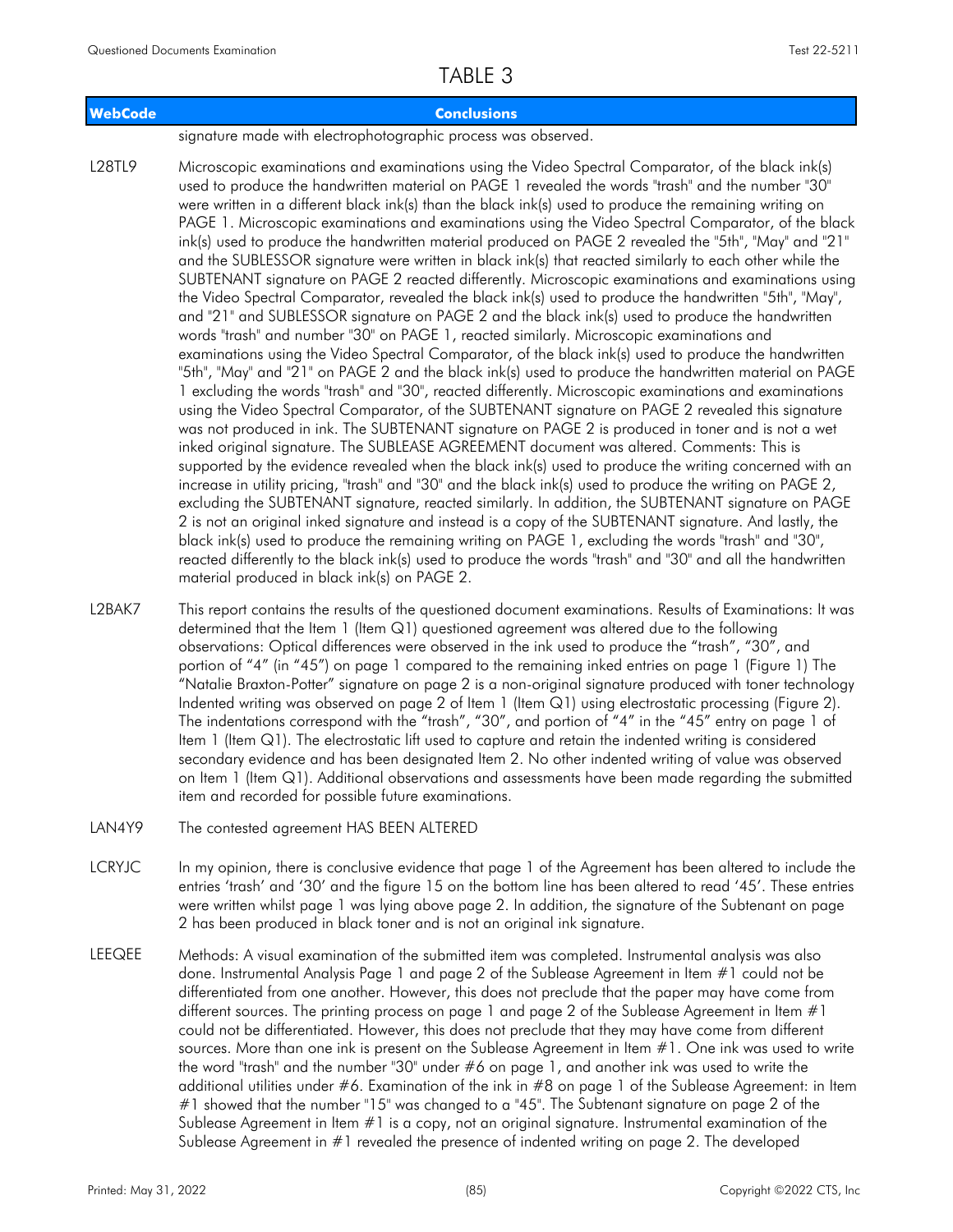| <b>WebCode</b> | <b>Conclusions</b>                                                                                                                                                                                                                                                                                                                                                                                                                                                                                                                                                                                                                                                                                                                                                                                                                                                                                                                                                                                                                                                                                                                                                                                                                                                                                                                                                                                                                                                                                                                                                                                                                                                                                                                                                                                                                           |
|----------------|----------------------------------------------------------------------------------------------------------------------------------------------------------------------------------------------------------------------------------------------------------------------------------------------------------------------------------------------------------------------------------------------------------------------------------------------------------------------------------------------------------------------------------------------------------------------------------------------------------------------------------------------------------------------------------------------------------------------------------------------------------------------------------------------------------------------------------------------------------------------------------------------------------------------------------------------------------------------------------------------------------------------------------------------------------------------------------------------------------------------------------------------------------------------------------------------------------------------------------------------------------------------------------------------------------------------------------------------------------------------------------------------------------------------------------------------------------------------------------------------------------------------------------------------------------------------------------------------------------------------------------------------------------------------------------------------------------------------------------------------------------------------------------------------------------------------------------------------|
|                | indented writing includes portions of writing from page 1 including the word "trash" and the number "30".<br>No additional indented writing was developed. Based on all the findings listed above, the Sublease<br>Agreement in Item #1 has been altered, and is therefore not an original document. Remarks VSC<br>images and developed indented writing from #1 are being returned to your agency as Item #1.1. All<br>items are available for return. If additional items are to be submitted, please re-submit the original items<br>in their original [Laboratory] labeled packaging.                                                                                                                                                                                                                                                                                                                                                                                                                                                                                                                                                                                                                                                                                                                                                                                                                                                                                                                                                                                                                                                                                                                                                                                                                                                   |
| LJTBE9         | Through direct observation and with the help of the 10x optical instrument (magnifying glass), it was<br>evidenced that the tenant's signature on page 2 exhibits a digital printing system unlike the other original<br>manuscripts, also with the support of the VSC-8000 document video comparator, which when exposing<br>the document to infrared light, showed differences in ink, which, according to the behavior exhibited,<br>shows alteration in the areas in the additive modality of the texts "trash-30" from the section 6 and the<br>number "45" where the prime number was 15.                                                                                                                                                                                                                                                                                                                                                                                                                                                                                                                                                                                                                                                                                                                                                                                                                                                                                                                                                                                                                                                                                                                                                                                                                                              |
| LN6P9L         | On the basis of all the examinations, it is my opinion that the Item 1A-1B sublease agreement has been<br>altered.                                                                                                                                                                                                                                                                                                                                                                                                                                                                                                                                                                                                                                                                                                                                                                                                                                                                                                                                                                                                                                                                                                                                                                                                                                                                                                                                                                                                                                                                                                                                                                                                                                                                                                                           |
| LW2W39         | The document has been altered. In page 1, section 6: the item 'trash' and its value '30' were constructed<br>using a different pen. In section 8: the number 45 has been altered. The original number was 15. Two<br>strokes were added to the digit 1 to make it 4. The subtenant signature in page two is digital (copy).<br>There is a possibility that this page has been reproduced, and the subtenant signature was added<br>digitally.                                                                                                                                                                                                                                                                                                                                                                                                                                                                                                                                                                                                                                                                                                                                                                                                                                                                                                                                                                                                                                                                                                                                                                                                                                                                                                                                                                                                |
| <b>LXPXUU</b>  | 1. Pages 1 and 2 of document Q-1 were examined for impressions with positive results, using the Foster<br>and Freeman VSC 6000 H/S and the Foster and Freeman ESDA. Three (3) ESDA lifts were retained in<br>the Document Examination Unit case file. Examination of the document using oblique lighting, the Foster<br>and Freeman VSC 6000 H/S, and the Foster and Freeman ESDA assisted in deciphering the<br>indentations present on page 2 of document Q-1 to read: "trash 30" "L" Impressions from the remaining<br>handwritten words present on page 1 of document Q-1 were not found on page 2 of document Q-1. 2.<br>EVIDENCE OF TRANSFERENCE PRESENT: Examination of the Subtenant signature on page 2 of<br>document Q-1 revealed areas consistent with printed material and not consistent with original ink,<br>suggesting that the Subtenant signature was superimposed on page 2 of document Q-1. 3. EVIDENCE<br>OF MULTIPLE INKS PRESENT: Examination of page 1 of document Q-1 revealed that the words "trash<br>30" in section 6 and the L-shaped stroke of the "4" in "45" of section 8 reacted differently when viewed<br>using the Foster and Freeman VSC 6000 H/S than other handwritten entries on page 1 of document<br>Q-1. The handwritten entries and Subtenant signature present on page 2 of document Q-1 reacted<br>similarly to the words "trash 30" in section 6 and the L-shaped stroke of the "4" in "45" in section 8 of<br>page 1 and differently from the other handwritten entries present on page 1 of document Q-1. This<br>indicates that multiple inks were used to create document Q-1. 4. ALTERED ENTRY: Examination of<br>section 8 on page 1 of document Q-1 revealed an altered handwritten entry. The handwritten "45" entry<br>of section 8 on page 1 of document Q-1 originally read "15". |
| LY6MDU         | The sublease agreement submitted for research, dated 5 May 2021, changes the original content by<br>adding the word "trash" and the number "30" in point 6 of the first page of the sublease agreement,<br>adding the vertical and horizontal (hook) element to the original number "1" in point 8, thus fulfilling the<br>existing digit "4" of the entry "45", as well as replacing page 2 of the sublease agreement, which<br>contains the last paragraphs: the printed text "SUBTENANT", subline and subtitle Natalie Brakton Porter's<br>signature montage.                                                                                                                                                                                                                                                                                                                                                                                                                                                                                                                                                                                                                                                                                                                                                                                                                                                                                                                                                                                                                                                                                                                                                                                                                                                                             |

- MM784J The document "SUBLEASE AGREEMENT " was altered. The Sheet 2 of this document was changed
- MRZDDE The document in question does present an alteration by addition.
- N88JRN In my opinion, there is evidence of alteration to the questioned sublease agreement.
- PAGE 1: In point 6: the entries "trash" and "30" have been added with a different writing device (different ink). In point 8: digit "1" was changed to "4" by retouch, with use different writing device (different ink). N8C992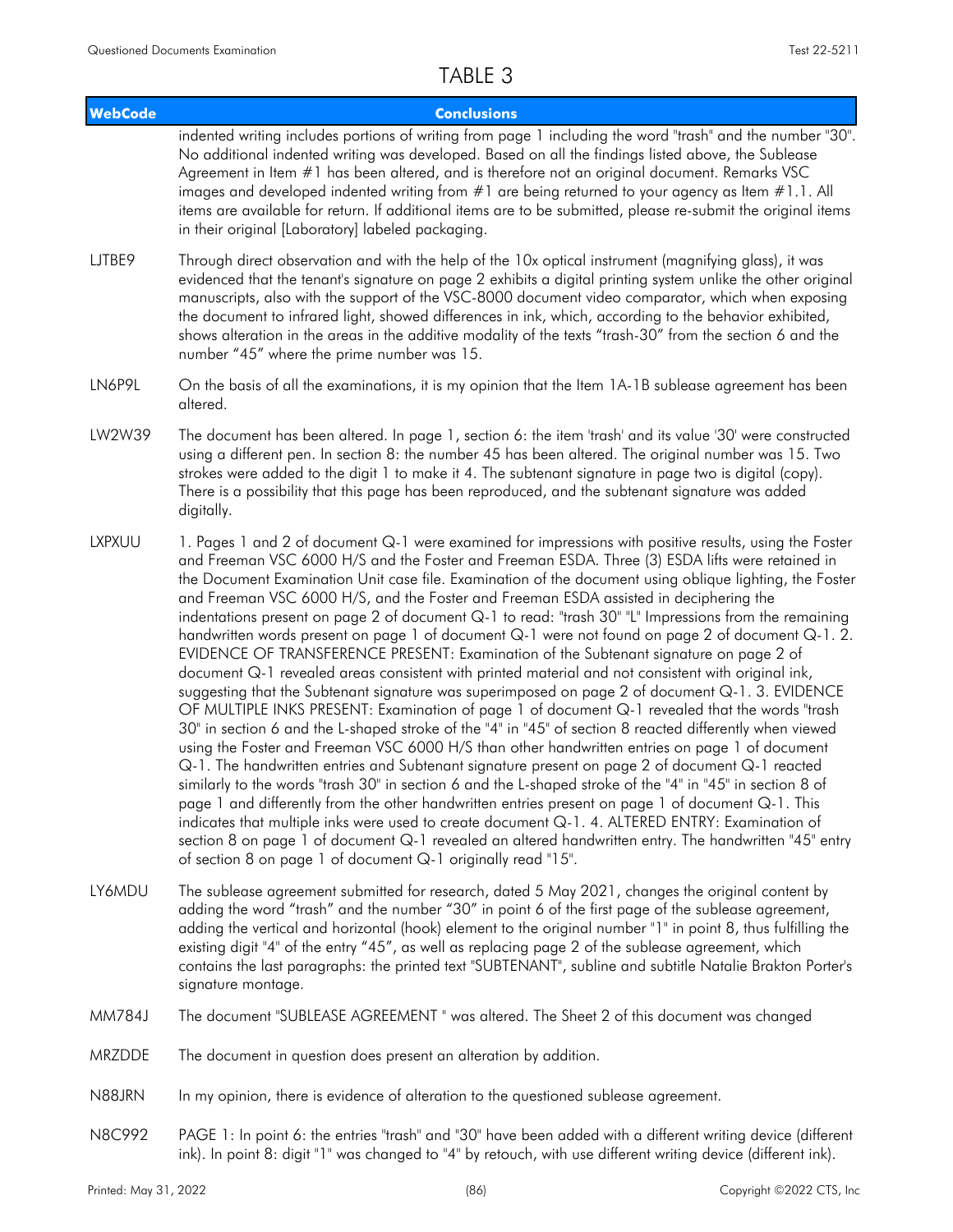| <b>WebCode</b>     | <b>Conclusions</b>                                                                                                                                                                                                                                                                                                                                                                                                                                                                                                                                                                                                                                                                                                                                                                                                                                                                                                                                                                                                                                                                                                                                                            |
|--------------------|-------------------------------------------------------------------------------------------------------------------------------------------------------------------------------------------------------------------------------------------------------------------------------------------------------------------------------------------------------------------------------------------------------------------------------------------------------------------------------------------------------------------------------------------------------------------------------------------------------------------------------------------------------------------------------------------------------------------------------------------------------------------------------------------------------------------------------------------------------------------------------------------------------------------------------------------------------------------------------------------------------------------------------------------------------------------------------------------------------------------------------------------------------------------------------|
|                    | PAGE 2: Whole part /SUBTENANT/ and the signature 'Natalie Branton-Potter' have been scanned and<br>printed using a monochrome laser printing device. The signature scan is not a scan of the signature from<br>the first page of the document. Whole page number 2 has been forged.                                                                                                                                                                                                                                                                                                                                                                                                                                                                                                                                                                                                                                                                                                                                                                                                                                                                                           |
| N9KHZY             | The sublease agreement identified internally as $Q1$ , presents alteration by addition.                                                                                                                                                                                                                                                                                                                                                                                                                                                                                                                                                                                                                                                                                                                                                                                                                                                                                                                                                                                                                                                                                       |
| NL9VNM             | The questioned documents, Q1 and Q2, were viewed macroscopically and microscopically and with the<br>aid of various light sources, filters, magnification and spectral examination using the Video Spectral<br>Comparator (VSC). It has been determined that the questioned documents have been altered. The<br>questioned items were also examined for latent writing impressions using the Electrostatic Detection<br>Apparatus (ESDA). Latent writing impressions may be made when writing is performed on one sheet of<br>paper and leaves indentations on the pages below. The ESDA lift provides a restoration or partial<br>restoration of the original writing which created the impressions. Latent writing impressions were<br>developed on Q2 that read "trash" and "30" from the front of Q1. Furthermore, the signature of Natalie<br>B. Porter (Potter) on the questioned document, Q2, appears to be reproduced using toner technology.<br>After macroscopic and microscopic examination of the questioned document, Q2, it has been<br>determined that the signature appears to have been digitally/manually/electronically manipulated onto<br>the document. |
| NULC74             | The sublessor Juli Laich provided contract is forged becaused of 1) There are another kind of<br>handwriting ink added to main handwriting ink at section 6, section 8(numeral "4"=1+L) on page 1 and<br>on all handwriting ink on page 2. 2) And subtenant print and signed name on page 2 of contract are<br>forged and may be all of the page by image patching and printing with normal character, which were<br>completed by Ms. Potter. And, the subtenant's claims that a term of the contract regarding return of<br>charges for unused utilities has been removed from the second page of the contract may be possible.                                                                                                                                                                                                                                                                                                                                                                                                                                                                                                                                              |
| PAEJLG             | On further examination, I found as follows: (i) The handwritten entries on Page 1 (paragraph 8) which<br>read as "45" was altered. The original entries was "15". (ii) The additional handwritten entries on Page 1<br>(paragraph 6) which read as "trash" and "30" were observed. (iii) All handwritten entries on Page 2 had<br>similar type of ink as the additional handwritten entries on Page 1. (iv) The subtenant signature on Page<br>2 was a printed signature which printed using an electrophotographic printing process. Hence, I am<br>opinion that, the two page sublease agreement between Natalie B. Potter and Juli Laich has been<br>altered.                                                                                                                                                                                                                                                                                                                                                                                                                                                                                                              |
| PDCH <sub>2R</sub> | Page 1 of the document has been altered by: adding the handwritten entries "trash" and "30" in section<br>"6." and also by overwriting the number "15" to "45" in section "8.". These altered handwritten entries<br>were made with the use of a different black ballpoint pen ink and at a different time than the other<br>handwritten entries on page 1. Page 2 has been fabricated by making handwritten entries with the same<br>black ballpoint pen ink as the altered handwritten entries on page 1 and by printing the "SUBTENANT"<br>field with a signature.                                                                                                                                                                                                                                                                                                                                                                                                                                                                                                                                                                                                         |
| PL3ZGL             | Upon completion of an examination of the two-page questioned exhibit submitted in this case, it is the<br>opinion of this examiner that the exhibit has been altered. Specifically: The entries "trash 30" and "45"<br>appearing on the first page of the exhibit display, at this level of analysis, spectrally different inks than the<br>other ink entries of the exhibit. The "45" entry has been altered from a number of "15" to a number of<br>"45". - The "SUBTENANT" signature appearing on the second page of the exhibit is a toner-based<br>signature and was not prepared in handwritten ink. Rather, it was placed onto the document by unknown<br>means.                                                                                                                                                                                                                                                                                                                                                                                                                                                                                                       |
| PNWNZG             | The questioned document exhibits evidence of an alteration based on the following: the indentations of<br>"trash", "30", and the portion to change "1" to "4" on page 2 and the lack of other indentations<br>sourced from page 1; the writing instrument used to complete "trash", "30" and the portion to change<br>"1" to "4" (section 8) on page 1 and page 2 (excluding the subtenant signature) appear to have similar<br>optical ink properties but are different than the optical ink properties used to complete the remaining<br>areas of page 1; and a toner printing process was used to produce the subtenant signature on page 2.<br>Page 2 was not underneath page 1 when the handwritten areas, excluding the altered areas mentioned<br>above, were completed on page 1.                                                                                                                                                                                                                                                                                                                                                                                     |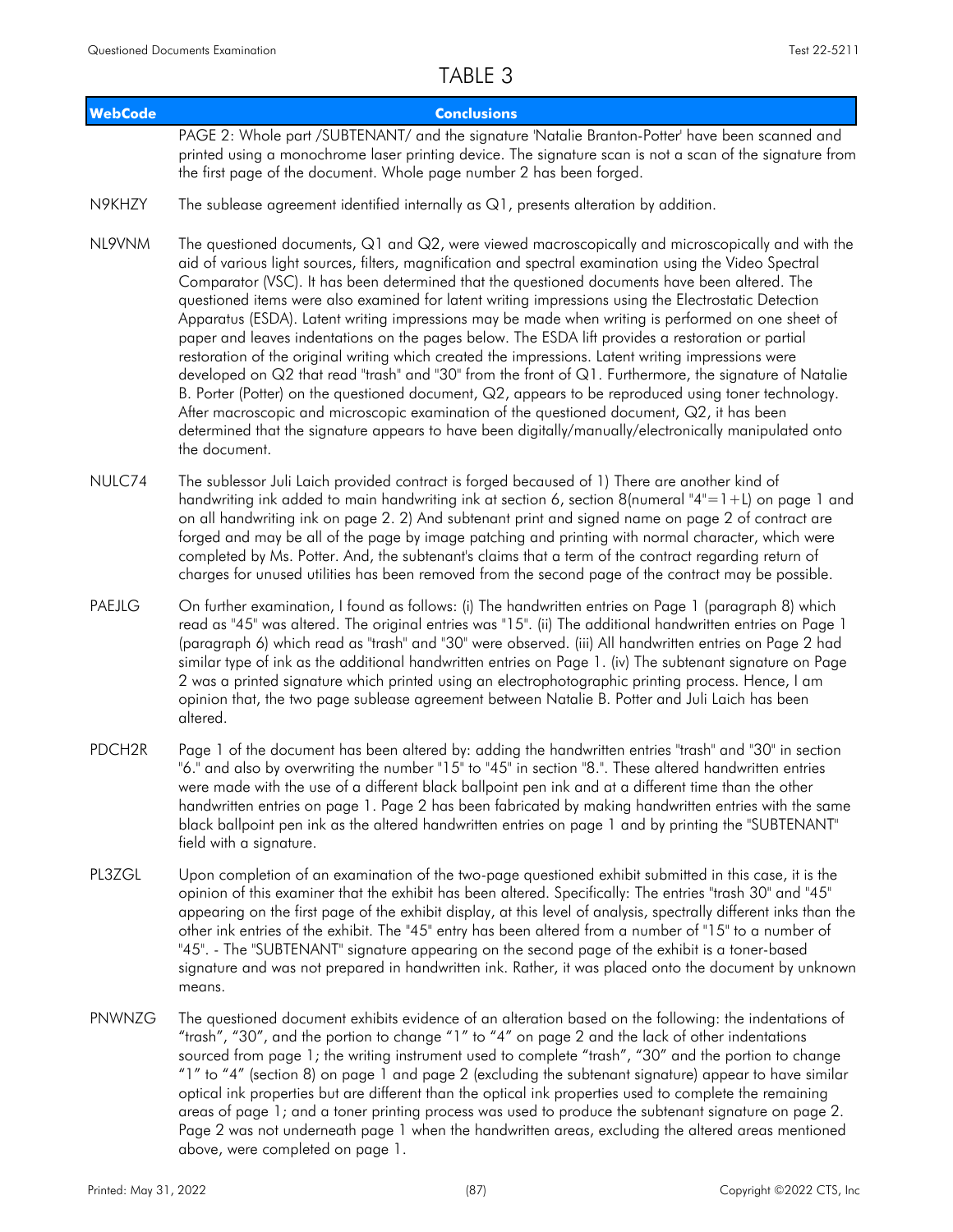### **WebCode Conclusions**

- This report contains the results of the questioned document examinations. Results of Examinations: Alterations were detected in the Item 1 (Item Q1) document. Ink of inconsistent optical characteristics to the remaining handwriting on the document prepared the "trash" and "30" entries of Section 6, a portion of the "4" in "45" of Section 8, the date in Section 11, and the SUBLESSOR signature. In addition, indented writing from only these portions was observed utilizing electrostatic processing on the second page of Item 1 (Item Q1). The electrostatic lifts used to capture and retain the indented writing are considered secondary evidence and have been designated Item 2. Images of the Item 2 electrostatic lifts and indented writing are enclosed for your investigative assistance. The spacing between sections of page 1 of the Item 1 (Item Q1) document is inconsistent with the spacing between sections of page 2 of the Item 1 (Item Q1) document. The SUBTENANT signature on page 2 of the Item 1 (Item Q1) document is not an original inked signature and was prepared using toner printing technology. This technology is commonly found on numerous brands of printers, photocopiers, and other office machines. It should be noted that the SUBTENANT signature and line is of a lessor, more pixelated quality toner than the remainder of the document. The Item 1 (Item Q1) writing is suitable for future hand printing and signature comparisons. If future examinations are desired, dictated and undictated known signatures and hand printing from any logical suspect(s) should be submitted. The known writing should be comparable to the questioned signatures and hand printing in wording, style, and format. Dictated known writing should be prepared in the exact wording as the questioned writing and obtained on separate types of documents similar to the questioned item. Each repetition should be removed from the writer's view upon completion and numerous repetitions may be necessary in order to obtain naturally prepared writing. Undictated known writing consists of writing prepared during normal course of business activity. Possible sources of undictated known writing include business papers, letters, canceled checks, and/or applications. PRAY38
- The document indicated as a sublease agreement entered into between July Laich and Natalie B. Potter dated May 05, 2021, presents content modification, which confirms that there has been a documentary alteration. QJEFZ4
- In my opinion (1) there have been a number of alterations and additions to Page 1 of the Agreement. These are at paragraph 6 - the addition of the writing "trash 30" and at paragraph 8, the number "15" has been altered to read "45". This has been done using a different black ball point pen ink to the remaining writing on page 1. (2) The signature "Juli Laich" and date "5th May 21" written on page 2 have been completed using a similar ink to the additional writings on page 1. Again, this is a different ink than that used to complete the "Juli Laich" signature at paragraph 1. (3) The signature at "SUBTENANT" on page 2 is not an original signature. All details relating to this signature , including the signing line, word "SUBTENANT" are indicative of having been copied from another, unknown document, possibly using a graphics program such as "photoshop" or by "pasting" an image within the within the word processor document. (4) These alterations and additions, suggest therefore that this Sublease is a composite document, with the addition of charges at paragraph 6; an increase in costs at paragraph 8 and a different page 2 inserted. QKNKC7
- As a result of examination and comparison based solely on the material submitted the following conclusions and observations are opinions based upon my experience, education and training and are as follows: 1. The Q1a and Q1b documents were scanned for preservation by Criminalist [Name]. 2. A visual examination of the Q1a document shows that the contract is computer by laser jet generated with handwritten personal and rental information in cursive and printing, executed in black ballpoint ink. There is no information on the reverse of the Q1a document. 3. A visual examination of the Q1b document shows that the continued contract is computer generated by laser jet, and that the date and sublessor signature information are handwritten in cursive and printing, executed in black ballpoint ink. The subtenant section has been added to the original document and the signature is not an original signature and has been imported into the contract from another source. There is no information on the reverse of the Q1b document. 4. A VSC (Video Spectral Comparator) examination using various microscopic, infrared, ultraviolet, and alternate light source examination techniques reveal that there are multiple inks on the front of the Q1a document. The first ink would be classified as the original ink first placed on the document, this ink appears as luminescence under the VSC Infrared Luminescence. These QR9NJ9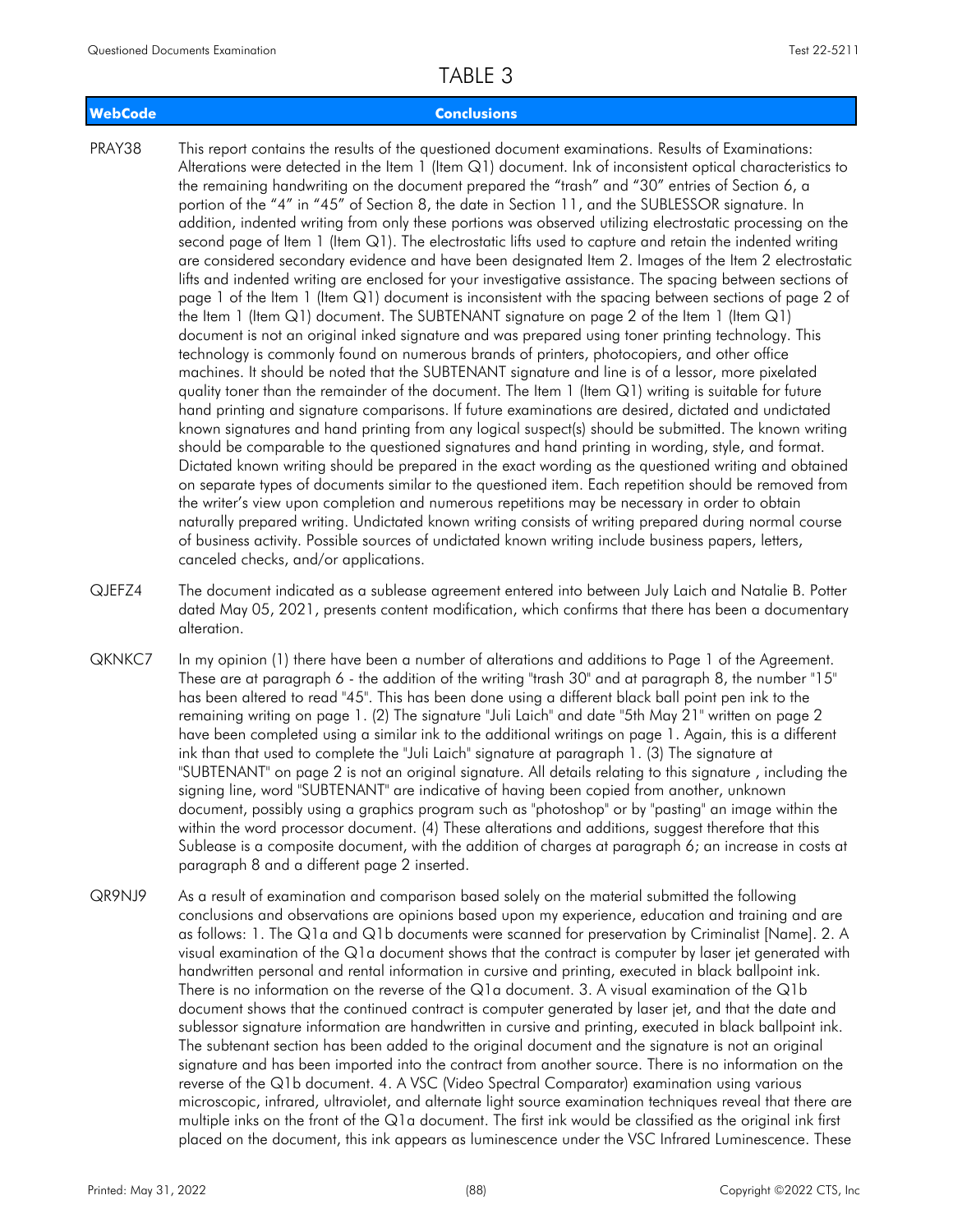### **WebCode Conclusions**

images are read as the Sublessor name and signature; the Subtenant name and signature; the location, dates, amount, address and the "gas/25, electric/50", the deposit of "250" and "15". The second ink is the visible black ink that composes the words and numbers "trash 20" under utilities and the "L" shape that changes the refund date from 15 to 45. These letter and number forms absorb the infrared and appear darker instead of luminescing. The original ink on the Q1b document is not consistent with the primary ink on Q1a or the secondary ink on Q1a. This is an alteration to the original document. The paper used for Q1a and Q1b react consistently under VSC examination. 5. An ESDA (ElectroStatic Detection Apparatus) examination for the detection and reading of indented writing, typing or other identifying impressions was not performed on the Q1a and Q1b documents by Criminalist Guscott. Oblique lighting from the VSC and handheld lighting sources were used. On Q1a there is a vertical indentation, possibly from a roller or grip from the printer, approximately 70mm from the right edge, on the front side of the document. 6. There are two fonts used to create the contract documents. Header: SUBLEASE AGREEMENT on Q1a and Q1b appears to be Calibri font and is a 15 pt. The footer also appears to be Calibri font and is 9 pt. The limited amount of numbers and letters prevents a more positive font identification. The content on both Q1a and Q1b appears to be Times New Roman in 12 pt. The spacing on both pages (measured using typewriter grids), except the inserted SUBTENANT section on Q1b, is consistent throughout the contract. 7. The original handwriting contained on the front of the Q1a and Q1b documents appear to be naturally prepared. 8. The entire SUBTENANT section on Q1b has been imported from a secondary source and is not an original signature. The linear pattern and trash marks that are visible in this section indicate that a photocopied image was used. This is considered an alteration to the original documents.

- QUFYKJ The document has altered.
- QWLJ8J The questioned agreement HAS BEEN ALTERED.
- The nature of our findings [Visual/ESDA/VSC] is such that, in our opinion, page 2 of the Tenancy Agreement submitted is not the original page 2. The current entry "45" (section 8 page 1) was originally "15" and has has been altered by the addition of a left hand and horizontal stroke, changing the "1" to a "4" while the current page 1 was resting on the current page 2. Furthermore the text "Trash" and "30" (section 6 page 1), which appear to be in a similar ink to the above additional marks, were made while the current page 1 was resting on the current page 2. The additional entries on page 1 appear to be in a similar ink to the the date and sublessor signature entries on page 2. R2QFRJ
- Evidence show that the document has been altered. The disputed entries "trash" & "30" were completed with a different ink, on a different time than the rest of the document, and the initially written number "15" was altered to "45" by adding the necessary part with a different ink. RF97QL
- In my opinion, the Q1 contract has been altered via: the addition and alteration of handwritten entries on the first page. The entries "trash" and "30" have been added and the entry "15" has been altered to "45", and the substitution of the second page, with the page containing a printed copy of the subtenant's signature instead of an original signature. RKJVXE
- According to the findings of latent impressions and optical examinations the handprinting in section 6 "trash" \$ "30" and in section 8 a "L"-shaped line on page 1 have been added to the original sublease agreement. As a result of the addition of the "L"-shaped line the timeframe for the refund has been changed from 15 days to 45 days. The amount of payment for the utilities increased because of the alteration "trash" \$ "30". The ink of the later assigned handprinting on page 1 corresponds with the ink of the handprinting on page 2. The subtenant signatur is not handwritten but printed by a laserprinter. This proves that page 2 of the contract was substituted. It cannot be stated which agreements were shown on the original page 2 of the contract. RN8AMN
- The handwritten entry in paragraph 8 on page 1 which appears visually as "45" was altered. The original entry was "15" and changed to appear visually as "45" The handwritten entry in paragraph 6 "Trash 30" was written with a different ink formulation than the adjacent entries. RTFD7H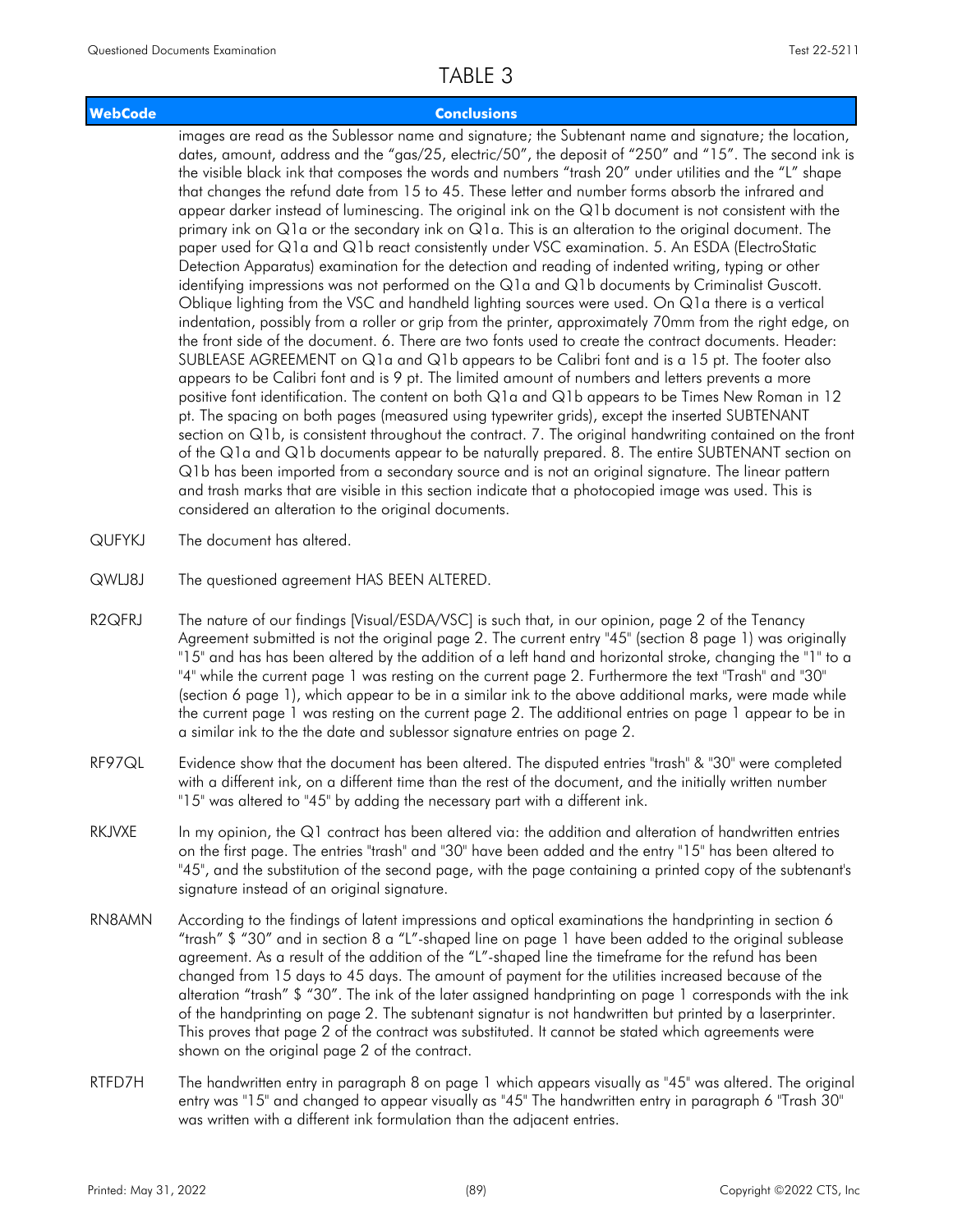| WebCode       | <b>Conclusions</b>                                                                                                                                                                                                                                                                                                                                                                                                                                                                                                                                                                                                                                                                                                                                                                                                                                                                                                                                                                                                                                                                                                                                                                                                                                                                                                                                                                                                                                                                                                                                                                                                                                                                                                                                                                                                                                                                                                                                                                                                                                                                                                                                                                                                                                                                                                                                                                                                                                                                                                                                                                                                                                                                                                                                                                                                                                                                                                                                                                                                                                                                                                                                                                                                                                                                                                                                                                                                                                                                                                                                                                                                                                                                                                                                                                                                                                                                                                                                                                                                                                                                                                                                                                                                                                                                                                                                                                                                                                                                                                                                                                                                                                                                                                      |
|---------------|-------------------------------------------------------------------------------------------------------------------------------------------------------------------------------------------------------------------------------------------------------------------------------------------------------------------------------------------------------------------------------------------------------------------------------------------------------------------------------------------------------------------------------------------------------------------------------------------------------------------------------------------------------------------------------------------------------------------------------------------------------------------------------------------------------------------------------------------------------------------------------------------------------------------------------------------------------------------------------------------------------------------------------------------------------------------------------------------------------------------------------------------------------------------------------------------------------------------------------------------------------------------------------------------------------------------------------------------------------------------------------------------------------------------------------------------------------------------------------------------------------------------------------------------------------------------------------------------------------------------------------------------------------------------------------------------------------------------------------------------------------------------------------------------------------------------------------------------------------------------------------------------------------------------------------------------------------------------------------------------------------------------------------------------------------------------------------------------------------------------------------------------------------------------------------------------------------------------------------------------------------------------------------------------------------------------------------------------------------------------------------------------------------------------------------------------------------------------------------------------------------------------------------------------------------------------------------------------------------------------------------------------------------------------------------------------------------------------------------------------------------------------------------------------------------------------------------------------------------------------------------------------------------------------------------------------------------------------------------------------------------------------------------------------------------------------------------------------------------------------------------------------------------------------------------------------------------------------------------------------------------------------------------------------------------------------------------------------------------------------------------------------------------------------------------------------------------------------------------------------------------------------------------------------------------------------------------------------------------------------------------------------------------------------------------------------------------------------------------------------------------------------------------------------------------------------------------------------------------------------------------------------------------------------------------------------------------------------------------------------------------------------------------------------------------------------------------------------------------------------------------------------------------------------------------------------------------------------------------------------------------------------------------------------------------------------------------------------------------------------------------------------------------------------------------------------------------------------------------------------------------------------------------------------------------------------------------------------------------------------------------------------------------------------------------------------------------------------------|
| <b>RVRVPN</b> | The results of the investigation show that the agreement has been altered. There were no limitations to<br>the investigation. Our expert opinion is that the agreement has been altered. On the first page (sheet)<br>the words "trash" and "30" are added in point 6. In point 8 the number 15 is changed to the number 45.<br>The second page (sheet) has been replaced.                                                                                                                                                                                                                                                                                                                                                                                                                                                                                                                                                                                                                                                                                                                                                                                                                                                                                                                                                                                                                                                                                                                                                                                                                                                                                                                                                                                                                                                                                                                                                                                                                                                                                                                                                                                                                                                                                                                                                                                                                                                                                                                                                                                                                                                                                                                                                                                                                                                                                                                                                                                                                                                                                                                                                                                                                                                                                                                                                                                                                                                                                                                                                                                                                                                                                                                                                                                                                                                                                                                                                                                                                                                                                                                                                                                                                                                                                                                                                                                                                                                                                                                                                                                                                                                                                                                                              |
| T3YLAH        | Conclusion: The questioned agreement was altered. The subtenant signature on the second page of the<br>agreement is not an original ink signature; instead it is machine-generated printing produced via a toner<br>print process. The machine printed line that contains this signature, including the text "SUBTENANT" and<br>the signature line are also toner and of a poorer quality than the rest of the toner printing on the page.<br>Several variables can affect print quality, including copying/printing a document produced via one type<br>of printing process on a machine that utilizes a different printing process, or producing<br>multi-generational copies of a document. When considering that the subtenant signature is toner and<br>not original ink, that the signature intersects the "SUBTENANT" text, and that the print quality of the entire<br>"SUBTENANT" line is poorer than the rest of the printed text, the only reasonable explanation is that the<br>content was removed from a different source and added to the second page of the questioned<br>agreement. Additionally, the evidence indicates that a different writing ink was used on the "trash," "30,"<br>and the left "L" shaped stroke of the "4" from "45" than was used on the rest of the hand-printed entries<br>on the first page of the agreement. The addition of the "L" shaped stroke changed a "1" to a "4",<br>effectively lengthening the timeframe for that entry from "15" to "45" days, and the addition of "trash" and<br>"30" supports the claim that the cost of utilities was raised. Note that it can't be determined when the<br>"trash," "30," or "L" shaped stroke were added to the first page. Indented writing impressions further<br>support that the agreement was altered. Present on the front of the second page were impressions<br>reading "trash," "30," and "L," and these impressions superimpose with the hand-printed entries on the<br>front of the first page. These impressions mean that the first page was on top of the second page when<br>those entries were made. Impressions from the rest of the writing on the first page are absent from the<br>second page however, meaning that these entries were written at a different instance. Methods: The<br>agreement was examined with the unaided eye and with a microscope capable of 50x magnification.<br>Alternate light source examinations were conducted using the Video Spectral Comparator (VSC). The<br>questioned agreement was examined for indented impressions using oblique light from the VSC and the<br>Crime-lite 80L. The Electrostatic Detection Apparatus (ESDA), which is used to detect and visualize<br>indented impressions, was also used on the documents. The preserved visualized impressions detected<br>by the ESDA are called ESDA lifts. These lifts serve as a record of the impressions present and can be<br>used for future analysis. The ANSI/ASB Standard for Examination of Documents for Alterations and<br>Standard for Examination of Documents for Indentations were followed. Interpretation and Results Visual<br>and microscopic examination revealed that the machine printing on both pages of the agreement, and<br>the "SUBTENANT" signature on the second page were produced via a toner print process. The print<br>quality of the line containing "SUBTENANT," the signature, and the signature line were poorer quality<br>than the toner printing on the rest of the agreement. Alternate light examinations revealed differences in<br>optical properties of the ink used to write on the documents. The ink used to write "trash," "30," and the<br>left stroke of the "4" in "45" reacts differently than the rest of the original ink on the first page. The<br>original ink begins to reflect (lighten) when viewed under Infrared Reflectance with a barrier filter of<br>530nm and transmits (disappears) fully when viewed with a barrier filter of 695 nm. The ink used for<br>"trash," "30," and the left stroke of the "4" instead darkens (absorbs) when viewed with filters up to<br>1000nm. The original ink on the second page reacts similarly to the ink used to write "trash," "30," and<br>the left stroke of the "4," but it can't be ascertained if it is the same ink without chemical testing. The ink<br>used to write "trash,""30," and the left-hand stroke of the "4" does not fluoresce (glow) under infrared<br>luminescence settings, but the rest of the original ink on the page fluoresces using an excitation filter<br>range of 400-640 nm with a barrier filter of 695nm. Again, the original ink on the second page reacts |
|               | as does the ink used to write "trash," "30," and the left stroke of the "4." Microscopic examination<br>revealed that the majority of the writing ink on the first page had more burr striations (inkless areas in a<br>written line that are typically caused by damage to the pen's rotating ball housing) than the ink on the<br>second page and in "trash" and "30." This also supports the above-mentioned difference in inks.                                                                                                                                                                                                                                                                                                                                                                                                                                                                                                                                                                                                                                                                                                                                                                                                                                                                                                                                                                                                                                                                                                                                                                                                                                                                                                                                                                                                                                                                                                                                                                                                                                                                                                                                                                                                                                                                                                                                                                                                                                                                                                                                                                                                                                                                                                                                                                                                                                                                                                                                                                                                                                                                                                                                                                                                                                                                                                                                                                                                                                                                                                                                                                                                                                                                                                                                                                                                                                                                                                                                                                                                                                                                                                                                                                                                                                                                                                                                                                                                                                                                                                                                                                                                                                                                                     |
|               | Indented writing impressions reading "trash," "30," and "L" (the left stroke of the "4") were present on the<br>front of the second page. These impressions superimpose with the writing on the first page. This means<br>that the first page was on top of the second page when these entries were written. The absence of                                                                                                                                                                                                                                                                                                                                                                                                                                                                                                                                                                                                                                                                                                                                                                                                                                                                                                                                                                                                                                                                                                                                                                                                                                                                                                                                                                                                                                                                                                                                                                                                                                                                                                                                                                                                                                                                                                                                                                                                                                                                                                                                                                                                                                                                                                                                                                                                                                                                                                                                                                                                                                                                                                                                                                                                                                                                                                                                                                                                                                                                                                                                                                                                                                                                                                                                                                                                                                                                                                                                                                                                                                                                                                                                                                                                                                                                                                                                                                                                                                                                                                                                                                                                                                                                                                                                                                                             |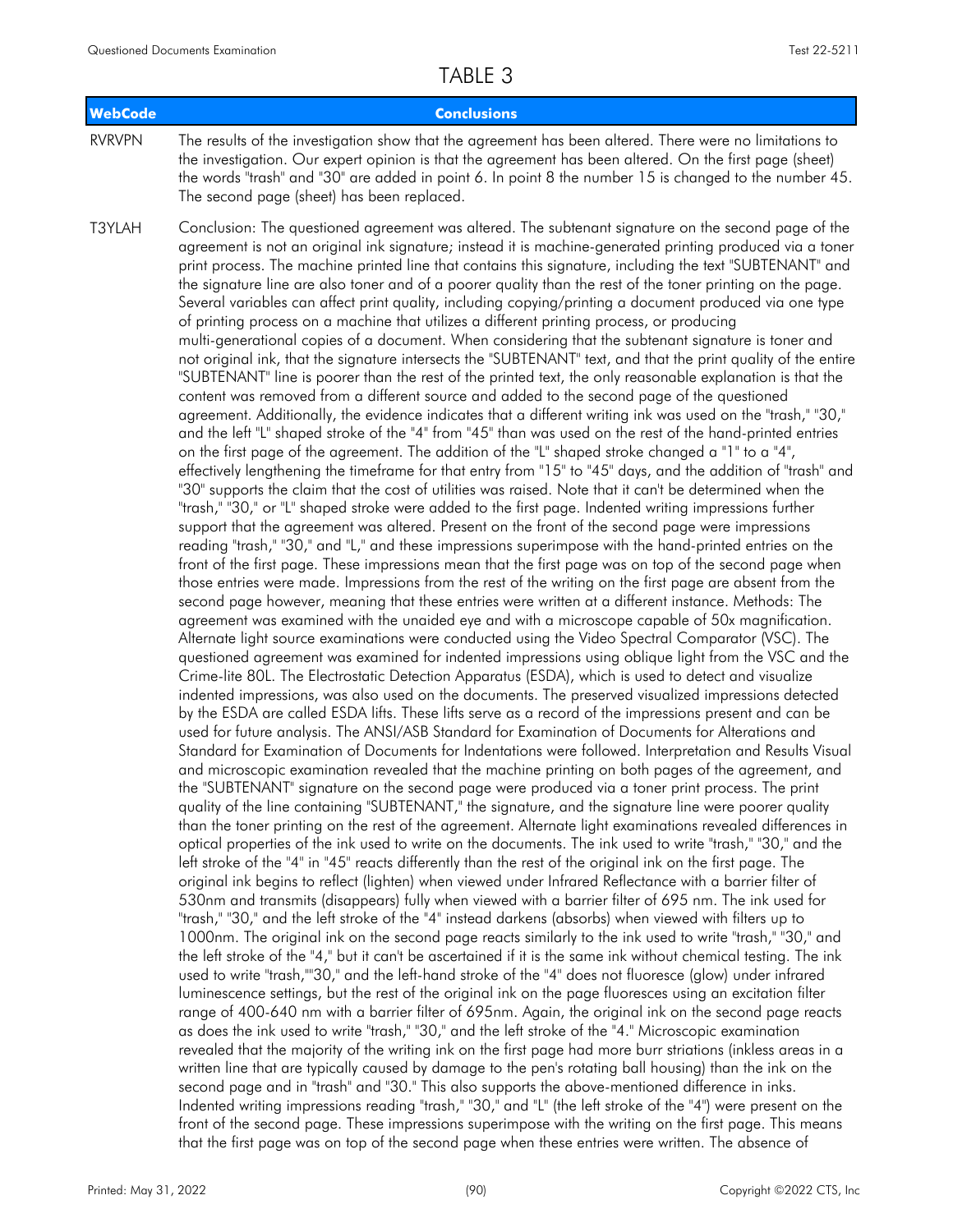| <b>WebCode</b> | <b>Conclusions</b>                                                                                                                                                                                                                                                                                                                                                                                                                                                                                                                                                                                                                                                                                                                                                                                                                            |
|----------------|-----------------------------------------------------------------------------------------------------------------------------------------------------------------------------------------------------------------------------------------------------------------------------------------------------------------------------------------------------------------------------------------------------------------------------------------------------------------------------------------------------------------------------------------------------------------------------------------------------------------------------------------------------------------------------------------------------------------------------------------------------------------------------------------------------------------------------------------------|
|                | indentations from any of the other entries on the first page means that the rest of the entries were written<br>at a different time than the "trash," "30," and the left stroke of the "4".                                                                                                                                                                                                                                                                                                                                                                                                                                                                                                                                                                                                                                                   |
| <b>TEQDVM</b>  | Item Q1 shows evidence that the following alterations were made on the document: a) addition of<br>"trash" and "30" on page 1 of the original document; b) modification of a numeral "15" in section 8 on<br>page 1 to a numeral "45"; c) substitution of page 2 of the original document with a new page, baring a<br>reproduction of a signature for the subtenant.                                                                                                                                                                                                                                                                                                                                                                                                                                                                         |
| <b>THPNQM</b>  | The first page of the questioned two pages agreement (item Q1) has been altered by adding new<br>handwriting by different ballpoint pen ink. Original second page of the questioned document (item Q1)<br>was removed and replace by new one with printed signature of the Natalie B. Potter.                                                                                                                                                                                                                                                                                                                                                                                                                                                                                                                                                 |
| <b>TUMZCV</b>  | The lease agreement signed between NATTALIE B. POTTER and Juli Laich presents alterations in the<br>handwritten completion of the items "Trash" and "30" of numeral 6, number "4" of the figure "45" of<br>numeral "8" of the first page. In the same way, there was an alteration on the second sheet when the<br>signature of Mrs. NATTALIE B. POTTER was printed by digital printing and not manually.                                                                                                                                                                                                                                                                                                                                                                                                                                     |
| <b>TWTFRE</b>  | The element in question described as a "SUBLEASE AGREEMENT" which consists of two pages of white<br>paper printed in black ink and handwritten in ink black color, presents additions, found on: page 1,<br>actually in point 6, the word "trash" and the number "30" are in a different type of ink than the rest of<br>the document; page 1, actually at point 8, there is a stroke of a different type of ink that modifies the<br>number "1" by the number "4" that is currently read. Also on page 2, it can be seen that the apparent<br>signature located in the space corresponding to "SUBTENANT", does not correspond to a manuscript,<br>but rather to an electronic reproduction. Interpretation: By virtue of what is indicated in the previous<br>result, the questioned document is altered                                    |
| TZVW7N         | The Natalie Potter signature on page 2 of the questioned Sublease Agreement is non-original. This<br>shows that the second page of the questioned document is not the page she originally signed. The<br>indentation and ink evidence shows that the entries 'trash', '30' and the vertical and horizontal strokes<br>changing the number from 1 to 4 in section 8 were completed in a different sitting to the rest of the<br>entries on page 1. A possible explanation for the observed evidence is that a new page 2 has been<br>created incorporating a copy of the original Subtenant signature. While resting on top of this substituted<br>page the entries 'trash' and '30' have been added to page 1. Additionally, in section 8 the entry '15' has<br>been altered by the addition of vertical and horizontal strokes to read '45'. |
| <b>UKEQKW</b>  | The use of two (2) different black ballpoint inks was observed in the handwritten material appearing on<br>Page 1. The handwritten entries in Section 6 - "trash" and "30" along with the 'l-shaped formation" of the<br>Number 4 in Section 8 were prepared with a different ink than the balance of the handwritten material<br>appearing on Page 1. The handwritten material appearing on Page 2 was observed to have been<br>prepared with a different black ball point ink than the two (2) inks observed on Page 1. The signature<br>appearing on Page 2 is not ink and has been generated using toner technology.                                                                                                                                                                                                                      |
| UPQ4E9         | The questioned agreement has been altered as evidenced by the following: the handwriting "trash" and<br>"30" was inserted on page one; an alteration was made in section 8 in the handwritten entry "45", it<br>was originally "15"; and the "Natalie Braxton-Potter" signature on page two was produced with a toner<br>printing process machine. Therefore, the alteration and insertion were produced with a different writing<br>instrument than the rest of the handwriting on the agreement and page two was not part of the original<br>agreement.                                                                                                                                                                                                                                                                                     |
| <b>UT449F</b>  | In summary, it is established that the first page of the contract has been falsified by additions and the<br>entire page 2 has been exchanged for a forgery.                                                                                                                                                                                                                                                                                                                                                                                                                                                                                                                                                                                                                                                                                  |
| UXYX7G         | The writing ink used to prepare the entries of "Trash", "30" and the upper left portion of the "4" in "45"<br>on page one (1) of Exhibit $Q1$ is different from the remainder of the writing ink on that page' and the<br>writing ink is consistent with the writing ink found on page two (2). The typewritten information appearing<br>on pages one (1) and two (2) and the Natalie Braxton-Porter signature appearing on page two (2) of<br>Exhibit Q1 was prepared with an office machine system that utilized dry black toner. The printed<br>Subtenant information and Natalie Braxton-Porter signature appear to have been added to page 2                                                                                                                                                                                             |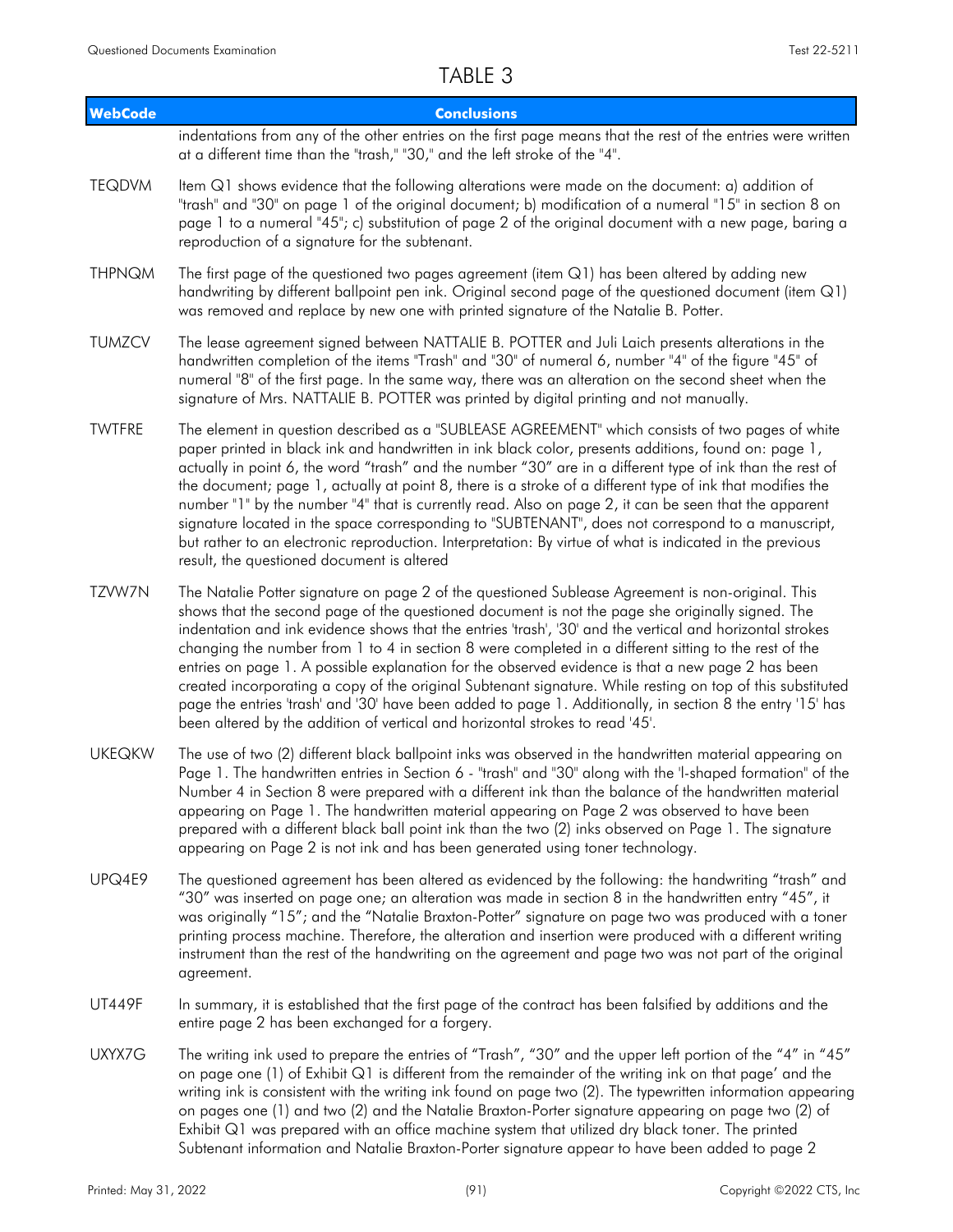| <b>WebCode</b> | <b>Conclusions</b>                                                                                                                                                                                                                                                                                                                                                                                                                                                                                                                                                                                                                                                                                                                                                                                                                                                                                                                                                                                                                                                                                                                                                                                                                                                                                                                                                                                                                                                                                                                                                                                                                                                                                                                                                                                                                                                                                                                                                                                                                                                                                                                                                                                                                                                                                                                                                                                                                                                                                                                                                                                                                                                                                                                             |  |
|----------------|------------------------------------------------------------------------------------------------------------------------------------------------------------------------------------------------------------------------------------------------------------------------------------------------------------------------------------------------------------------------------------------------------------------------------------------------------------------------------------------------------------------------------------------------------------------------------------------------------------------------------------------------------------------------------------------------------------------------------------------------------------------------------------------------------------------------------------------------------------------------------------------------------------------------------------------------------------------------------------------------------------------------------------------------------------------------------------------------------------------------------------------------------------------------------------------------------------------------------------------------------------------------------------------------------------------------------------------------------------------------------------------------------------------------------------------------------------------------------------------------------------------------------------------------------------------------------------------------------------------------------------------------------------------------------------------------------------------------------------------------------------------------------------------------------------------------------------------------------------------------------------------------------------------------------------------------------------------------------------------------------------------------------------------------------------------------------------------------------------------------------------------------------------------------------------------------------------------------------------------------------------------------------------------------------------------------------------------------------------------------------------------------------------------------------------------------------------------------------------------------------------------------------------------------------------------------------------------------------------------------------------------------------------------------------------------------------------------------------------------------|--|
|                | utilizing some method of electronic cut and paste. Indented writing appears on the front of page two (2)<br>that is consistent with the execution of the entries of "Trash", "30" and the upper left portion of the "4" in<br>"45" on page one (1) of the Exhibit Q1 item. No other significant indented writing was noted on the<br>Exhibit Q1 item.                                                                                                                                                                                                                                                                                                                                                                                                                                                                                                                                                                                                                                                                                                                                                                                                                                                                                                                                                                                                                                                                                                                                                                                                                                                                                                                                                                                                                                                                                                                                                                                                                                                                                                                                                                                                                                                                                                                                                                                                                                                                                                                                                                                                                                                                                                                                                                                          |  |
| <b>VB34U8</b>  | There are ALTERATIONS BY ADDITION OF WRITINGS in the "sublease agreement"; signed between<br>JULI LAICH who act like sublessor and by the other hand NATHALIE B POTTER acting like subtenant.<br>Those alterations are visibles on the two sheets of white bond paper letter size, it was made in print letter<br>and italic, this changes was writing in black ink. It come like reference material. The alterations are: 1) In<br>"page 1 of 2", section eight (8), where it shows the number "45" and the original number was "15". At the<br>same page, was found difference between black ink tonality, used to fill out lines 1 and 2 in front of third<br>line in the section six (6). 2) The second alteration was made in the lower area of page "2 of $2$ ", section<br>where the subtenant have to write and sign "SUBTENANT<br>"; that were write with toner<br>printing.                                                                                                                                                                                                                                                                                                                                                                                                                                                                                                                                                                                                                                                                                                                                                                                                                                                                                                                                                                                                                                                                                                                                                                                                                                                                                                                                                                                                                                                                                                                                                                                                                                                                                                                                                                                                                                                          |  |
| W4L3EB         | Item Q1 has been altered by the addition of "trash" and "30" to section #6, changing "15" to "45" in<br>section #8 and substituting a new second page.                                                                                                                                                                                                                                                                                                                                                                                                                                                                                                                                                                                                                                                                                                                                                                                                                                                                                                                                                                                                                                                                                                                                                                                                                                                                                                                                                                                                                                                                                                                                                                                                                                                                                                                                                                                                                                                                                                                                                                                                                                                                                                                                                                                                                                                                                                                                                                                                                                                                                                                                                                                         |  |
| W6TKD7         | The questioned Sublease Agreement has been altered in the following areas: Page 1, section 6: entry<br>"trash" and "30". Page 1, section 8: number "4" was changed from "1". These areas were produced by<br>a different writing instrument than the rest of the page. Page 2 was not part of the original agreement as<br>evidence by: "Natalie B. Potter" signature is produced by toner The latent writing impressions found on<br>page 2 was produced by the writing mentioned above from page 1 and not the other ink writing from<br>page 1.                                                                                                                                                                                                                                                                                                                                                                                                                                                                                                                                                                                                                                                                                                                                                                                                                                                                                                                                                                                                                                                                                                                                                                                                                                                                                                                                                                                                                                                                                                                                                                                                                                                                                                                                                                                                                                                                                                                                                                                                                                                                                                                                                                                             |  |
| WL6L6A         | Both pages 1 and 2 of Q1 have been altered.                                                                                                                                                                                                                                                                                                                                                                                                                                                                                                                                                                                                                                                                                                                                                                                                                                                                                                                                                                                                                                                                                                                                                                                                                                                                                                                                                                                                                                                                                                                                                                                                                                                                                                                                                                                                                                                                                                                                                                                                                                                                                                                                                                                                                                                                                                                                                                                                                                                                                                                                                                                                                                                                                                    |  |
| <b>WMWNRP</b>  | Based upon the examination of the Sublease Agreement $(Q1)$ , it was determined that the entry<br>"SUBTENANT" and the questioned signature "Natalie Braxton-Potter", appearing on page 2, was created<br>by some method of alteration, fabrication, or manipulation using digital imaging technology.                                                                                                                                                                                                                                                                                                                                                                                                                                                                                                                                                                                                                                                                                                                                                                                                                                                                                                                                                                                                                                                                                                                                                                                                                                                                                                                                                                                                                                                                                                                                                                                                                                                                                                                                                                                                                                                                                                                                                                                                                                                                                                                                                                                                                                                                                                                                                                                                                                          |  |
| X7LHX7         | Visual, microscopic, and alternate light source examinations of Exhibits $Q1(1)$ a and $Q1(2)$ a were<br>conducted. Visual examination of Exhibits $Q1(1)$ b and $Q1(2)$ b were conducted. The handwritten entries<br>on Exhibits $Q1(1)$ a and $Q1(2)$ a were produced with black ball point ink with the exception of the<br>"Natalie Broxton-Porter" Sublessor signature on Exhibit Q1(2)a. The "Natalie Broxton-Porter" Sublessor<br>signature on Exhibit Q1(2)a was produced with toner printing technology. Ink differences were observed<br>within the inked handwritten entries on Exhibits $Q1(1)$ a and $Q1(2)$ a and are described as follows. "trash"<br>and "30" in Section 6 were produced with different inks from the remaining inked handwritten entries on<br>Exhibit $Q1(1)a$ . Please see Image 1 for details. At least two inks were used in the production of the<br>handwritten inked "4" entry in the inked handwritten "45" entry in Section 8. The original inked entry<br>appears to be "15" which was altered to "45" with a different ink. Please see Images 1, 2, 3, and 4 for<br>details. The inked handwritten entries on Exhibit Q1(2)a were different from the inked handwritten entries<br>on Exhibit Q1(1)a, with the exception of "trash" and "30" in Section 6 and the altered portion of "4" in<br>"45" in Section 8. Please see Image 4 and 5 for details. The "trash" and "30" inked handwritten entries<br>in Section 6 and the altered portion of the "45" in Section 8 on Exhibit Q1(1)a and the inked<br>handwritten entries on Exhibit Q1(2)a, were indistinguishable at this level of analysis. Side-lighting and<br>Electrostatic Detection Apparatus (ESDA) examinations were conducted on Exhibits $Q1(1)(a)$ , $Q1(1)b$ ,<br>$Q1(2)$ a and $Q1(2)$ b. Indented machine-created impressions were observed on Exhibits $Q1(1)a$ , $Q1(1)b$ ,<br>Q1(2)a and Q1(2)b. Indented handwriting impressions were observed on Exhibits Q1(1)b, Q1(2)a, and<br>$Q1(2)$ b. No further indented impressions were observed on Exhibit $Q1(1)a$ . The indented handwriting<br>impressions observed on Exhibits $Q1(2)$ a were sourced to the "trash", "30" and altered portion of the<br>"4" in the "45" entry on Exhibit Q1(1)a, however no other indented handwriting impressions were<br>observed on Exhibit Q1(2)a. Please see Image 6 for details. The results of the side-lighting examination<br>were preserved digitally. Indentation lifts were created to preserve the results of the ESDA examination.<br>Exhibits $Q1(1)(a$ and b), $Q1(2)(a$ and b) were digitally preserved. The original ESDA indentation lifts and<br>alternate light source images were digitally preserved and processed. |  |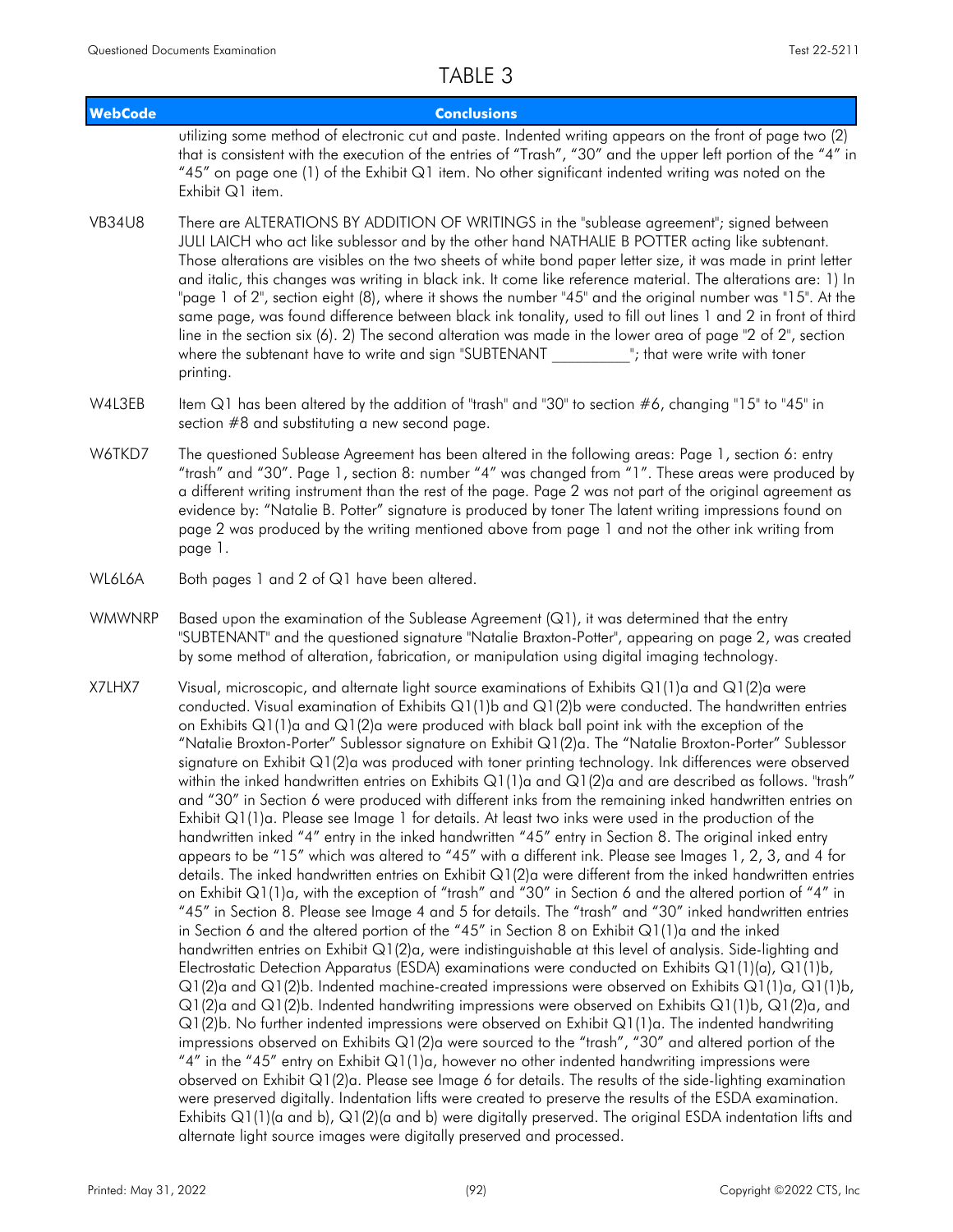| <b>WebCode</b> | <b>Conclusions</b>                                                                                                                                                                                                                                                                                                                                                                                                                                                                                                                                                                                                                                                                                                                                                                                                                                                                                                                                                                                                                                                                                                                                                                                                                                                                                       |
|----------------|----------------------------------------------------------------------------------------------------------------------------------------------------------------------------------------------------------------------------------------------------------------------------------------------------------------------------------------------------------------------------------------------------------------------------------------------------------------------------------------------------------------------------------------------------------------------------------------------------------------------------------------------------------------------------------------------------------------------------------------------------------------------------------------------------------------------------------------------------------------------------------------------------------------------------------------------------------------------------------------------------------------------------------------------------------------------------------------------------------------------------------------------------------------------------------------------------------------------------------------------------------------------------------------------------------|
| X8GZY8         | The questioned agreement has been altered. The conditions of the agreement written in parts 6 and 8<br>have been altered and the second page of the agreement has been substituted.                                                                                                                                                                                                                                                                                                                                                                                                                                                                                                                                                                                                                                                                                                                                                                                                                                                                                                                                                                                                                                                                                                                      |
| X9VCVQ         | The document subject to inspection presents alteration in the sixth point area of the contract, in the<br>additive modality of the text "trash" and "30" The document subject to inspection presents alteration in<br>the area days of return of the deposit point eight of the contract, in the substitute modality, where the<br>original text "1" was changed by the current text "4"                                                                                                                                                                                                                                                                                                                                                                                                                                                                                                                                                                                                                                                                                                                                                                                                                                                                                                                 |
| XLUJMZ         | Page1 : The handwritten notes « trash30 » §6 were written with a different ink. §8, different inks<br>were used to change « 15 » into « 45 ». Page 2: The Ms. Potter's signature has been added on the<br>document. both pages have been altered.                                                                                                                                                                                                                                                                                                                                                                                                                                                                                                                                                                                                                                                                                                                                                                                                                                                                                                                                                                                                                                                        |
| <b>XYZYKB</b>  | 1. Document Q-1 was examined for Impressions and Indented Writings with Positive Result, utilizing the<br>Foster and Freeman ESDA. One (1) ESDA lift was retained. 2. The Foster and Freeman ESDA also<br>assisted in deciphering the indented writings present on Document Q-1 page 2 that read: "trash" and the<br>number "30". 3. Examination of Document Q-1 using the VSC 6000 H/S, revealed additional entries<br>were made to page 1. Section 6 the entry "trash and the number "30". Section 8 a vertical and horizonal<br>stroke were added to the number "1", so it appears to be the number "4".                                                                                                                                                                                                                                                                                                                                                                                                                                                                                                                                                                                                                                                                                              |
| Y2AWMD         | After careful examination of original questioned two pages Sublease Agreement (Q1) using Video<br>Spectral Comparator (VSC-8000, Software Version 7.2) and Electrostatic Detection Apparatus (ESDA2),<br>it is concluded that the original questioned two pages Sublease Agreement (Q1) has been altered. The<br>detail of alterations is as follows: 1. On first page for utilities, the handwritten entries at serial no. 6,<br>"trash" and "30" have been added using different kind of ink/writing instrument (pen) than that used to<br>write rest of the entries at serial no. 6. For timeframe, at serial no. 8, stroke "L" before "1" has been<br>added using different kind of ink/writing instrument (pen) to tamper/convert "15" into "45". 2. On 2nd<br>page, subtenant signature is non-genuine and has been produced using printing process. Indentations<br>corresponding to the added/tampered writing on 1st page were developed on 2nd page as "trash",<br>"30" and stroke "L" while indentations of rest of the writings on 1st page are not found on 2nd page.                                                                                                                                                                                                                       |
| Y2PZCY         | In our system the two pages have been assessed individually as two separate documents in order to<br>identify any types of interference with the content of each page individually. The pages would be given<br>the following conclusions according to our LAB conclusion scale: Page 1: The document show signs of<br>manipulation Page 2: The document has likely been forged                                                                                                                                                                                                                                                                                                                                                                                                                                                                                                                                                                                                                                                                                                                                                                                                                                                                                                                          |
| YANHX3         | The Q1 questioned agreement has been altered. This finding is based on differences observed between<br>some of the entries appearing on pages one and two. More specifically, the word "trash", the number<br>"30" and the left arm of the "4" in "45" on page 1 and the handwritten entries and signature on page 2<br>were written using a different ink than the other handwritten entries on page 1. Additionally, the "Natalie"<br>B. Potter" signature on page 2 is not original. It is produced using black toner and appears a lower print<br>quality than the other toner printed information on both pages. The other handwritten entries and "Juli<br>Laich" signature on page 2 are original and are written in ink. These findings support the claim of the<br>subtenant.                                                                                                                                                                                                                                                                                                                                                                                                                                                                                                                   |
| <b>YERQUX</b>  | Based on different optical properties of the writing instruments, indented writing observed, and the<br>non-original nature of the subtenant signature on the second page of Item 1, it was determined that the<br>Item 1 document was altered. Figure 1 below, which demonstrates the different optical properties<br>observed, has been included for your investigative assistance. Indented writing which corresponds to the<br>areas of different optical properties and best reads as "trash", "30", and a right angle used to change a<br>1 into a 4, was observed on Item 1 Page 2 using the electrostatic processing. The lift used to capture<br>and retain the indented writing is considered secondary evidence and has been designated Item 2. An<br>image of the Item 2 electrostatic lift has been enclosed for your investigative assistance. The subtenant<br>signature located on Item 1 Page 2 was prepared using a toner printing technology. This technology is<br>commonly found on numerous brands of printers, photocopies, and other office machines. (Image not<br>included) Figure 1: Demonstration of different optical properties observed on Item 1 Page 1 Additional<br>observations and assessments have been made regarding the submitted item and recorded for possible |

future examinations.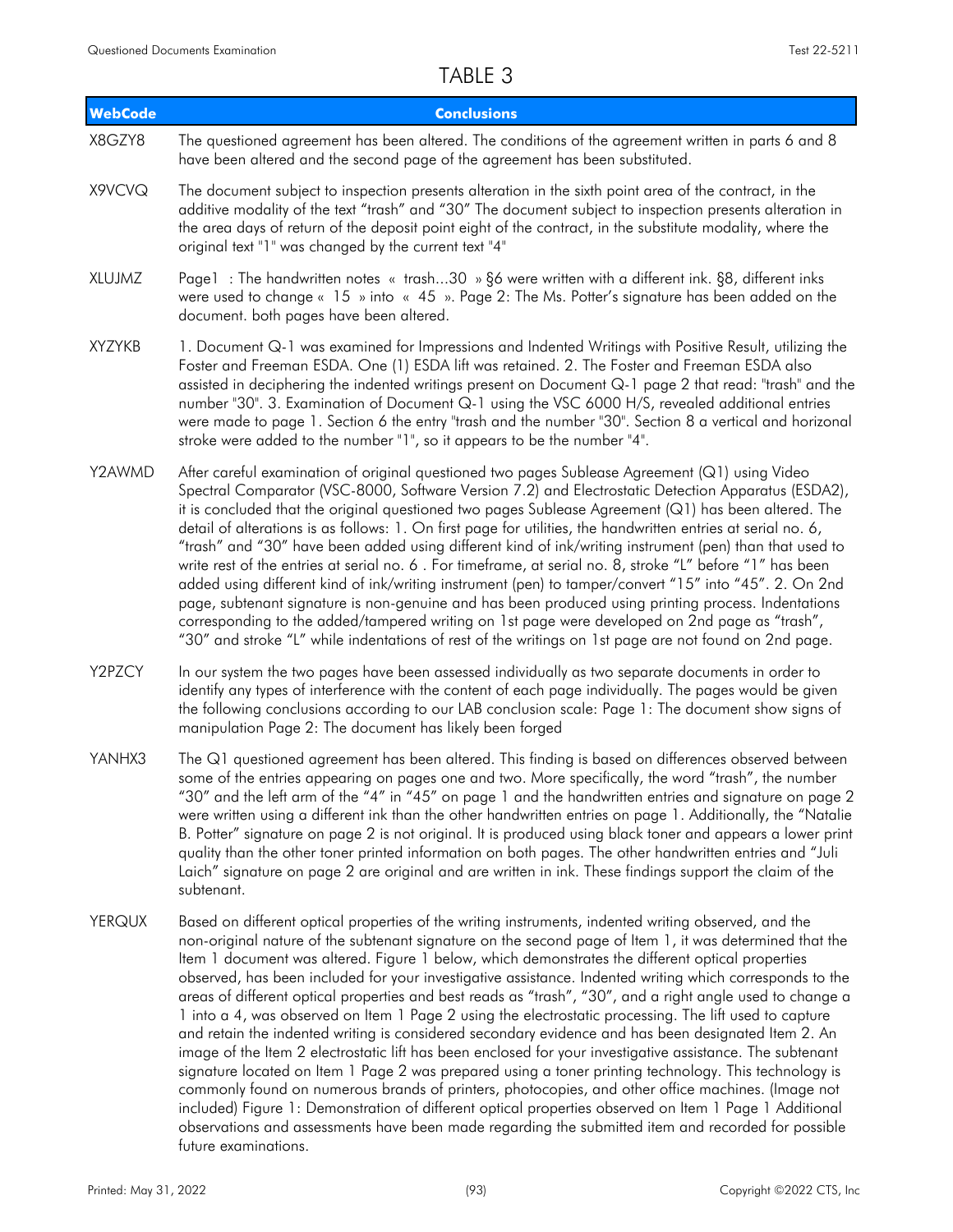| UADLL J        |                                                                                                                                                                                                                                                                                                                                                                                                                                                                                                                                                                                                                                                                                                                                                                                                                                                                                                                                                                                                                                                                                                                       |  |  |
|----------------|-----------------------------------------------------------------------------------------------------------------------------------------------------------------------------------------------------------------------------------------------------------------------------------------------------------------------------------------------------------------------------------------------------------------------------------------------------------------------------------------------------------------------------------------------------------------------------------------------------------------------------------------------------------------------------------------------------------------------------------------------------------------------------------------------------------------------------------------------------------------------------------------------------------------------------------------------------------------------------------------------------------------------------------------------------------------------------------------------------------------------|--|--|
| <b>WebCode</b> | <b>Conclusions</b>                                                                                                                                                                                                                                                                                                                                                                                                                                                                                                                                                                                                                                                                                                                                                                                                                                                                                                                                                                                                                                                                                                    |  |  |
| YU8RN3         | The questioned sublease agreement HAS BEEN ALTERED.                                                                                                                                                                                                                                                                                                                                                                                                                                                                                                                                                                                                                                                                                                                                                                                                                                                                                                                                                                                                                                                                   |  |  |
| <b>YUL734</b>  | When examining the document under different lighting conditions, it was found that the entries were<br>made with two different writing media. The entry "trash 30" as well as the entries on page 2, section 11<br>show the same reactions. In section 8, the "4" from the number 45 also shows the same reaction as the<br>entries already mentioned. Based on the above findings, the handwritten entry "trash 30" appears to<br>have been added to page 1 and the period for refunding the deposit was changed from 15 days to 45<br>days. The fact that page 2 was filled out with the same writing medium as the new entries on page 1<br>suggests that page 2 was subsequently completely created or falsified. In addition, Mrs. Potter's signature<br>was printed on it.                                                                                                                                                                                                                                                                                                                                      |  |  |
| YZDDKC         | The questioned agreement HAS BEEN ALTERED                                                                                                                                                                                                                                                                                                                                                                                                                                                                                                                                                                                                                                                                                                                                                                                                                                                                                                                                                                                                                                                                             |  |  |
| ZF4N2M         | The questioned document Q1 Sublease Agreement, between Natalie B. Potter and Juli Laich, consisting<br>of two pages, was ALTERED. It presents alterations by addition in the following points: in term no.6,<br>referring to the services that the sublessor must pay each month, trash and number 30 were added; in<br>point 8, a stroke was added to the number of days, converting 1 into 4; Natalie Braxton Porter's<br>signature, embodied on sheet 2, is digitized and printed; in the filling of the spaces of the contract, 2<br>useful inscriptions (pens) were used.                                                                                                                                                                                                                                                                                                                                                                                                                                                                                                                                        |  |  |
| ZFLRFE         | The questioned agreement HAS BEEN ALTERED                                                                                                                                                                                                                                                                                                                                                                                                                                                                                                                                                                                                                                                                                                                                                                                                                                                                                                                                                                                                                                                                             |  |  |
| ZKXKNT         | Based on physical, optical, and printing inconsistencies, it was determined that Item 1 (Item Q1) was<br>altered. Indented writing was observed on page 2 of Item 1 (Item Q1) using oblique lighting and<br>electrostatic processing and is best read as: "trash 30", as well as a possible 'L-shaped' stroke in the<br>bottom left corner. The Electrostatic Detection Apparatus (ESDA) lift, used to capture and retain the<br>indented writing is considered secondary evidence and has been designated Item 2. No other indented<br>writing was observed during the examination of Item 1 (Item Q1) using the aforementioned methods.<br>Optical inconsistencies were observed using the VSC8000 when comparing "trash" and "30" in entry 6,<br>the 'L-shaped stroke' in the "4" of entry 8, and the original writing on page 2 of Item 1 (Item Q1) to the<br>remaining original questioned entries on page 1 of Item 1 (Item Q1). The 'Natalie B. Potter' signature is<br>non-original and printed with a toner printing process available on numerous brands of printers,<br>photocopiers, and office machines. |  |  |
| ZP7DRG         | If the Sublease Agreement has to be signed on page 2 by the subtenant as alleged on the scenario, the<br>signature must not be printed. The signature is not an original, photomontage traces were noticed. The<br>handwritten mentions on page 1 was modified, at least two ballpoint pens with different compositions<br>were used.                                                                                                                                                                                                                                                                                                                                                                                                                                                                                                                                                                                                                                                                                                                                                                                 |  |  |
| 700500         | $\mathcal{L}$ $\mathcal{L}$ $\mathcal{L}$ $\mathcal{L}$ $\mathcal{L}$ $\mathcal{L}$ $\mathcal{L}$ $\mathcal{L}$ $\mathcal{L}$ $\mathcal{L}$ $\mathcal{L}$ $\mathcal{L}$ $\mathcal{L}$ $\mathcal{L}$ $\mathcal{L}$ $\mathcal{L}$ $\mathcal{L}$ $\mathcal{L}$ $\mathcal{L}$ $\mathcal{L}$ $\mathcal{L}$ $\mathcal{L}$ $\mathcal{L}$ $\mathcal{L}$ $\mathcal{$<br>$\mathcal{N}$ , and the contract of the contract of the contract of the contract of the contract of the contract of the contract of the contract of the contract of the contract of the contract of the contract of the contract o                                                                                                                                                                                                                                                                                                                                                                                                                                                                                                                     |  |  |

- Visual, microscopic and alternate light source examinations of Exhibits Q1(1)a and Q1(2)a were conducted. Visual examination of Exhibits Q1(1)b and Q1(2)b were conducted. Exhibit Q1(1) was compared with Exhibit Q1(2). Alterations were observed on Exhibit Q1 due to the following: Ink differences between the entries "trash", "30" and the arm of the "4" in "45" with the remaining entries on Exhibit Q1(1)a were observed. No ink differences were observed between the entries "trash", "30" and the arm of the "4" in "45" on Exhibit Q1(1)a with the date and Sublessor signature on Exhibit Q1(2)a. The questioned Subtenant signature on Exhibit Q1(2)a was prepared using toner printing technology. No differences between the paper of Exhibits Q1(1) and Q1(2) were observed. Indented handwriting and machine-created impressions were observed on Exhibits Q1(1)b, Q1(2)a and Q1(2)b. All of the indented handwriting impressions on Exhibits Q1(1)b are not of evidentiary value. Indented machine-created impressions were observed on Exhibit Q1(1)a. No further indented impressions were observed on Exhibit Q1(1)a. Indentation lifts were created to preserve the results of the ESDA examination. The ESDA indentation lifts were digitally preserved and processed. Exhibit Q1 was digitally preserved. ZPBFC3
- (i) All pen entries on the document are original pen entries with the exception of the subtenant signature on p2 which is a reproduction. The dissimilar appearance of the printing in the signature block ZUKBY6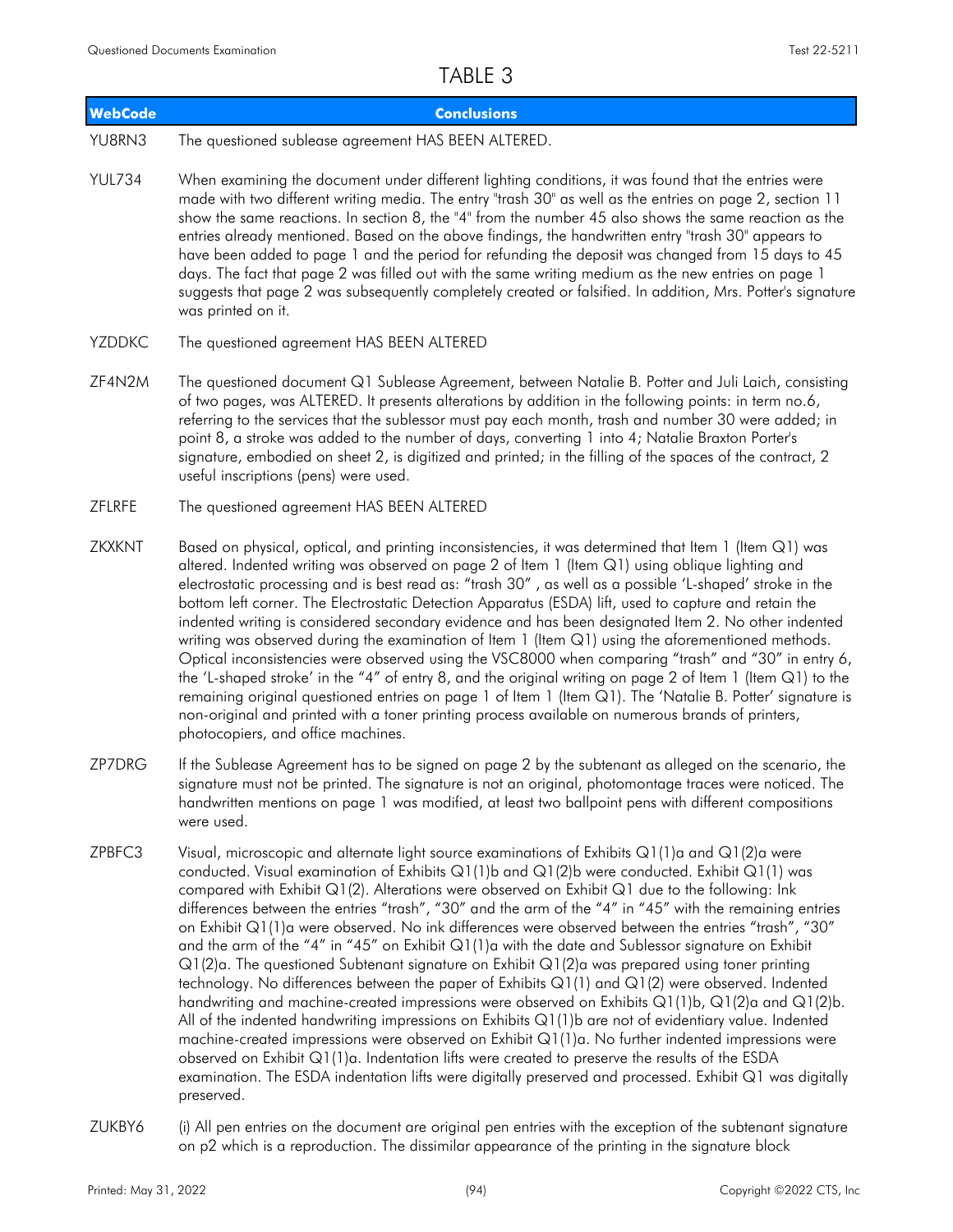| <b>WebCode</b>     | <b>Conclusions</b>                                                                                                                                                                                                                                                                                                                                                                                                                                                                                                                                                                                                                                                         |
|--------------------|----------------------------------------------------------------------------------------------------------------------------------------------------------------------------------------------------------------------------------------------------------------------------------------------------------------------------------------------------------------------------------------------------------------------------------------------------------------------------------------------------------------------------------------------------------------------------------------------------------------------------------------------------------------------------|
|                    | compared to the rest of the document is suggestive of a cut and paste. (ii) The number "45" on the<br>bottom left of the first page has been altered, with the first numeral having been changed from a "1" to a<br>"4". (iii) The written details on p2 were not written at the same time with the same pen as the written<br>entries on p1, with the possible exception of the p1 entries "trash", "30" and the alteration to the first<br>numeral in "45" on the bottom left.                                                                                                                                                                                           |
| ZUL7HB             | Upon completion of an examination of the two page questioned exhibit submitted in this case, it is this<br>examiners opinion that alterations have been made to the exhibit. Those alterations include: The<br>handwritten inked entries "trash", "30" and a portion of the "45" appearing on page one of the exhibit<br>appear spectrally different than all other inked entries within the exhibit. The "45" entry was altered from<br>its original state of "15" to the number "45". The subtenant signature found on the second page of the<br>exhibit was produced through a toner-based process and placed on the exhibit by unknown means.                          |
| ZVFU <sub>27</sub> | An examination of item $Q1$ for the presence of alterations resulted in the following observations and<br>conclusions: The handwritten entries "trash", "30" and part of the "4" of "45" on page 1 and the date and<br>sublessor signature on page 2 were executed with a different ink than the other handwritten entries<br>appearing on Q1. The handwritten "45" on the bottom on page 1 was originally a "15". The "Natalie<br>Braxton-Porter" subtenant signature on page 2 is not an original inked signature and is comprised of<br>toner. Item Q1 has been altered by the addition of handwritten entries on page 1 and a complete page<br>substitution of page 2. |

The Sublease Agreement is an altered document. The entries "trash" and "30" were written with a different ink than the other entries. The entry in section 8 for days was written as a "1" and altered to a "4" with a different ink. The subtenant signature on page 2 is not original ink and is toner. ZXLHX4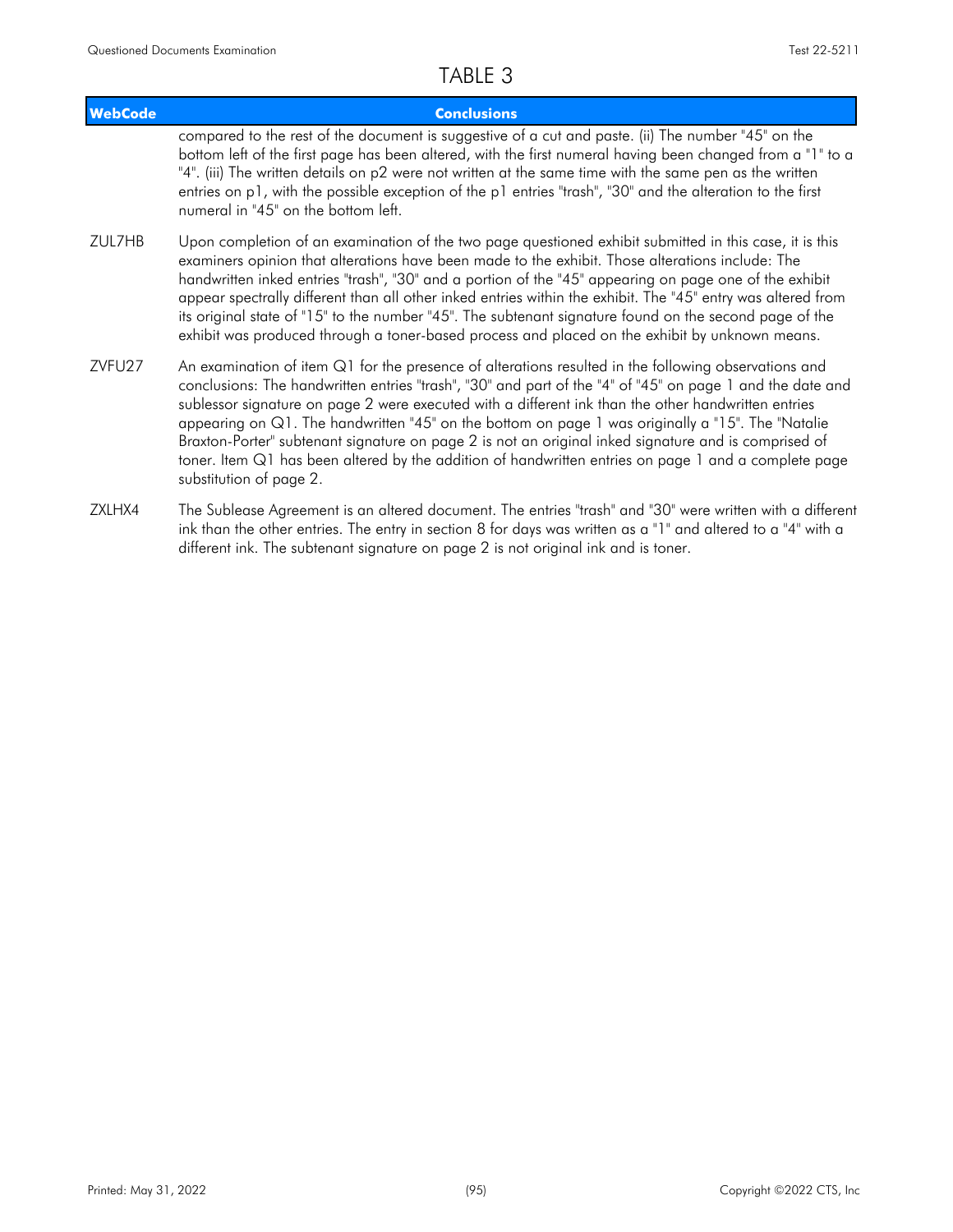# **Additional Comments**

| <b>WebCode</b> | <b>Additional Comments</b>                                                                                                                                                                                                                                                                                                                                                                                                                                                                                                                                                                                                                                                                                                                                                                                                                                                                                                                                                                                                                                                                                                                                                                                                    |
|----------------|-------------------------------------------------------------------------------------------------------------------------------------------------------------------------------------------------------------------------------------------------------------------------------------------------------------------------------------------------------------------------------------------------------------------------------------------------------------------------------------------------------------------------------------------------------------------------------------------------------------------------------------------------------------------------------------------------------------------------------------------------------------------------------------------------------------------------------------------------------------------------------------------------------------------------------------------------------------------------------------------------------------------------------------------------------------------------------------------------------------------------------------------------------------------------------------------------------------------------------|
| 22KPK7         | Our scale of conclusion ranges from level $+4$ to level -4 with a level 0 in the middle corresponding to<br>"inconclusive".                                                                                                                                                                                                                                                                                                                                                                                                                                                                                                                                                                                                                                                                                                                                                                                                                                                                                                                                                                                                                                                                                                   |
| 3FXHN3         | I cannot determine the time at which page 2 was printed or additional handwritten entries on page 1<br>added. Further, I cannot determine as to whether or not these changes were made legitimately with the<br>knowledge of both parties. Based on the subtenant signature on page 2 being a printed signature,<br>further examination and comparison for the source may be possible if potential source signatures are<br>located and supplied for comparison.                                                                                                                                                                                                                                                                                                                                                                                                                                                                                                                                                                                                                                                                                                                                                              |
| 3LGF3W         | A handwriting comparison could possibly determine whether the alterations on page 1 and the<br>handwriting on the substituted page 2 have been made by sublessor Juli Laich.                                                                                                                                                                                                                                                                                                                                                                                                                                                                                                                                                                                                                                                                                                                                                                                                                                                                                                                                                                                                                                                  |
| 49CGUQ         | Although the signature itself may conform to the handwriting style of Natalie Braxton Potter, it has been<br>artificially affixed to the document, rendering the Subtenant Agreement to be non-genuine.                                                                                                                                                                                                                                                                                                                                                                                                                                                                                                                                                                                                                                                                                                                                                                                                                                                                                                                                                                                                                       |
| 4EYWA3         | Too simple.                                                                                                                                                                                                                                                                                                                                                                                                                                                                                                                                                                                                                                                                                                                                                                                                                                                                                                                                                                                                                                                                                                                                                                                                                   |
| 4FDLT2         | The illegible signature that works on the second sheet, "SUBTENANT" area of contracti $Q1$ , is scanned,<br>given the structure it presents based on microdots that are typical of a print. It is important to note that<br>alterations can be detected in original documents                                                                                                                                                                                                                                                                                                                                                                                                                                                                                                                                                                                                                                                                                                                                                                                                                                                                                                                                                 |
| 4UTUKT         | The handwritten filling of ITEM Q1.- Page 1 of 2 "Sublease agreement" when subjected to infrared with<br>715 nanometers, shows transparency in the boxes marked with lines and total absorption in the boxes<br>marked with dots, that is; Two different reactions are identified. The handwritten filling of ITEM Q1.-<br>Page 2 of 2 "Sublease agreement" when submitted to infrared with 715 nanometers, shows total<br>absorption in the boxes marked with dots, showing a similar reaction. The handwritten filling of ITEM<br>Q1.- Page 1 of 2 "Sublease agreement" when subjected to fluorescence with 695 nanometers, shows<br>luminescence in the boxes marked in lines and total absorption in the boxes marked by dots, that is, it<br>showed two different reactions. The handwritten filling of ITEM Q1.- Page 2 of 2 "Sublease agreement"<br>when subjected to fluorescence at 695 nanometers, shows total absorption in the boxes marked by dots,<br>except for the signature that is digitized. By applying the furrow development analysis method, the<br>document presented the exact copy of ITEM Q1 "Sublease Agreement" in original; this on both pages<br>without showing additions or deletions to it. |
| 4YMQAJ         | Subtenant Natalie B. Potter's signature on sheet 2 of the sublease agreement was digitally transferred.                                                                                                                                                                                                                                                                                                                                                                                                                                                                                                                                                                                                                                                                                                                                                                                                                                                                                                                                                                                                                                                                                                                       |
| 63LUN4         | Visually the ink of the entries "trash", "30", the handwritten entries on page 2 and the alteration from<br>"15" to "45" could not be differentiated. The same goes for the papers of page 1 and page 2. In a real<br>life case we would rely on the results of our chemical analysis if it is the same ink or the same paper.                                                                                                                                                                                                                                                                                                                                                                                                                                                                                                                                                                                                                                                                                                                                                                                                                                                                                                |
| 676C23         | The most definitive evidence that the 'Natalie Braxton-Porter' signature on page 2 is a cut and paste<br>process would be to locate the source signature. Therefore, if specimen signatures of Natalie<br>Braxton-Porter are available, they should be submitted.                                                                                                                                                                                                                                                                                                                                                                                                                                                                                                                                                                                                                                                                                                                                                                                                                                                                                                                                                             |
| 7ML6WJ         | These findings attests that the second initial page of the questioned agreement was replaced by the<br>existing one: on the latter, the image of the authentic signature of the subtenant would have been<br>inserted before the printing of the page, then, on this printed page, Juli Laich filled in, with another<br>black point pen, section 11 and signed. This finding therefore attests the fraudulent origin of the<br>questioned agreement.                                                                                                                                                                                                                                                                                                                                                                                                                                                                                                                                                                                                                                                                                                                                                                         |
| 8GV8P8         | WE FOUND THAT THE SECOND PAGE WAS FORGED BY ARTIFICALLY REPLACING THE ORIGINAL<br>WITH THE METHOD OF FORGERY WITH MONTAGE THEN PHOTOGRAPHY IN BLACK FOR THE<br>SIGNATURE OF THE ORIGINAL SUBTENANT (NATALIE B. POTTER) AND PASTING THE SIGNATURE<br>UNDER CONTRACT CONTENT. IT IS EVIDENT FROM THE LINEAR STROKES OF THE SIGNATURE<br>WHICH CAME FROM A TONER INK WHICH IS USUALLY USED IN PRINTING. WE NOTICED THAT<br>THE SIGNATURE IS FREE OF THE WRITING PRESSURE THAT COMES ON THE BACK OF THE PAPER<br>BY HAND EXAMINATION AND USING DIAGONAL LIGHT. THAT MEANS THE SIGNATURE IS NOT<br>MADE BY DIRECT HAND WRITING. BUT THE CONTRACT PAPER COME FROM AUTOMATED DEVICE<br>USING DIGITAL PHOTOGRAPHY BY INDIRECT TRANSFER METHOD USING THE SIGNATURE OF THE                                                                                                                                                                                                                                                                                                                                                                                                                                                              |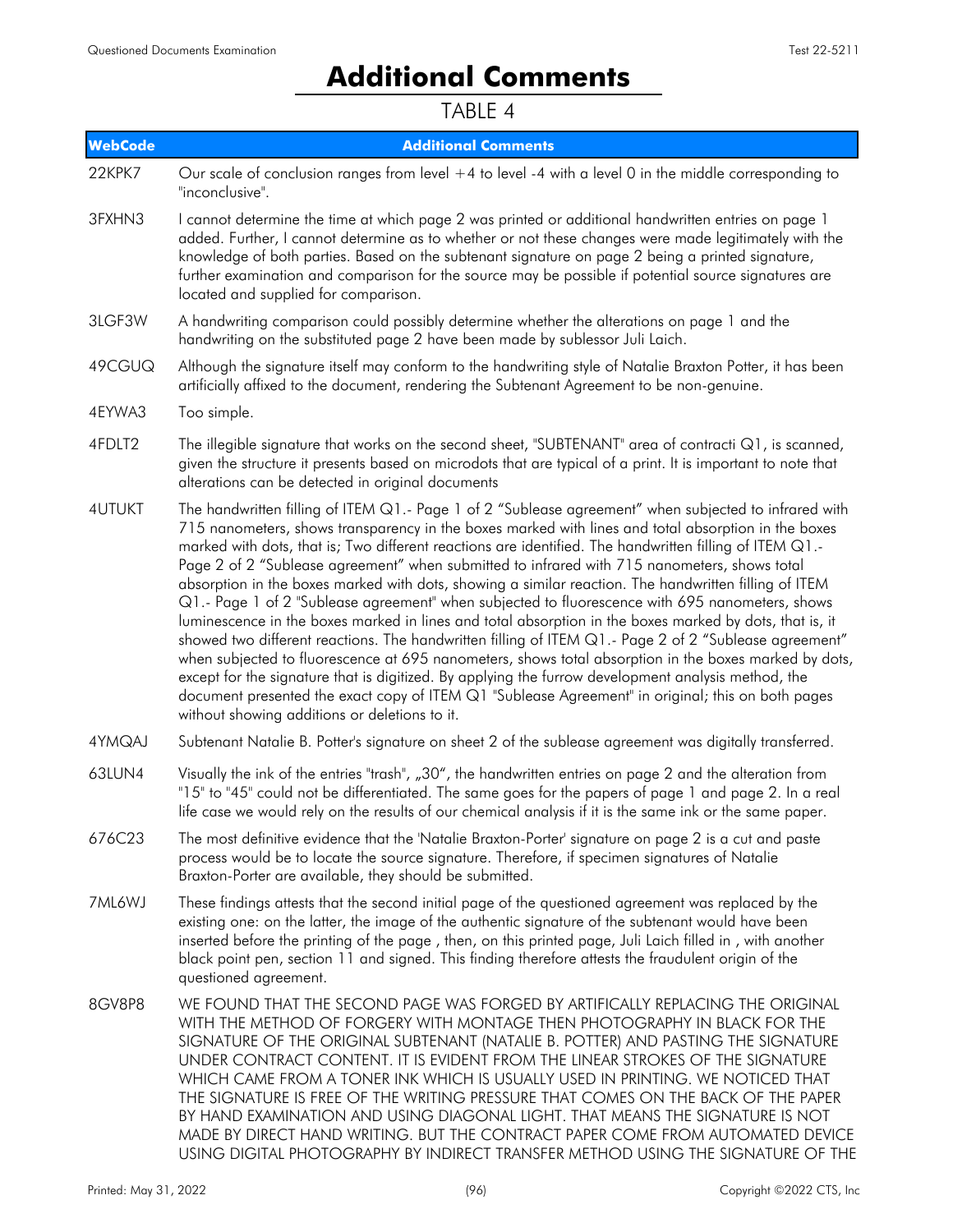| <b>WebCode</b> | <b>Additional Comments</b>                                                                                                                                                                                                                                                                                                                                                                                                                                                                                                                                                                                                                                                                                                                                                                                                                                                                                                                                                                                                                                                                                                                                                                                                                                                                                                                                                                                                                                                                                                                                                                                                                                                                                                                            |
|----------------|-------------------------------------------------------------------------------------------------------------------------------------------------------------------------------------------------------------------------------------------------------------------------------------------------------------------------------------------------------------------------------------------------------------------------------------------------------------------------------------------------------------------------------------------------------------------------------------------------------------------------------------------------------------------------------------------------------------------------------------------------------------------------------------------------------------------------------------------------------------------------------------------------------------------------------------------------------------------------------------------------------------------------------------------------------------------------------------------------------------------------------------------------------------------------------------------------------------------------------------------------------------------------------------------------------------------------------------------------------------------------------------------------------------------------------------------------------------------------------------------------------------------------------------------------------------------------------------------------------------------------------------------------------------------------------------------------------------------------------------------------------|
|                | CORRECT TENANT. WE FOUND THAT THE FONT SIZE OF THE SIGNATURE AS A RESULT OF<br>PHOTOGRAPHY AND THE NORMAL SIGNATURE WROTE BY THE TENANT ARE DIFFERENT. WE<br>FOUND THAT THE PRINTING ON THE SECOND PAGE FOR THE WORD "SUBTENANT" AND THE<br>PRINTING FONT IN SIGNATURE POSITION ARE MADE BY DIGITAL IMAGING COMPARED TO THE<br>PREVIOUS PRINTING WHEN WE EXAMINED WITH MAGNIFYING LENSES AND MICROSCOPES.<br>ALSO WE FOUND THAT THE INK WHICH USED IN WRITING THE CONTENT IN THE FIRST PAGE IS<br>DIFFERENT FROM THE INK WHICH USED TO WRITE THE DATE AND THE SIGNATURE FOR<br>SUBLESSOR " JULI LAICH" IN SECOND PAGE WHEN EXAMINED WITH INFRARED AND THE INK<br>TESTER DEVICE, FORAM 658-3. FINALLY WE FOUND A PARTIAL PHYSICAL FORGERY IN THE<br>CONTETNT OF THE FIRST PAGE BY ADDING WORD " TRASH " AND THE AMOUNT IN NUMBER "<br>30 " IN SECTION 6, AND CHANGING INSURANCE PERIOD FROM "15 " TO "45" IN SECTION 8,<br>BY USING DIFFERENT INK OTHER THAN THE ONE USED IN THE CONTRACT CONTENT.                                                                                                                                                                                                                                                                                                                                                                                                                                                                                                                                                                                                                                                                                                                                                     |
| 8RQTX6         | "Explainable" indentations are those indentations wherein their source can be determined. For example,<br>indentations found on the front of page 2 are easily recognized as coming from the writing on page 1.<br>"Unexplainable" indentations are those indentations wherein their source cannot be determined. It should<br>be noted that the Technical Review was conducted by [Name], sole proprietor of [Company].                                                                                                                                                                                                                                                                                                                                                                                                                                                                                                                                                                                                                                                                                                                                                                                                                                                                                                                                                                                                                                                                                                                                                                                                                                                                                                                              |
| 9387PT         | As a result of the analysis described above, an alteration was found due to the fact that in the second<br>page, in its lower part, precisely in the subtenant script, the signature is not expressed with a pen as it is<br>in the filling of the document, it is digitized and in the same way the line that is below the signature were<br>made with a different printing system in reference to that of the entire document                                                                                                                                                                                                                                                                                                                                                                                                                                                                                                                                                                                                                                                                                                                                                                                                                                                                                                                                                                                                                                                                                                                                                                                                                                                                                                                       |
| <b>9M6VP2</b>  | In the identified document Q1A, I did not observe indentation. In the identified document Q1B, I<br>recovered and preserved indentation that reads "trash", "30" and an angled stroke. When performing<br>the microscopic analysis of the signature present in the identified document Q1B that reads Natalie<br>Potter, I observed that it is not original. The characteristics present are the product of toner and there is a<br>difference in proportion and size when performing a comparative analysis with the signature present in<br>the identified document Q1A. The printed that reads "subtenant" and the line under the signature that<br>reads Natalie on the document identified as Q1B has excess of toner. These findings show that the<br>document was manipulated digitally Crop and Paste. A difference is observed in the space between<br>paragraphs when performing the comparative analysis of the identified document Q1B with the<br>identified document Q1A. When performing the microscopic analysis of the identified document Q1A, I<br>observe fluency in writing and signatures, proportion, beginning and end of strokes. At the same time, I<br>observed a difference in the characteristics produced by the writing instrument used by Julie Laich to<br>make the word "trash", "30" and a stroke that makes up the number "45". There is a difference in Burr<br>Striations, ink failure when covering completely the ball in its rotation. There is difference in the grooves<br>along the strokes and have a darker appearance than the rest of the writing. These findings together with<br>the recovery and preservation of the indentation in the identified document Q1B evidence that were<br>added later. |
| 9MXGVZ         | The apparent difference in ink formulations A and C may be resolved by a chemical examination. The<br>magnetism of the toners used on the two pages could be compared by a magnetic flux examination.                                                                                                                                                                                                                                                                                                                                                                                                                                                                                                                                                                                                                                                                                                                                                                                                                                                                                                                                                                                                                                                                                                                                                                                                                                                                                                                                                                                                                                                                                                                                                 |
| A6AZAV         | The reproduction copy and paste signature on $Q1.2$ does not originate in the subtenant signature on<br>Q1.1. It may be worth examining other relevant documents bearing the subtenant signature to<br>determine whether one of the further documents bears the original of the signature reproduced on<br>$Q1.2$ .                                                                                                                                                                                                                                                                                                                                                                                                                                                                                                                                                                                                                                                                                                                                                                                                                                                                                                                                                                                                                                                                                                                                                                                                                                                                                                                                                                                                                                   |
| <b>AVPDXT</b>  | According to the studies carried out, the doubtful material and the technical reasoning explained above,<br>it was verified that the document (Sublease Agreement of two pages. (Q1).) Was altered on page 1 of 2.<br>Clause number 6. Third line "transn""\$30". By intercalation mode. In the same way, there is an<br>alteration due to the amendment modality in clause number (8). Specifically in the initial digit number<br>(1), Turning it tonto number (4). Conducted the study on page 2 of 2, it was observed that at the end<br>"SUBTENANT" and the signature are scanned. There is an alteration.                                                                                                                                                                                                                                                                                                                                                                                                                                                                                                                                                                                                                                                                                                                                                                                                                                                                                                                                                                                                                                                                                                                                       |
| BWE2TU         | Reiterate on the same response to the infrared light of the additions on page 1 versus the writing on<br>page 2. Natalie's signature on page 2, is a digitized image printed in toner.                                                                                                                                                                                                                                                                                                                                                                                                                                                                                                                                                                                                                                                                                                                                                                                                                                                                                                                                                                                                                                                                                                                                                                                                                                                                                                                                                                                                                                                                                                                                                                |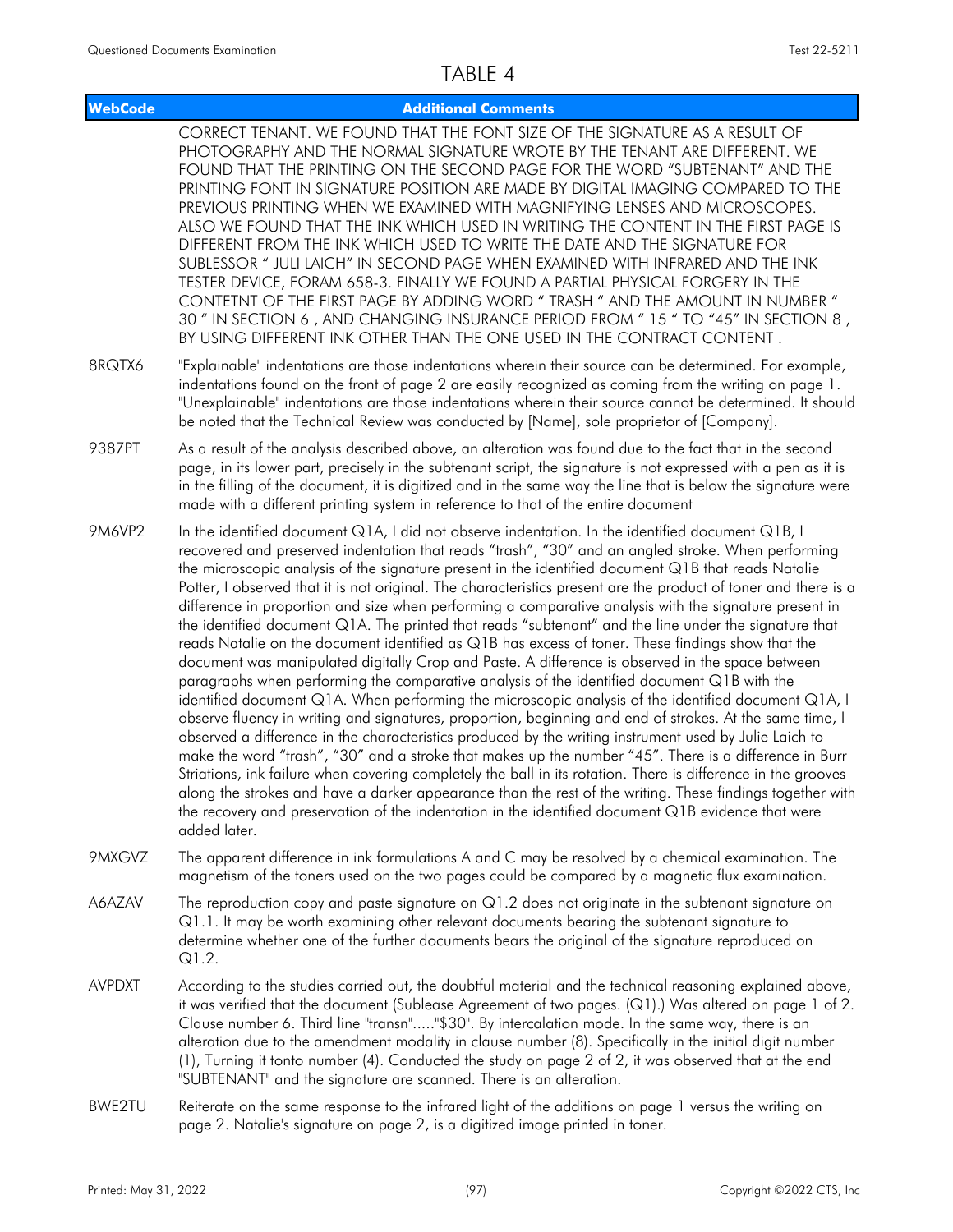| <b>WebCode</b> | <b>Additional Comments</b>                                                                                                                                                                                                                                                                                                                                                                                                                                                                                                                                                                                                                                                                                                                                           |
|----------------|----------------------------------------------------------------------------------------------------------------------------------------------------------------------------------------------------------------------------------------------------------------------------------------------------------------------------------------------------------------------------------------------------------------------------------------------------------------------------------------------------------------------------------------------------------------------------------------------------------------------------------------------------------------------------------------------------------------------------------------------------------------------|
| D6YLUP         | It is unknown to me if any text was digitally removed from Q1b prior to it being printed.                                                                                                                                                                                                                                                                                                                                                                                                                                                                                                                                                                                                                                                                            |
| <b>DZLLXX</b>  | According to our SOP we do not report a conclusion for altered document, just the results of<br>examination.                                                                                                                                                                                                                                                                                                                                                                                                                                                                                                                                                                                                                                                         |
| <b>EMELUZ</b>  | After examining thousands of documents I don't feel that this is a fair question since it's asking about<br>alterations, but we don't know what could have been deleted from page two. There are no 'terms' on<br>page two, which seems like a trick question. Since there are no 'terms' and the signature is a machine<br>copy, does that constitute an 'alteration?'                                                                                                                                                                                                                                                                                                                                                                                              |
| FP3E8U         | An assumption was made that the original sublease agreement would consist of two pre-printed and<br>templated pages to which all form details and signatures would be added in original ink, respectively by<br>the two parties, to complete and validate the overall document.                                                                                                                                                                                                                                                                                                                                                                                                                                                                                      |
| <b>GDXVZK</b>  | Natalie's signature is not original, it was added to the questioned document by scanning or<br>phototypesetting In section 6, what currently reads "Trash" and "30" was added with another ink. In<br>section 8, the number that was originally "15" was changed to                                                                                                                                                                                                                                                                                                                                                                                                                                                                                                  |
| GGZQL9         | Very interesting test. Thank you                                                                                                                                                                                                                                                                                                                                                                                                                                                                                                                                                                                                                                                                                                                                     |
| J3B4FK         | We do not report conclusions for Altered Documents, so this in more of a reported result.                                                                                                                                                                                                                                                                                                                                                                                                                                                                                                                                                                                                                                                                            |
| K2VPJH         | In accordance with laboratory policy, images depicting positive results are treated as derived evidence.<br>The laboratory will maintain and store this derived evidence in accordance with its established policy.                                                                                                                                                                                                                                                                                                                                                                                                                                                                                                                                                  |
| K9XHTD         | INGLES: In the complete analysis of the document, it was observed graphoscopically that on the first<br>page, the number "4" of the number "45" is morphologically different from the other numbers "4" that are<br>located in the document. ESPAÑOL: En el análisis completo del documento, se observó<br>grafoscopicamente que en la primera pagina, el numero "4" de la cifra "45", es distinto<br>morfológicamente a los demás números "4" que se ubican en el documento.                                                                                                                                                                                                                                                                                        |
| <b>KCFBVK</b>  | The EDD lifts in Items Q1A will be returned with the submitted items. Images of the items listed above<br>are being retained by the Document Unit. The Document Unit conducts only non-destructive ink<br>examinations. If chemical analysis is requested of the inks, the evidence may be sent to a laboratory that<br>conducts destructive ink examinations.                                                                                                                                                                                                                                                                                                                                                                                                       |
| KRNW82         | Once the analysis has been carried out and based on the results obtained, an addition of text is<br>observed in point number 6, specifically the word "trash" and the amount of "30". Also, note the<br>addition of an angled stroke to form a number 4 that was originally a number 1, this in point number 8<br>of the agreement. Finally, it is observed that the "Sublenant" segment of the second sheet is printed.                                                                                                                                                                                                                                                                                                                                             |
| L28TL9         | These ink examinations and comparisons are limited. If the ink(s) were to be examined via destructive ink<br>testing and comparisons, stronger and more conclusive opinions may be reached. This destructive form<br>of testing is not conducted at this laboratory but if needed, please contact this laboratory for names of<br>laboratories that do these forms of testing. These paper examinations and comparisons are limited. It the<br>papers(s) were to be examined via destructive paper testing and comparisons, stronger and more<br>conclusive opinions may be reached. This destructive form of testing is not conducted at this laboratory<br>but if needed, please contact this laboratory for names of laboratories that do these forms of testing. |
| <b>LXPXUU</b>  | This analysis indicates that "trash 30" and the L-shaped stroke of the "4" in "45" on page 1 of document<br>Q-1 were added to the document separate from the remainder of the writing. This suggests that the<br>original number listed in section 8 of page 1 is consistent with being "15". The lack of impressions from<br>the Subtenant signature on page 2 of $Q-1$ and the microscopic examination also supports the indication<br>that this signature is not an original handwritten signature and has been printed onto the document.                                                                                                                                                                                                                        |
| MM784J         | The printed texts are uniform in terms of size, morphology and spaces, they do not show signs of<br>manipulation, insertion of letters or words. The substrate does not show signs of alteration by<br>subtraction, there are no broken fibers, curls or thinning of the paper. The data the document<br>"SUBLEASE AGREEMENT" present three kinds of ink: Pasty ink, black colour, light shade, in the data:<br>item 1: "July Laich", item 2 signature, gas/25 y electric/50, item 8 sections 250,15 Pasty black ink, dark<br>hue, in the graphics of items 6 section trash/30, item 8 in the complementary sign of the number "I"                                                                                                                                   |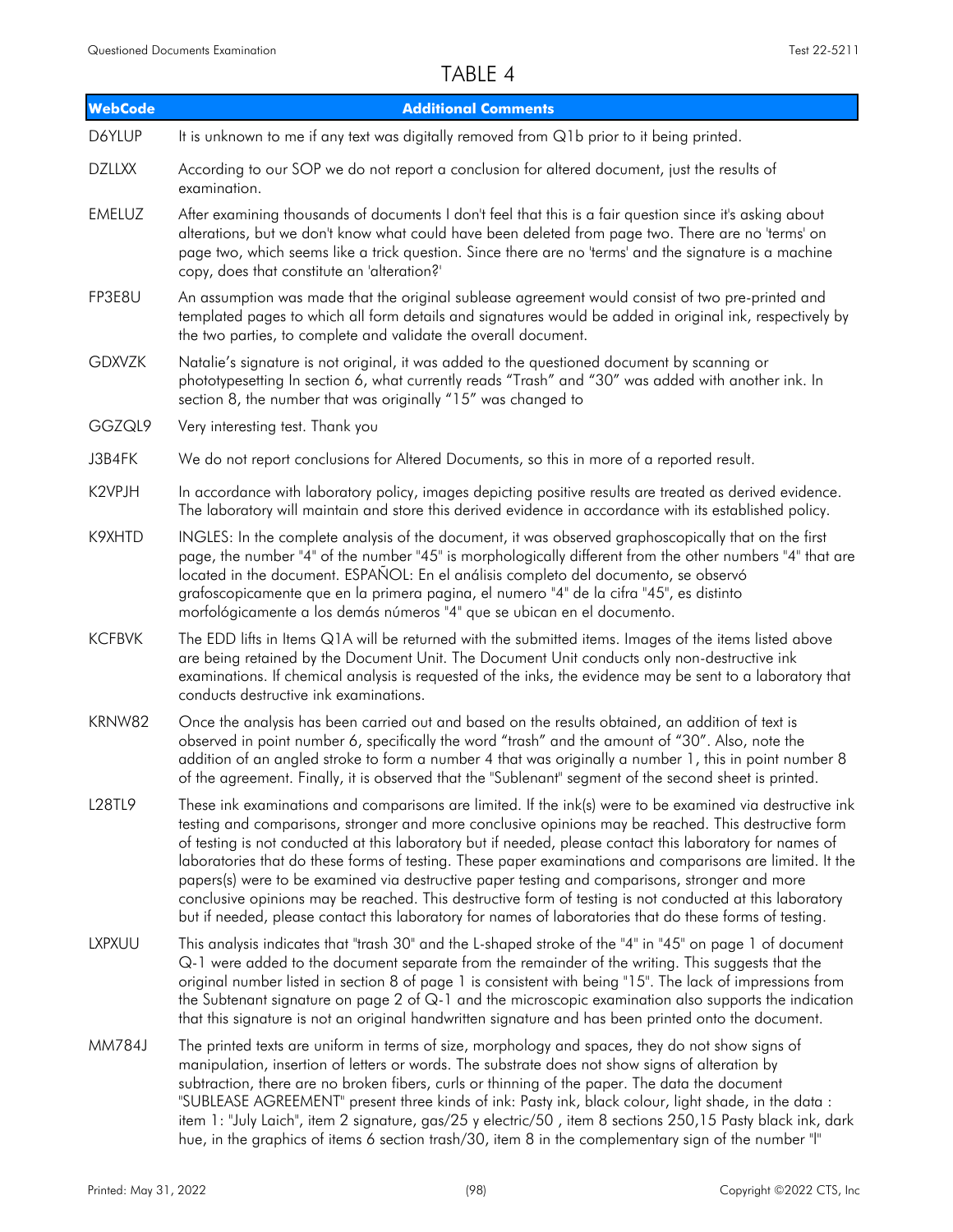| WebCode       | <b>Additional Comments</b>                                                                                                                                                                                                                                                                                                                                                                                                                                                                                                                                                                                                                                                                                                                                                                                                                           |
|---------------|------------------------------------------------------------------------------------------------------------------------------------------------------------------------------------------------------------------------------------------------------------------------------------------------------------------------------------------------------------------------------------------------------------------------------------------------------------------------------------------------------------------------------------------------------------------------------------------------------------------------------------------------------------------------------------------------------------------------------------------------------------------------------------------------------------------------------------------------------|
|               | number "15", item 11 and the signature found in the space "SUBLESSOR" "Dry" ink for the signature<br>available in the item "SUBTENANT", which indicates that it is a digitized signature and printed with laser<br>printer -Alteration in the digit "I" of the number "I5" available in point "8", making it the number "4"                                                                                                                                                                                                                                                                                                                                                                                                                                                                                                                          |
| NL9VNM        | A chromatogram or spectrum may be visualized as a pattern in multivariate or multi-layered space.<br>Samples displaying similar features often cluster together and those displaying dissimilar features are<br>located away from each other in this space. See the attached spectral chart for your review and<br>interpretation. Furthermore, irrespective of the degree to which a signature may appear to be genuine,<br>an image of a signature appearing on a copy of an official document does not demonstrate that the<br>original of that signature was written on the original document, unless and until the original document is<br>submitted for forensic examination. The reason is any document and signature can be merged by<br>photocopy or digital techniques to produce a copy that appears to be an image of a signed document. |
| QKNKC7        | An illustration would be attached which would demonstrate how I have reached my conclusions.                                                                                                                                                                                                                                                                                                                                                                                                                                                                                                                                                                                                                                                                                                                                                         |
| <b>VB34U8</b> | We used the PETs that are accord and approved by the [Company]                                                                                                                                                                                                                                                                                                                                                                                                                                                                                                                                                                                                                                                                                                                                                                                       |
| X9VCVQ        | It is appreciated that the signature of Mrs. Natalie B. Potter on page two is made digitally and does not<br>correspond to an original signature, which would support the theory that there was an alteration on said<br>page.                                                                                                                                                                                                                                                                                                                                                                                                                                                                                                                                                                                                                       |
| <b>YERQUX</b> | Due to nature of submission, the image taken with the VSC included in the report is not included above;<br>however, the references to the image (Figure 1) were left for the most accurate representation of what<br>the report would be.                                                                                                                                                                                                                                                                                                                                                                                                                                                                                                                                                                                                            |
| ZF4N2M        | With a black ink pen the spaces on page 1 were filled in and with another black ink pen the spaces on<br>page 2 were filled in, with this same pen the alterations of addition of points 6 and 8 of the first page of<br>the sublease agreement                                                                                                                                                                                                                                                                                                                                                                                                                                                                                                                                                                                                      |
| ZVFU27        | Other forensic tests, such as paper and toner composition comparisons, were not conducted due to<br>other existing evidence of an alteration being present.                                                                                                                                                                                                                                                                                                                                                                                                                                                                                                                                                                                                                                                                                          |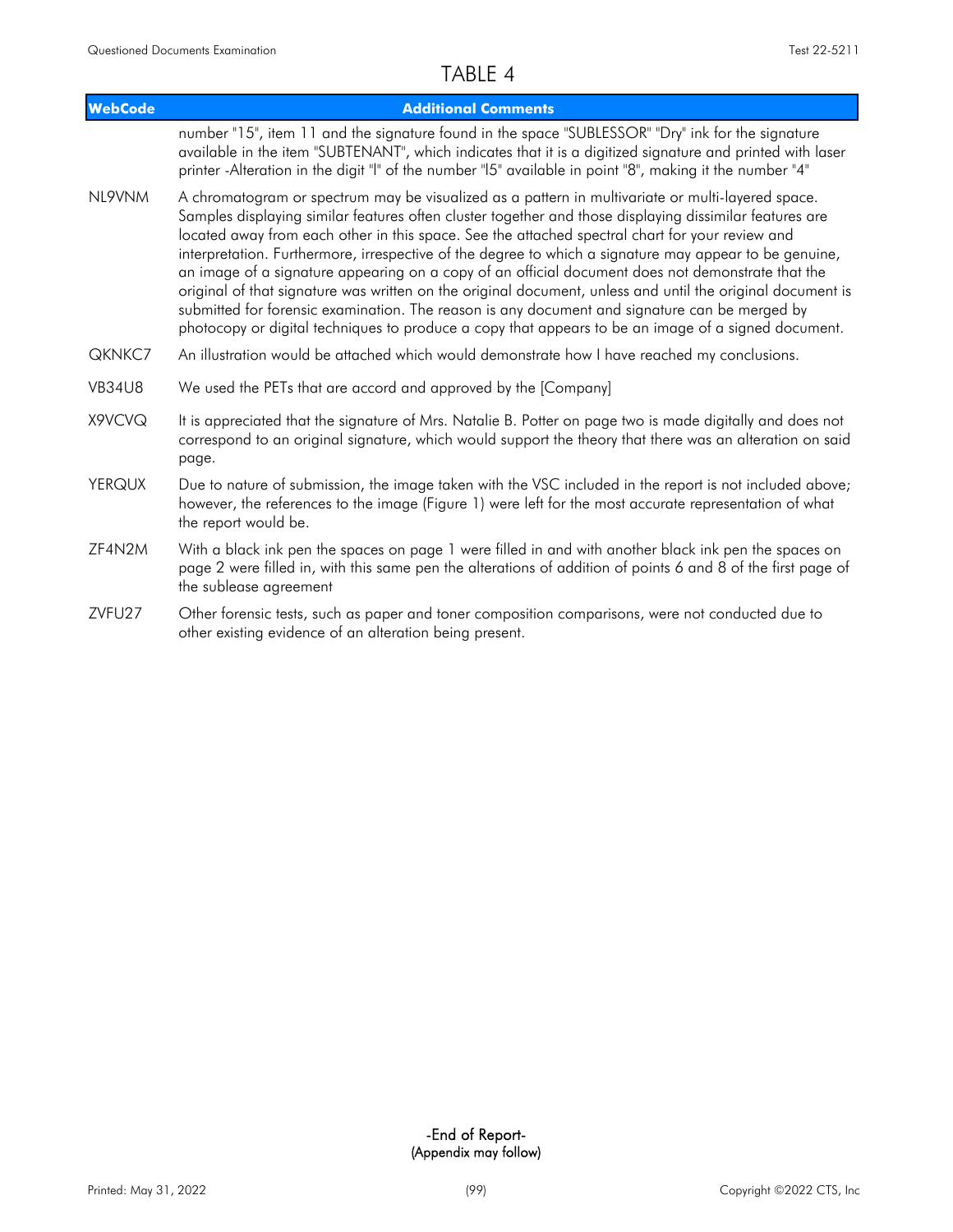### Test No. 22-5211: Questioned Documents Examination

Collaborative Testing Services - Forensic Testing Program<br>
Test No. 22-5211: Questioned Documents Examination<br>
DATA MUST BE SUBMITTED BY  $\text{April } 25, 2022, 11:59 \text{ p.m.}$  TO BE INCLUDED IN THE REPORT<br>
Participant Code: U1234 The Accreditation Release section can be accessed by using the "Continue to Final Submission" button above. This information can be entered at any time prior to submitting to CTS.

### Scenario:

Collaborative Testing Services ~ Forensic Testing Progra<br>
Test No. 22-5211: Questioned Documents Exactions<br>
BE SUBMITTED BY April 25, 2022, 11:59 p.m. TO BE<br>
Participant Code: U1234A WebCode: RPWVV6<br>
Attion Release section A subtenant and sublessor are having a dispute regarding the terms of their sublease following the subtenant's departure. The subtenant, Natalie B. Potter, states that she was overcharged for utilities and did not receive her deposit back in the timeframe to which they agreed. She also claims that a term of the contract regarding return of charges for unused utilities has been removed from the second page of the contract, as these were never refunded. Ms. Potter is unable to locate her copy of the sublease, but the sublessor Juli Laich has provided the alleged original, which she claims contains all terms to which her subtenant agreed. Ms. Laich is responsible for the handprinting in the document in its entirety, except section 2 (subtenant print and signed name) on page 1 and subtenant signature on page 2, which were completed by Ms. Potter. Investigators are asking you to review the two-page contract and determine if any alterations are indicated that may support the subtenant's claims.

Please Note: The difference between the subtenant's printed last name (Potter) and signature (Porter) is not intended to be a part of your examination.

### Items Submitted (Sample Pack QD):

Item Q1: Two-page sublease agreement between Natalie B. Potter and Juli Laich.

# 1.) Based on the findings of your examination, to what degree can it be confirmed or refuted that the agreement has been altered?

(Select from the following list. If the wording below differs from the normal wording of your conclusions adapt these conclusions as best you can and use your preferred wording for question 3.)

- A. The questioned agreement HAS BEEN ALTERED.
- B. The questioned agreement HAS PROBABLY BEEN ALTERED.
- C. CANNOT DETERMINE whether or not the questioned agreement has been altered.
- D. The questioned agreement HAS PROBABLY NOT BEEN ALTERED.
- E. The questioned agreement HAS NOT BEEN ALTERED.

 $Q1$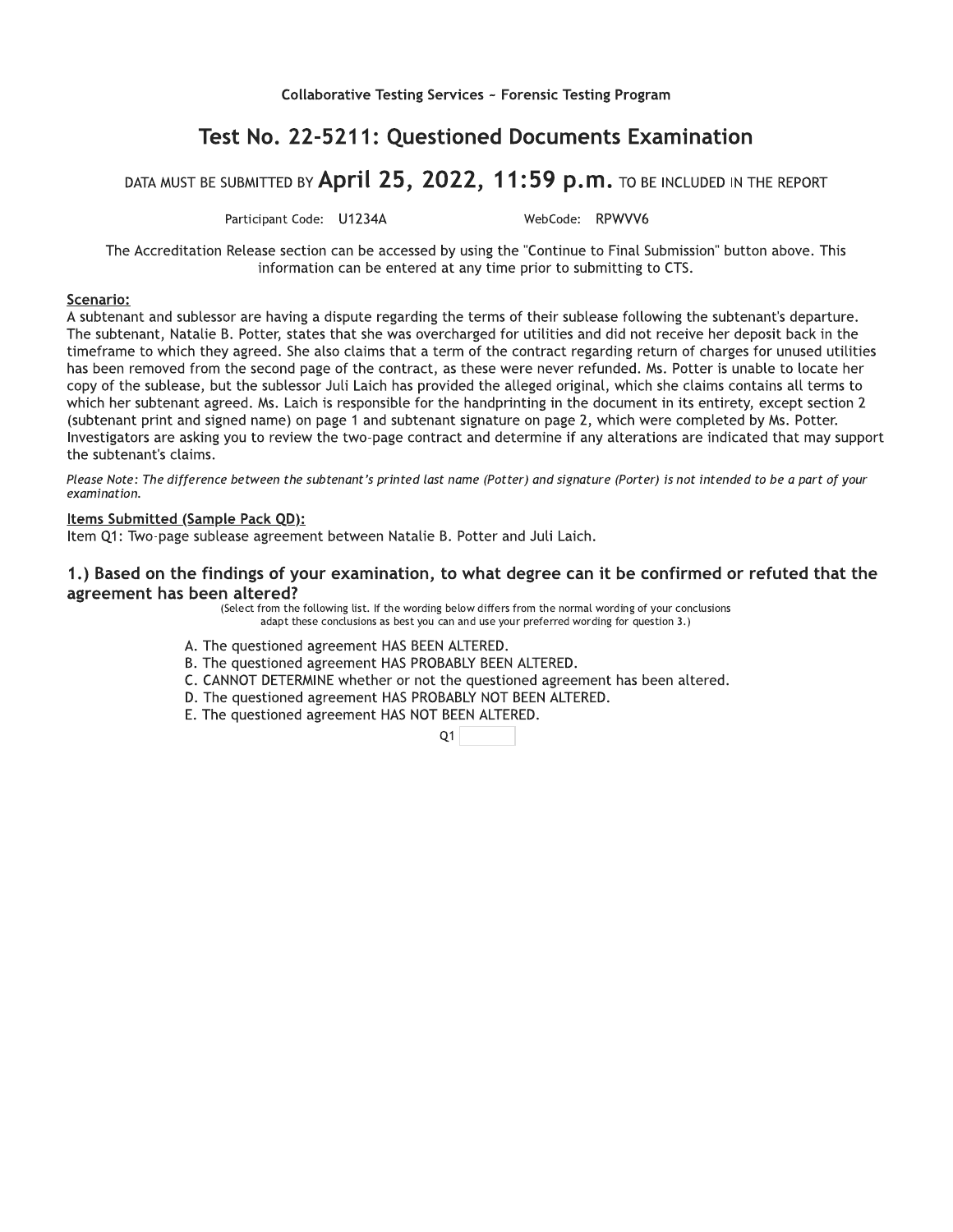|                                                                                                                                                                                                                                                         | Test No. 22-5211 Data Sheet, continued                                                                                                                                                                                                                                        | Participant Code: U1234/<br>WebCode: RPWVV |
|---------------------------------------------------------------------------------------------------------------------------------------------------------------------------------------------------------------------------------------------------------|-------------------------------------------------------------------------------------------------------------------------------------------------------------------------------------------------------------------------------------------------------------------------------|--------------------------------------------|
| 2.) Methods<br>and<br>techniques<br>utilized.<br>Please note: The list<br>of                                                                                                                                                                            | Please briefly indicate the observations made from each method/technique utilized.                                                                                                                                                                                            |                                            |
| methods/techniques<br>provided in the<br>dropdown list is not<br>an all inclusive list<br>and should not be<br>used to determine<br>what<br>methods/techniques<br>should be<br>performed.<br>Methods/techniques<br>not on this list may<br>be utilized. | Please note: Any additional formatting applied in the free form space below will not transfer to the Summary Report and may cause your<br>information to be illegible. This includes additional spacing and returns that present your responses in lists and tabular formats. |                                            |
|                                                                                                                                                                                                                                                         |                                                                                                                                                                                                                                                                               |                                            |
|                                                                                                                                                                                                                                                         |                                                                                                                                                                                                                                                                               |                                            |
|                                                                                                                                                                                                                                                         |                                                                                                                                                                                                                                                                               |                                            |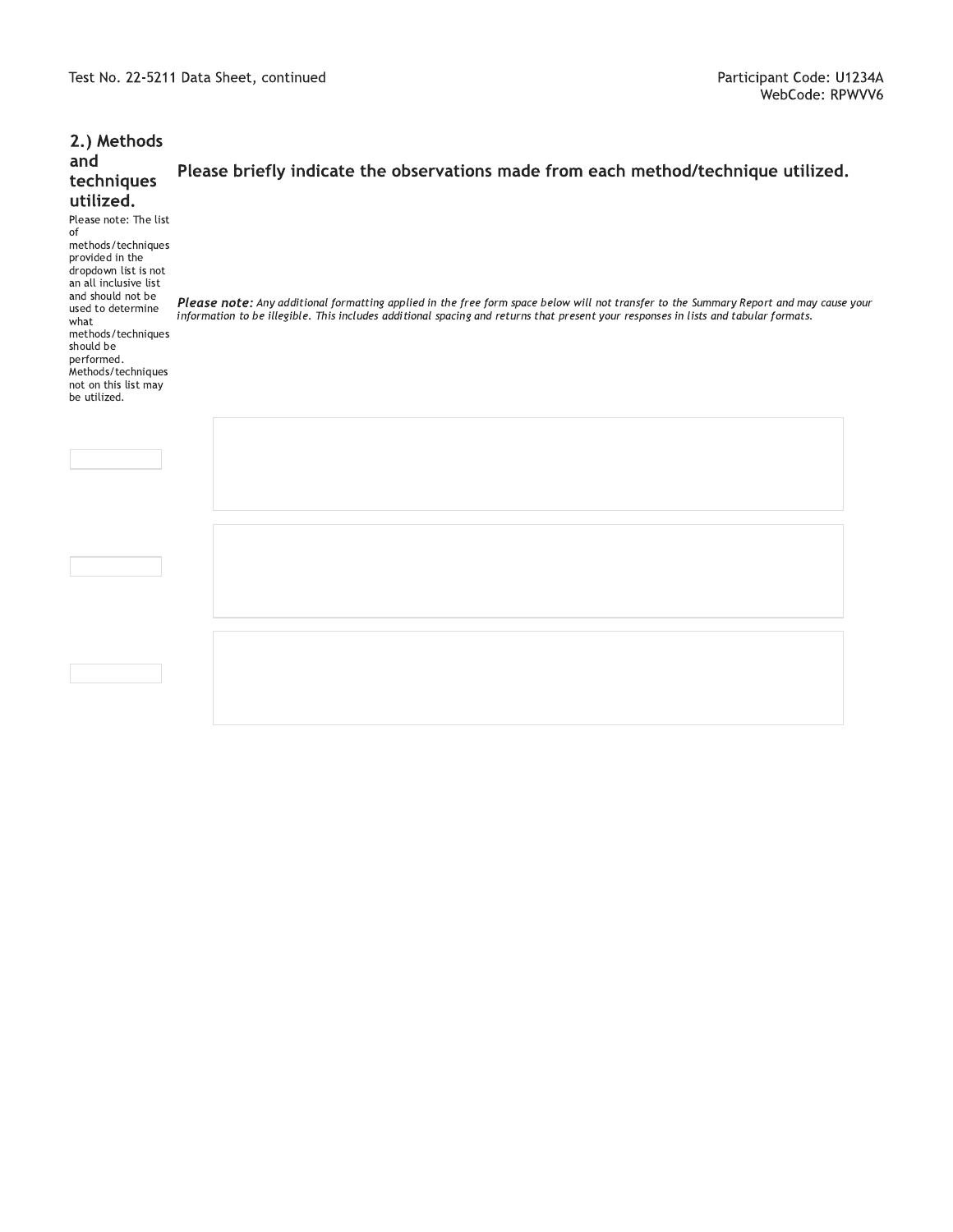Test No. 22-5211 Data Sheet, continued<br>
Please note: Any additional formatting applied in the free form space below will not transfer to the Summary Report and may cause your information to be<br>
illegible. This includes add illegible. This includes additional spacing and returns that present your responses in lists and tabular formats.

### 3.) What would be the wording of the Conclusions in your report?

### 4.) Additional Comments